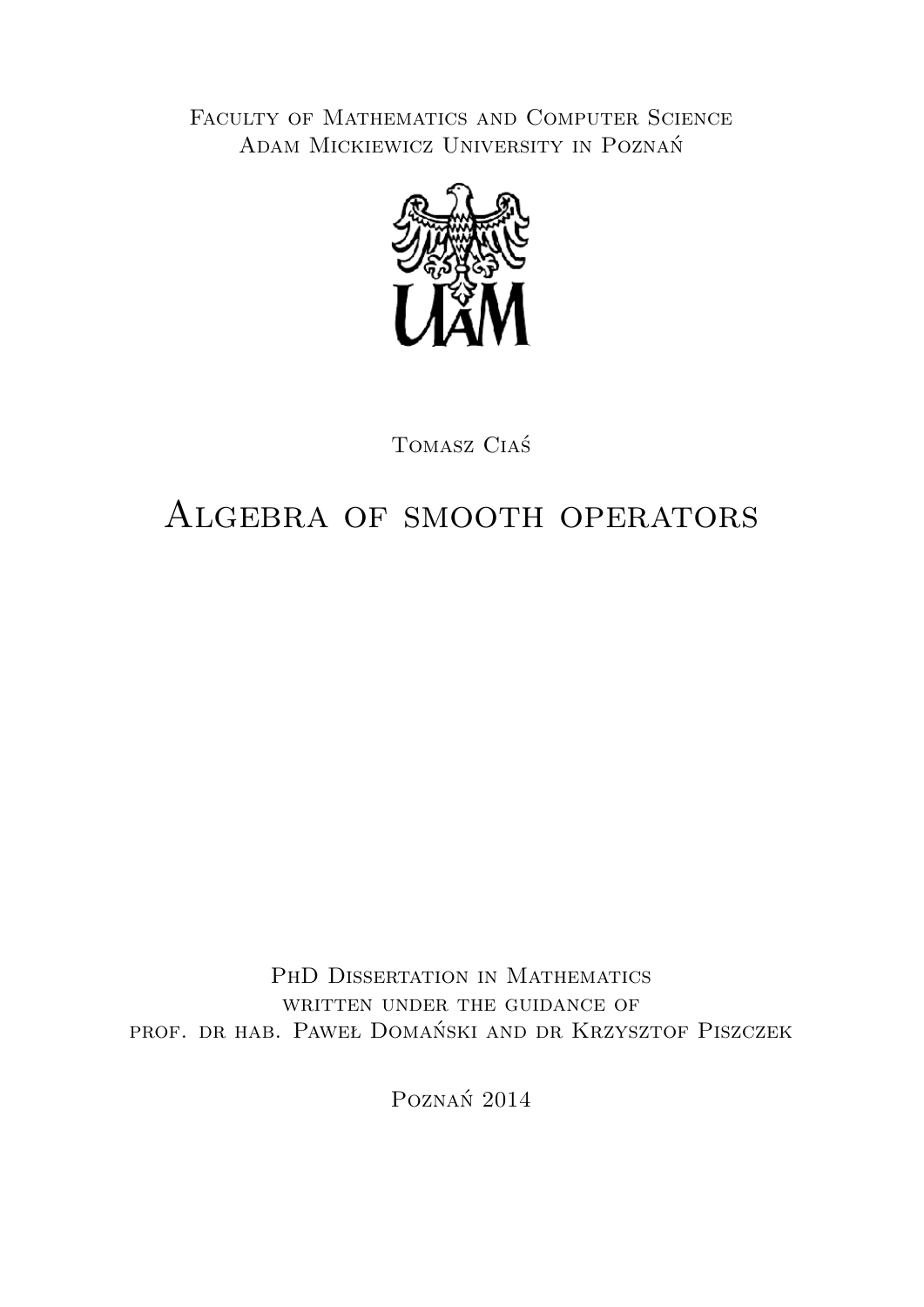Wydział Matematyki i Informatyki Uniwersytet im. Adama Mickiewicza w Poznaniu



Tomasz Ciaś

## Algebra operatorów gładkich

Rozprawa doktorska z matematyki napisana pod kierunkiem prof. dr. hab. Pawła Domańskiego (promotor) oraz dr. Krzysztofa Piszczka (promotor pomocniczy)

Poznań 2014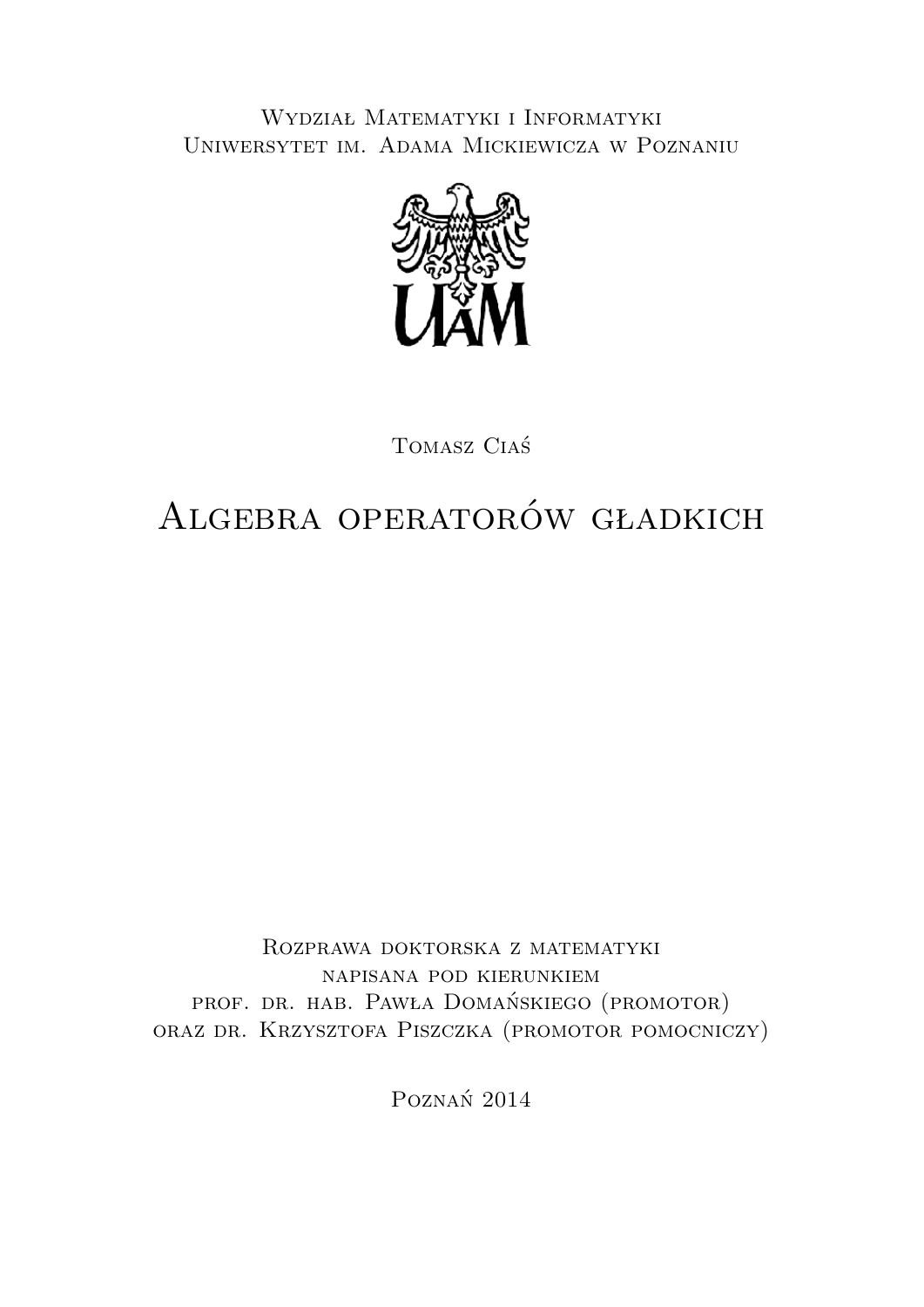#### **Acknowledgements**

First and foremost I thank God, who has created everything and let me find His glory in my research.

It is my pleasure to thank all the people who have supported me in writting this dissertation. First of all, I would like to thank Professor Paweł Domański and Doctor Krzysztof Piszczek

for their assistance, encouragement and patience in the supervision of this dissertation. Without many hours of discussions and the warm athmosphere it would be impossible to finish this work.

I express my deepest gratitude to Professors José Bonet, Leonhard Frerick, Thomas Kalmes, Dietmar Vogt and Jochen Wengenroth for great kindness and the stimulating conversations.

I am very grateful to all the professors and colleagues from the Faculty of Mathematics and Computer Science for sharing mathematical passion.

Most of all I would like to thank my family and friends for their continued support and love.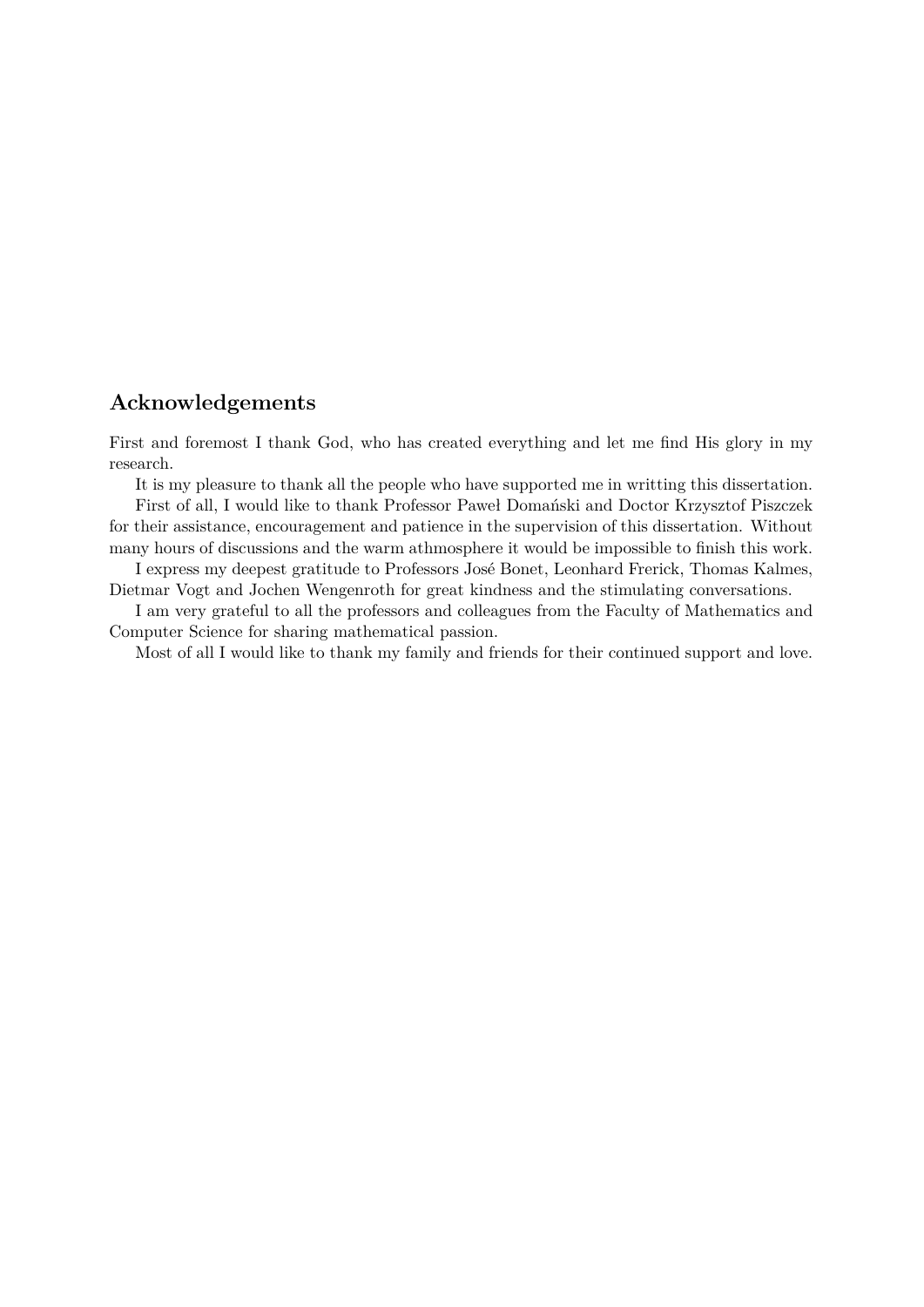#### **Abstract**

The aim of this dissertation is to investigate the properties of the noncommutative Fréchet algebra with involution, called the algebra of smooth operators. This algebra is isomorphic as a Fréchet space to the commutative algebra *s* of rapidly decreasing sequences (isomorphic also to the well-known Schwartz space of smooth rapidly decreasing functions), and thus it is a kind of noncommutative analogue of the algebra *s*.

A significant part of the dissertation is devoted to the description and classification of the closed commutative <sup>∗</sup> -subalgebras of the algebra of smooth operators. For instance, we show that such a subalgebra is isomorphic to a closed <sup>∗</sup> -subalgebra of the algebra *s* if and only if it is isomorphic (as a Fréchet space) to a complemented subspace of *s*. We also find the multplier algebra of the algebra of smooth operators, prove theorems on spectral and Schmidt representations of elements of this algebra and show that there is a Hölder continuous functional calculus for normal smooth operators. Most of the proofs are based on the theory of bounded and unbounded operators on a Hilbert space and the theory of nuclear Fréchet spaces.

#### **Streszczenie**

Celem rozprawy jest zbadanie własności nieprzemiennej algebry Frécheta z inwolucją, zwanej algebrą operatorów gładkich. Algebra ta jest izomorficzna jako przestrzeń Frécheta z przemienną algebrą *s* ciągów szybko malejących do zera (izomorficzną także z dobrze znaną przestrzenią Schwartza gładkich funkcji szybko malejących) i w ten sposób jest pewnego rodzaju nieprzemiennym odpowiednikiem algebry *s*.

Znaczna część rozprawy jest poświęcona opisie i klasyfikacji domkniętych przemiennych ∗ -podalgebr algebry operatorów gładkich. Na przykład, pokazujemy, że taka podalgebra jest izomorficzna z domkniętą <sup>∗</sup> -podalgebrą algebry *s* wtedy, i tylko wtedy, gdy jest izomorficzna (jako przestrzeń Frécheta) z pewną dopełnialną podprzestrzenią *s*. Ponadto znajdujemy algebrę multiplikatorów algebry operatorów gładkich, dowodzimy twierdzeń o reprezentacji spektralnej i reprezentacji Schmidta elementów tej algebry oraz pokazujemy, że istnieje hölderowsko ciągły rachunek funkcyjny dla gładkich operatorów normalnych. Większość dowodów jest oparta na teorii ograniczonych i nieograniczonych operatorów na przestrzeni Hilberta oraz teorii nuklearnych przestrzeni Frécheta.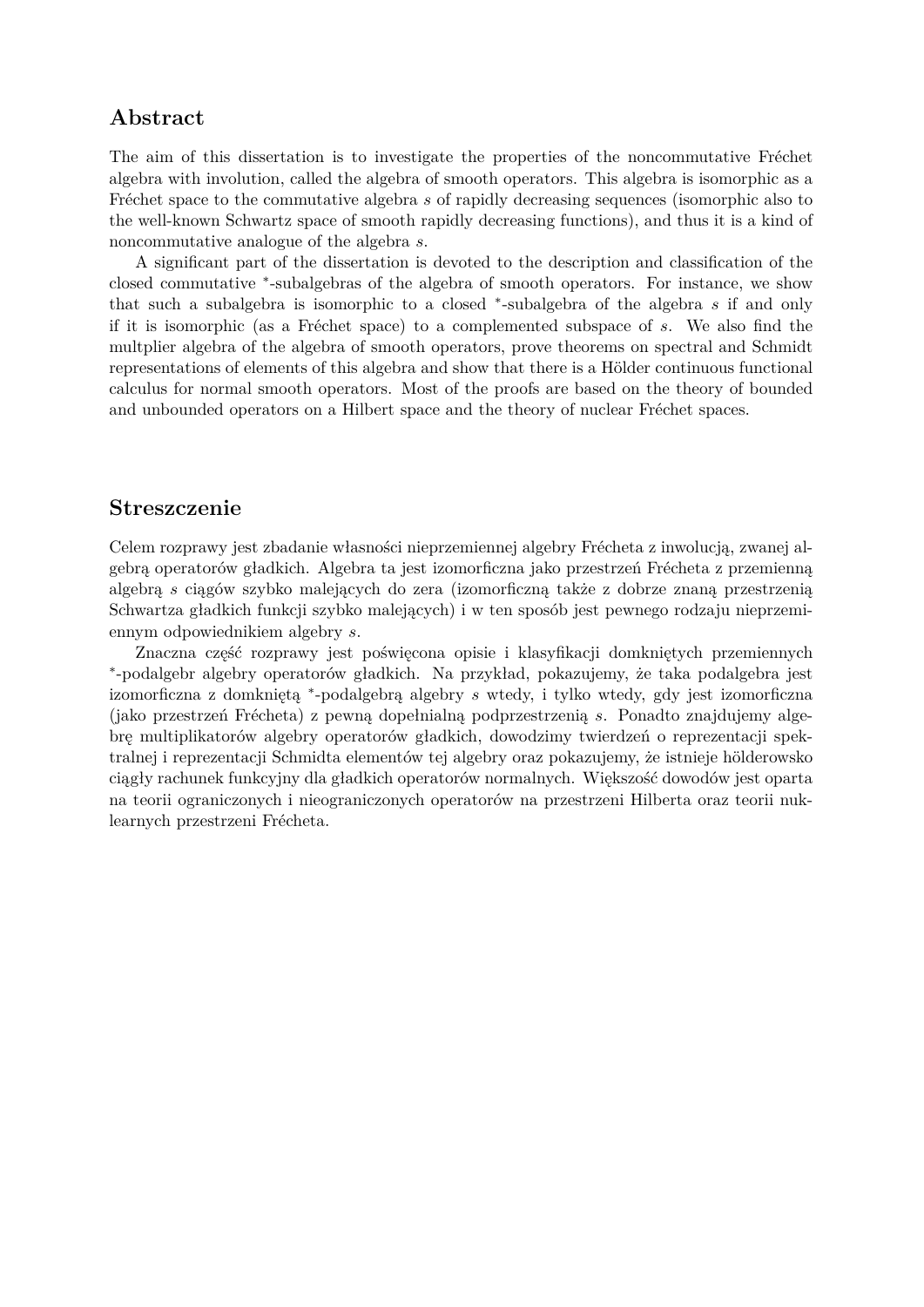### **Contents**

|                     | Introduction                                                                                             | $\mathbf{i}$ |
|---------------------|----------------------------------------------------------------------------------------------------------|--------------|
| 1                   | Preliminaries                                                                                            | 1            |
| $\mathbf{2}$        | Multiplier algebra of $\mathcal{L}(s', s)$                                                               | 10           |
| 3                   | Spectral and Schmidt representations                                                                     | 15           |
|                     | 3.1                                                                                                      | 15           |
|                     | 3.2                                                                                                      | 19           |
| 4                   | Closed commutative *-subalgebras of $\mathcal{L}(s', s)$                                                 | 22           |
|                     | Köthe algebra representation of closed commutative *-subalgebras of $\mathcal{L}(s', s)$<br>4.1          | 23           |
|                     | Closed maximal commutative *-subalgebras of $\mathcal{L}(s', s)$<br>4.2                                  | 29           |
|                     | Closed commutative *-subalgebras of $\mathcal{L}(s', s)$ with the property $(\Omega) \dots \dots$<br>4.3 | 35           |
|                     | Orthogonally complemented closed commutative *-subalgebras of $\mathcal{L}(s', s)$<br>4.4                | 42           |
| 5                   | Functional calculus in $\mathcal{L}(s', s)$                                                              | 50           |
|                     | Index                                                                                                    |              |
| <b>Bibliography</b> |                                                                                                          | 54           |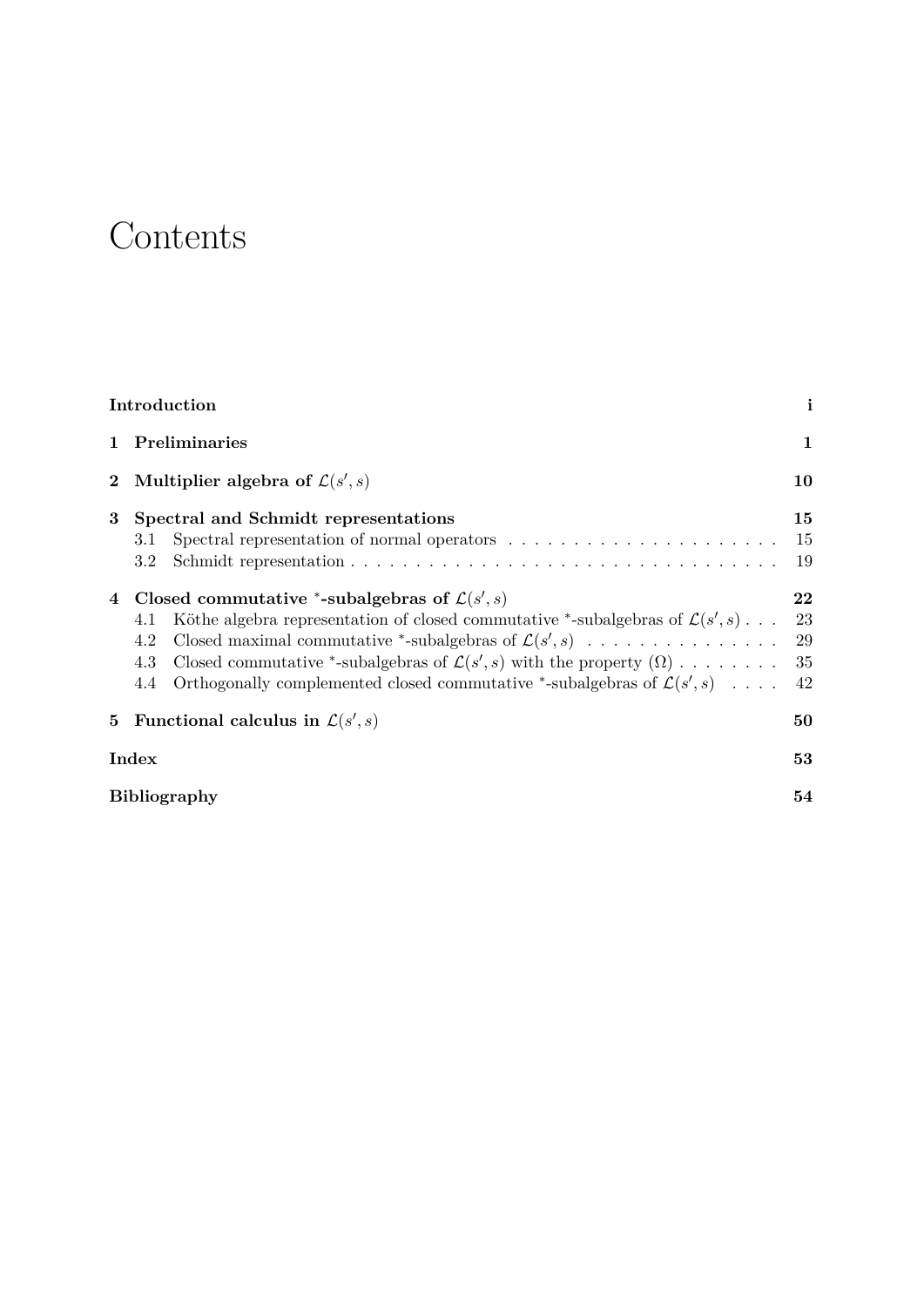### Introduction

The aim of this dissertation is to investigate the properties of some specific noncommutative Fréchet algebra with involution, called the algebra of smooth operators. The most important features of this algebra are the following:

- it is isomorphic as a Fréchet space to the Schwartz space  $\mathcal{S}(\mathbb{R})$  of smooth rapidly decreasing functions on the real line;
- it has several representations as algebras of operators acting between natural spaces of distributions and functions;
- it is a dense <sup>\*</sup>-subalgebra of the  $C^*$ -algebra  $\mathcal{K}(\ell_2)$  of compact operators on  $\ell_2$ ;
- it is even contained in the class of Hilbert-Schmidt operators, and thus it is a unitary space;
- the operator  $C^*$ -norm  $|| \cdot ||_{\ell_2 \to \ell_2}$  is so-called dominating norm on that algebra (the dominating norm property is a key notion in the structure theory of nulcear Fréchet spaces  $$ see discussion below).

From the philosophical point of view, the algebra of smooth operators can be seen as a noncommutative analogue of the commutative algebra *s* of rapidly decreasing sequences (isomorphic as a Fréchet space to  $\mathcal{S}(\mathbb{R})$ ). Its structure (a Fréchet algebra with a natural noncommutative multiplication, the hermitian adjoint and the Hilbert-Schmidt scalar product) is essentially richer than the structure of *s* (a commutative Fréchet algebra with pointwise multiplication and conjugation, scalar product inherited from  $\ell_2$ ) and it involves many natural and interesting problems.

The algebra of smooth operators is defined as a Fréchet <sup>\*</sup>-algebra  $\mathcal{L}(s', s)$  of continuous linear operators from the *LB*-space (an inductive limit of Banach spaces)

$$
s' := \left\{ \xi = (\xi_j)_{j \in \mathbb{N}} \in \mathbb{C}^{\mathbb{N}} : |\xi|_q' := \left( \sum_{j=1}^{\infty} |\xi_j|^2 j^{-2q} \right)^{1/2} < \infty \text{ for some } q \in \mathbb{N}_0 \right\}
$$

of slowly increasing sequences to the Fréchet space

$$
s := \left\{ \xi = (\xi_j)_{j \in \mathbb{N}} \in \mathbb{C}^{\mathbb{N}} : |\xi|_q := \left( \sum_{j=1}^{\infty} |\xi_j|^2 j^{2q} \right)^{1/2} < \infty \text{ for every } q \in \mathbb{N}_0 \right\}
$$

of rapidly decreasing sequences. The space  $s'$  is isomorphic to the strong dual of the Fréchet space *s* (i.e. the space of all continuous linear functionals on *s* with the topology of uniform convergence on bounded subsets of *s*) and the isomorphism is defined via the "scalar product"

$$
\langle \xi, \eta \rangle := \sum_{j=1}^{\infty} \xi_j \overline{\eta_j},
$$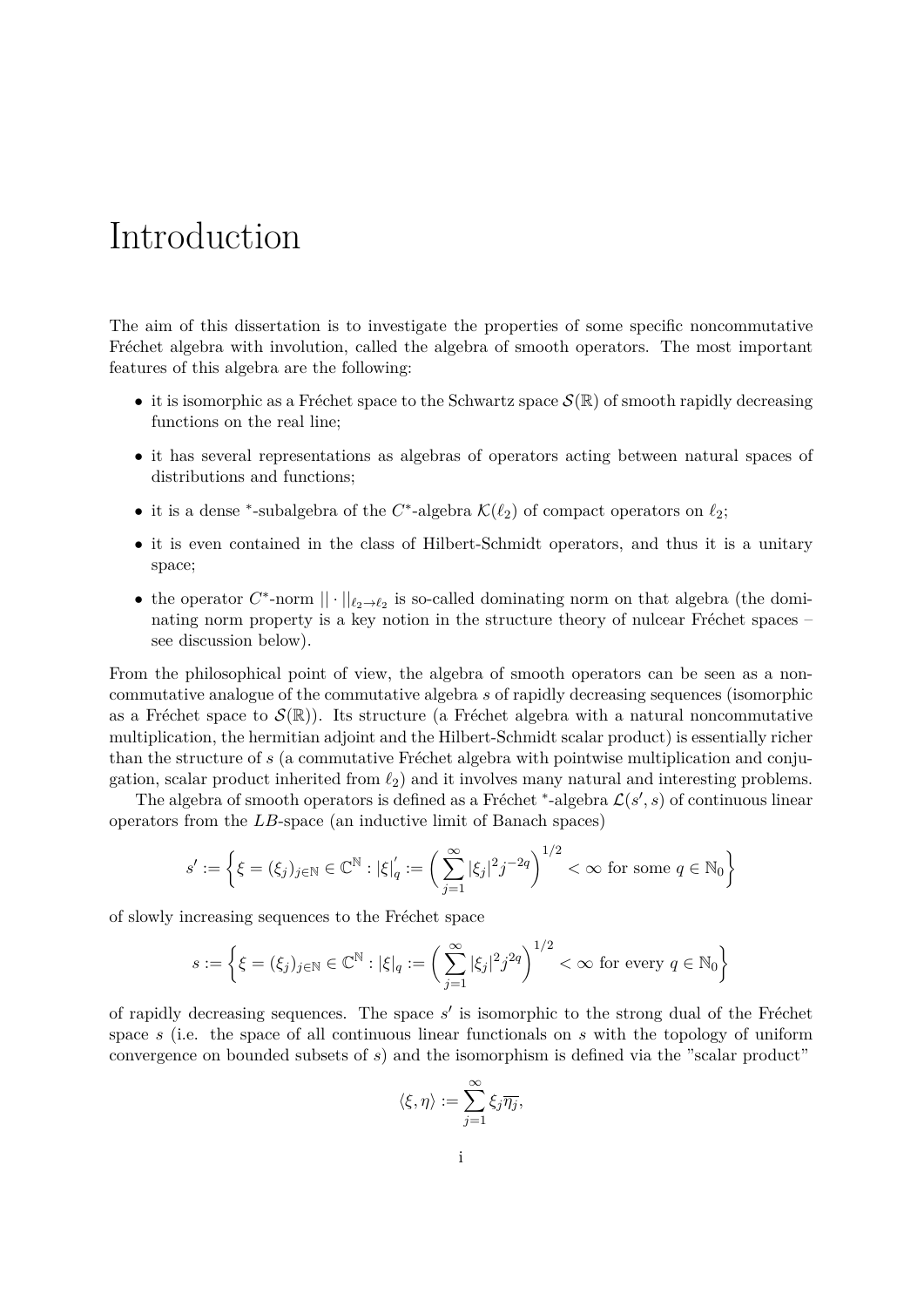where  $\xi \in s$  and  $\eta \in s'$  (see [20, Ch. 22-25] for the general theory of Fréchet spaces and their duals). It turns out that  $\mathcal{L}(s', s)$  with the topology of uniform convergence on bounded sets in s' is a Fréchet space and it is isomorphic (as a Fréchet space) to *s*. Moreover, one can easily show that  $(|| \cdot ||_q)_{q \in \mathbb{N}_0},$ 

$$
||x||_q := \sup_{|\xi|_q' \le 1} |x\xi|_q,
$$

is a fundamental system of norms on  $\mathcal{L}(s', s)$  (see Proposition 1.9).

It is worth mentioning that *s* is a nuclear space (i.e. every unconditionally convergent series of elements of *s* is absolutely convergent, see also [20, Def. on p. 344]) and, moreover, by the Kōmura-Kōmura theorem (see e.g.  $[20, \text{Cor. } 29.9]$ ), it is universal in the class of all nuclear Fréchet spaces: more precisely, a Fréchet space is nuclear if and only if it is isomorphic to some closed subspace of  $s^{\mathbb{N}}$ . We will see later that *s* is isomorphic (as a Fréchet space) to many important classical spaces of analysis.

As we have seen above, from the point of view of Fréchet spaces, there is no difference between  $\mathcal{L}(s', s)$  and *s*. Things dramatically change when we endow  $\mathcal{L}(s', s)$  and *s* with additional algebraic operations: multiplication and involution. Clearly, *s* is a Fréchet <sup>\*</sup>-algebra (i.e. a Fréchet space with involution and jointly continuous multiplication) when equipped with pointwise multiplication and termwise conjugation. Let us introduce multiplication and involution on  $\mathcal{L}(s', s)$ . First observe that  $\mathcal{L}(s', s)$  is embedded in the  $C^*$ -algebra  $\mathcal{L}(\ell_2)$  of continuous linear operators on  $\ell_2$  via the (continuous, linear, injective) map

$$
\iota\colon \mathcal{L}(s',s)\hookrightarrow \mathcal{L}(\ell_2), \quad \iota(x):=j_1\circ x\circ j_2,
$$

where  $j_1: s \hookrightarrow \ell_2$  and  $j_2: \ell_2 \hookrightarrow s'$  are (continuous) identity maps. Now, multiplication and involution on  $\mathcal{L}(s', s)$  are inherited from  $\mathcal{L}(\ell_2)$  as the composition of operators (note that since  $s \hookrightarrow s'$ , we can compose operators in  $\mathcal{L}(s', s)$  and the hermitian adjoint. With these operations  $\mathcal{L}(s',s)$  becomes a Fréchet \*-algebra. Moreover, the algebras *s* and  $\mathcal{L}(s',s)$  are both locally *m*-convex, i.e. they admit fundamental systems of submultiplicative seminorms (see e.g. [25, Lemma 2.2]); in fact,  $(| \cdot |_q)_{q \in \mathbb{N}_0}$  and  $(| \cdot |_q)_{q \in \mathbb{N}_0}$  are submultiplicative systems of norms on *s* and  $\mathcal{L}(s', s)$ , respectively. Clearly,  $\mathcal{L}(s', s)$ , being noncommutative, is not isomorphic as a Fréchet <sup>\*</sup>-algebra to *s*. Nevertheless, there are many ways to embed *s* into  $\mathcal{L}(s',s)$  (as a closed ∗ -subalgebra), e.g. as the algebra of diagonal operators:

$$
\Big\{\sum_{k=1}^\infty \xi_k\langle \cdot, e_k \rangle e_k\colon (\xi_k)_{k\in\mathbb{N}}\in s\Big\},\
$$

here  $e_k$  denotes the vector in  $\mathbb{C}^{\mathbb{N}}$  whose *k*-th coordinate equals 1 and the others equal 0.

It appears that the embedding  $\iota: \mathcal{L}(s', s) \hookrightarrow \mathcal{L}(\ell_2)$  acts in fact into the  $C^*$ -algebra  $\mathcal{K}(\ell_2)$ of compact operators on  $\ell_2$  and  $\iota(\mathcal{L}(s', s))$  is dense in  $\mathcal{K}(\ell_2)$ . Thus  $\mathcal{L}(s', s)$  can be seen as a dense <sup>\*</sup>-subalgebra of  $\mathcal{K}(\ell_2)$ . We can show even more:  $\mathcal{L}(s', s)$  is (properly) contained in the intersection of all Schatten classes  $S_p(\ell_2)$  over  $p > 0$ . In particular,  $\mathcal{L}(s', s)$  is contained in the Hilbert space  $HS(\ell_2)$  of Hilbert-Schmidt operators with the scalar product defined by

$$
\langle x, y \rangle_{\mathcal{HS}} := \sum_{k=1}^{\infty} \langle x e_k, y e_k \rangle,
$$

and thus  $\mathcal{L}(s', s)$  is a unitary space.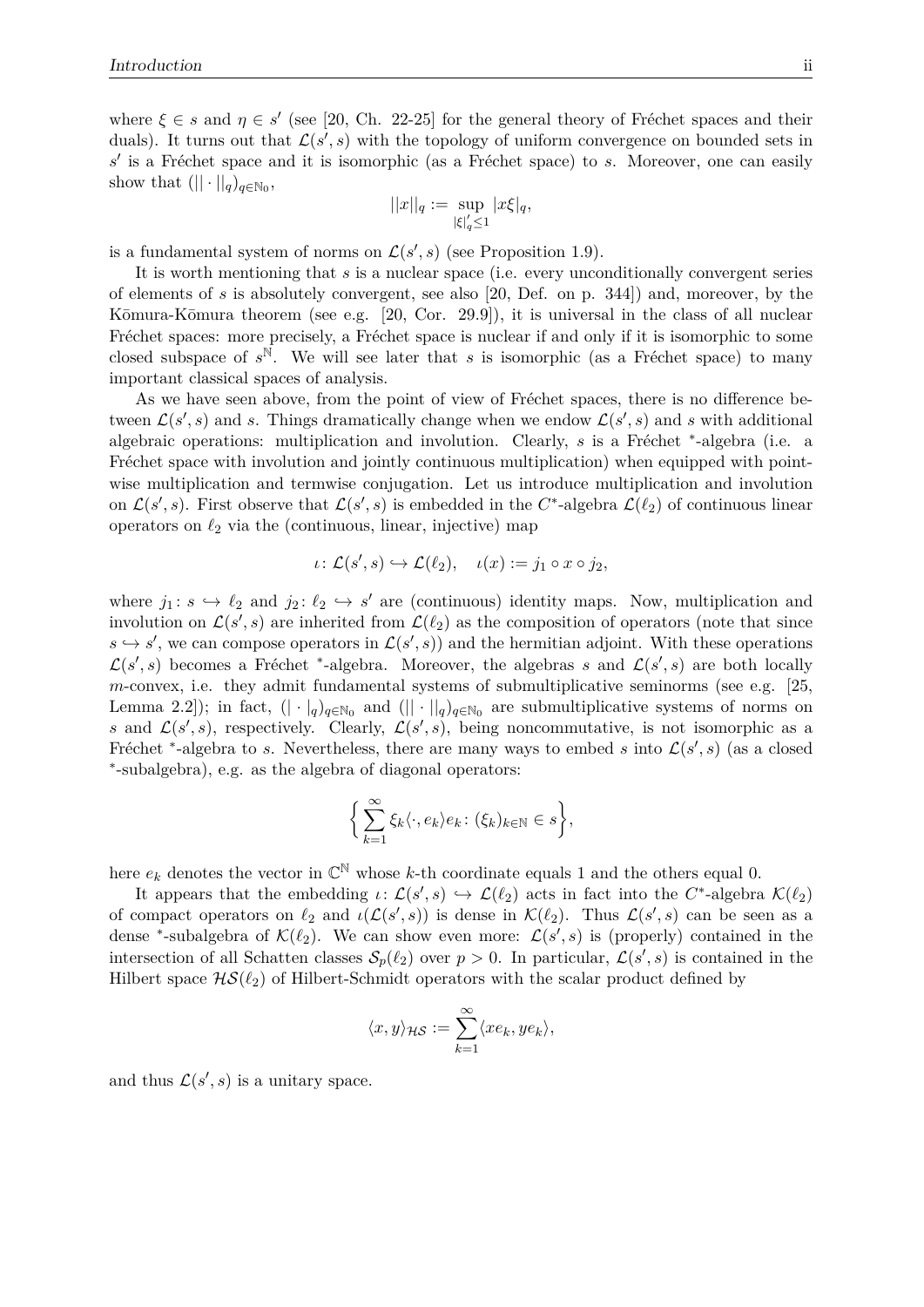It is worth comparing the algebras mentioned above with their commutative prototypes; this is done by the following diagram with the horizontal continuous embeddings of algebras:



The "vertical correspondences", mean, for example, that every monotonical element of the commutative algebras from the first row is a sequence of singular numbers of some element of their noncommutative analogues, and vice versa. Moreover, algebras from the first row are embedded into the corresponding algebras from the second row (e.g. as the algebras of diagonal operators). Let us also recall that  $\mathcal{L}(s', s) \cong s$  (as Fréchet spaces) and  $\mathcal{HS}(\ell_2)$  is unitarily isomorphic to  $\ell_2$ .

The algebra  $\mathcal{L}(s', s)$  is also called the *algebra of smoothing (compact) operators*. In order to explain why this name is suitable, let us recall that the space *s* can be represented in many ways by function spaces (usually spaces of smooth functions) which appear naturally in analysis. For example, the space  $s$  is isomorphic as a Fréchet space to:

- the Schwartz space  $\mathcal{S}(\mathbb{R}^n)$  of smooth rapidly decreasing functions on  $\mathbb{R}^n$ ,
- the space  $C^{\infty}(M)$  of smooth functions on an arbitrary compact  $C^{\infty}$ -manifold M,
- the space  $C^{\infty}[0, 1]$  of smooth functions on the interval  $[0, 1]$ ,
- the space  $A^{\infty}(\mathbb{D})$  of holomorphic functions on the unit disc with the smooth extension to the boundary,

all equipped with their natural topologies. Note that the space *s* and all of the spaces above are also commutative Fréchet algebras (with pointwise multiplication), sometimes with involution (conjugation of functions), but they are not isomorphic as algebras to *s* (see Corollary 4.6).

Representations of the Fréchet space *s* above lead to natural representations of the Fréchet \*-algebra  $\mathcal{L}(s', s)$ . More precisely,  $\mathcal{L}(s', s)$  is isomorphic as a Fréchet \*-algebra to the following algebras of continuous linear operators:

- $\mathcal{L}(\mathcal{S}'(\mathbb{R}^n), \mathcal{S}(\mathbb{R}^n)),$
- $\bullet$   $\mathcal{L}(\mathcal{E}'(M), C^{\infty}(M)),$
- $\mathcal{L}(\mathcal{E}^{\prime}[0,1], C^{\infty}[0,1]),$
- L(*A*−∞(D)*, A*∞(D)),

where

- $\mathcal{S}'(\mathbb{R}^n)$  is the space of tempered distributions on  $\mathbb{R}^n$ ,
- $\mathcal{E}'(M)$  is the space of distributions on a compact  $C^{\infty}$ -manifold M,
- $\mathcal{E}'[0,1]$  is the space of distributions with support in [0, 1],
- $A^{-\infty}(\mathbb{D})$  is the space of holomorphic functions on the unit disc with polynomial growth, i.e.

$$
A^{-\infty}(\mathbb{D}) := \{ f \in H(\mathbb{D}) : \sup_{z \in \mathbb{D}} |f(z)| (1 - |z|)^q < \infty \text{ for some } q \in \mathbb{N}_0 \}.
$$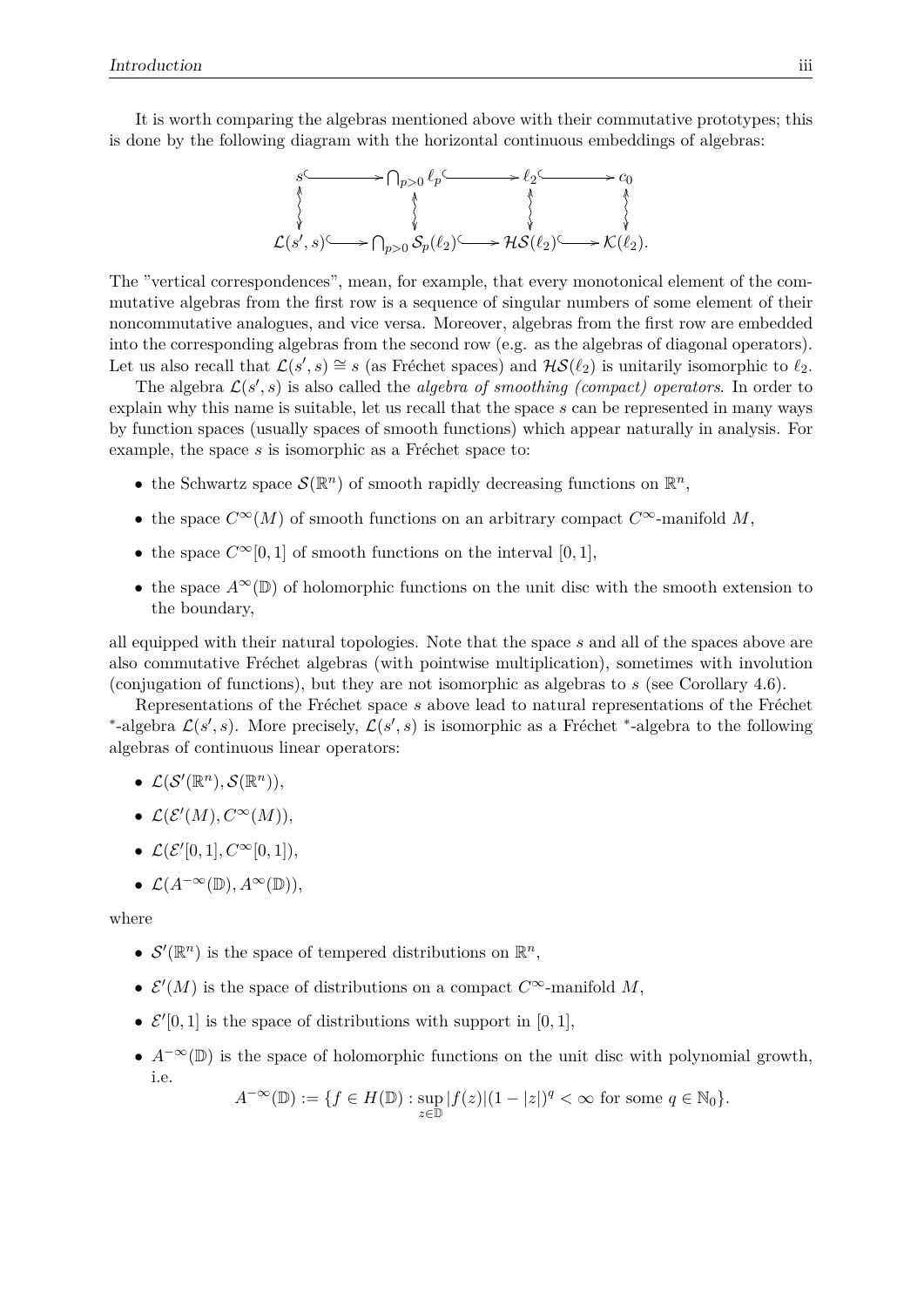In order to define multiplication and involution on the spaces of operators above, we proceed like in the case of  $\mathcal{L}(s', s)$  – we just have to find an appropriate Hilbert space lying between a Fréchet space and its dual, for example in the case of  $\mathcal{S}(\mathbb{R}^n)$  we can choose the Hilbert space  $L(\mathbb{R}^n)$  (for details, see Theorem 1.10, Example 1.13 and [11, Th. 2.1]). Now, it is clear that operators from  $\mathcal{L}(s', s)$  are smoothing in the following sense: they map (in some representations of  $\mathcal{L}(s', s)$  distributions (which may be highly irregular) to smooth functions. We use the term "smooth" for short; indeed, this term seems to be more popular than the term "smoothing" (see, for instance, [12, Th. 2, Ex. 2.6], [30, p. 301]).

Taking all the above into account, we can treat  $\mathcal{L}(s', s)$  as a "noncommutative" analogue of the very important space of analysis: *s*.

We shall also mention two extra representations of the Fréchet \*-algebra  $\mathcal{L}(s', s)$ : the algebra

$$
\mathcal{K}_{\infty} := \{ (a_{j,k})_{j,k \in \mathbb{N}} \in \mathbb{C}^{\mathbb{N}^2} : \sup_{j,k \in \mathbb{N}} |a_{j,k}| j^q k^q < \infty \text{ for all } q \in \mathbb{N}_0 \}
$$

of rapidly decreasing matrices (with matrix multiplication and matrix complex involution) and its "continuous analogue": the algebra  $\mathcal{S}(\mathbb{R}^2)$  of Schwartz functions on  $\mathbb{R}^2$  with the Volterra convolution

$$
(f \cdot g)(x, y) := \int_{\mathbb{R}} f(x, z) g(z, y) \mathrm{d}z
$$

as multiplication and the involution

$$
f^*(x, y) := \overline{f(y, x)}.
$$

In these forms, the algebra  $\mathcal{L}(s', s)$  usually appears and plays a significant role in *K*-theory of Fréchet algebras (see Bhatt & Inoue [1, Ex. 2.12], Cuntz [8, p. 144], [9, p. 64-65], Glöckner & Langkamp [14], Phillips [25, Def. 2.1]) and in  $C^*$ -dynamical systems (Elliot, Natsume & Nest  $[12, Ex. 2.6]$ .

As we have already seen, the algebra  $\mathcal{L}(s', s)$  is also an example of a dense  $*$ -subalgebra of a  $C^*$ -algebra (namely, it is a dense subalgebra of  $\mathcal{K}(\ell_2)$ ). Such algebras are of great importance in noncommutative geometry (see, for instance, Bhatt  $\&$  Inoue [1], Blackadar  $\&$  Cuntz [2], Connes [6, pp. 23, 183-184]) as they introduce differential structure on a noncommutative manifold. From the philosophical point of view *C* ∗ -algebras corespond to analogues of topological spaces whereas some of their dense smooth subalgebras play the role of smooth structures.

As we already said, the algebra  $\mathcal{L}(s', s)$  has a lot of natural "structure": its first natural norm is a dominating  $C^*$ -norm (see the discussion below), it has a natural unitary space structure inherited from the space  $HS(\ell_2)$  of Hilbert-Schmidt operators, its spectral properties are closely related to those of  $\mathcal{K}(\ell_2)$ , etc. Therefore, it seems that  $\mathcal{L}(s', s)$  is a very special dense <sup>\*</sup>-subalgebra of  $\mathcal{K}(\ell_2)$ , and hence it might be the best candidate for a "differential structure" there. In spite of the role played by  $\mathcal{L}(s', s)$  as explained above, very little is known, for example, about its algebraic structure. The main goal of the presented dissertation is to find initial results in this direction.

The dissertation is divided into 5 chapters. In the first chapter we establish notation and present some fundamental, well-known by now, facts concerning nuclear Fréchet spaces, operator theory, the space *s* and the algebra  $\mathcal{L}(s', s)$ .

Chapter 2 is devoted to the so-called algebra of multipliers of  $\mathcal{L}(s', s)$ , which can be seen as the largest (in some sense) \*-algebra of operators acting on  $\mathcal{L}(s', s)$ , i.e. the largest "resonable" <sup>\*</sup>-algebra in which  $\mathcal{L}(s', s)$  is an ideal. Multiplier algebras of *C*<sup>\*</sup>-algebras are usually described by the so-called double centralizers (see [4] and Def. 2.2). In particular, the algebra of multipliers (i.e. the algebra of double centralizers) of  $\mathcal{K}(\ell_2)$  is  $\mathcal{L}(\ell_2)$  (see [23, pp. 38–39, 81–83]). Using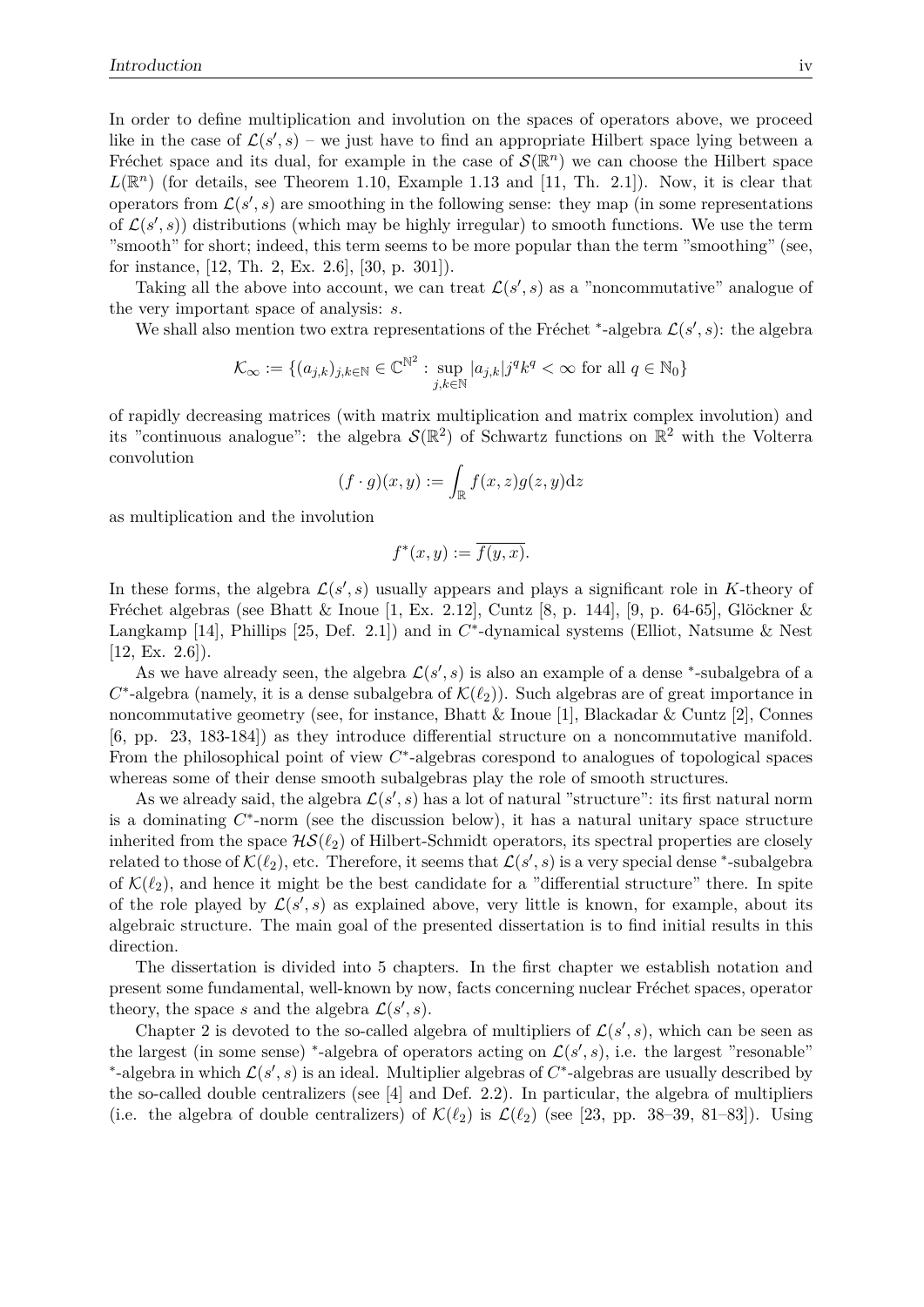similar techniques, we show in the main result of Chapter 2 that the <sup>\*</sup>-algebra of unbounded operators on  $\ell_2$ 

$$
\mathcal{L}^*(s) := \{ x \colon s \to s : x \text{ is linear}, s \subset \mathcal{D}(x^*) \text{ and } x^*(s) \subset s \},
$$

where

$$
\mathcal{D}(x^*) := \{ \eta \in \ell_2 : \exists \zeta \in \ell_2 \; \forall \xi \in s \quad \langle x\xi, \eta \rangle = \langle \xi, \zeta \rangle \}
$$

and  $x^*\eta := \zeta$  for  $\eta \in \mathcal{D}(x^*)$ , is isomorphic as a <sup>\*</sup>-algebra to the <sup>\*</sup>-algebra of double centralizers of  $\mathcal{L}(s',s)$  (Th. 2.7). This fact connects our considerations to the theory of  $*$ -algebras of unbounded operators on Hilbert spaces (the so-called *O*<sup>∗</sup> -algebras) developed e.g. by G. Lassner (see e.g. [18]) and K. Schmüdgen (see [29]).

In Section 3.1, we prove, using the fact that the norm  $|| \cdot ||_{\ell_2 \to \ell_2}$  is a dominating norm on  $\mathcal{L}(s', s)$  (Proposition 3.2), the crucial for the whole dissertation theorem on the spectral representation of normal elements in  $\mathcal{L}(s', s)$  (Theorem 3.1). As a by-product we obtain a kind of spectral description of normal elements of  $\mathcal{L}(s', s)$  among those of  $\mathcal{K}(l_2)$  (Corollary 3.6). We also present in Section 3.2 a theorem on the Schmidt representation of an arbitrary operator in  $\mathcal{L}(s',s)$  (Theorem 3.8) and give a corresponding description of smooth operators among compact operators (Corollary 3.9).

The aim of Chapter 4 is to describe and classify closed commutative \*-subalgebras of  $\mathcal{L}(s', s)$ . In Section 4.1, we show that every such algebra A is isomorphic as a Fréchet <sup>\*</sup>-algebra to the Köthe algebra

$$
\lambda^{\infty}(||P_k||_q) := \left\{ (\xi_k)_{k \in \mathbb{N}} \in \mathbb{C}^{\mathbb{N}} : \sup_{k \in \mathbb{N}} (|\xi_k| ||P_k||_q) < \infty \text{ for every } q \in \mathbb{N}_0 \right\}
$$

with pointwise multiplication and conjugation (Theorem 4.9), where  $(P_k)_{k\in\mathbb{N}}$  is the set of nonzero minimal (self-adjoint) projections in *A*. To prove this, we show that  $(P_k)_{k\in\mathbb{N}}$  is a Schauder basis of *A*, called the canonical Schauder basis (Lemma 4.4). In particular, we prove that the algebra *A* is generated by a single operator *x* and also by the set of spectral projections of *x* (see again Theorem 4.9).

Section 4.2 is devoted to closed maximal commutative <sup>\*</sup>-subalgebras of  $\mathcal{L}(s', s)$ , i.e. those closed commutative <sup>\*</sup>-subalgebras of  $\mathcal{L}(s', s)$  which are not properly contained in any larger closed commutative <sup>\*</sup>-subalgebra of  $\mathcal{L}(s', s)$ . It appears that the canonical Schauder bases of such algebras consist of one-dimensional (pairwise orthogonal) projections  $P_k$  forming a sequence which is complete in the following sense: there is no nonzero projection P belonging to  $\mathcal{L}(s', s)$ such that  $P_k P = 0$  for every  $k \in \mathbb{N}$  (Theorem 4.11). Consequently, algebra A is isomorphic to a closed maximal commutative <sup>\*</sup>-subalgebra of  $\mathcal{L}(s', s)$  if and only if

$$
A \cong \lambda^{\infty}(|f_k|_q) := \left\{ (\xi_k)_{k \in \mathbb{N}} \in \mathbb{C}^{\mathbb{N}} : \sup_{k \in \mathbb{N}} (|\xi_k| \, |f_k|_q) < \infty \text{ for every } q \in \mathbb{N}_0 \right\}
$$

as a Fréchet <sup>\*</sup>-algebra, where  $(f_k)_{k\in\mathbb{N}}\subset s$  is the orthonormal sequence corresponding to the canonical Schauder basis of *A* (Corollaries 4.16 and 4.21). Therefore, since every closed commutative <sup>\*</sup>-subalgebra of  $\mathcal{L}(s', s)$  is contained in some closed maximal commutative <sup>\*</sup>-subalgebra of  $\mathcal{L}(s',s)$  (Proposition 4.12), the class of closed commutative <sup>\*</sup>-subalgebras of  $\mathcal{L}(s',s)$  coincides (in the sense of Fréchet <sup>\*</sup>-algebra isomorphism) with the class of closed commutative <sup>\*</sup>-subalgebras of  $\lambda^{\infty}(|f_k|_q)$ ,  $(f_k)_{k\in\mathbb{N}}\subset s$  being an orthonormal sequence (see Corollary 4.22).

In Section 4.3 we show a surprising fact that a closed commutative <sup>\*</sup>-subalgebra of  $\mathcal{L}(s', s)$ is isomorphic as Fréchet <sup>\*</sup>-algebra to some closed <sup>\*</sup>-subalgebra of *s* if and only if it is isomorphic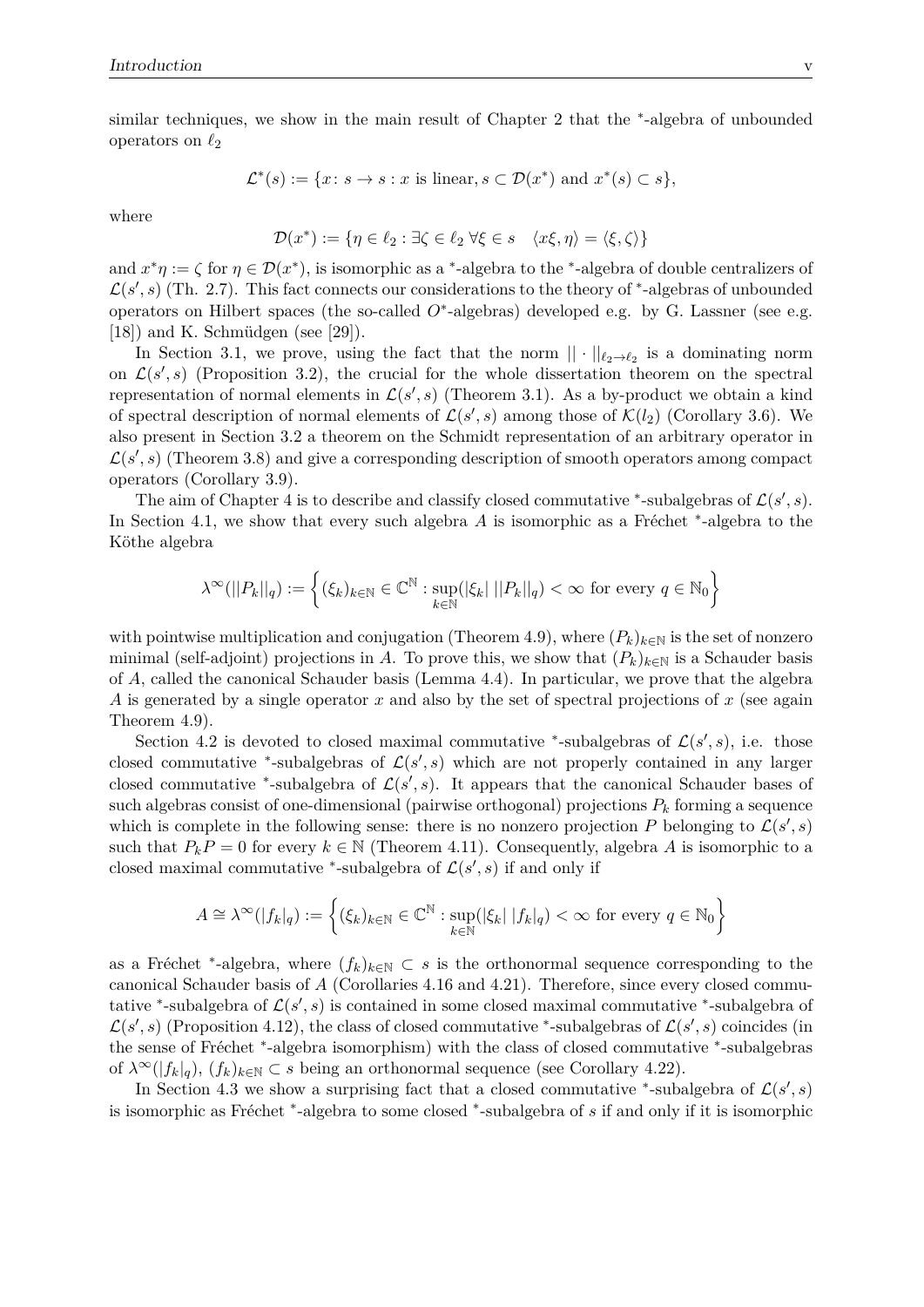as a Fréchet space to some complemented subspace of  $s$  (Theorem 4.25), i.e. if it has the socalled property  $(\Omega)$  (see Definition 0.2 below). We also give an example of a closed commutative \*-subalgebra of  $\mathcal{L}(s', s)$  which is not isomorphic to any closed \*-subalgebra of *s* (Theorem 4.32).

In the last section of Chapter 4, we focus on a very specific class of closed commutative  $*$ subalgebras of  $\mathcal{L}(s', s)$  with the property  $(\Omega)$ , namely orthogonally complemented subalgebras. A subalgebra A of  $\mathcal{L}(s', s)$  is orthogonally complemented in  $\mathcal{L}(s', s)$ , if there is an orthogonal projection  $\tilde{\pi}$  on the Hilbert space  $\mathcal{HS}(\ell_2)$  such that  $\tilde{\pi}(\mathcal{L}(s', s)) = A$  (see also Definition 4.33). In Proposition 4.36 we characterize closed commutative orthogonally complemented <sup>\*</sup>-subalgebras in terms of their canonical Schauder bases. The case of closed maximal commutative orthogonally complemented <sup>\*</sup>-subalgebras of  $\mathcal{L}(s', s)$  isomorphic (as Fréchet <sup>\*</sup>-algebras) to *s* is of special interest: it turns out, for instance, that the set of orthonormal sequences correspondending to the canonical Schauder bases of algebras from this class coincides with the set of orthonormal sequences which are at the same time Schauder bases of *s* (Theorem 4.37). Moreover, it turns out that the closed maximal commutative orthogonally complemented <sup>∗</sup> -subalgebras *A* of  $\mathcal{L}(s', s)$  isomorphic to *s* are exactly those for which there exists an algebra isomorphism  $T: \mathcal{L}(s', s) \to \mathcal{L}(s', s)$  preserving orthogonality which maps *A* onto the subalgebra of diagonal operators (Corollary 4.38). We finish Section 4.4 with an example of a closed maximal commutative <sup>\*</sup>-subalgebra of  $\mathcal{L}(s', s)$  isomorphic as a Fréchet <sup>\*</sup>-algebra to *s* which is not orthogonally complemented in  $\mathcal{L}(s', s)$  (Theorem 4.39).

In Chapter 5 we establish functional calculus for normal elements of  $\mathcal{L}(s', s)$ . In particular,  $f(x)$  belongs to  $\mathcal{L}(s', s)$  for each normal operator  $x \in \mathcal{L}(s', s) \subset \mathcal{L}(\ell_2)$  and each Hölder continuous function *f* vanishing at zero and defined on the spectrum of *x* (Theorem 5.1). For instance, positive elements in  $\mathcal{L}(s',s)$  have positive square roots in  $\mathcal{L}(s',s)$ . Another functional calculus (only *C*<sup>∞</sup> one) on dense subalgebras of *C* ∗ -algebras has been developed by Blackadar and Cuntz in [2] (see Prop. 6.4 and p. 277) under some additional assumptions on the algebra. Unfortunately, it seems that  $\mathcal{L}(s', s)$  does not satisfy the required conditions.

Most of the results from Sections 3.1, 4.1, 4.2 and Chapter 5 have been already published in [5].

The results contained in this dissertation are mostly derived from and inspired by the theory of nuclear Fréchet spaces [20], the theory of compact operators on  $\ell_2$  ([7, 20]), the theory of unbounded operators [29] and the theory of double centralizers of  $C^*$ -algebras ([4, 15]). Probably the main novelty of the methods used in the dissertation is an application of the so-called properties (DN) and  $(\Omega)$  of Vogt and Zahariuta.

**Definition 0.1.** (see [20, Def. on p. 359 and Lemma 29.10]) A Fréchet space  $(X, (|| \cdot ||_q)_{q \in \mathbb{N}_0})$ has the property (DN) if there is a continuous norm  $\|\cdot\|$  on *X* such that for any  $q \in \mathbb{N}_0$  there is  $r \in \mathbb{N}_0$  and  $C > 0$  such that for all  $x \in X$ 

$$
||x||_q^2 \le C||x|| \ ||x||_r.
$$

The norm  $|| \cdot ||$  is called a dominating norm.

**Definition 0.2.** (see [20, p. 367]) A Fréchet space *E* with a fundamental sequence  $(|| \cdot ||_q)_{q \in \mathbb{N}_0}$ of seminorms has the property  $(\Omega)$  if the following condition holds:

$$
\forall p \ \exists q \ \forall r \ \exists \theta \in (0,1) \ \exists C > 0 \ \forall y \in E' \quad ||y||_q' \leq C ||y||_p'^{1-\theta} ||y||_r'^{\theta},
$$

where *E'* is the topological dual of *E* and  $||y||_p' := \sup\{|y(x)| : ||x||_p \leq 1\}.$ 

Clearly,  $\mathcal{L}(s', s)$  has the properties (DN) and ( $\Omega$ ) as isomorphic to *s*.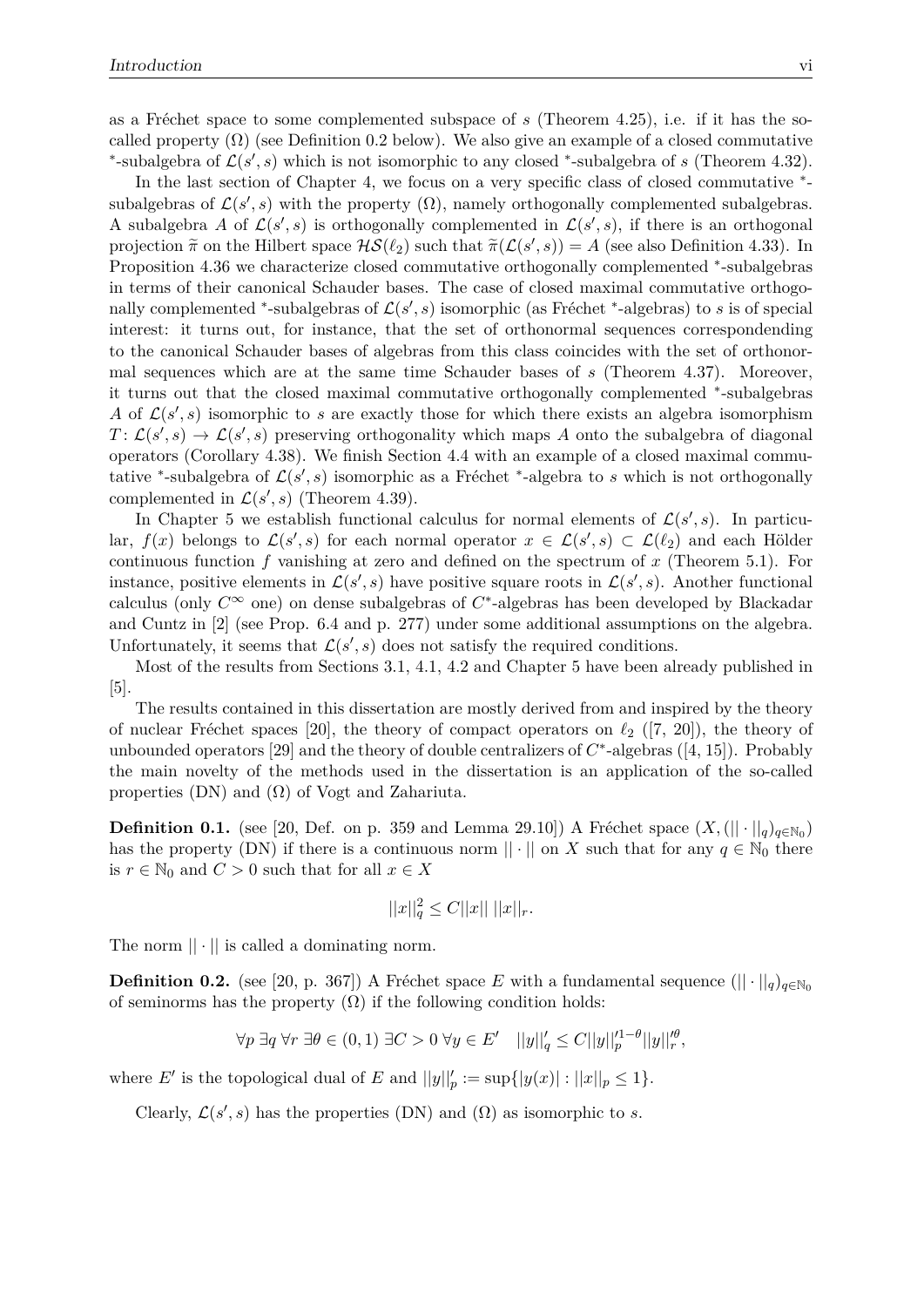The properties (DN) and  $(\Omega)$  with their several modifications are very important topological invariants in the theory of nuclear Fréchet spaces. For example, Vogt and Wagner (see  $[31, 32,$ 33, 35] and  $[20, Ch. 30]$  proved the following splitting theorem for nuclear Fréchet spaces.

**Theorem 0.3.** Let E, F, G be nuclear Fréchet spaces and let

$$
0\longrightarrow E\stackrel{j}{\longrightarrow}F\stackrel{q}{\longrightarrow}G\longrightarrow 0
$$

*be a short exact sequence of continuous linear maps. If the space G has the property* (DN) *and the space E has the property*  $(\Omega)$ *, then the sequence splits, i.e. the map q has a continuous linear right inverse and the map j has a continuous linear left inverse.*

As a further consequence of the last theorem, one gets a characterization of subspaces and quotients of the space *s* in terms of the properties (DN) and  $(\Omega)$  (Vogt and Wagner [33, 35], [20, Ch. 31.]. Recall that a subspace F of a Fréchet space E is called complemented (in  $E$ ) if there is a continuous projection  $\pi: E \to E$  with  $\text{im } \pi = F$ .

**Theorem 0.4.** *A Fréchet space is isomorphic to* 

- *(i) a closed subspace of the space s if and only if it is nuclear and it has the property* (DN)*;*
- *(ii)* a quotient of the space s if and only if it is nuclear and it has the property  $(\Omega)$ ;
- *(iii) a complemented subspace of the space s if and only if it is nuclear and it has the properties*  $(DN)$  *and*  $(\Omega)$ *.*

As mentioned above, the operator  $C^*$ -norm  $|| \cdot ||_{\ell_2 \to \ell_2}$  is a dominating norm on  $\mathcal{L}(s', s)$ (compare with [27, Th. 4] and see Proposition 3.2 for the straightforward proof). This result will be of great importance in our considerations; it will lead to unexpected connections of the property (DN) and ( $\Omega$ ) to spectral properties of the elements of  $\mathcal{L}(s', s)$  and algebraic properties of the algebra  $\mathcal{L}(s', s)$ .

Investigations of the algebra  $\mathcal{L}(s', s)$  in the context of the theory of Fréchet spaces were proposed some years ago by Leonhard Frerick (University of Trier). Some results have been already known (see, for instance, a survey in [11]). For example, it is known that not only  $\mathcal{L}(s', s)$ is contained in the intersetion of all Schatten classes  $S_p(\ell_2)$ ,  $p > 0$ , but also that the sequence of eigenvalues (non-increasing in modulus, counting geometric multiplicity) of an operator from  $\mathcal{L}(s',s)$  belongs to  $s$  ([11, Cor. 2.5]). Moreover, it follows from [3, Prop. A.2.8] and [30, Lemma 5.7] that an operator belonging to the algebra with unit

$$
\mathcal{L}(s',s)_{\mathbf{1}} := \{x + \lambda \mathbf{1} : x \in \mathcal{L}(s',s), \lambda \in \mathbb{C}\}
$$

(1 is here the identity operator on  $\ell_2$ ) is invertible in  $\mathcal{L}(s', s)$ <sub>1</sub> if and only if it is invertible in  $\mathcal{L}(\ell_2)$  (see also [11, Th. 2.3]). Consequently,  $\mathcal{L}(s', s)$  is a *Q*-algebra (i.e. the set of invertible elements in  $\mathcal{L}(s', s)$  is open) so  $\mathcal{L}(s', s)$  is a *Q*-algebra as well (i.e. the set of quasi-invertible elements in  $\mathcal{L}(s', s)$  is open, see [13, Prop. 4.14] and [14]).

Piszczek proved that every positive functional on  $\mathcal{L}(s',s)$  and every derivation from the algebra  $\mathcal{L}(s', s)$  to an arbitrary bimodule over  $\mathcal{L}(s', s)$  are continuous [28, Th. 11 and Th. 13]. Next he proved that the algebra  $\mathcal{L}(s',s)$  is not boundedly approximately amenable but it is approximately amenable and approximately contractibile [28, Cor. 19, Th. 21 and Cor. 22].

Moreover, Piszczek showed that  $\mathcal{L}(s', s)$  has no bounded approximate identity ([28, Prop. 2]), i.e. there is no bounded net  $(u_\lambda)_{\lambda \in \Lambda} \subset \mathcal{L}(s', s)$  such that  $x u_\lambda \to x$  and  $u_\lambda x \to x$  for all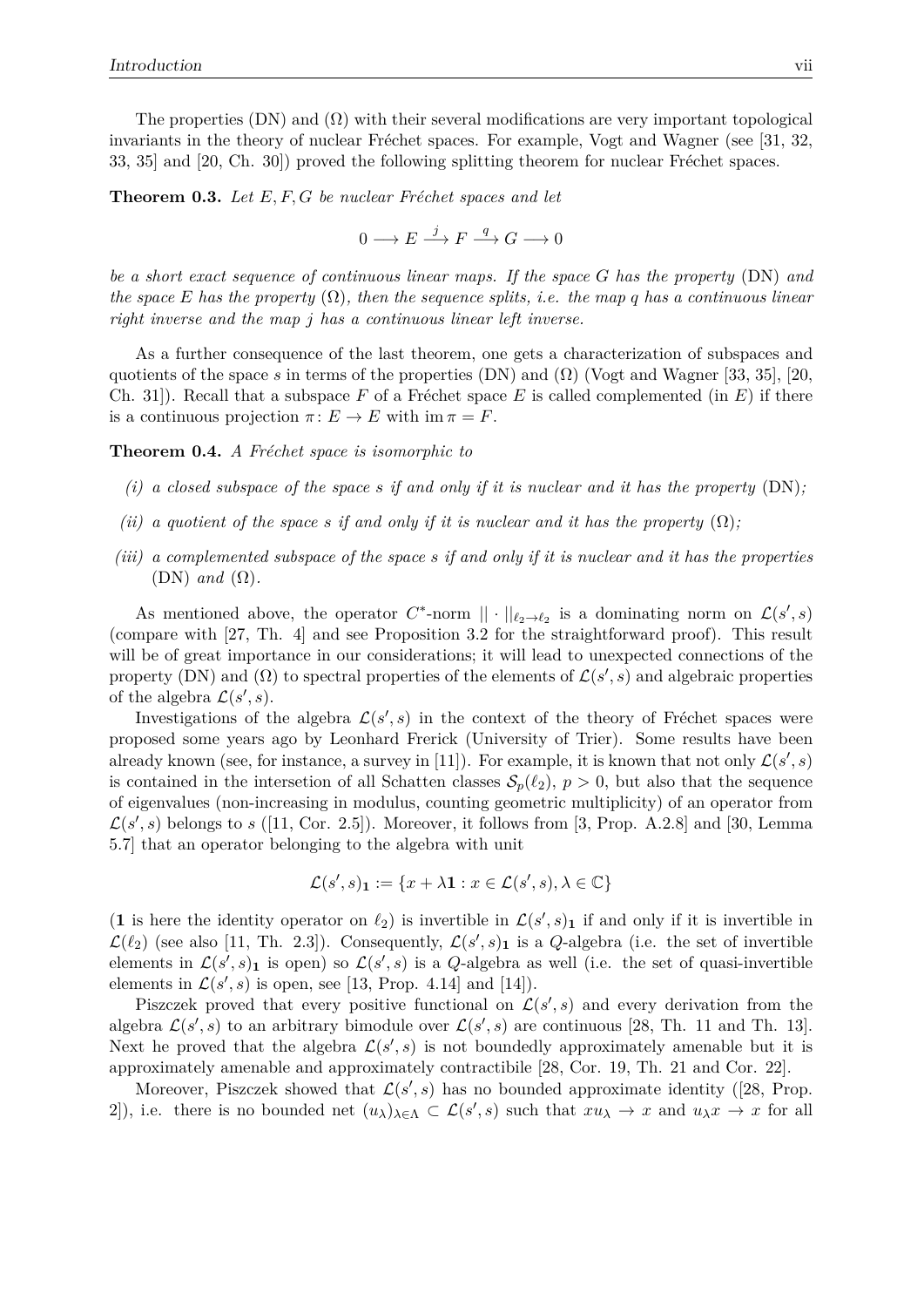$x \in \mathcal{L}(s', s)$ . Let us also mention here, that  $\mathcal{L}(s', s)$  is not a locally  $C^*$ -algebra, i.e. there is no sequence of  $C^*$ -norms defining the topology on  $\mathcal{L}(s', s)$ . Otherwise, since  $\mathcal{L}(s', s)$  is a  $Q$ algebra, it would be automatically a  $C^*$ -algebra so a Banach space (see [13, Cor. 8.2]); this gives a contradiction as  $\mathcal{L}(s', s) \cong s$  is not a Banach space. In the book of Fragoulopoulou [13] it is developed a theory of topological algebras *A* with involution if either *A* has a bounded approximative identity or  $A$  is a locally  $C^*$ -algebra. In view of the above negative results the mentioned theory cannot be applied to  $\mathcal{L}(s', s)$ , and therefore we need new ideas. We hope that our dissertation contributes in this direction.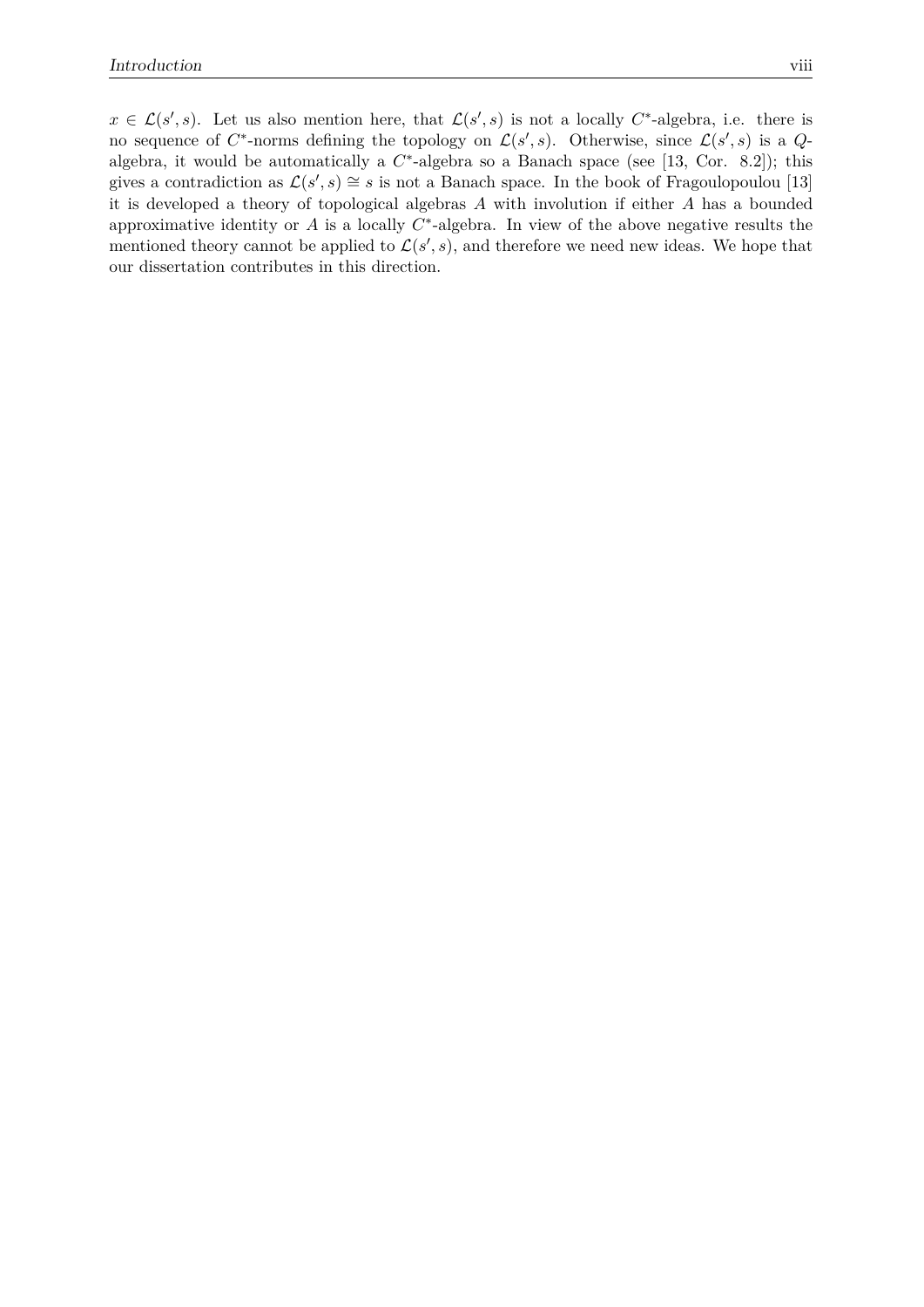Chapter 1

### Preliminaries

Throughout the thesis, N will denote the set of natural numbers  $\{1, 2, \ldots\}$  and  $\mathbb{N}_0 := \mathbb{N} \cup \{0\}$ . By a *projection* on the complex separable Hilbert space

$$
\ell_2 := \left\{ \xi = (\xi_j)_{j \in \mathbb{N}} \in \mathbb{C}^{\mathbb{N}} : ||\xi||_{\ell_2} := \left( \sum_{j=1}^{\infty} |\xi_j|^2 \right)^{1/2} < \infty \right\}
$$

we always mean a continuous orthogonal (i.e. self-adjoint) projection.

By a *Fréchet space* we mean a complete metrizable locally convex space over  $\mathbb C$  (we will not use locally convex spaces over  $\mathbb{R}$ ). A *Fréchet algebra* is a Fréchet space which is an algebra with continuous multiplication. A *Fréchet* <sup>∗</sup>-algebra is a Fréchet algebra with an involution.

For locally convex spaces  $E, F$ , we denote by  $\mathcal{L}(E, F)$  the space of all continuous linear operators from *E* to *F*. To shorten notation, we write  $\mathcal{L}(E)$  instead of  $\mathcal{L}(E, E)$ .

We use the standard notation and terminology. All the notions from functional analysis are explained in [7] or [20] and those from topological algebras in [13], [19] or [36].

**§1. The space** *s* **and its dual:** We define the *space of rapidly decreasing sequences* as the Fréchet space

$$
s := \left\{ \xi = (\xi_j)_{j \in \mathbb{N}} \in \mathbb{C}^{\mathbb{N}} : |\xi|_q := \left( \sum_{j=1}^{\infty} |\xi_j|^2 j^{2q} \right)^{1/2} < \infty \text{ for all } q \in \mathbb{N}_0 \right\}
$$

with the topology corresponding to the system  $(| \cdot |_q)_{q \in \mathbb{N}_0}$  of norms. We may identify the strong dual of *s* (i.e. the space of all continuous linear functionals on *s* with the topology of uniform convergence on bounded subsets of *s*, see e.g. [20, Def. on p. 267]) with the *space of slowly increasing sequences*

$$
s' := \left\{ \xi = (\xi_j)_{j \in \mathbb{N}} \in \mathbb{C}^{\mathbb{N}} : |\xi|_q' := \left( \sum_{j=1}^{\infty} |\xi_j|^2 j^{-2q} \right)^{1/2} < \infty \text{ for some } q \in \mathbb{N}_0 \right\}
$$

equipped with the inductive limit topology given by the system  $(| \cdot |_q')_{q \in \mathbb{N}_0}$  of norms (note that for a fixed  $q$ ,  $|\cdot|_q'$  is defined only on a subspace of *s*'). More precisely, every  $\eta \in s'$  corresponds to the continuous linear functional on *s*:

$$
\xi \mapsto \langle \xi, \eta \rangle := \sum_{j=1}^{\infty} \xi_j \overline{\eta_j}.
$$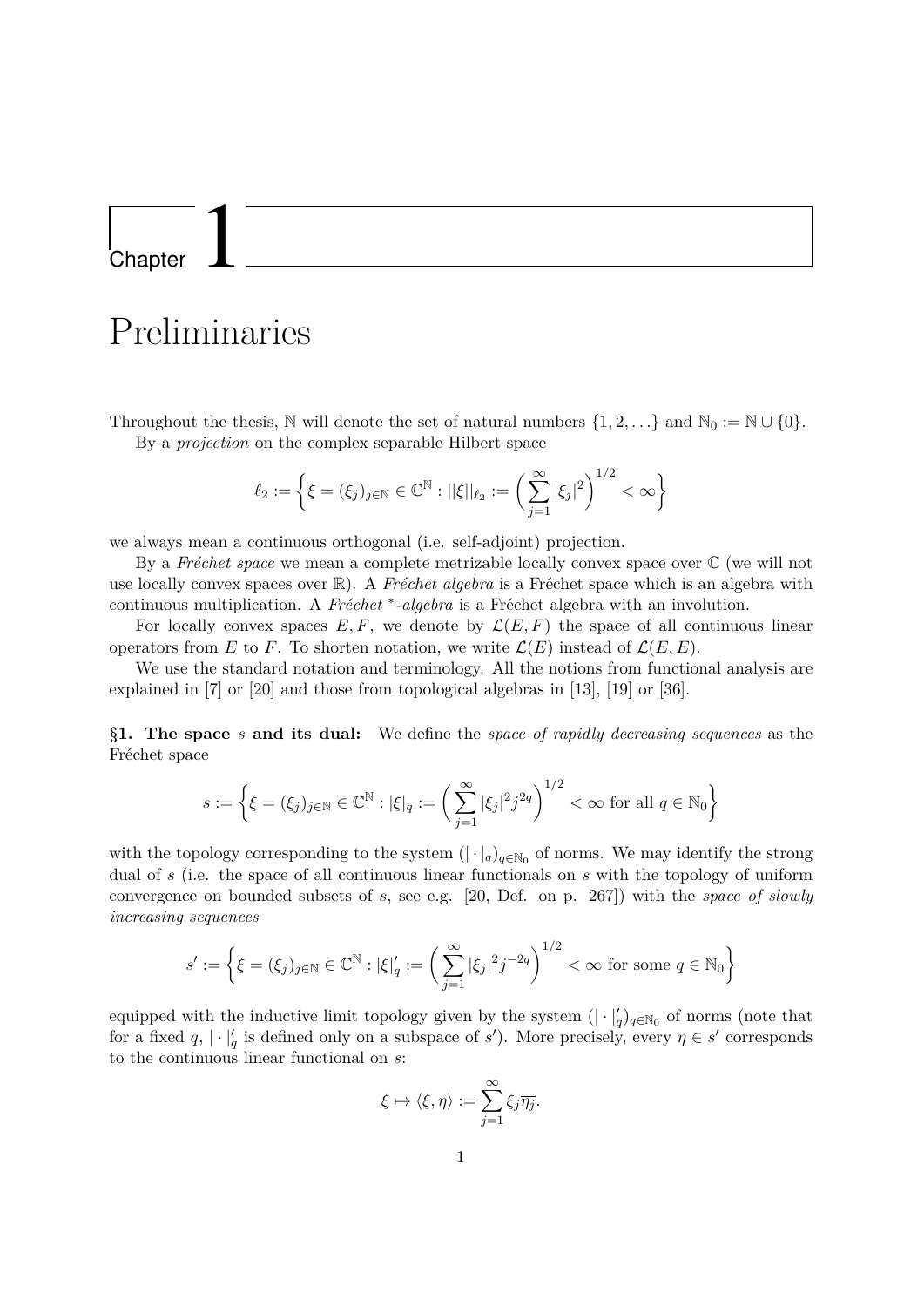Please note the conjugation on the second variable! These functionals are continuous, because, by the Cauchy-Schwartz inequality, for all  $q \in \mathbb{N}_0$ ,  $\xi \in s$  and  $\eta \in s'$  we have

$$
|\langle \xi, \eta \rangle| \le |\xi|_q |\eta|_q'. \tag{1.1}
$$

Conversely, one can show that for each continuous linear functional *y* on *s* there is  $\eta \in s'$  such that  $y = \langle \cdot, \eta \rangle$ .

Similarly, we identify  $\xi \in s$  with the continuous linear functional on  $s'$ :

$$
\eta \mapsto \langle \eta, \xi \rangle := \sum_{j=1}^{\infty} \eta_j \overline{\xi_j}.
$$

In particular, for each continuous linear functional *y* on *s'* there is  $\xi \in s$  such that  $y = \langle \cdot, \xi \rangle$ .

We emphasize that the "scalar product"  $\langle \cdot, \cdot \rangle$  is well-defined on  $s \times s' \cup s' \times s$  and, of course, on  $\ell_2 \times \ell_2$ .

**§2.** Nuclear Fréchet spaces and the property (DN): Recall that a Fréchet space E is *nuclear* if every unconditionally convergent series of elements of *E* is absolutely convergent (see also  $[20, \text{Def.}$  on p. 344). Nuclear Fréchet spaces share many nice properties with finitedimensional spaces, e.g. every closed bounded set in a nuclear Fréchet space is compact (see [20, Lemma  $24.19$  and Cor.  $28.5$ ]). However, there are pathological examples of nuclear Fréchet spaces which do not behave like finite-dimensional spaces, e.g. there are nuclear Fréchet spaces without Schauder basis (the first example is due to Mityagin and Zobin [22]).

In the class of all Fréchet spaces the space *s* is, in some sense, universal. More precisely, the Kōmura-Kōmura theorem (see e.g. [20, Cor. 29.9]) gives the following characterization of nuclear spaces.

**Theorem 1.1.** *A Fréchet space is nuclear if and only if it is isomorphic to some closed subspace*  $of$   $s^{\mathbb{N}}$ .

Closed subspaces of the space *s* can be characterized by the so-called property (DN) (see Theorem 1.3 below).

**Definition 1.2.** A Fréchet space  $(X, (|| \cdot ||_q)_{q \in \mathbb{N}_0})$  has the *property* (DN) (see [20, Def. on p. 359]) if there is a continuous norm  $|| \cdot ||$  on *X* such that for all  $q \in \mathbb{N}_0$  there is  $r \in \mathbb{N}_0$  and  $C > 0$ such that

$$
||x||_q^2 \le C||x|| \; ||x||_r
$$

for all  $x \in X$ . The norm  $|| \cdot ||$  is called a *dominating norm*.

The following Theorem is due to Vogt (see [33] and [20, Ch. 31]).

**Theorem 1.3.** *A Fréchet space is isomorphic to a closed subspace of s if and only if it is nuclear and it has the property* (DN)*.*

The (DN) condition for the space *s* reads as follows.

**Proposition 1.4.** *For every*  $p \in \mathbb{N}_0$  *and*  $\xi \in s$  *we have* 

$$
|\xi|_p^2 \le ||\xi||_{\ell_2} |\xi|_{2p}.
$$

In particular, the norm  $|| \cdot ||_{\ell_2}$  is a dominating norm on  $s$ .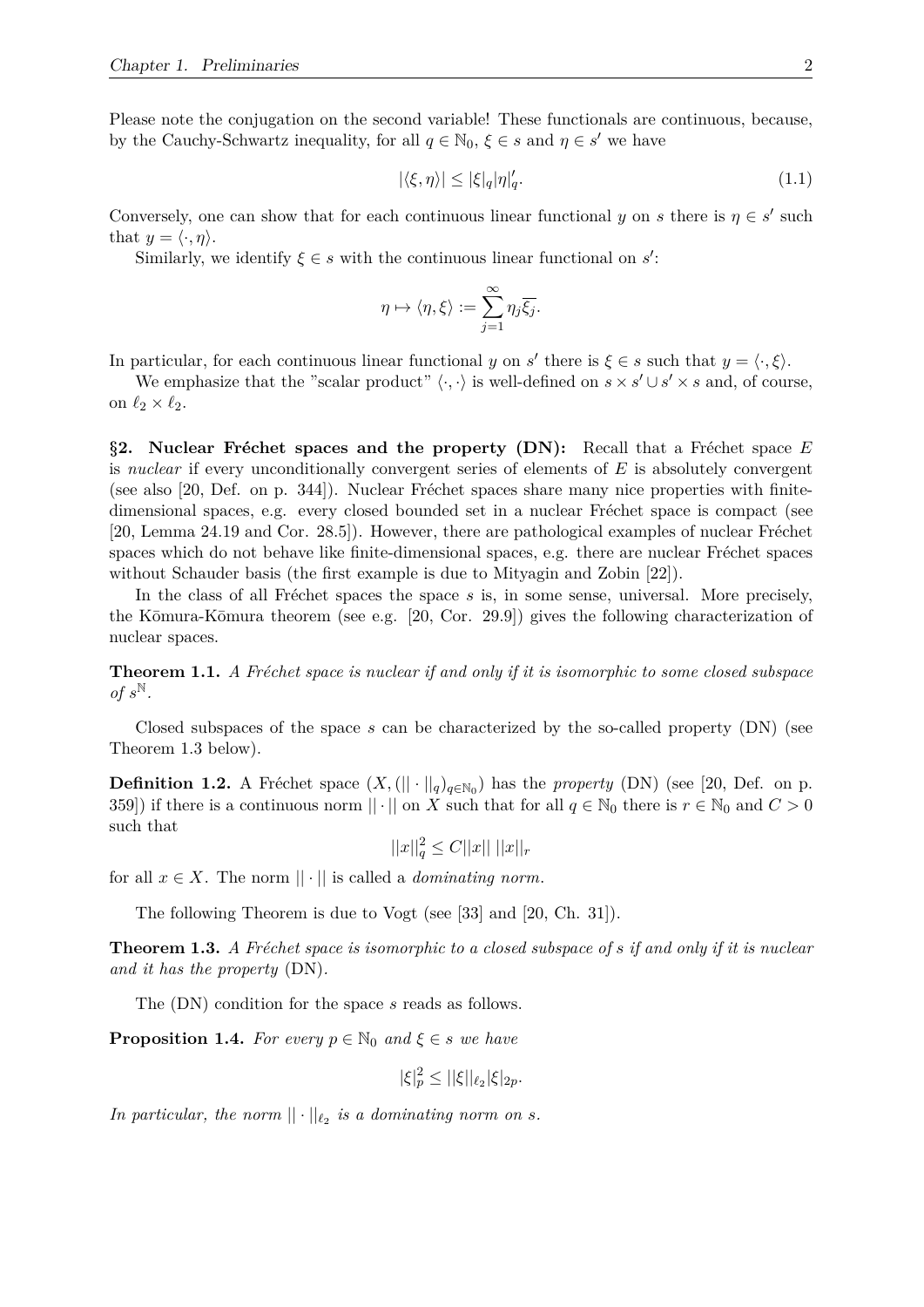**Proof.** Fix  $p \in \mathbb{N}_0$  and  $\xi \in s$ . Then, from the Cauchy-Schwartz inequality, we obtain

$$
|\xi|_p^2 = \sum_{j=1}^{\infty} |\xi_j|^2 j^{2p} = \sum_{j=1}^{\infty} |\xi_j| \cdot |\xi_j| j^{2p} \le \left(\sum_{j=1}^{\infty} |\xi_j|^2\right)^{1/2} \left(\sum_{j=1}^{\infty} |\xi_j|^2 j^{4p}\right)^{1/2} = ||\xi||_{\ell_2} |\xi|_{2p}.
$$

We will usually use (see Lemma 3.3 and its proof) the condition (DN) in the following equivalent form (see [20, Lemma 29.10]): there is a continuous norm  $|| \cdot ||$  on *X* such that for any  $q \in \mathbb{N}_0$  and  $\theta \in (0,1)$  there is  $r \in \mathbb{N}_0$  and  $C > 0$  such that

$$
||x||_q \le C||x||^{1-\theta}||x||_r^{\theta}
$$
\n(1.2)

for all  $x \in X$ .

**§3. Köthe spaces:** We say that a matrix  $(a_{j,q})_{j\in\mathbb{N},q\in\mathbb{N}_0}$  of non-negative numbers is a *Köthe matrix* if the following conditions hold:

- (i) for each  $j \in \mathbb{N}$  there is  $q \in \mathbb{N}_0$  such that  $a_{j,q} > 0$ ;
- (ii)  $a_{j,q} \leq a_{j,q+1}$  for  $j \in \mathbb{N}$  and  $q \in \mathbb{N}_0$ .

For  $1 \leq p < \infty$  and a Köthe matrix  $(a_{j,q})_{j \in \mathbb{N}, q \in \mathbb{N}_0}$  we define the *Köthe space* 

$$
\lambda^p(a_{j,q}) := \left\{ \xi = (\xi_j)_{j \in \mathbb{N}} \in \mathbb{C}^{\mathbb{N}} : |\xi|_{p,q} := \left( \sum_{j=1}^{\infty} |\xi_j a_{j,q}|^p \right)^{1/p} < \infty \text{ for all } q \in \mathbb{N}_0 \right\}
$$

and for  $p = \infty$ 

$$
\lambda^{\infty}(a_{j,q}) := \left\{ \xi = (\xi_j)_{j \in \mathbb{N}} \in \mathbb{C}^{\mathbb{N}} : |\xi|_{\infty,q} := \sup_{j \in \mathbb{N}} |\xi_j| a_{j,q} < \infty \text{ for all } q \in \mathbb{N}_0 \right\}
$$

with the topology generated by the norms  $(|\cdot|_{p,q})_{q \in \mathbb{N}_0}$  (see e.g. [20, Def. p. 326]).

It is well-known (see [20, Lemma 27.1]) that the spaces  $\lambda^p(a_{j,q})$  are Fréchet spaces and sometimes they are Fréchet <sup>\*</sup>-algebras with pointwise multiplication and conjugation, e.g. if  $a_{i,q} \geq 1$  for all  $j \in \mathbb{N}$  and  $q \in \mathbb{N}_0$ .

By definition, *s* is just the Köthe space  $\lambda^2(j^q)$ . Moreover, since the matrix  $(j^q)_{j \in \mathbb{N}, q \in \mathbb{N}_0}$ satisfies the so-called Grothendieck-Pietsch condition (see e.g. [20, Prop. 28.16 item 6]), *s* is a nuclear space, and thus it has also other Köthe space representations (see again [20, Prop. 28.16]  $& \& \text{Ex. } 29.4(1)]$ .

**Proposition 1.5.** For all  $1 \leq p \leq \infty$ ,  $s = \lambda^p(j^q)$  as a Fréchet space. In particular,  $\xi \in s$  if and *only if*

$$
\sup_{j\in\mathbb{N}}|\xi_j|j^q<\infty
$$

*for every*  $q \in \mathbb{N}_0$ *.* 

We use  $\ell_2$ -norms in the definition of *s* to clarify our ideas, for example we have  $|\xi|_0 = ||\xi||_{\ell_2}$ for  $\xi \in s$  and  $|\eta|_0' = ||\eta||_{\ell_2}$  for  $\eta \in \ell_2$ . However, in some situations the supremum norms  $|\cdot|_{\infty,q}$ (as they are relatively easy to compute) will be more convenient. For instance, we use them in the proof of the following well-known facts.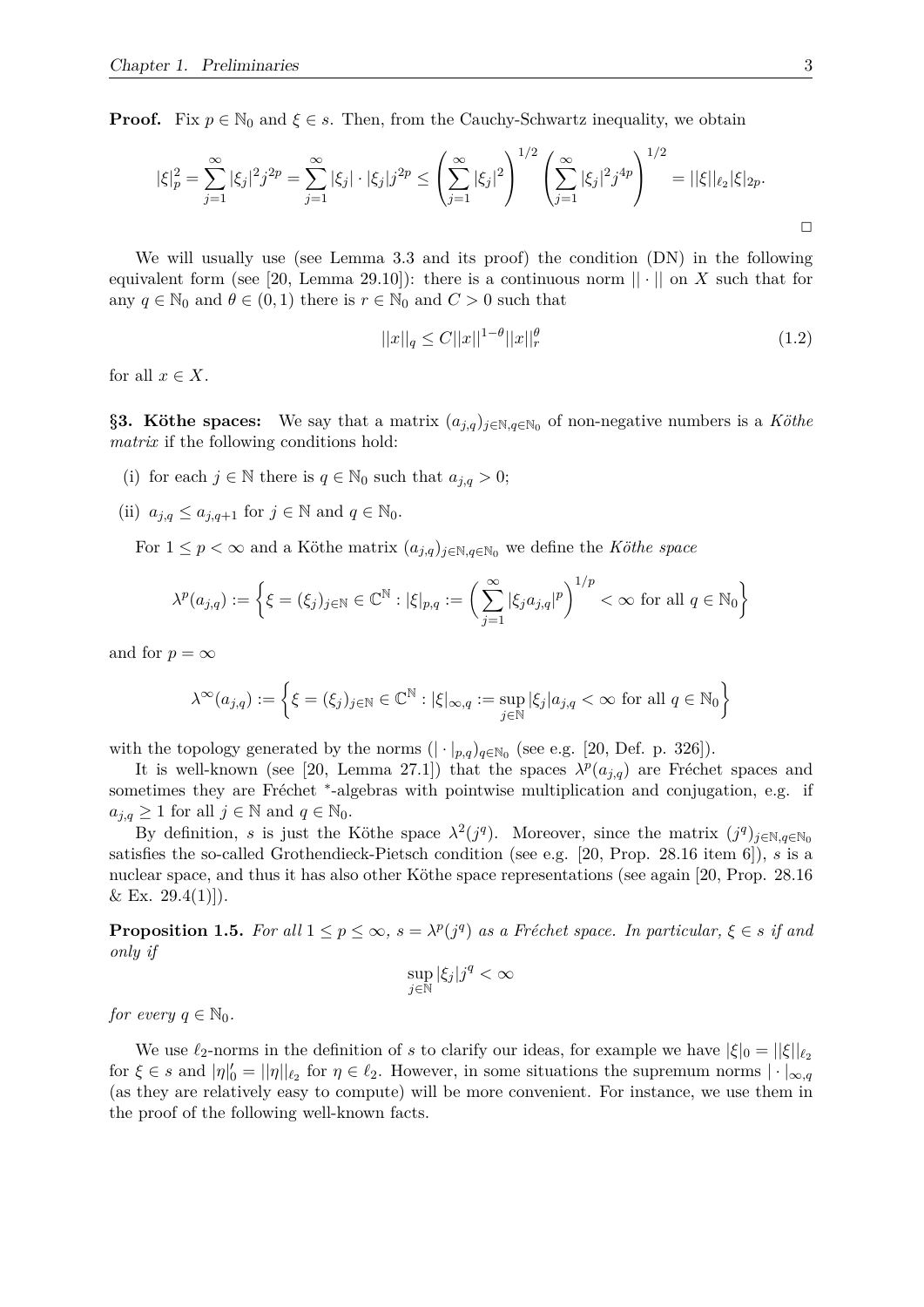**Proposition 1.6.** *If*  $(\xi_j)_{j \in \mathbb{N}} \in s$ , then  $(|\xi_j|^{\theta})_{j \in \mathbb{N}} \in s$  for every  $\theta > 0$ .

**Proof.** For  $\xi \in s$ ,  $\theta > 0$  and  $q \in \mathbb{N}_0$  we get

$$
\sup_{j \in \mathbb{N}} |\xi_j|^\theta j^q = (\sup_{j \in \mathbb{N}} |\xi_j| j^{q/\theta})^\theta < \infty.
$$

**Proposition 1.7.** *We have*

$$
s\subset \bigcap_{\theta>0} \ell_{\theta}.
$$

**Proof.** Take  $\xi \in s$  and  $\theta > 0$ . By Proposition 1.6, we obtain

$$
\sum_{j=1}^{\infty} |\xi_j|^{\theta} \le \sup_{j \in \mathbb{N}} |\xi_j|^{\theta} j^2 \cdot \sum_{j=1}^{\infty} j^{-2} < \infty.
$$

**§4. The algebra**  $\mathcal{L}(s', s)$ : Let  $E, F$  be locally convex spaces. Recall that  $\mathcal{L}(E, F)$  denotes the space of all continuous linear operators from *E* to *F* and, to shorten notation, we write  $\mathcal{L}(E)$ instead of  $\mathcal{L}(E, E)$ .

It is a simple matter to show that  $\mathcal{L}(s', s)$  with the topology of uniform convergence on bounded sets in *s'* is a Fréchet space and it is isomorphic to  $s\widehat{\otimes}s$ , the completed tensor product of *s* (see [16, §41.7 (5)] and note that, *s* being nuclear, there is only one tensor topology), and thus  $\mathcal{L}(s',s) \cong s$  as a Fréchet space (see e.g. [20, Lemma 31.1]). Moreover, it is easily seen that  $(|| \cdot ||_q)_{q \in \mathbb{N}_0},$ 

$$
||x||_q := \sup_{|\xi|_q' \le 1} |x\xi|_q,
$$

is a fundamental system of norms on  $\mathcal{L}(s', s)$ .

Let us introduce multiplication and involution on  $\mathcal{L}(s', s)$ . First observe that *s* is a dense subspace of  $\ell_2$ ,  $\ell_2$  is a dense subspace of *s'*, and, moreover, the embedding maps  $j_1 : s \hookrightarrow \ell_2$ ,  $j_2: \ell_2 \hookrightarrow s'$  are continuous. Hence,

$$
\iota \colon \mathcal{L}(s', s) \hookrightarrow \mathcal{L}(\ell_2), \quad \iota(x) := j_1 \circ x \circ j_2,\tag{1.3}
$$

is a well-defined (continuous) embedding of  $\mathcal{L}(s', s)$  into the  $C^*$ -algebra  $\mathcal{L}(\ell_2)$ , and thus we may define a multiplication on  $\mathcal{L}(s', s)$  by

$$
xy := \iota^{-1}(\iota(x) \circ \iota(y)),
$$

i.e.

$$
xy = x \circ j \circ y,
$$

where  $j := j_2 \circ j_1 : s \hookrightarrow s'$ . Similarly, an involution on  $\mathcal{L}(s', s)$  is defined by

$$
x^* := \iota^{-1}(\iota(x)^*),
$$

where  $\iota(x)^*$  is the hermitian adjoint of  $\iota(x)$ . The following Proposition makes these definitions correct.

 $\Box$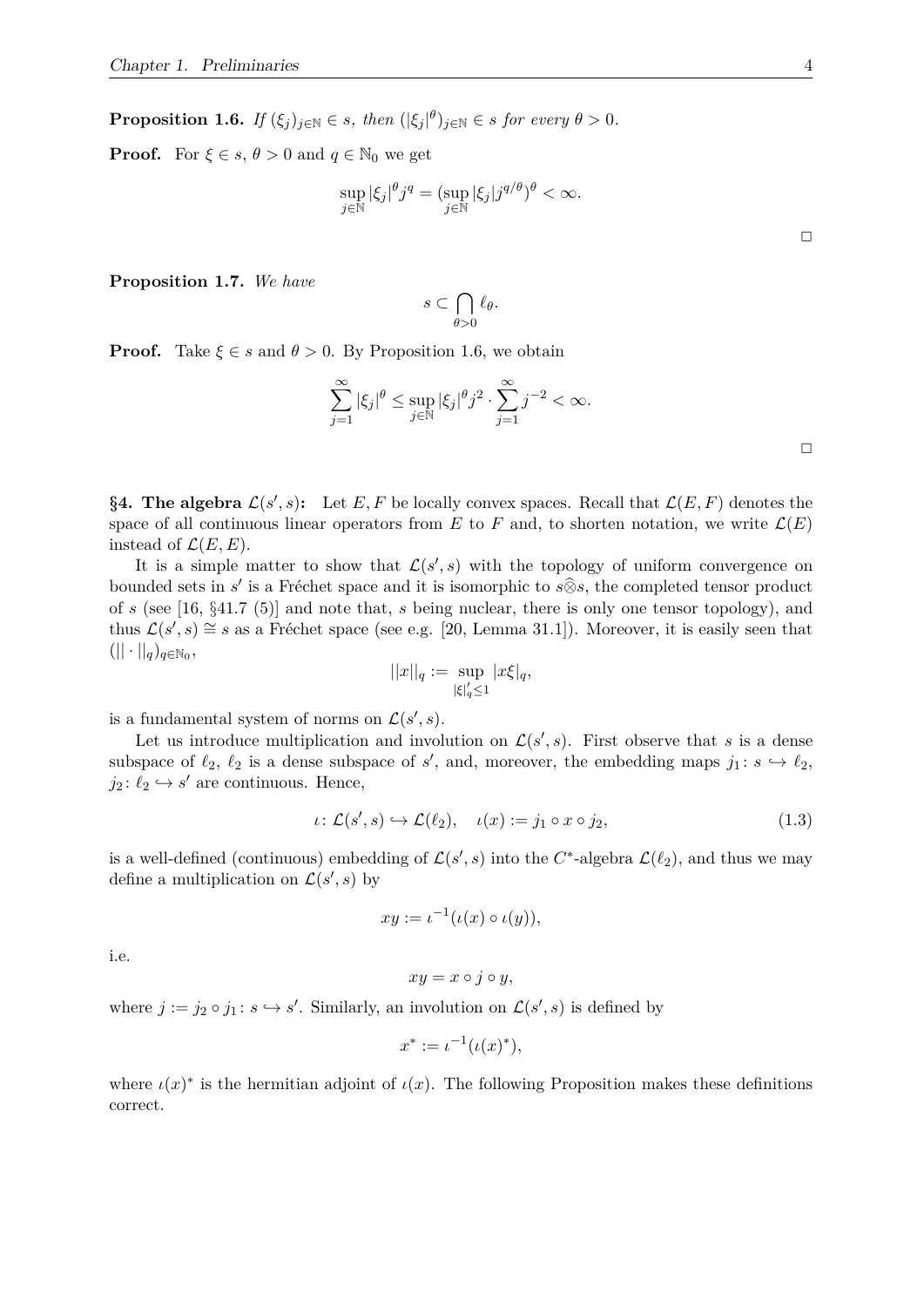**Proposition 1.8.** For all  $x, y \in \mathcal{L}(s', s)$  we have:

- (i)  $\iota(x) \circ \iota(y) \in \iota(\mathcal{L}(s', s))$ ;
- (ii)  $\iota(x)^* \in \iota(\mathcal{L}(s', s)).$

**Proof.** (i): This is clear.

(ii): Let  $x \in \mathcal{L}(s', s)$  and let  $(e_k)_{k \in \mathbb{N}}$  be the canonical orthonormal basis of  $\ell_2$ . Then

$$
\langle \iota(x)e_k, \eta \rangle = \langle e_k, \iota(x)^* \eta \rangle
$$

for all  $k \in \mathbb{N}$  and  $\eta \in \ell_2$ , hence  $\iota(x)^* \eta = (\overline{\langle \iota(x)e_k, \eta \rangle})_{k \in \mathbb{N}}$  for  $\eta \in \ell_2$ .

Consider the operator  $z: s' \to s$ ,  $z\eta := (\langle x e_k, \eta \rangle)_{k \in \mathbb{N}}$ . Fix  $\eta \in s'$  and choose  $r \in \mathbb{N}_0$  so that  $|\eta|'_r < \infty$ . Then for all  $q \in \mathbb{N}_0$  there is a constant  $C > 0$  such that

$$
|z\eta|_q^2=\sum_{k=1}^{\infty}|\langle xe_k,\eta\rangle|^2 k^{2q}\leq (|\eta|_r')^2\sum_{k=1}^{\infty}|xe_k|_r^2k^{2q}\leq C(|\eta|_r')^2\sum_{k=1}^{\infty}k^{-2}<\infty,
$$

the second inequality being a consequence of the continuity of *x*. This means that the operator *z* is well-defined, continuous, and clearly  $z \mid_{\ell_2} = \iota(x)^*$ . Hence,  $\iota(x)^* = \iota(z) \in \iota(\mathcal{L}(s', s))$ .

In future, we just identify  $x \in \mathcal{L}(s', s)$  and  $\iota(x) \in \mathcal{L}(\ell_2)$  so we omit  $\iota$  in the notation.

A Fr´echet algebra *E* is called *locally m-convex* if *E* has a fundamental system of submultiplicative seminorms. It is well-known that  $\mathcal{L}(s', s)$  is locally *m*-convex (see e.g. [25, Lemma 2.2]); we give a simple proof that the norms  $|| \cdot ||_q$  are submultiplicative, which shows simultaneously that the multiplication introduced above is separately continuous, and thus, by [36, Th. 1.5], it is jointly continuous.

**Proposition 1.9.** For every  $x, y \in \mathcal{L}(s', s)$  and  $q \in \mathbb{N}_0$  we have  $||xy||_q \leq ||x||_q||y||_q$ .

**Proof.** Let  $x, y \in \mathcal{L}(s', s)$  and let  $B_q$ ,  $B_q'$  denote the closed unit ball for the norms  $|\cdot|_q, |\cdot|_q'$ respectively. Clearly,  $y(B_q') \subseteq ||y||_qB_q$  and  $B_q \subseteq B_q'$ . Hence,

$$
||xy||_q = \sup_{|\xi|_q' \le 1} |x(y(\xi))|_q = \sup_{\eta \in y(B_q)} |x(\eta)|_q \le \sup_{\eta \in ||y||_q B_q} |x(\eta)|_q = ||y||_q \sup_{\eta \in B_q} |x(\eta)|_q
$$
  

$$
\le ||y||_q \sup_{\eta \in B_q'} |x(\eta)|_q = ||x||_q ||y||_q.
$$

We may summarize this paragraph by saying that  $\mathcal{L}(s', s)$  is a locally *m*-convex Fréchet ∗ -algebra. It is sometimes called the *algebra of smooth operators* or the *algebra of smoothing operators*.

**§5. Representations of**  $\mathcal{L}(s', s)$ **:** Let *E* be a Fréchet space, *E'* be its strong dual (i.e. the space of all continuous linear functionals on *E* with the topology of uniform convergence on bounded sets in *E*) and let *H* be a Hilbert space with a scalar product  $\langle \cdot, \cdot \rangle_{\mathcal{H}}$ . Assume that *E* is dense in  $\mathcal H$  and

$$
||\cdot||_{\mathcal{H}}\colon E\to [0,\infty),\quad ||\xi||_{\mathcal{H}}:=\sqrt{\langle \xi,\xi\rangle_{\mathcal{H}}},
$$

is a continuous norm on  $E$ . We call  $(E, \mathcal{H}, E')$  a *Gelfand triple* or a *rigged Hilbert space* (see e.g. [29, Remark 2 on p. 47]).

 $\Box$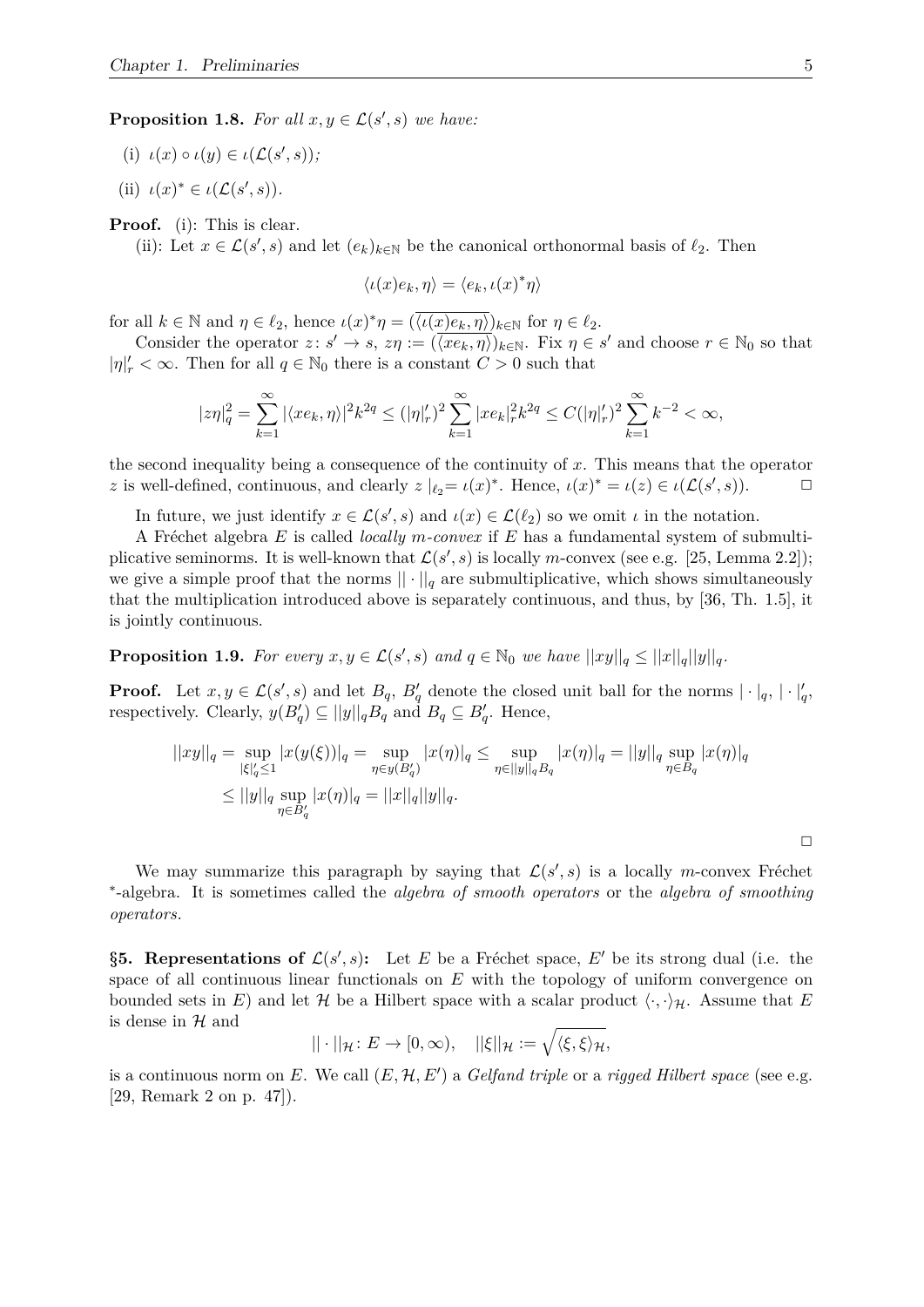Let  $j_1: E \hookrightarrow \mathcal{H}$  denote the embedding map and let  $j_2: \mathcal{H} \hookrightarrow E'$  be the adjoint of  $j_1$ , i.e.

$$
(j_2(\eta))(\xi) = \langle \xi, \eta \rangle_{\mathcal{H}}
$$

- for  $\xi \in E$  and  $\eta \in \mathcal{H}$ . Since *E* is dense in  $\mathcal{H}$ ,  $j_2$  is injective. Define  $j := j_2 \circ j_1 : E \hookrightarrow E'$ . Assume also that:
- $(\star)$  *E* has a Schauder basis which is orthonormal with respect to the scalar product of H and such that the corresponding coefficients space is *s*. In particular, by the closed graph theorem,  $E$  is isomorphic as a Fréchet space to  $s$ .

Then, repeating arguments from the previous paragraph, we may prove the following (see also [11, Th. 2.1]).

**Theorem 1.10.** *Under the conditions stated above,*

(i) *the map*

$$
\iota\colon \mathcal{L}(E',E)\hookrightarrow \mathcal{L}(\mathcal{H}),\quad \iota(x):=j_1\circ x\circ j_2,
$$

is a well-defined continuous embedding of  $\mathcal{L}(E', E)$  (with the topology of uniform conver*gence on bounded subsets of*  $E'$ *) into the*  $C^*$ -algebra  $\mathcal{L}(\mathcal{H})$ *;* 

(ii)  $\mathcal{L}(E', E)$  *with multiplication* 

$$
xy := \iota^{-1}(\iota(x) \circ \iota(y)) = x \circ j \circ y,
$$

*and involution*

$$
x^* := \iota^{-1}(\iota(x)^*),
$$

 $\iota(x)$ <sup>\*</sup> being the hermitian adjoint of  $\iota(x)$ , is a locally *m*-convex Fréchet <sup>\*</sup>-algebra;

(iii)  $\mathcal{L}(E', E) \cong \mathcal{L}(s', s)$  *as a Fréchet* \*-*algebra.* 

The following result is due Vogt.

**Theorem 1.11.** [34, Cor. 7.7] Let E be a nuclear Fréchet space. If  $|| \cdot ||_0$  is a dominating *Hilbert norm on E* and  $E \cong s$  *as a Fréchet space, then the isomorphism can be chosen so that it is unitary between*  $E_0$  *and*  $\ell_2$  *(here*  $E_0$  *is the completion of*  $(E, \|\cdot\|_0)$ *).* 

By Theorem 1.11 (with  $|| \cdot ||_0 = || \cdot ||_{\mathcal{H}}$ ), assuming  $|| \cdot ||_{\mathcal{H}}$  to be a dominating norm on  $E \cong s$ , we easily show the condition  $(\star)$ , and thus, by Theorem 1.10,  $\mathcal{L}(E', E)$  is Fréchet <sup>\*</sup>-algebra representation of  $\mathcal{L}(s', s)$ .

**Theorem 1.12.** Let  $(E, \mathcal{H}, E')$  be a Gelfand triple. If  $|| \cdot ||_{\mathcal{H}}$  is a dominating norm on E and  $E \cong s$  *as a Fréchet space, then there is a unitary map*  $U: \mathcal{H} \to \ell_2$  *such that*  $U_{|E}: E \to s$  *is* an isomorphism of Fréchet spaces. In particular, the condition  $(\star)$  is satisfied, i.e. E has a *Schauder basis which is orthonormal with respect to the scalar product of* H *and such that the corresponding coefficients space is s.*

Proof. The first statement of the theorem trivially follows from Theorem 1.11. We will show that  $(U^{-1}(e_k))_{k\in\mathbb{N}}$  is a Schauder basis of *s* with the desired properties (here  $e_k$  denotes the vector in  $\mathbb{C}^{\mathbb{N}}$  whose *k*-th coordinate equals 1 and the others equal 0).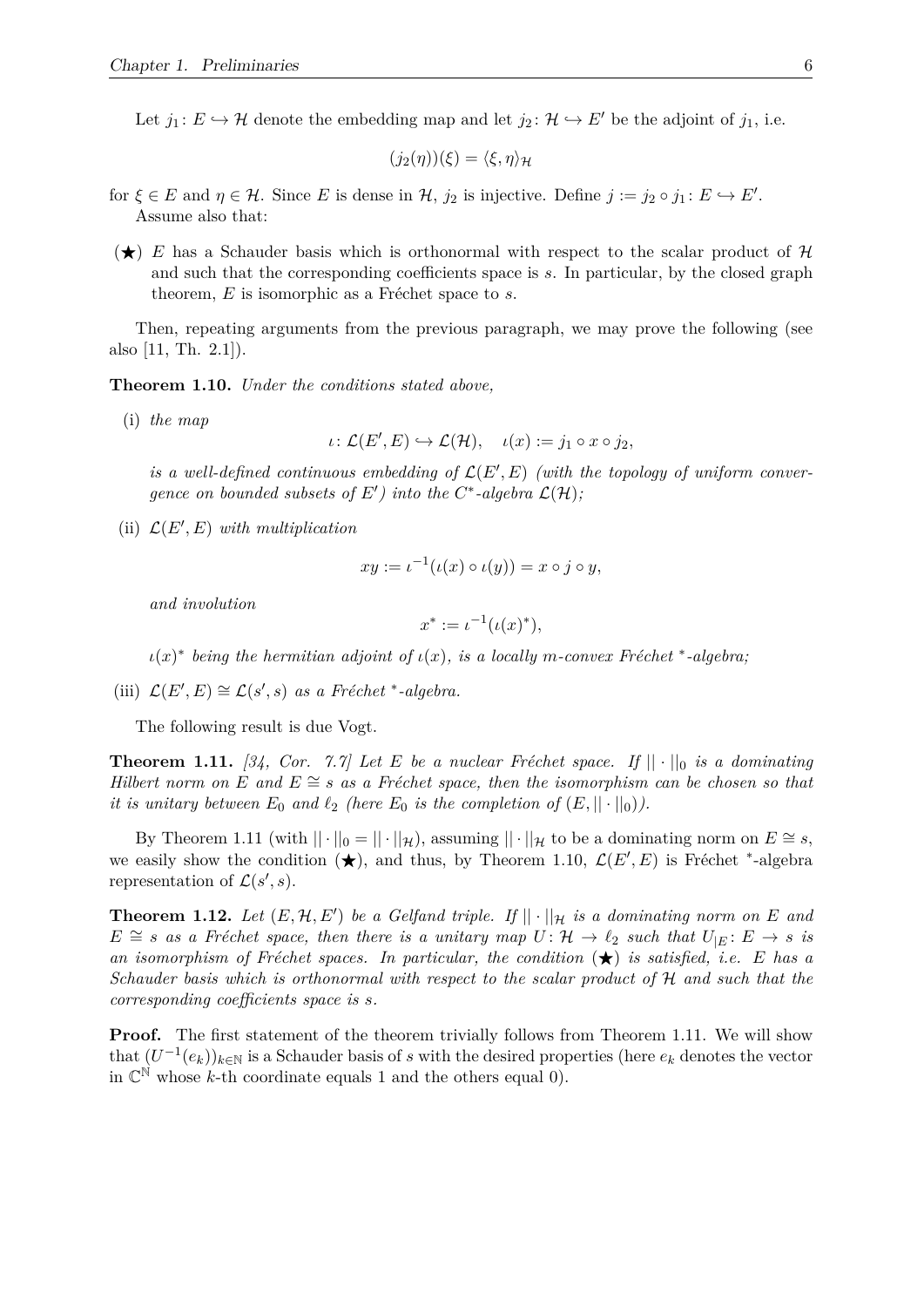Since  $U^{-1}$ :  $\ell_2 \to \mathcal{H}$  is unitary and  $U_{\vert s}^{-1}$  $\zeta_{|s}^{-1}: s \to E$  is an isomorphism of Fréchet spaces,  $(U^{-1}(e_k))_{k\in\mathbb{N}}$  is a Schauder basis of *E* which is orthonormal with respect to  $\langle \cdot, \cdot \rangle_{\mathcal{H}}$ . Moreover, the corresponding coefficients space is

$$
\{(\langle \xi, U^{-1}(e_k) \rangle_{\mathcal{H}})_{k \in \mathbb{N}} : \xi \in E\} = \{(\langle U\xi, e_k \rangle)_{k \in \mathbb{N}} : \xi \in E\} = \{(\langle \eta, e_k \rangle)_{k \in \mathbb{N}} : \eta \in s\} = s,
$$

which completes the proof.  $\Box$ 

Following [11, Th. 2.1], we now give some examples of Gelfand triples satisfying the condition  $(\bigstar).$ 

*Example* 1.13. For the following Gelfand triples  $(E, \mathcal{H}, E')$ ,  $\mathcal{L}(E', E)$  are isomorphic as Fréchet \*-algebras to  $\mathcal{L}(s', s)$  (in the proof of  $(\star)$ ) we may indicate – as in [11, Th. 2.1] – an appropriate Schauder basis or, alternatively, we can show that  $|| \cdot ||_{\mathcal{H}}$  is a dominating norm on *E* and then apply Theorem 1.12):

(1)

$$
(\mathcal{S}(\mathbb{R}^n), L^2(\mathbb{R}^n), \mathcal{S}'(\mathbb{R}^n)),
$$

where  $\mathcal{S}(\mathbb{R}^n)$  is the space of rapidly decreasing smooth functions on  $\mathbb{R}^n$ ,  $L^2(\mathbb{R}^n)$  is the Hilbert space of square integrable functions on  $\mathbb{R}^n$  with the scalar product

$$
\langle f,g\rangle:=\int_{\mathbb{R}^n}f(t)\overline{g(t)}\mathrm{d} t
$$

and  $\mathcal{S}'(\mathbb{R}^n)$  is the space of tempered distributions on  $\mathbb{R}^n$ ; (2)

$$
(C^{\infty}(M), L^{2}(M), \mathcal{E}'(M)),
$$

where *M* is a compact smooth manifold,  $C^{\infty}(M)$  is the space of smooth functions on *M*,  $L^2(M)$ is the space of square integrable functions on *M* with the scalar product

$$
\langle f,g\rangle:=\int_M f(t)\overline{g(t)}\mathrm{d}\mu(t),
$$

 $\mu$  being a measure which is strictly positive and absolutely continuous with respect to the Lebesgue measure on every element of the atlas of  $M$ , and  $\mathcal{E}'(M)$  is the space of distributions on *M*;

(3)

$$
(C^{\infty}[0,1], L^{2}[0,1], \mathcal{E}^{\prime}[0,1]),
$$

where  $C^{\infty}[0,1]$  is the space of smooth functions on [0, 1],  $L^2[0,1]$  is the Hilbert space of square integrable functions on [0*,* 1] with the scalar product

$$
\langle f, g \rangle := \int_0^1 f(t) \overline{g(t)} \frac{\mathrm{d}t}{\sqrt{1 - t^2}}
$$

and  $\mathcal{E}'[0,1]$  is the space of distributions on  $[0,1]$  with compact support (here the orthogonal basis is given by the Chebyshev polynomials); (4)

$$
(A^{\infty}(\mathbb{D}), H^{2}(\mathbb{D}), A^{-\infty}(\mathbb{D})),
$$

where  $\mathcal{A}^{\infty}(\mathbb{D})$  is the space of holomorphic functions on the open unit disc  $\mathbb{D}$  which admit the  $C^{\infty}$ -extension to  $\overline{\mathbb{D}}$ ,  $H^2(\mathbb{D})$  is the Hardy space on  $\mathbb{D}$  with the scalar product

$$
\langle f, g \rangle := \lim_{r \to 1^-} \frac{1}{2\pi} \int_{-\pi}^{\pi} f(re^{it}) \overline{g(re^{it})} dt
$$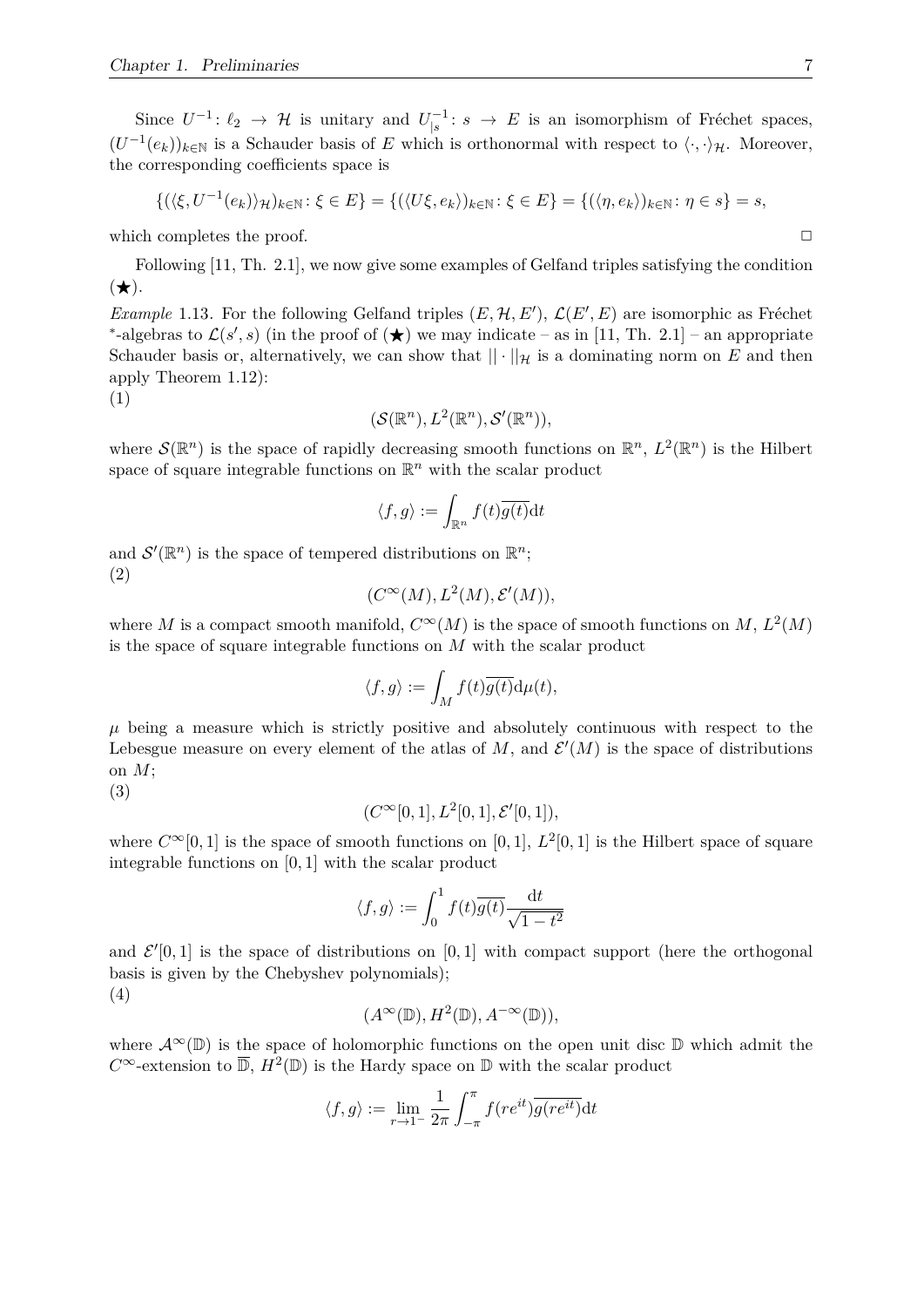and  $A^{-\infty}(\mathbb{D}) \cong (A^{\infty}(\mathbb{D}))'$  (as locally convex spaces) is the space of holomorphic functions on  $\mathbb{D}$ of polynomial growth, i.e. such that

$$
\sup_{z \in \mathbb{D}} |f(z)|(1-|z|)^q < \infty
$$

for some  $q \in \mathbb{N}_0$ .

We shall also mention two extra representations of  $\mathcal{L}(s', s)$ .

*Example* 1.14. The following Fréchet \*-algebras are isomorphic to  $\mathcal{L}(s', s)$  (for the proof, see [11, Th. 2.1]):

(1) the algebra  $\mathcal{K}_{\infty}$  of the so-called *rapidly decreasing matrices*:

$$
\mathcal{K}_{\infty} := \{ (a_{j,k})_{j,k \in \mathbb{N}} \in \mathbb{C}^{\mathbb{N}^2} : \sup_{j,k \in \mathbb{N}} |a_{j,k}| j^q k^q < \infty \text{ for all } q \in \mathbb{N}_0 \}
$$

with matrix multiplication and matrix conjugate transpose as involution (see e.g. [14], [25, Def.  $(2.1)$ :

(2) the algebra  $\mathcal{S}(\mathbb{R}^2)$  of rapidly decreasing smooth functions on  $\mathbb{R}^2$  with the Volterra convolution

$$
(f \cdot g)(x, y) := \int_{\mathbb{R}} f(x, z) g(z, y) \mathrm{d}z
$$

as multiplication and involution

$$
f^*(x, y) := \overline{f(y, x)}
$$

(see e.g. [1, Ex. 2.12]).

§6.  $\mathcal{L}(s', s)$  as a class of compact operators on  $\ell_2$ : Let  $\mathcal{K}(\ell_2)$  denote the space of all compact operators on  $\ell_2$ . Recall that each  $x \in \mathcal{K}(\ell_2)$  has a *Schmidt representation* of the form

$$
x = \sum_{k=1}^{\infty} s_k(x) \langle \cdot, f_k \rangle g_k,
$$

where  $(s_k(x))_{k\in\mathbb{N}}\subset[0,\infty)$  – the so-called *sequence of singular numbers* – is a non-increasing null sequence,  $(f_k)_{k\in\mathbb{N}}$ ,  $(g_k)_{k\in\mathbb{N}}$  are orthonormal sequences in  $\ell_2$  and the series converges in the norm  $|| \cdot ||_{\ell_2 \to \ell_2}$  (see e.g. [20, Prop. 16.3]). It appears (see [11, Cor. 3.2]) that the canonical embedding  $\iota: \mathcal{L}(s', s) \hookrightarrow \mathcal{L}(\ell_2)$  acts in fact into the space

$$
\bigcap_{p>0} \mathcal{S}_p(\ell_2),
$$

where

$$
\mathcal{S}_p := \{ x \in \mathcal{K}(\ell_2) : (s_k(x))_{k \in \mathbb{N}} \in \ell_p \}.
$$

is the *p*-th *Schatten class*; in particular, every smooth operator is compact (as an operator on  $\ell_2$ ), and therefore  $\mathcal{L}(s', s)$  can be regarded as some class of compact operators on  $\ell_2$ . Since, every non-increasing sequence in  $\bigcap_{p>0} \ell_p$  is already in *s* (see [26, 8.5.5]), this means the following.

**Proposition 1.15.** The sequence of singular numbers of an element in  $\mathcal{L}(s', s)$  belongs to s.

 $\textbf{Proposition 1.16.} \; \overline{\mathcal{L}(s',s)}^{||\cdot||_{\ell_2 \rightarrow \ell_2}} = \mathcal{K}(\ell_2).$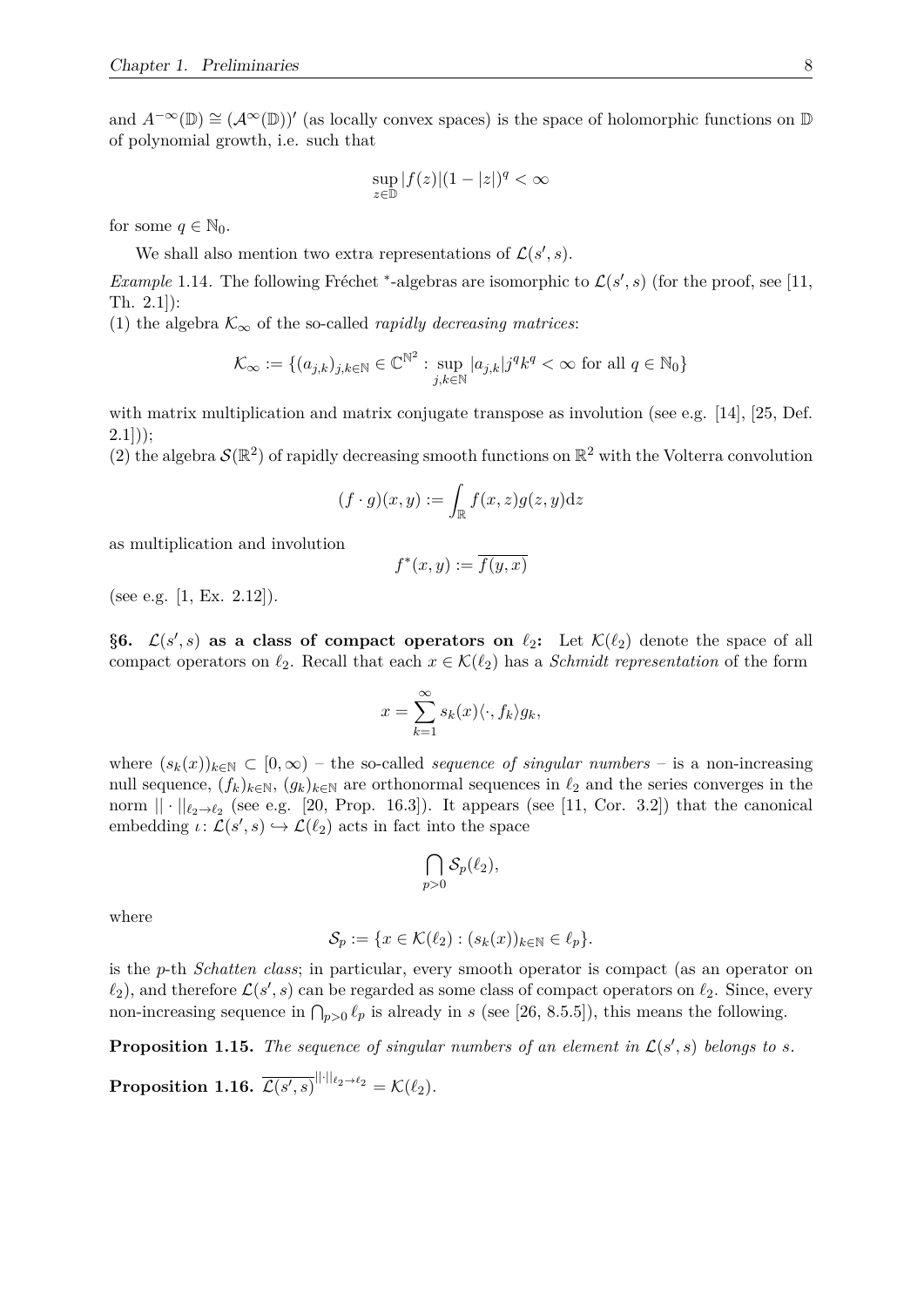**Proof.** Let  $\mathcal{F}(\ell_2)$  denote the space of finite operators on  $\ell_2$ . It suffices to show that

$$
\mathcal{F}(\ell_2) \subset \overline{\mathcal{L}(s',s)}^{\|\cdot\|_{\ell_2 \to \ell_2}},
$$

because

$$
\overline{\mathcal{K}(\ell_2)}^{\|\cdot\|_{\ell_2 \to \ell_2}} = \mathcal{K}(\ell_2) = \overline{\mathcal{F}(\ell_2)}^{\|\cdot\|_{\ell_2 \to \ell_2}}
$$

(see e.g. [20, Cor. 16.4]).

If *x* is a one-dimensional operator on  $\ell_2$ , then  $x = \langle \cdot, \xi \rangle \eta$  for some  $\xi, \eta \in \ell_2$ . Since the space *s* is dense in  $\ell_2$ , one can find sequences  $(\xi_k)_{k\in\mathbb{N}}$ ,  $(\eta_k)_{k\in\mathbb{N}}$  of elements in *s* tending to  $\xi$ and *η*, respectively. It is easy to see that each  $x_k := \langle \cdot, \xi_k \rangle \eta_k$  belongs to  $\mathcal{L}(s', s)$ , and moreover  $||x - x_k||_{\ell_2 \to \ell_2} \to 0$  as  $k \to \infty$ . Hence every one-dimensional operator on  $\ell_2$  is in  $\overline{\mathcal{L}(s', s)}^{\|\cdot\|_{\ell_2 \to \ell_2}}$ , and thus  $\mathcal{F}(\ell_2) \subset \overline{\mathcal{L}(s',s)}^{\|\cdot\|_{\ell_2 \to \ell_2}}$ , which completes the proof.

§7. Spectral properties of  $\mathcal{L}(s', s)$ : Finally, we shall recall some basic spectral properties of the algebra  $\mathcal{L}(s', s)$ . For the sake of convenience, we state the following definition.

**Definition 1.17.** We say that a sequence  $(\lambda_n)_{n \in \mathbb{N}} \subset \mathbb{C}$  is a *sequence of eigenvalues* of an infinite dimensional compact operator  $x$  on  $\ell_2$  if it satisfies the following conditions:

- (i)  $\{\lambda_n\}_{n\in\mathbb{N}}$  is the set of eigenvalues of *x* without zero;
- (ii)  $|\lambda_1| \geq |\lambda_2| \geq \ldots > 0$  and if two eigenvalues have the same absolute value then we can ordered them in an arbitrary way;
- (iii) the number of occurrences of the eigenvalue  $\lambda_n$  is equal to its geometric multiplicity (i.e. the dimension of the space ker( $\lambda_n \mathbf{1} - x$ )).

Let us also introduce the algebra with a unit

$$
\mathcal{L}(s',s)_{\mathbf{1}} := \{x + \lambda \mathbf{1} : x \in \mathcal{L}(s',s), \lambda \in \mathbb{C}\},\
$$

where **1** is the identity operator on  $\ell_2$ . We endow the algebra  $\mathcal{L}(s', s)$ <sub>1</sub> with the product topology.

Proposition 1.19 below is well-known (see e.g.  $[14]$  and  $[13, Prop. 4.14]$ ) and it is a simple consequence of Proposition 1.18. However, Propositions 1.18 and 1.19 also follow from [3, Prop. A.2.8]. Straightforward proofs of Propositions 1.18 and 1.20 can be found in [11, Th. 3.3, Cor. 3.5].

**Proposition 1.18.** An operator in  $\mathcal{L}(s', s)_1$  is invertible if and only if it is invertible in  $\mathcal{L}(\ell_2)$ .

**Proposition 1.19.** The algebra  $\mathcal{L}(s', s)$ <sub>1</sub> is a Q-algebra, i.e. the set of invertible elements in  $\mathcal{L}(s',s)$ <sub>1</sub> is open. Consequently,  $\mathcal{L}(s',s)$  is a Q-algebra as well, i.e. the set of quasi-invertible *elements in*  $\mathcal{L}(s', s)$  *is open.* 

**Proposition 1.20.** The spectrum of x in  $\mathcal{L}(s', s)$  *i* equals the spectrum of x in  $\mathcal{L}(\ell_2)$  and it *consists of zero and the set of all eigenvalues of x. If, moreover, x is infinite-dimensional, then the sequence of eigenvalues of x (see Definition 1.17) belongs to s.*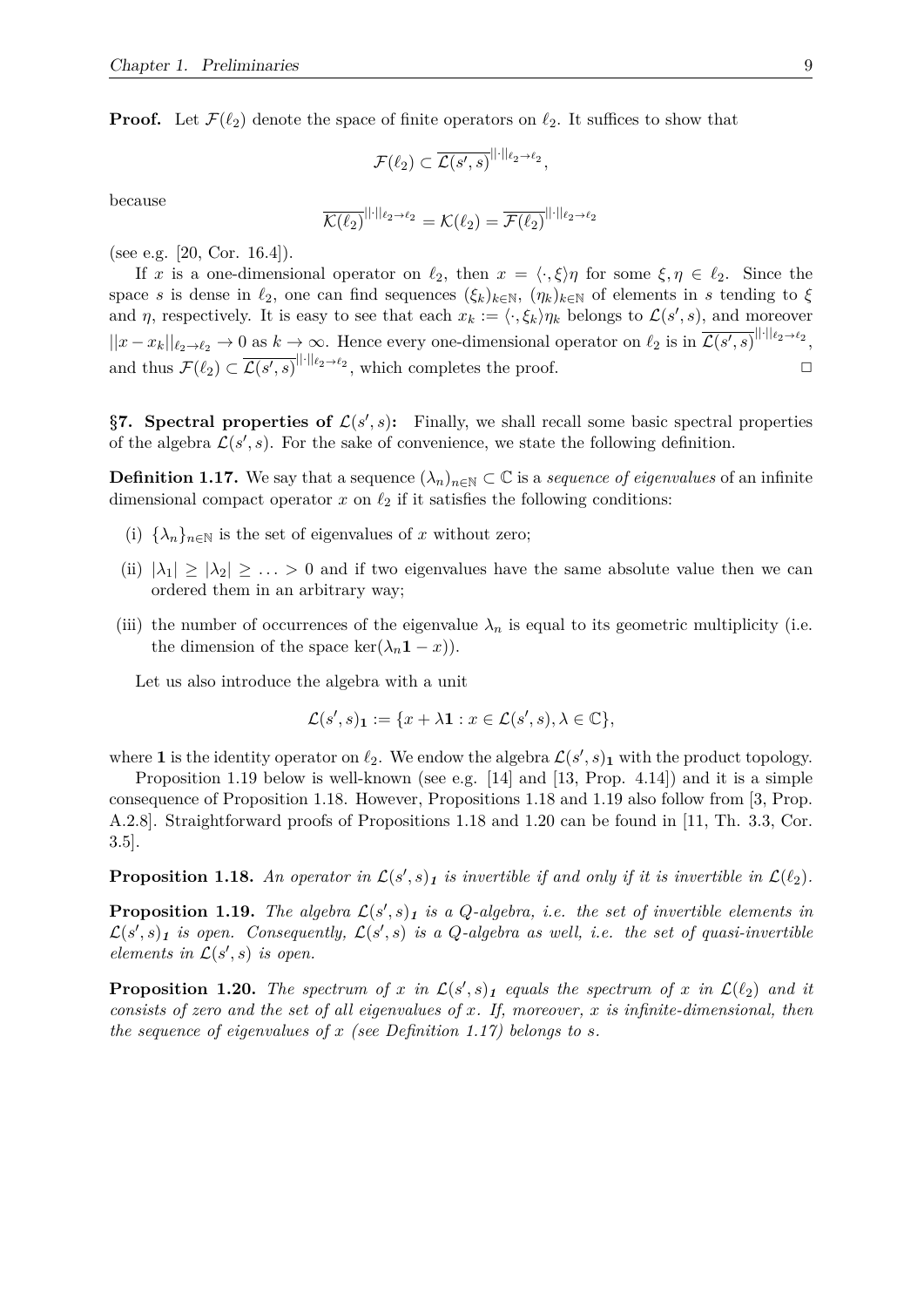Chapter 2

# Multiplier algebra of  $\mathcal{L}(s', s)$

In this chapter we want to describe the so-called multiplier algebra of  $\mathcal{L}(s', s)$ , which is, in some sense, the largest algebra of operators acting on  $\mathcal{L}(s', s)$ . The algebra

$$
\mathcal{L}(s) \cap \mathcal{L}(s') := \{ x \in \mathcal{L}(s) : x = \tilde{x} \mid_s \text{ for some } \tilde{x} \in \mathcal{L}(s') \} \tag{2.1}
$$

seems to be a good candidate, because if  $x \in \mathcal{L}(s', s)$  and  $y \in \mathcal{L}(s) \cap \mathcal{L}(s')$ , then clearly  $xy, yx \in$  $\mathcal{L}(s', s)$ . Now, using heuristic arguments, we will show that the algebra  $\mathcal{L}(s) \cap \mathcal{L}(s')$  is optimal. Assume that  $y \in \mathcal{L}(E, F)$  for some locally convex spaces  $E, F$ . If  $xy \in \mathcal{L}(s', s)$  for every  $x \in \mathcal{L}(s', s)$  then, in particular,  $(\langle \cdot, \xi \rangle \xi)y \in \mathcal{L}(s', s)$  for all  $\xi \in s$ , and therefore  $\langle y(\eta), \xi \rangle$  has to be well-defined for every  $\xi \in s$  and  $\eta \in s'$ , which shows that  $y: s' \to s'$ . Similarly, we show that if  $yx \in \mathcal{L}(s', s)$  for every  $x \in \mathcal{L}(s', s)$  then  $y \colon s \to s$ . Hence,  $y \in \mathcal{L}(s) \cap \mathcal{L}(s')$ .

The algebra  $\mathcal{L}(s) \cap \mathcal{L}(s')$  can also be seen as the algebra of unbounded operators on  $\ell_2$  (see Proposition 2.1):

$$
\mathcal{L}^*(s) := \{ x \colon s \to s : x \text{ is linear}, s \subset \mathcal{D}(x^*) \text{ and } x^*(s) \subset s \},\tag{2.2}
$$

where

$$
\mathcal{D}(x^*) := \{ \eta \in \ell_2 : \exists \zeta \in \ell_2 \; \forall \xi \in s \quad \langle x\xi, \eta \rangle = \langle \xi, \zeta \rangle \}
$$

and  $x^*\eta := \zeta$  for  $\eta \in \mathcal{D}(x^*)$  (one can show that  $\zeta$  is unique), which defines a natural involution on  $\mathcal{L}^*(s)$ . This result follows e.g. from [17, Prop. 2.2]; the proof we propose here involves basic theory of locally convex spaces, including properties of continuous linear functionals on *s* and *s* 0 (see Preliminaries).

#### **Proposition 2.1.**  $\mathcal{L}^*(s) = \mathcal{L}(s) \cap \mathcal{L}(s')$  *as sets.*

**Proof.** Take  $x \in \mathcal{L}^*(s)$ . Let  $(\xi_j)_{j \in \mathbb{N}} \subset s$  and assume that  $\xi_j \to 0$  and  $x\xi_j \to \eta$  as  $j \to \infty$ . Then, for every  $\zeta \in s$ , we have

$$
\langle x\xi_j, \zeta \rangle = \langle \xi_j, x^* \zeta \rangle \to 0
$$

and, on the other hand,

$$
\langle x\xi_j,\zeta\rangle \to \langle \eta,\zeta\rangle.
$$

Hence  $\langle \eta, \zeta \rangle = 0$  for every  $\zeta \in s$ , and therefore  $\eta = 0$ . By the closed graph theorem for Fréchet spaces (see e.g. [20, Th. 24.31]),  $x: s \to s$  is continuous. The continuity of  $x^*: s \to s$  can be obtained in a similar way.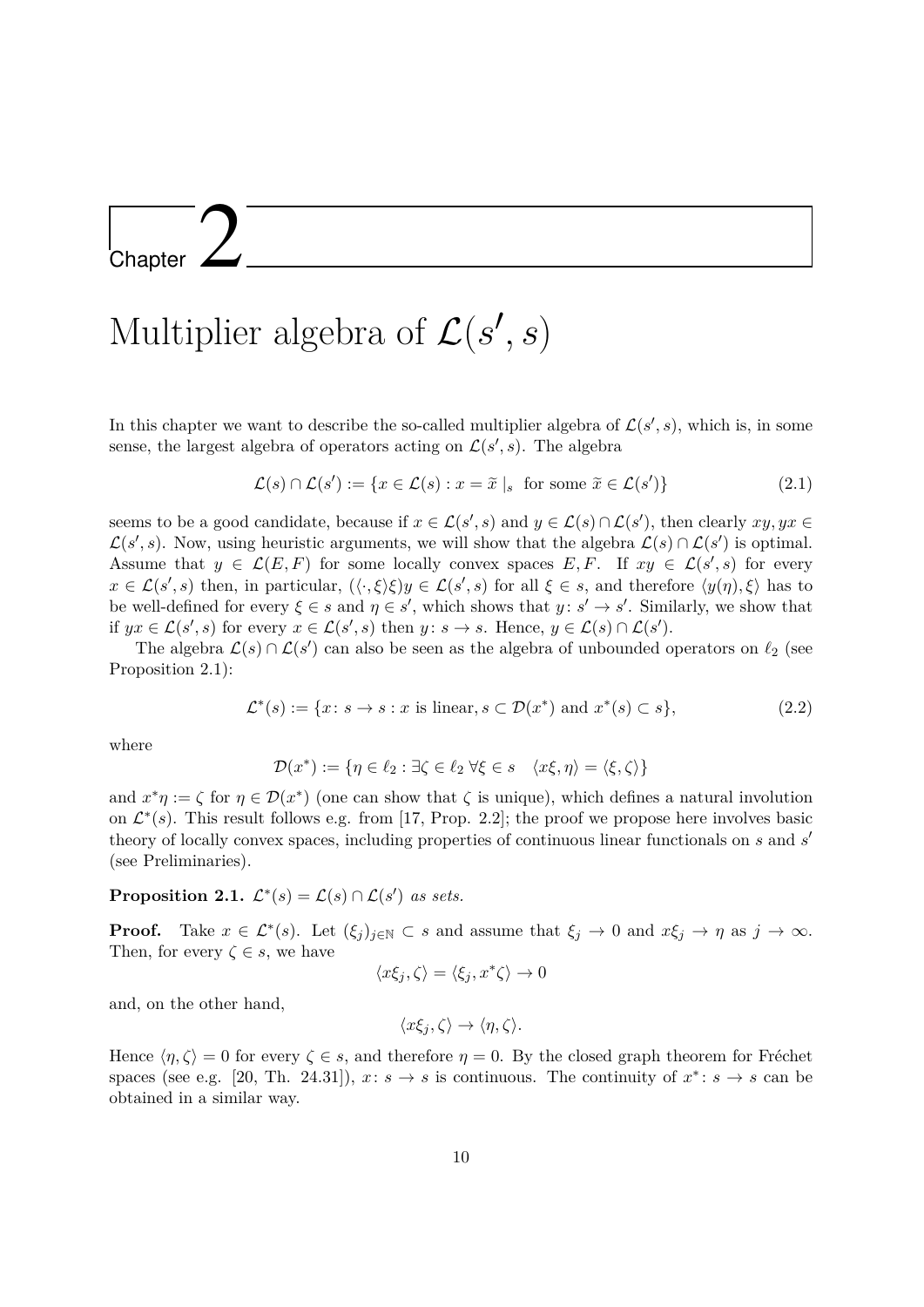Now, we shall show that  $x$  can be extended to a continuous linear operator from  $s'$  to  $s'$ . Take  $\xi \in s'$  and define a linear functional  $\varphi_{\xi}: s \to \mathbb{C}, \varphi_{\xi}(\eta) := \langle x^* \eta, \xi \rangle$ . From the continuity of  $x^* \colon s \to s$ , it follows that for every  $q \in \mathbb{N}_0$  there is  $r \in \mathbb{N}_0$  and  $C > 0$  such that  $|x^* \eta|_q \leq C |\eta|_r$ for all  $\eta$  in *s*. Hence, with the same quantifiers, we get

$$
|\varphi_{\xi}(\eta)| = |\langle x^*\eta, \xi \rangle| \le |x^*\eta|_q \cdot |\xi|_q' \le C|\eta|_r \cdot |\xi|_q' \tag{2.3}
$$

so  $\varphi_{\xi}$  is continuous. Consequently, for each  $\xi \in s'$  we can find a unique  $\zeta \in s'$  such that

$$
\langle \eta, \zeta \rangle = \varphi_{\xi}(\eta) = \langle x^* \eta, \xi \rangle
$$

for all  $\eta \in s$  and we may define  $\tilde{x}: s' \to s'$  by  $\tilde{x}\xi := \zeta$ . Clearly,  $\tilde{x}$  is a linear extension of *x*, and moreover  $\tilde{x}$  is continuous. In fact, by (2.3), for every  $q \in \mathbb{N}_0$  there is  $r \in \mathbb{N}_0$  and  $C > 0$  such that

$$
|\widetilde{x}\xi|_r' = \sup_{|\eta|_r \le 1} |\langle \eta, \widetilde{x}\xi \rangle| = \sup_{|\eta|_r \le 1} |\langle x^* \eta, \xi \rangle| \le C |\xi|_q'
$$

for all  $\xi \in s'$ , i.e.  $\tilde{x}$  is continuous.<br>Near that  $\tilde{x} \in \mathcal{L}(s) \cap \mathcal{L}(s')$ .

Now, let  $x \in \mathcal{L}(s) \cap \mathcal{L}(s')$ . For each  $\eta \in s$  we define a linear functional  $\psi_{\eta}: s' \to \mathbb{C}$ ,  $\psi_{\eta}(\xi) := \langle \tilde{x}\xi, \eta \rangle$ , where  $\tilde{x}: s' \to s'$  is the continuous extension of *x*. By the continuity of the operator  $\tilde{x}$  on the *LB*-space *s'*, it follows that for every  $r \in \mathbb{N}_0$  there is  $q \in \mathbb{N}_0$  and  $C > 0$  such that  $|\tilde{x}\xi|_q' \leq C|\xi|_r'$  for  $\xi \in s'$ . Hence, for  $\xi \in s'$ , we have

$$
|\psi_{\eta}(\xi)| = |\langle \tilde{x}\xi, \eta \rangle| \leq |\tilde{x}\xi|_q' \cdot |\eta|_q \leq C|\eta|_q \cdot |\xi|_r'
$$

which shows that  $\psi_{\eta}$  is continuous, and therefore there exists  $\zeta \in s$  such that  $\psi_{\eta}(\cdot) = \langle \cdot, \zeta \rangle$ , i.e.  $\langle \tilde{x}\xi, \eta \rangle = \langle \xi, \zeta \rangle$  for  $\xi \in s'$ . Consequently,  $\langle x\xi, \eta \rangle = \langle \xi, \zeta \rangle$  for  $\xi \in s$ , hence  $s \subset \mathcal{D}(x^*)$  and  $x^*(s)$  ⊂ *s*, i.e.  $x \in \mathcal{L}^*$  $(s)$ .

The algebras  $\mathcal{L}^*(\mathcal{D})$  (here  $\mathcal D$  is a dense subspace of a complex Hilbert space  $\mathcal H$  and in the definition of  $\mathcal{L}^*(s)$  we replace *s* with D and  $\ell_2$  with H) and its <sup>\*</sup>-subalgebras – called  $O^*$ -algebras or  $Op^*$ -algebras – were introduced by Lassner in [18]. In particular,  $\mathcal{L}^*(s)$  and  $\mathcal{L}(s',s)$  are  $O^*$ algebras. For more information we refer the reader to the book of Schmüdgen [29].

Another, more abstract, approach to multipliers goes through the so-called double centralizers (see Definition 2.2) and it goes back to Johnson [15]. We will show that, in our case, both approaches give the same algebra of multipliers (Theorem 2.7). The theory of double centralizers of *C*<sup>\*</sup>-algebras was developed by Busby (see [4] and also [23, pp. 38–39, 81–83]); this exposition will be also very useful in the case of  $\mathcal{L}(s', s)$ .

**Definition 2.2.** Let *A* be a <sup>\*</sup>-algebra (over  $\mathbb{C}$ ). A pair  $(L, R)$  of maps from *A* to *A* (neither linearity nor continuity is required) such that  $xL(y) = R(x)y$  for  $x, y \in A$  is called a *double centralizer* on *A*. We denote the set of all double centralizers on *A* by  $DC(A)$ . Moreover, for a map  $T: A \to A$  we define  $T^*: A \to A$  by  $T^*(x) := (T(x^*))^*$ .

**Lemma 2.3.** *If*  $(L, R) \in \mathcal{DC}(A)$ *, then*  $(R^*, L^*) \in \mathcal{DC}(A)$ *.* 

**Proof.** For all  $x, y \in A$  we have

$$
xR^*(y) = x(R(y^*))^* = (R(y^*)x^*)^* = (y^*L(x^*))^* = L(x^*)^*y = L^*(x)y,
$$

which completes the proof.  $\Box$ 

Now, let  $(L_1, R_1), (L_2, R_2) \in \mathcal{DC}(A), \lambda \in \mathbb{C}$ . We define: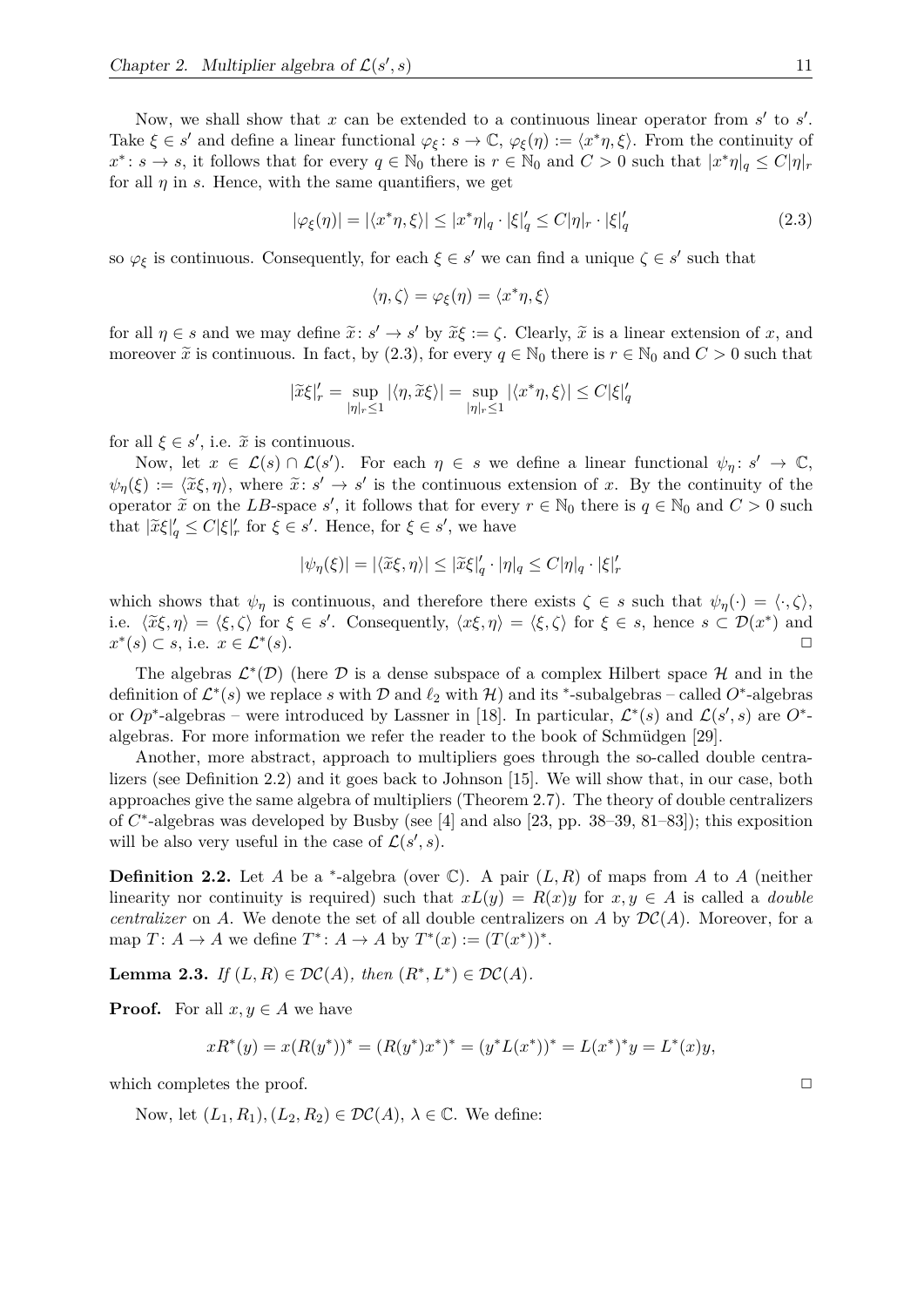- (i)  $(L_1, R_1) + (L_2, R_2) := (L_1 + L_2, R_1 + R_2);$
- (ii)  $\lambda(L_1, R_1) := (\lambda L_1, \lambda R_1);$
- (iii)  $(L_1, R_1) \cdot (L_2, R_2) := (L_1 L_2, R_2 R_1);$
- $(iv)$   $(L_1, R_1)^* := (R_1^*, L_1^*).$

A straightforward computation shows that  $\mathcal{DC}(A)$  with the operations defined above is a ∗ -algebra. The elements of *A* correspond to the elements of DC(*A*) via the map, called the *double representation* of *A* (see [15, p. 301]),

$$
\varrho\colon A\to \mathcal{DC}(A),\quad \varrho(x):=(L_x,R_x),
$$

where  $L_x(y) := xy$  and  $R_x(y) := yx$  are the right and left multiplication maps, respectively. One can easily show that  $\varrho$  is a homomorphism of <sup>\*</sup>-algebras. Our main Theorem 2.7 states that the double representation of  $\mathcal{L}(s', s)$  can be extended to a <sup>\*</sup>-isomorphism of  $\mathcal{L}^*(s)$  and  $\mathcal{DC}(\mathcal{L}(s', s))$ .

In general the double representation does not have to be even injective; algebras for which this is true are called faithful.

**Definition 2.4.** Let *A* be an algebra over C. We say that *A* is *left faithful* (*right faithful*, resp.) if  $xz = yz$  ( $zx = zy$ , resp.) for all  $z \in A$  implies  $x = y$ . If *A* is left and right faithful, then *A* is said to be *faithful*.

It is easy to verify that every  $C^*$ -algebra is faithful (see [4, Cor. 2.4] and [10, 1.3.5]). In the case of  $\mathcal{L}(s', s)$  we are able to prove more.

**Proposition 2.5.** *If*  $z \in \mathcal{L}(s) \cap \mathcal{L}(s')$  *and*  $\tilde{z}: s' \to s'$  *is the continuous extension of z, then* 

- (i) *if*  $z\mathcal{L}(s', s) = 0$ *, then*  $z = 0$ *;*
- (ii) if  $\mathcal{L}(s', s)\tilde{z} = 0$ , then  $z = 0$ .

In particular,  $\mathcal{L}(s', s)$  is faithful.

**Proof.** (i) Assume that  $zx = 0$  for all  $x \in \mathcal{L}(s', s)$ . Then, in particular for  $x := \langle \cdot, \xi \rangle \xi$  (here *ξ* ∈ *s*), we get

$$
\langle \cdot, \xi \rangle z(\xi) = zx = 0.
$$

Thus  $z(\xi) = 0$  for all  $\xi \in s$ , i.e  $z = 0$ .

(ii) Let  $x\tilde{z} = 0$  for all  $x \in \mathcal{L}(s', s)$ . Then, for all  $\xi \in s$ ,  $(\langle \cdot, \xi \rangle \xi) \tilde{z} = 0$ , i.e.  $\xi \circ \tilde{z} = 0$  (we treat *ξ* as a functional on *s*<sup> $\prime$ </sup>). Hence  $\tilde{z} = 0$ .

The following results are well-known (see [15, Th. 7, Th. 14]). For the convenience of the reader, we present the proofs. We follow the proof of  $[4, Prop. 2.5]$  (the case of  $C^*$ -algebras).

**Proposition 2.6.** *Let A be a faithful Fréchet algebra and let*  $(L, R) \in \mathcal{DC}(A)$ *. Then* 

- (i) *L and R are linear continuous maps on A;*
- (ii)  $L(xy) = L(x)y$  for every  $x, y \in A$ ;
- (iii)  $R(xy) = xR(y)$  *for every*  $x, y \in A$ *.*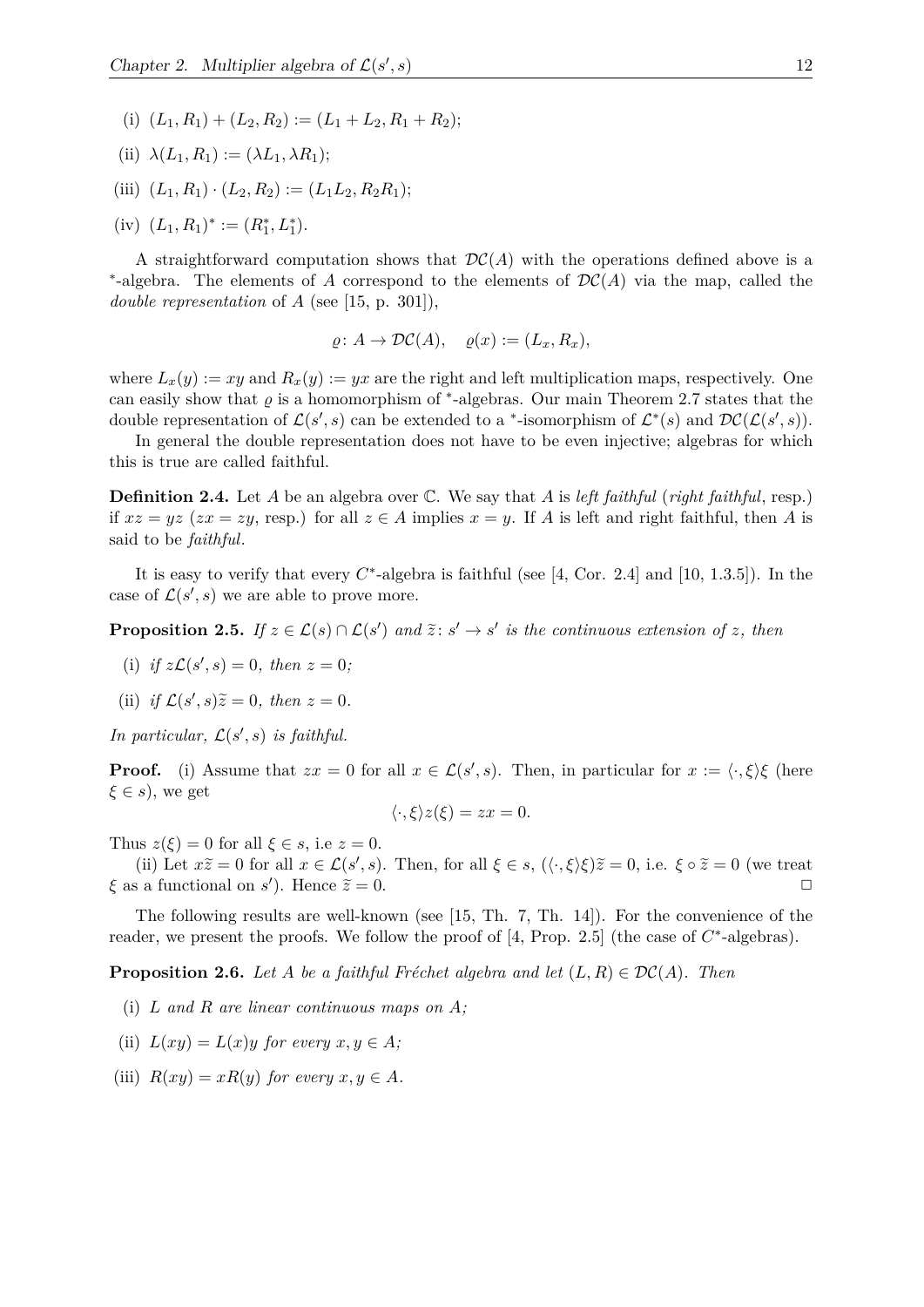**Proof.** (i) Let  $x, y, z \in A$ ,  $\alpha, \beta \in \mathbb{C}$ . Then

$$
zL(\alpha x + \beta y) = R(z)(\alpha x + \beta y) = \alpha R(z)x + \beta R(z)y = z(\alpha L(x) + \beta L(y)),
$$

hence, by the assumption,  $L(\alpha x + \beta y) = \alpha L(x) + \beta L(y)$  and so *L* is linear.

Now, let  $(x_j)_{j\in\mathbb{N}}\subset A$  and assume that  $x_j\to 0$  and  $L(x_j)\to y$  (convergence in the topology of *A*). Let  $(||\cdot||_q)_{q\in\mathbb{N}_0}$  be a fundamental system of seminorms on *A*. Then

$$
||zy||_q \le ||zy - zL(x_j)||_q + ||zL(x_j)||_q = ||z(y - L(x_j))||_q + ||R(z)x_j||_q
$$
  
\n
$$
\le ||z||_q \cdot ||y - L(x_j)||_q + ||R(z)||_q \cdot ||x_j||_q \to 0,
$$

as  $j \to \infty$ , so  $||zy||_q = 0$  for every  $q \in \mathbb{N}_0$ , and therefore  $zy = 0$ . Hence, by the assumption,  $y = 0$ . Now, by the closed graph theorem for Fréchet spaces (see e.g. [20, Th. 24.31]), *L* is continuous.

Analogous arguments work for the map *R*.

(ii) Let  $x, y, z \in A$ . Then

$$
zL(xy) = R(z)xy = (R(z)x)y = (zL(x))y = z(L(x)y),
$$

and therefore, by the assumption,  $L(xy) = L(x)y$ .

(iii) Analogously as in (ii) (here we need the assumption that  $A$  is left faithful).  $\Box$ 

For  $z \in \mathcal{L}(s) \cap \mathcal{L}(s')$  we define  $L_z, R_z \colon \mathcal{L}(s', s) \to \mathcal{L}(s', s)$ ,  $L_z(x) := zx, R_z(x) := x\tilde{z}$ , where  $\tilde{z}: s' \to s'$  is the extension of *z* according to the definition of  $\mathcal{L}(s) \cap \mathcal{L}(s')$ .

**Theorem 2.7.** The map  $\tilde{\varrho} \colon \mathcal{L}^*(s) \to \mathcal{DC}(\mathcal{L}(s', s)), z \mapsto (L_z, R_z)$  is a \*-isomorphism between  $\tilde{\varrho} \colon \tilde{\varrho} \to 0$ ∗ *-algebras.*

**Proof.** Throughout the proof, for  $\xi, \eta \in s$ ,  $\xi \otimes \eta$  denotes the one-dimensional operator  $\langle \cdot, \eta \rangle \xi$ .

By Proposition 2.1,  $\mathcal{L}^*(s) = \mathcal{L}(s) \cap \mathcal{L}(s')$  so for  $z \in \mathcal{L}^*(s)$  the left and right multiplication maps  $L_z, R_z: \mathcal{L}(s', s) \to \mathcal{L}(s', s)$  are well defined. Moreover, it is easy to see that  $xL_z(y) =$  $R_z(x)y$  for  $x, y \in \mathcal{L}(s', s)$  and  $z \in \mathcal{L}^*(s)$ . Hence,  $(L_z, R_z) \in \mathcal{DC}(\mathcal{L}(s', s))$  for every  $z \in \mathcal{L}^*(s)$ , i.e.  $\tilde{\varrho}$  is well defined.

The proof of the fact that  $\tilde{\varrho}$  is a <sup>\*</sup>-algebra homomorphism is straightforward and the injec-<br> $\tilde{\varrho}$  is a <sup>\*</sup>-algebra homomorphism is straightforward and the injectivity of  $\tilde{\rho}$  follows directly from Proposition 2.5. We will show that  $\tilde{\rho}$  is surjective.

Let  $(L, R) \in \mathcal{DC}(\mathcal{L}(s', s))$  and fix  $e \in s$  with  $||e||_{\ell_2} = 1$ . We define a linear continuous map (use Propositions 2.5 and 2.6)  $u: s \rightarrow s$  by

$$
u\xi := L(\xi \otimes e)(e).
$$

For  $\xi, \eta \in s$  we have

$$
\langle u\xi, \eta \rangle = \langle L(\xi \otimes e)(e), \eta \rangle = \langle L(\xi \otimes e)(e), (\eta \otimes e)(e) \rangle = \langle (e \otimes \eta)[L(\xi \otimes e)(e)], e \rangle
$$
  
= 
$$
\langle [ (e \otimes \eta)L(\xi \otimes e)](e), e \rangle = \langle [R(e \otimes \eta)(\xi \otimes e)](e), e \rangle = \langle R(e \otimes \eta)[(\xi \otimes e)(e)], e \rangle
$$
  
= 
$$
\langle R(e \otimes \eta)(\xi), e \rangle = \langle \xi, (R(e \otimes \eta))^*(e) \rangle.
$$

This means that  $u^*\eta = (R(e \otimes \eta))^*(e) \in s$  for  $\eta \in s$ . Hence,  $s \in \mathcal{D}(u^*)$  and  $u^*(s) \subset s$ , i.e.  $u \in \mathcal{L}^*(s)$ , and thus, by Proposition 2.1, *u* has the continuous extension  $\tilde{u}: s' \to s'$ . We have also shown that

$$
\langle u\xi, \eta \rangle = \langle R(e \otimes \eta)(\xi), e \rangle. \tag{2.4}
$$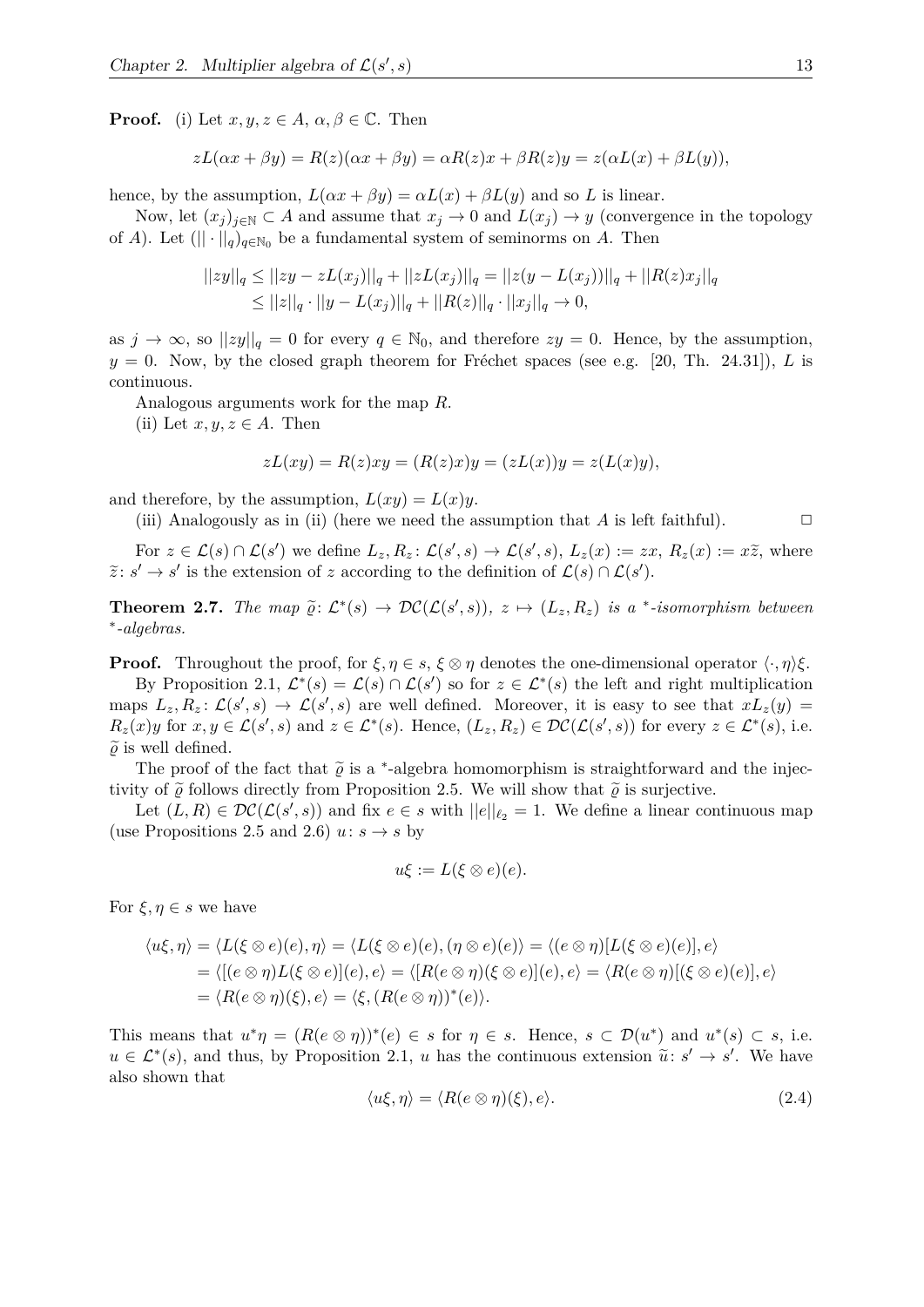Next, by Propositions 2.5 and 2.6, for  $\zeta \in s$  we obtain

$$
L_u(\xi \otimes \eta)(\zeta) = (u\xi \otimes \eta)(\zeta) = [L(\xi \otimes e)(e) \otimes \eta](\zeta) = \langle \zeta, \eta \rangle L(\xi \otimes e)(e)
$$
  
=  $L(\xi \otimes e)(\langle \zeta, \eta \rangle e) = L(\xi \otimes e)[(e \otimes \eta)(\zeta)] = [L(\xi \otimes e)(e \otimes \eta)](\zeta)$   
=  $L((\xi \otimes e)(e \otimes \eta))(\zeta) = L(\xi \otimes \eta)(\zeta),$ 

hence  $L_u(\xi \otimes \eta) = L(\xi \otimes \eta)$ . Since  $\{\xi \otimes \eta : \xi, \eta \in s\}$  is a Schauder basis in  $\mathcal{L}(s', s)$ , it follows that  $L_u = L$ .

Likewise, (2.4) implies for  $\zeta \in s$ 

$$
R_u(\xi \otimes \eta)(\zeta) = [(\xi \otimes \eta)\widetilde{u}](\zeta) = \langle u\zeta, \eta \rangle \xi = \langle R(e \otimes \eta)(\zeta), e \rangle \xi = (\xi \otimes e)((R(e \otimes \eta)(\zeta)) =
$$
  
= 
$$
[(\xi \otimes e)R(e \otimes \eta)](\zeta) = R((\xi \otimes e)(e \otimes \eta))(\zeta) = R(\xi \otimes \eta)(\zeta),
$$

and therefore  $R_u = R$ . Hence  $\tilde{\varrho}(u) = (L_u, R_u) = (L, R)$ , and thus  $\tilde{\varrho}$  is surjective.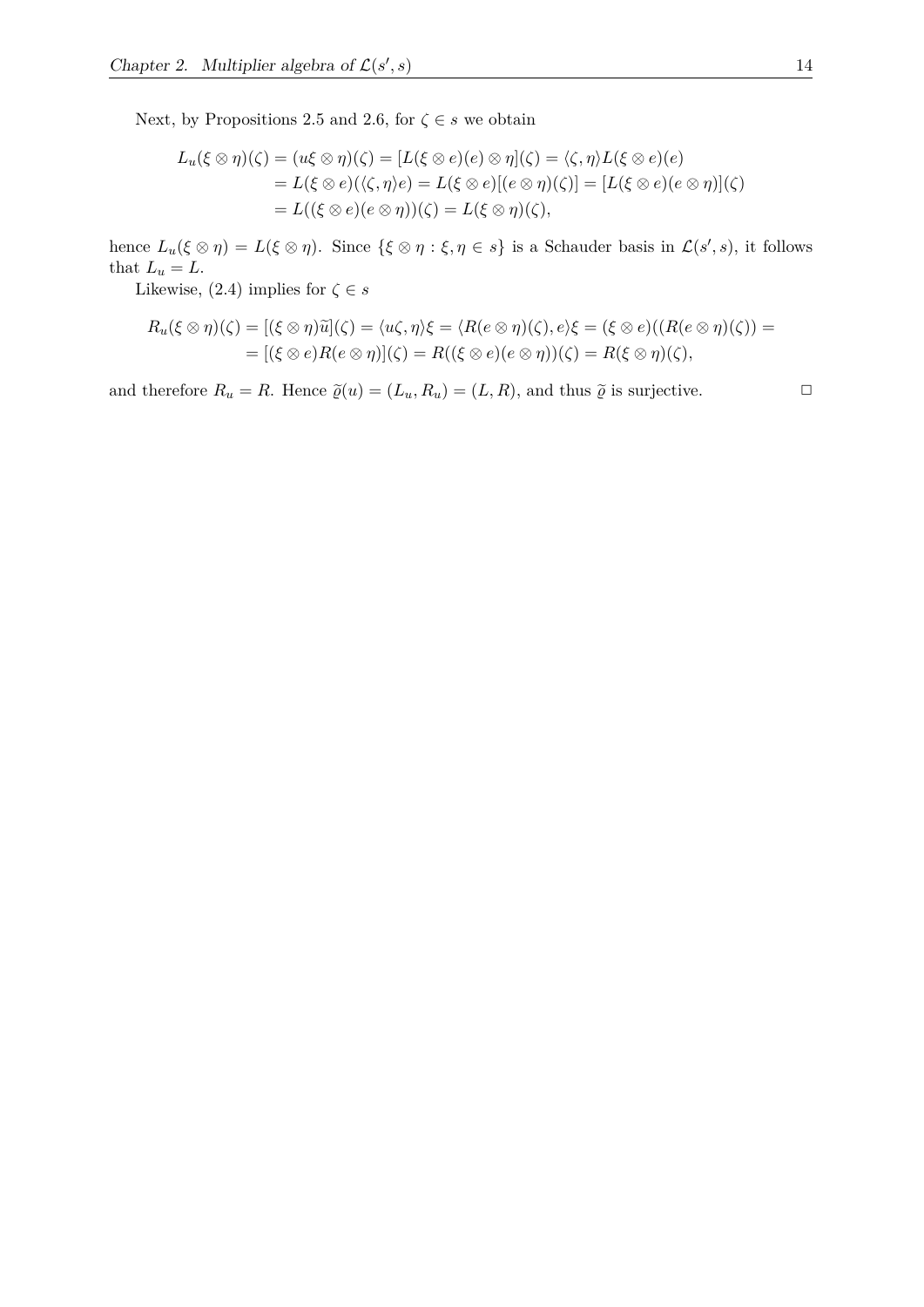# L<br>Chapter

### Spectral and Schmidt representations

As we have already seen in Preliminaries  $\S6$ , elements of  $\mathcal{L}(s', s)$  can be regarded as compact operators on  $\ell_2$ , and therefore every infinite-dimensional normal operator  $x \in \mathcal{L}(s', s)$  has the *spectral representation*

$$
x = \sum_{k=1}^{\infty} \lambda_k P_k,
$$

where  $(\lambda_k)_{k\in\mathbb{N}}$  is a non-increasing (in modulus) null sequence of nonzero pairwise different complex numbers,  $(P_k)_{k \in \mathbb{N}}$  is a sequence of nonzero pairwise orthogonal finite-dimensional projections and the series converges in the operator norm  $|| \cdot ||_{\ell_2 \to \ell_2}$  (see e.g. [7, Th. 7.6]). Moreover, every operator  $x \in \mathcal{L}(s', s)$  has a Schmidt representation of the form

$$
x = \sum_{k=1}^{\infty} s_k \langle \cdot, f_k \rangle g_k,
$$

where  $(s_k)_{k\in\mathbb{N}} \subset [0,\infty)$  is a non-increasing null sequence,  $(f_k)_{k\in\mathbb{N}}$ ,  $(g_k)_{k\in\mathbb{N}}$  are orthonormal sequences in  $\ell_2$  and the series converges in the norm  $|| \cdot ||_{\ell_2 \to \ell_2}$  (see e.g. [20, Prop. 16.3]).

In this chapter we derive necessary and sufficient conditions on these representations for a compact operator to belong to  $\mathcal{L}(s', s)$ . In both representations a crucial role is played by the property (DN) (see [20, Def. p. 359] and Definition 1.2); to be more precise, it is important that the operator norm  $|| \cdot ||_{\ell_2 \to \ell_2}$  is a dominating norm on  $\mathcal{L}(s', s)$  (see Proposition 3.2). To my best knowledge the property (DN) has not been used yet in investigations of  $\mathcal{L}(s', s)$ .

#### **3.1 Spectral representation of normal operators**

In this section we prove the following theorem on the spectral representation of normal elements in  $\mathcal{L}(s', s)$  which leads to a spectral characterization of normal elements in  $\mathcal{L}(s', s)$  (see Corollary 3.6 below).

**Theorem 3.1.** *Every infinite-dimensional normal operator*  $x$  *in*  $\mathcal{L}(s', s)$  *has a unique spectral representation*  $x = \sum_{k=1}^{\infty} \lambda_k P_k$ , where  $(\lambda_k)_{k \in \mathbb{N}}$  *is a non-increasing (in modulus) sequence in s of nonzero pairwise different elements,*  $(P_k)_{k \in \mathbb{N}}$  *is a sequence of nonzero pairwise orthogonal finite-dimensional projections belonging to*  $\mathcal{L}(s', s)$  *and the series converges absolutely in*  $\mathcal{L}(s', s)$ *. Moreover,*  $(|\lambda_k|^{\theta}||P_k||_q)_{k \in \mathbb{N}} \in s$  *for all*  $q \in \mathbb{N}_0$  *and all*  $\theta \in (0,1]$ *.*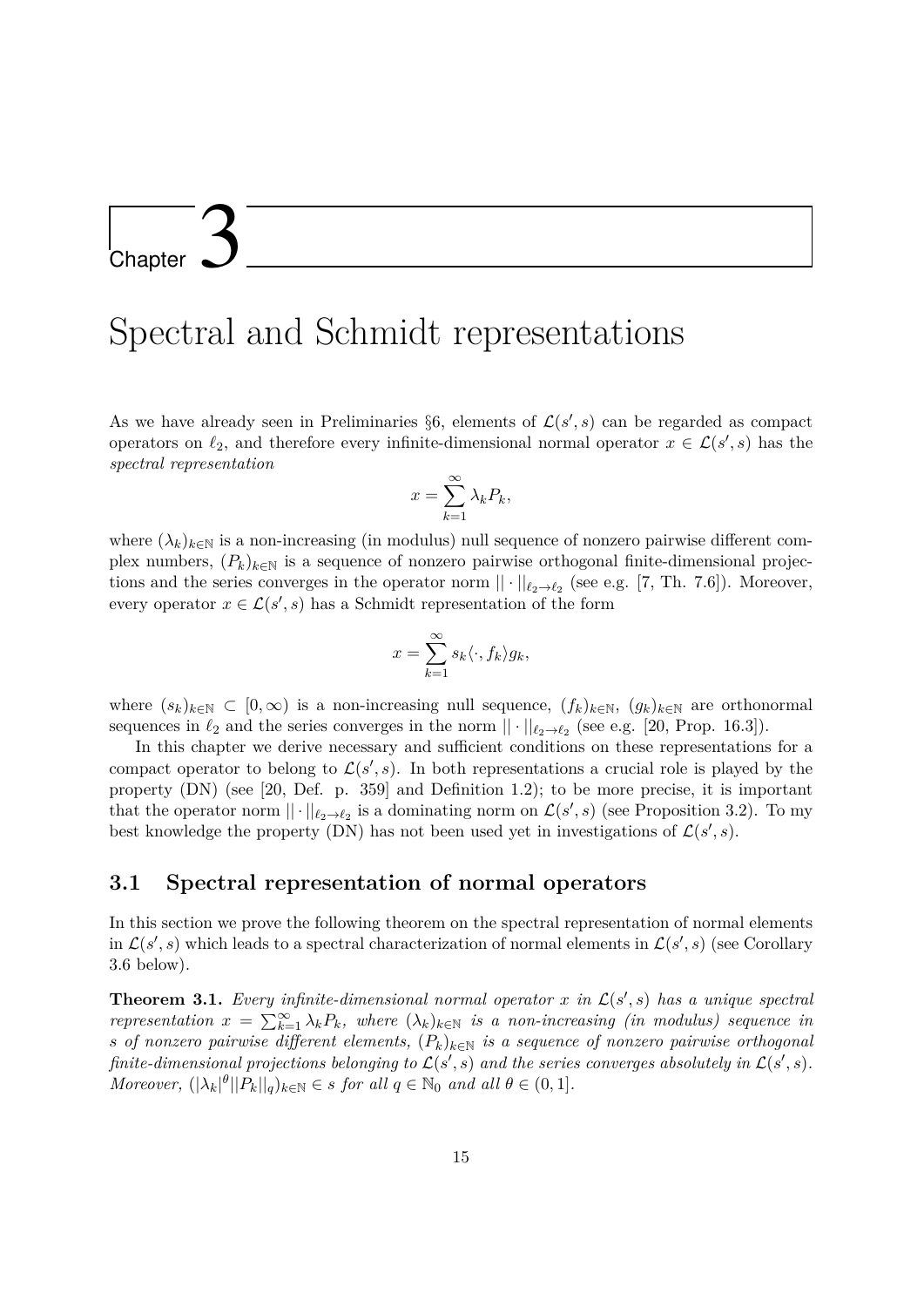Since  $\mathcal{L}(s', s) \cong s$  as a Fréchet space, from Proposition 1.4, it follows that  $\mathcal{L}(s', s)$  has the property (DN). The following result, which is closely related to the result of K. Piszczek [27, Th. 4], shows much more. For convenience, we give a more straightforward proof.

**Proposition 3.2.** The norm  $||\cdot||_{\ell_2 \to \ell_2}$  is a dominating norm on  $\mathcal{L}(s', s)$ .

**Proof.** Clearly,  $||x||_{\ell_2 \to \ell_2} = ||x||_0$  for  $x \in \mathcal{L}(s', s)$ . By [33, Th. 4.3] (see the proof), the conclusion is equivalent to the condition

$$
\forall q \in \mathbb{N}_0, \theta > 0 \; \exists r \in \mathbb{N}_0, C > 0 \; \forall h > 0 \quad || \cdot ||_q \le C \bigg( h^{\theta} || \cdot ||_r + \frac{1}{h} || \cdot ||_0 \bigg).
$$

By Proposition 1.4, the norm  $|\cdot|_0$  is a dominating norm on *s*. Hence, again by [33, Th. 4.3], we get

$$
\forall q \in \mathbb{N}_0, \eta > 0 \; \exists r \in \mathbb{N}_0, D_0 > 0 \; \forall k > 0 \quad |\cdot|_q \leq D_0 \bigg( k^{\eta} |\cdot|_r + \frac{1}{k} |\cdot|_0 \bigg).
$$

Now, by the bipolar theorem (see e.g. [20, Th. 22.13]), we obtain (following the proof of [20, Lemma 29.13]) an equivalent condition

$$
\forall q \in \mathbb{N}_0, \eta > 0 \,\exists r \in \mathbb{N}_0, D > 0 \,\forall k > 0 \quad U_q^\circ \subset D\bigg(k^n U_r^\circ + \frac{1}{k} U_0^\circ\bigg),\tag{3.1}
$$

where  $U_q := \{\xi \in s : |\xi|_q \leq 1\}$  and  $U_q^{\circ}$  is its polar. If  $\theta > 0$  and  $h \in (0,1]$  are given, we define  $\eta := 2\theta + 1$  and  $k := \sqrt{h}$ . Since  $k^{2\eta} \le k^{\eta-1}$ , we obtain

$$
U_q^{\circ} \otimes U_q^{\circ} := \{ x \otimes y : x, y \in U_q^{\circ} \} \subset D \left( k^n U_r^{\circ} + \frac{1}{k} U_0^{\circ} \right) \otimes D \left( k^n U_r^{\circ} + \frac{1}{k} U_0^{\circ} \right)
$$
  

$$
\subset D^2 \left( k^{2n} U_r^{\circ} \otimes U_r^{\circ} + 2k^{n-1} U_r^{\circ} \otimes U_r^{\circ} + \frac{1}{k^2} U_0^{\circ} \otimes U_0^{\circ} \right)
$$
  

$$
\subset 3D^2 \left( k^{n-1} U_r^{\circ} \otimes U_r^{\circ} + \frac{1}{k^2} U_0^{\circ} \otimes U_0^{\circ} \right) = 3D^2 \left( h^{\theta} U_r^{\circ} \otimes U_r^{\circ} + \frac{1}{h} U_0^{\circ} \otimes U_0^{\circ} \right).
$$

Since *r* and *D* in the condition (3.1) can be choosen so that  $q \leq r$  and  $D \geq 1$ , we obtain

$$
U_q^{\circ} \otimes U_q^{\circ} \subset U_r^{\circ} \otimes U_r^{\circ} \subset 3D^2\left(h^{\theta}U_r^{\circ} \otimes U_r^{\circ} + \frac{1}{h}U_0^{\circ} \otimes U_0^{\circ}\right)
$$

for  $h > 1$ , whence

$$
\forall q \in \mathbb{N}_0, \theta > 0 \; \exists r \in \mathbb{N}_0, C > 0 \; \forall h > 0 \quad U_q^{\circ} \otimes U_q^{\circ} \subset C\bigg(h^{\theta}U_r^{\circ} \otimes U_r^{\circ} + \frac{1}{h}U_0^{\circ} \otimes U_0^{\circ}\bigg).
$$

Therefore,

$$
\sup_{z \in U_q^{\circ} \otimes U_q^{\circ}} |z(x)| \le C \sup \left\{ |z(x)| : z \in h^{\theta} U_r^{\circ} \otimes U_r^{\circ} + \frac{1}{h} U_0^{\circ} \otimes U_0^{\circ} \right\}
$$
  
\n
$$
= C \sup \left\{ |(z' + z'')(x)| : z' \in h^{\theta} U_r^{\circ} \otimes U_r^{\circ}, z'' \in \frac{1}{h} U_0^{\circ} \otimes U_0^{\circ} \right\}
$$
  
\n
$$
\le C \sup \left\{ |z'(x)| + |z''(x)| : z' \in h^{\theta} U_r^{\circ} \otimes U_r^{\circ}, z'' \in \frac{1}{h} U_0^{\circ} \otimes U_0^{\circ} \right\}
$$
  
\n
$$
= C \left( h^{\theta} \sup_{z \in U_r^{\circ} \otimes U_r^{\circ}} |z(x)| + \frac{1}{h} \sup_{z \in U_0^{\circ} \otimes U_0^{\circ}} |z(x)| \right)
$$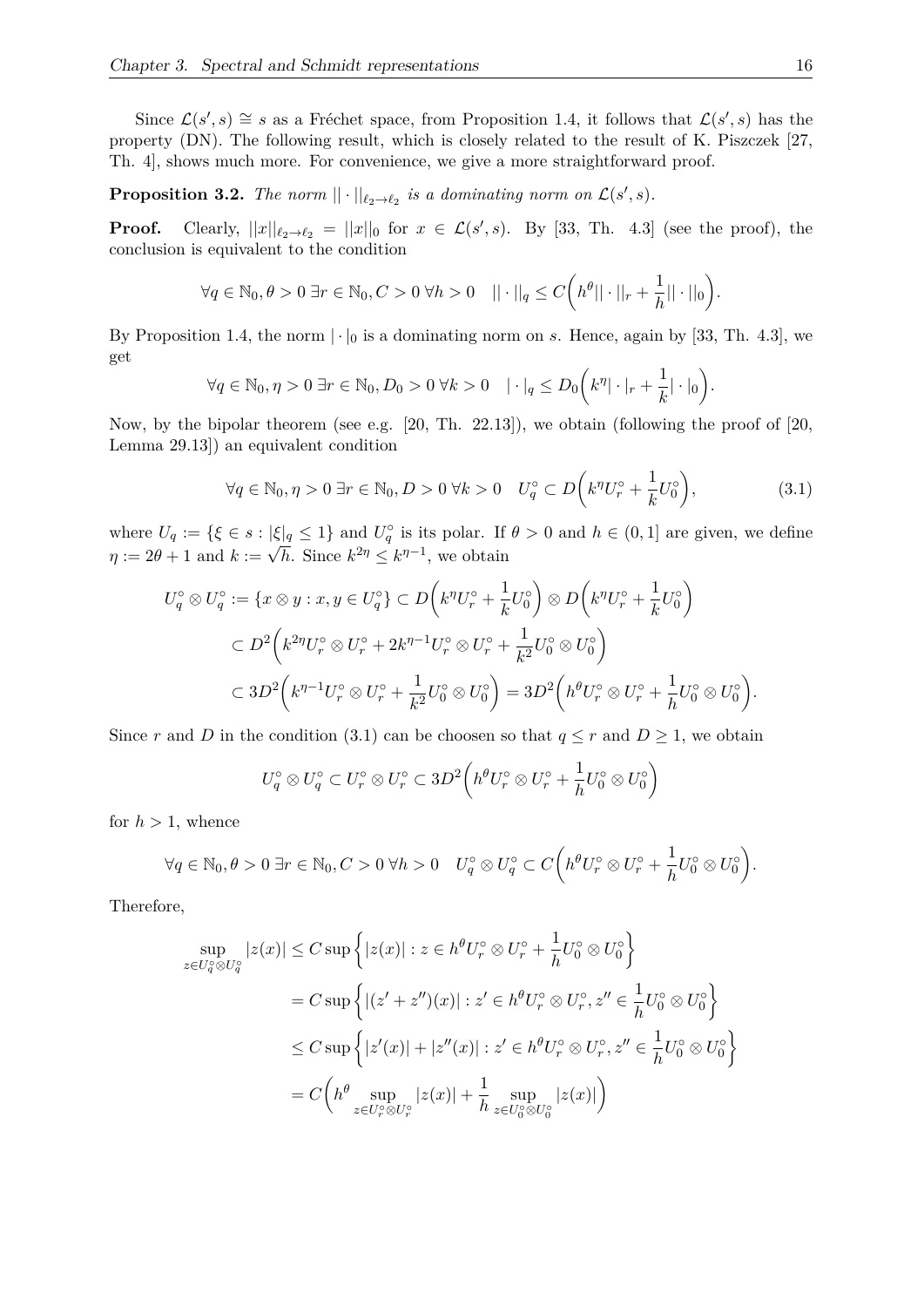for all  $x := \sum_{j=1}^n x_j \otimes y_j \in s \otimes s$ .

Let  $\chi: s \otimes s \to \mathcal{L}(s', s), \ \chi(\sum_{j=1}^n x_j \otimes y_j)(z) := \sum_{j=1}^n z(y_j)x_j.$  We have, for all  $p \in \mathbb{N}_0$ ,

$$
\sup_{z \in U_p^{\circ} \otimes U_p^{\circ}} \left| z \left( \sum_{j=1}^n x_j \otimes y_j \right) \right| = \sup \left\{ \left| \sum_{j=1}^n z_1(x_j) z_2(y_j) \right| : z_1, z_2 \in U_p^{\circ} \right\}
$$
  
\n
$$
= \sup \left\{ \left| z_1 \left( \sum_{j=1}^n z_2(y_j) x_j \right) \right| : z_1, z_2 \in U_p^{\circ} \right\}
$$
  
\n
$$
= \sup \left\{ \left| \sum_{j=1}^n z(y_j) x_j \right|_p : z \in U_p^{\circ} \right\}
$$
  
\n
$$
= \sup \left\{ \left| \chi \left( \sum_{j=1}^n x_j \otimes y_j \right) (z) \right|_p : z \in U_p^{\circ} \right\}
$$
  
\n
$$
= \left| \left| \chi \left( \sum_{j=1}^n x_j \otimes y_j \right) \right| \right|_p .
$$

Hence

$$
\left|\left|\chi\left(\sum_{j=1}^nx_j\otimes y_j\right)\right|\right|_q\le C\left(h^{\theta}\left|\left|\chi\left(\sum_{j=1}^nx_j\otimes y_j\right)\right|\right|_r+\frac{1}{h}\left|\left|\chi\left(\sum_{j=1}^nx_j\otimes y_j\right)\right|\right|_0\right).
$$

Finally, since the set  $\{\chi\left(\sum_{j=1}^n x_j \otimes y_j\right) : x_j, y_j \in s, k \in \mathbb{N}\}\)$  is dense in  $\mathcal{L}(s', s)$ , we obtain

$$
||x||_q \le C\bigg(h^{\theta}||x||_r + \frac{1}{h}||x||_0\bigg)
$$

for all  $x \in \mathcal{L}(s)$  $, s$ ).

**Lemma 3.3.** *Let*  $(E, (|| \cdot ||_q)_{q \in \mathbb{N}_0})$  *be a Fréchet space with the property* (DN) *and let*  $|| \cdot ||_p$  *be a dominating norm.* If  $(x_k)_{k \in \mathbb{N}} \subset E$ ,  $(\lambda_k)_{k \in \mathbb{N}} \subset \mathbb{C}$  *satisfy the conditions* 

- *(i)* sup<sub>*k*∈N</sub>  $||x_k||_p < \infty$ ,
- $(ii)$  ∀*q* ∈ N<sub>0</sub> sup<sub>*k*∈N</sub> | $\lambda_k$ | || $x_k$ || $q < \infty$ *,*

*then*

$$
\forall q \in \mathbb{N}_0 \,\forall \theta \in (0,1] \quad \sup_{k \in \mathbb{N}} |\lambda_k|^\theta ||x_k||_q < \infty.
$$

*Moreover, for any other sequence*  $(y_k)_{k \in \mathbb{N}} \subset E$  *satisfying conditions (i) and (ii) we have* 

$$
\forall q \in \mathbb{N}_0 \ \forall q' \in \mathbb{N}_0 \ \forall \theta \in (0,1] \quad \sup_{k \in \mathbb{N}} |\lambda_k|^\theta ||x_k||_q ||y_k||_{q'} < \infty.
$$

**Proof.** Fix  $q \in \mathbb{N}_0$  and  $\theta \in (0,1)$ . Since  $|| \cdot ||_p$  is a dominating norm on *E*, there are  $C > 0$  and  $r \in \mathbb{N}_0$  such that

$$
||x_k||_q \le C||x_k||_p^{1-\theta}||x_k||_r^{\theta}
$$
\n(3.2)

for all  $k \in \mathbb{N}$  (see Preliminaries §2, condition 1.2). Let  $C_1 := \sup_{k \in \mathbb{N}} ||x_k||_p < \infty$ ,  $C_2 :=$  $\sup_{k \in \mathbb{N}} |\lambda_k| ||x_k||_q < \infty$ . Then by (3.2),

$$
|\lambda_k|^{\theta} ||x_k||_q \le C ||x_k||_p^{1-\theta} (|\lambda_k| ||x_k||_r)^{\theta} \le C C_1^{1-\theta} C_2^{\theta} =: C_3,
$$

where  $C_3$  does not depend on  $k$ .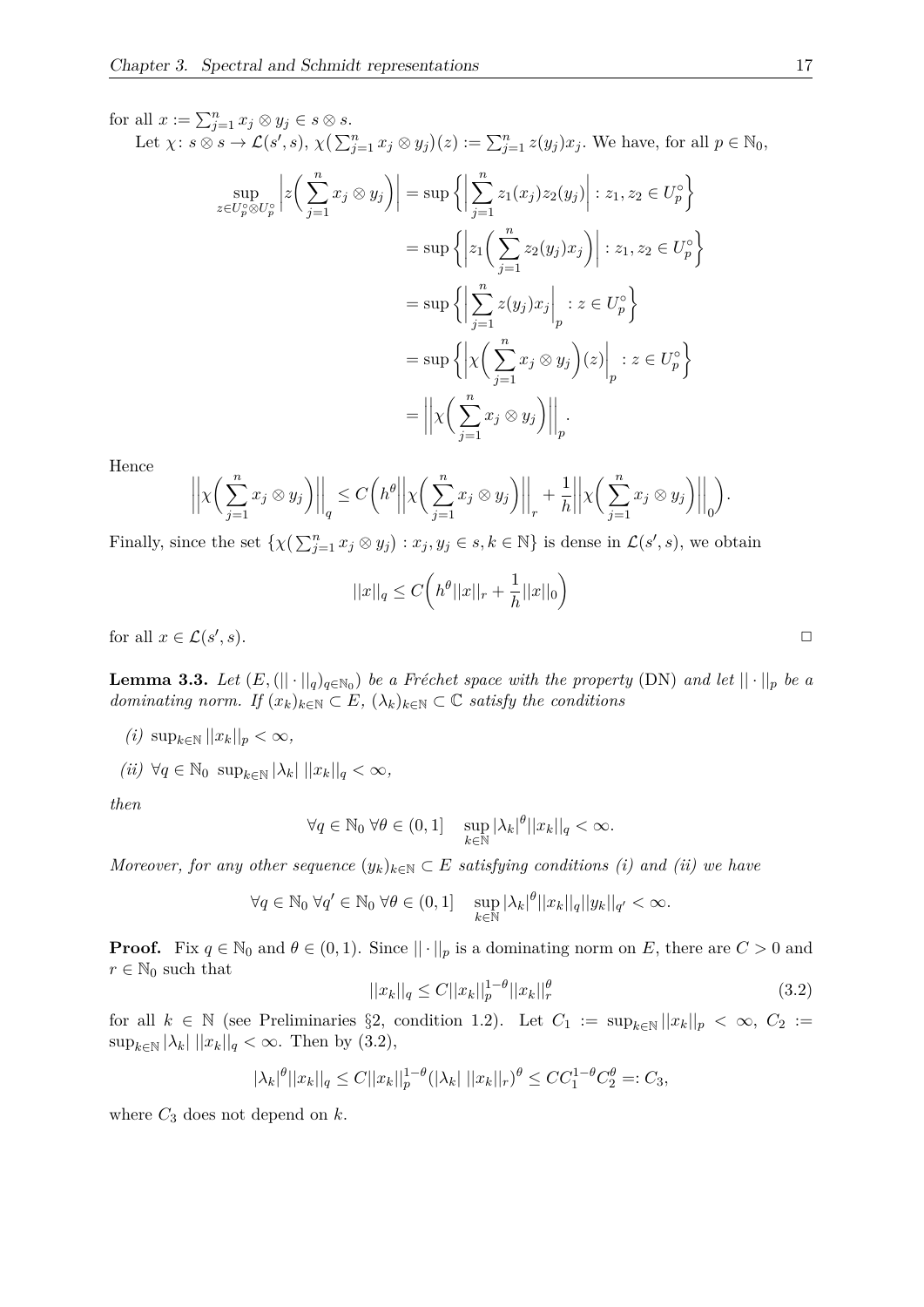To prove the second assertion we also fix  $q' \in \mathbb{N}_0$  and let  $(y_k)_{k \in \mathbb{N}} \subset E$  satisfy conditions (i) and (ii). We have

$$
|\lambda_k|^{\theta} ||x_k||_q ||y_k||_{q'} = (|\lambda_k|^{\theta/2} ||x_k||_q) (|\lambda_k|^{\theta/2} ||y_k||_{q'})
$$

and from the first part of the proof,

$$
\sup_{k \in \mathbb{N}} |\lambda_k|^{\theta/2} ||x_k||_q < \infty \quad \text{and} \quad \sup_{k \in \mathbb{N}} |\lambda_k|^{\theta/2} ||y_k||_{q'} < \infty,
$$

so we are done.  $\Box$ 

**Proposition 3.4.** *Let*  $N$  *be a finite set or*  $N$ *. If*  $(P_k)_{k \in \mathcal{N}}$  *is a sequence of pairwise orthogonal finite-dimensional projections on*  $\ell_2$ ,  $(\lambda_k)_{k \in \mathcal{N}} \subset \mathbb{C} \setminus \{0\}$  and  $x := \sum_{k \in \mathcal{N}} \lambda_k P_k \in \mathcal{L}(s', s)$  (the *series converging in the norm*  $|| \cdot ||_{\ell_2 \to \ell_2}$ , then  $(P_k)_{k \in \mathcal{N}} \subset \mathcal{L}(s', s)$ .

**Proof.** Since,  $P_k = \frac{1}{\lambda_k}$  $\frac{1}{\lambda_k}x \circ P_k$ , it follows that  $P_k: \ell_2 \to s$ . On the other hand,  $P_k = P_k \circ \frac{1}{\lambda_k}$  $\frac{1}{\lambda_k}$ *x*, so  $P_k$  extends to  $P_k$ :  $s' \rightarrow \ell_2$ . Hence  $P_k = P_k \circ P_k$ :  $s' \rightarrow s$ .

**Lemma 3.5.** *Let*  $(\lambda_k)_{k \in \mathbb{N}}$  *be a decreasing (in modulus) sequence of nonzero complex numbers and let*  $(P_k)_{k \in \mathbb{N}}$  *be a sequence of nonzero pairwise orthogonal finite-dimensional projections on*  $\ell_2$ . Moreover, assume that the series  $\sum_{k=1}^{\infty} \lambda_k P_k$  converges in the norm  $|| \cdot ||_{\ell_2 \to \ell_2}$  and its limit *belongs to*  $\mathcal{L}(s', s)$ *. Then*  $(\lambda_k)_{k \in \mathbb{N}} \in s$ *,*  $(P_k)_{k \in \mathbb{N}} \subset \mathcal{L}(s', s)$  *and the series converges absolutely in*  $\mathcal{L}(s', s)$ *. Moreover,*  $(|\lambda_k|^{\theta} || P_k ||_q)_{k \in \mathbb{N}} \in s$  *for all*  $q \in \mathbb{N}_0$  *and*  $\theta \in (0, 1]$ *.* 

**Proof.** By Proposition 1.20, the sequence of eigenvalues of the operator  $x := \sum_{k=1}^{\infty} \lambda_k P_k$ belongs to *s*. Clearly, each  $\lambda_k$  is an eigenvalue of  $\sum_{k=1}^{\infty} \lambda_k P_k$  and the number of its occurrences is less than or equal to the geometric multiplicity, so  $(\lambda_k)_{k\in\mathbb{N}}$  is, likewise, in *s*. Moreover, by Proposition 3.4,  $P_k \in \mathcal{L}(s', s)$  for  $k \in \mathbb{N}$ .

Fix  $q \in \mathbb{N}_0$  and  $\theta \in (0,1]$ . We will show that  $(|\lambda_k|^{\theta} || P_k ||_q)_{k \in \mathbb{N}} \in s$ , which implies that the series  $\sum_{k=1}^{\infty} \lambda_k P_k$  converges absolutely in  $\mathcal{L}(s', s)$ . For this purpose, consider the operator  $T_x: \mathcal{L}(\ell_2) \to \mathcal{L}(s', s)$  which sends  $z \in \mathcal{L}(\ell_2)$  to the following composition (in  $\mathcal{L}(s', s)$ ):

$$
s' \xrightarrow{x} s \hookrightarrow \ell_2 \xrightarrow{z} \ell_2 \hookrightarrow s' \xrightarrow{x} s.
$$

By the closed graph theorem for Fréchet spaces (see e.g. [20, Th. 24.31]),  $T_x$  is continuous and since the sequence of operators  $(P_k)_{k\in\mathbb{N}}$  is bounded in  $\mathcal{L}(\ell_2)$ , the sequence  $(\lambda_k^2 P_k)_{k\in\mathbb{N}} =$  $(T_x P_k)_{k \in \mathbb{N}}$  is bounded in  $\mathcal{L}(s', s)$ , hence

$$
\sup_{k \in \mathbb{N}} |\lambda_k|^2 ||P_k||_q < \infty.
$$

Therefore, since  $||\cdot||_{\ell_2\to\ell_2}$  is a dominating norm on  $\mathcal{L}(s', s)$  and  $||P_k||_{\ell_2\to\ell_2} = 1$  for  $k \in \mathbb{N}$ , Lemma 3.3 (applied to the sequences  $(\lambda_k^2)_{k \in \mathbb{N}}$  and  $(P_k)_{k \in \mathbb{N}}$ ) implies that

$$
\sup_{k \in \mathbb{N}} |\lambda_k|^{\theta/2} ||P_k||_q < \infty.
$$

Hence, by Proposition 1.6, we get

$$
\sup_{k \in \mathbb{N}} |\lambda_k|^\theta ||P_k||_q k^{q'} \le \sup_{k \in \mathbb{N}} |\lambda_k|^{\theta/2} ||P_k||_q \cdot \sup_{k \in \mathbb{N}} |\lambda_k|^{\theta/2} k^{q'} < \infty
$$

for every  $q' \in \mathbb{N}_0$ , which completes the proof.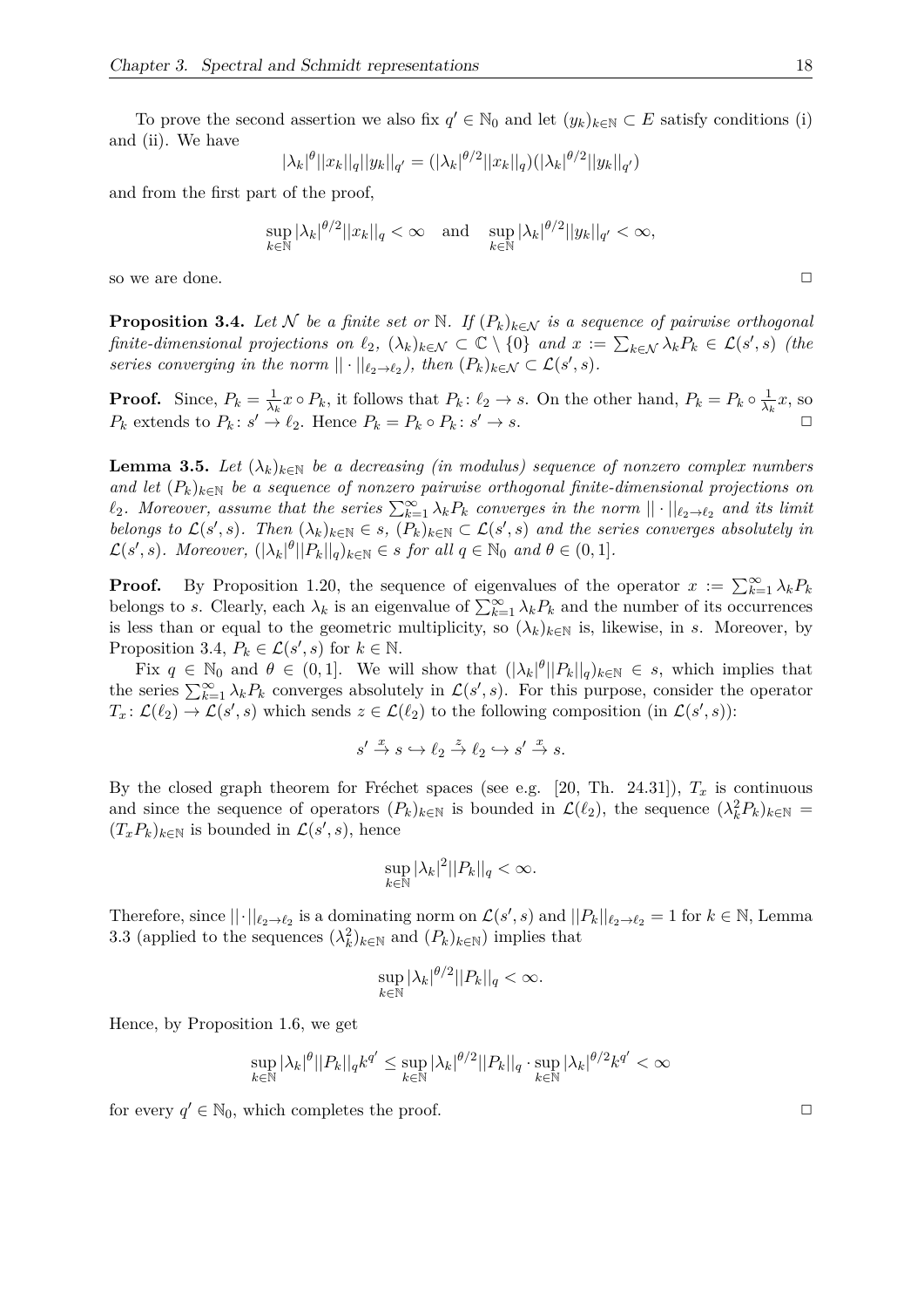Now, it is not hard to prove the main theorem of this section.

**Proof of Theorem 3.1.** Let *x* be a normal infinite-dimensional operator in  $\mathcal{L}(s', s)$ . The operator *x* (as an operator on  $\ell_2$ ) is compact (see [11, Prop. 3.1]), thus by the spectral theorem for normal compact operators (see e.g. [7, Th. 7.6]),  $x = \sum_{k=1}^{\infty} \lambda_k P_k$ , where  $(\lambda_k)_{k \in \mathbb{N}}$  is a decreasing null sequence of nonzero pairwise different elements,  $(P_k)_{k \in \mathbb{N}}$  is a sequence of nonzero pairwise orthogonal finite-dimensional projections and the series converges in the norm  $||\cdot||_{\ell_2 \to \ell_2}$ . Now, the conclusion follows from Lemma 3.5.  $\Box$ 

As a corollary, we get a characterization of normal operators in  $\mathcal{L}(s', s)$  among compact operators on  $\ell_2$  (remember that we identify elements of  $\mathcal{L}(s', s)$  with some compact operators on  $\ell_2$ ).

**Corollary 3.6.** Let *x* be a compact infinite-dimensional normal operator on  $\ell_2$  with spectral *representation*  $x = \sum_{k=1}^{\infty} \lambda_k P_k$ , *i.e.*  $(\lambda_k)_{k \in \mathbb{N}}$  *is a non-increasing in modulus null sequence of nonzero pairwise different complex numbers,*  $(P_k)_{k \in \mathbb{N}}$  *is a sequence of nonzero pairwise orthogonal finite-dimensional projections and the series converges in the norm*  $|| \cdot ||_{\ell_2 \to \ell_2}$ . Then the *following assertions are equivalent:*

 $(i)$   $x \in \mathcal{L}(s', s);$ 

(ii) 
$$
P_k \in \mathcal{L}(s', s)
$$
 for  $k \in \mathbb{N}$  and  $(|\lambda_k|^{\theta}||P_k||_q)_{k \in \mathbb{N}} \in s$  for all  $q \in \mathbb{N}_0$  and  $\theta \in (0, 1]$ ,

- (iii)  $P_k \in \mathcal{L}(s', s)$  for  $k \in \mathbb{N}$ ,  $(\lambda_k)_{k \in \mathbb{N}} \in s$  and  $\sup_{k \in \mathbb{N}} |\lambda_k| ||P_k||_q < \infty$  for all  $q \in \mathbb{N}_0$ ;
- *(iv)*  $P_k \in \mathcal{L}(s', s)$  *for*  $k \in \mathbb{N}$  *and*  $\sum_{k=1}^{\infty} |\lambda_k| ||P_k||_q < \infty$  *for all*  $q \in \mathbb{N}_0$ *.*

*Moreover, if*  $x = \sum_{k=1}^{N} \lambda_k P_k$  *is a finite-dimensional operator on*  $\ell_2$ *, then*  $x \in \mathcal{L}(s', s)$  *if and only if*  $P_k \in \mathcal{L}(s', s)$  *for*  $k = 1, ..., N$ *.* 

**Proof.** The implication (i)⇒(ii) follows directly from Theorem 3.1. The implications (ii)⇒(iii),  $(iv) \Rightarrow (i)$  are trivial.

(iii)⇒(iv): We have

$$
\sum_{k=1}^{\infty} |\lambda_k| \, ||P_k||_q \le \sup_{k \in \mathbb{N}} |\lambda_k|^{1/2} ||P_k||_q \cdot \sum_{k=1}^{\infty} |\lambda_k|^{1/2} < \infty,
$$

because, by Lemma 3.3,  $\sup_{k \in \mathbb{N}} |\lambda_k|^{1/2} ||P_k||_q < \infty$  and, by Proposition 1.7,  $s \in \ell_{1/2}$ .

The finite-dimensional case is an immediate consequence of Proposition 3.4.  $\Box$ 

#### **3.2 Schmidt representation**

The technique used in the previous section can be applied to get the Schmidt representation of arbitrary operators belonging to  $\mathcal{L}(s', s)$ .

**Proposition 3.7.** *Let*  $\mathcal N$  *be a finite set or*  $\mathbb N$ *. If*  $(f_k)_{n \in \mathcal N}$  *and*  $(g_k)_{n \in \mathcal N}$  *are orthonormal sequences*  $\int f(x, y) \, dx \leq C \left( \int f(x, y) \right)$  *and*  $x := \sum_{n \in \mathcal{N}} \lambda_k \langle \cdot, f_k \rangle g_k \in \mathcal{L}(s', s)$  *(the series converging in the norm*  $|| \cdot ||_{\ell_2 \to \ell_2}$ , then  $(f_k)_{k \in \mathbb{N}}$ ,  $(g_k)_{k \in \mathcal{N}} \subset s$ .

**Proof.** Since  $x: s' \rightarrow s$ , it follows that  $g_k = \frac{1}{\lambda_k}$  $\frac{1}{\lambda_k} x f_k \in s$  for every  $k \in \mathcal{N}$ . Moreover,  $\sum_{n\in\mathcal{N}}\overline{\lambda_k}\langle \cdot, g_k\rangle f_k = x^*\in\mathcal{L}(s',s)$  (see Proposition 1.8), hence  $f_k = \frac{1}{\lambda_k}$  $\frac{1}{\lambda_k} x^* g_k \in s$  for every  $k \in \mathcal{N}$ .  $\Box$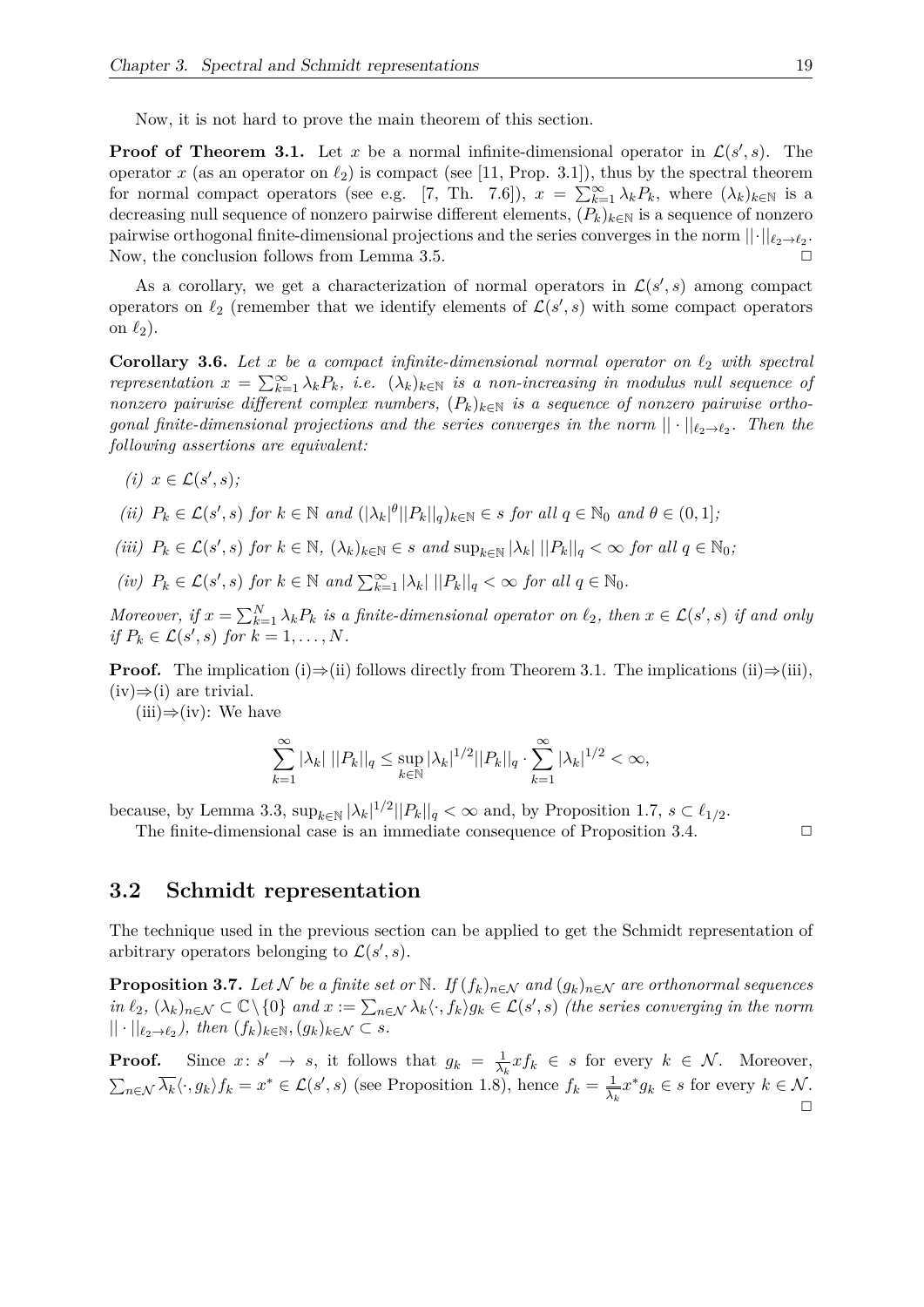**Theorem 3.8.** Let x be an infinite-dimensional operator in  $\mathcal{L}(s', s)$  with a Schmidt representation  $x = \sum_{k=1}^{\infty} s_k \langle \cdot, f_k \rangle g_k$ , i.e.  $(s_k)_{k \in \mathbb{N}} \subset [0, \infty)$  is a non-increasing null sequence,  $(f_k)_{k \in \mathbb{N}}$ ,  $(g_k)_{k\in\mathbb{N}}$  are orthonormal sequences in  $\ell_2$  and the series converges in the norm  $||\cdot||_{\ell_2\to\ell_2}$ . Then  $(s_k)_{k \in \mathbb{N}} \in s$ ,  $(f_k)_{k \in \mathbb{N}}$ ,  $(g_k)_{k \in \mathbb{N}} \subset s$  and the series converges absolutely in  $\mathcal{L}(s', s)$ . Moreover,  $(s_k^{\theta}|f_k|_q|g_k|_q)_{k \in \mathbb{N}} \in s \text{ for all } q \in \mathbb{N}_0 \text{ and every } \theta \in (0,1].$ 

**Proof.** By Proposition 1.15,  $(s_k)_{k \in \mathbb{N}} \in s$  and, by Proposition 3.7,  $(f_k)_{k \in \mathbb{N}}$ ,  $(g_k)_{k \in \mathbb{N}} \subset s$ .

Take  $q \in \mathbb{N}_0$  and  $\theta \in (0,1]$ . We claim that  $(s_k^{\theta}|f_k|_q|g_k|_q)_{k \in \mathbb{N}} \in s$ ; this will imply that the series  $\sum_{k=1}^{\infty} s_k \langle \cdot, f_k \rangle g_k$  converges absolutely in  $\mathcal{L}(s', s)$ .

As in the proof of Lemma 3.5, we consider the continuous operator  $T_x: \mathcal{L}(\ell_2) \to \mathcal{L}(s', s)$ mapping  $z \in \mathcal{L}(\ell_2)$  to the composition:

$$
s' \xrightarrow{x} s \hookrightarrow \ell_2 \xrightarrow{z} \ell_2 \hookrightarrow s' \xrightarrow{x} s.
$$

Since the sequence of one-dimensional operators  $(\langle \cdot, g_k \rangle f_k)_{k \in \mathbb{N}}$  is bounded in  $\mathcal{L}(\ell_2)$ , it follows that  $(s_k^2 \langle \cdot, f_k \rangle g_k)_{k \in \mathbb{N}} = (T_x(\langle \cdot, g_k \rangle f_k))_{k \in \mathbb{N}}$  is bounded in  $\mathcal{L}(s', s)$ . Hence,

$$
\sup_{k \in \mathbb{N}} s_k^2 |f_k|_q |g_k|_q < \infty,
$$

because

$$
||\langle \cdot, f_k \rangle g_k||_q = |f_k|_q |g_k|_q.
$$

Therefore, since  $|| \cdot ||_{\ell_2 \to \ell_2}$  is a dominating norm on  $\mathcal{L}(s', s)$  and  $|| \langle \cdot, f_k \rangle g_k ||_{\ell_2 \to \ell_2} = 1$  for  $k \in \mathbb{N}$ , Lemma 3.3 (applied to the sequences  $(s_k^2)_{k \in \mathbb{N}}$  and  $(\langle \cdot, f_k \rangle g_k)_{k \in \mathbb{N}}$ ) implies that

$$
\sup_{k \in \mathbb{N}} |s_k|^{\theta/2} |f_k|_q |g_k|_q < \infty.
$$

If we combine this with Proposition 1.6, we get

$$
\sup_{k\in\mathbb{N}}|s_k|^\theta|f_k|_q|g_k|_qk^{q'}=\sup_{k\in\mathbb{N}}|s_k|^{\theta/2}|f_k|_q|g_k|_q\cdot\sup_{k\in\mathbb{N}}|s_k|^{\theta/2}k^{q'}<\infty
$$

for every  $q' \in \mathbb{N}_0$ , which completes the proof.

**Corollary 3.9.** Let *x* be a compact infinite-dimensional normal operator on  $\ell_2$  with a Schmidt *representation*  $x = \sum_{k=1}^{\infty} s_k \langle \cdot, f_k \rangle g_k$ . Then the following assertions are equivalent:

- *(i)*  $x \in \mathcal{L}(s', s)$  *(as an operator on*  $\ell_2$ *)*;
- (ii)  $f_k, g_k \in s$  for  $k \in \mathbb{N}$  and  $(s_k^{\theta}|f_k|_q|g_k|_q)_{k \in \mathbb{N}} \in s$  for all  $q \in \mathbb{N}_0$  and  $\theta \in (0,1]$ ;
- (iii)  $f_k, g_k \in s$  for  $k \in \mathbb{N}$ ,  $(s_k)_{k \in \mathbb{N}} \in s$  and  $\sup_{k \in \mathbb{N}} s_k |f_k|_q |g_k|_q < \infty$  for all  $q \in \mathbb{N}_0$ ;
- $f_k, g_k \in s \text{ for } k \in \mathbb{N} \text{ and } \sum_{k=1}^{\infty} s_k |f_k|_q |g_k|_q < \infty \text{ for all } q \in \mathbb{N}_0.$

*Moreover, if*  $x = \sum_{k=1}^{N} s_k \langle \cdot, f_k \rangle g_k$  *is a Schmidt representation of a finite-dimensional operator on*  $\ell_2$ *, then*  $x \in \mathcal{L}(s', s)$  *if and only if*  $f_k, g_k \in s$  *for*  $k = 1, \ldots, N$ *.* 

**Proof.** The implication (i)⇒(ii) follows directly from Theorem 3.8 and the implication (ii)⇒(iii) is trivially satisfied.

 $(iii) \Rightarrow (iv):$  We have

$$
\sum_{k=1}^{\infty} s_k |f_k|_q |g_k|_q \le \sup_{k \in \mathbb{N}} s_k^{1/2} |f_k|_q |g_k|_q \cdot \sum_{k=1}^{\infty} s_k^{1/2} < \infty,
$$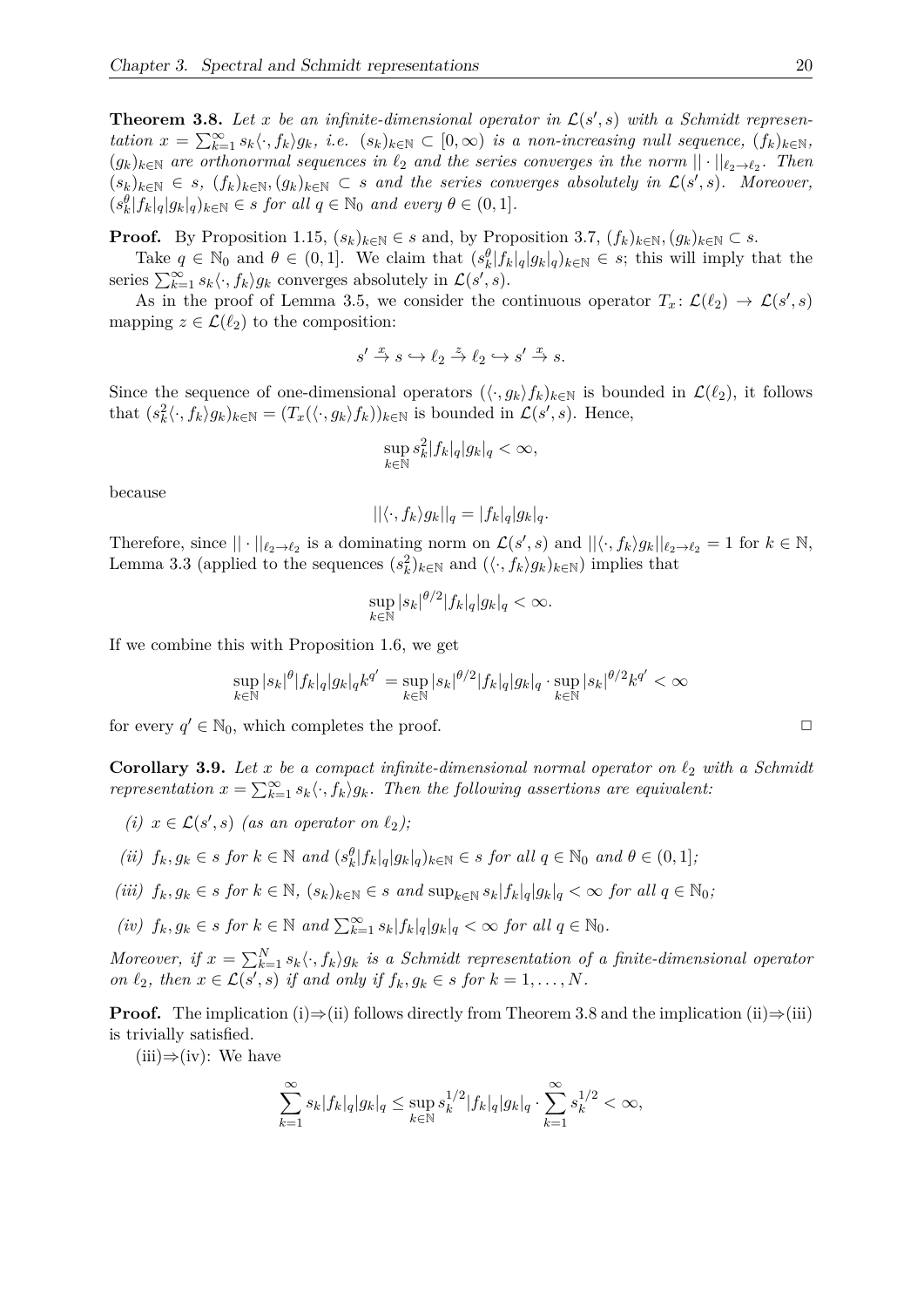because, by Lemma 3.3 (applied to the space *s* and sequences  $(s_k)_{k\in\mathbb{N}}$ ,  $(f_k)_{k\in\mathbb{N}}$ ,  $(g_k)_{k\in\mathbb{N}}$ ), sup<sub>*k*∈N</sub>  $s_k^{1/2}$  $\int_{k}^{1/2} |f_k|_q |g_k|_q < \infty$  and, by Proposition 1.7,  $s \in \ell_{1/2}$ .

(iv)⇒(i): By inequality (1.1) from Preliminaries §1, each  $\langle \cdot, f_k \rangle g_k$  belongs to  $\mathcal{L}(s', s)$ . Hence, by assumption, the series  $\sum_{k=1}^{\infty} s_k \langle \cdot, f_k \rangle g_k$  is absolutely convergent in  $\mathcal{L}(s', s)$ , and thus  $x \in$  $\mathcal{L}(s', s)$ .

The finite-dimensional case is an immediate consequence of Proposition 3.7.  $\Box$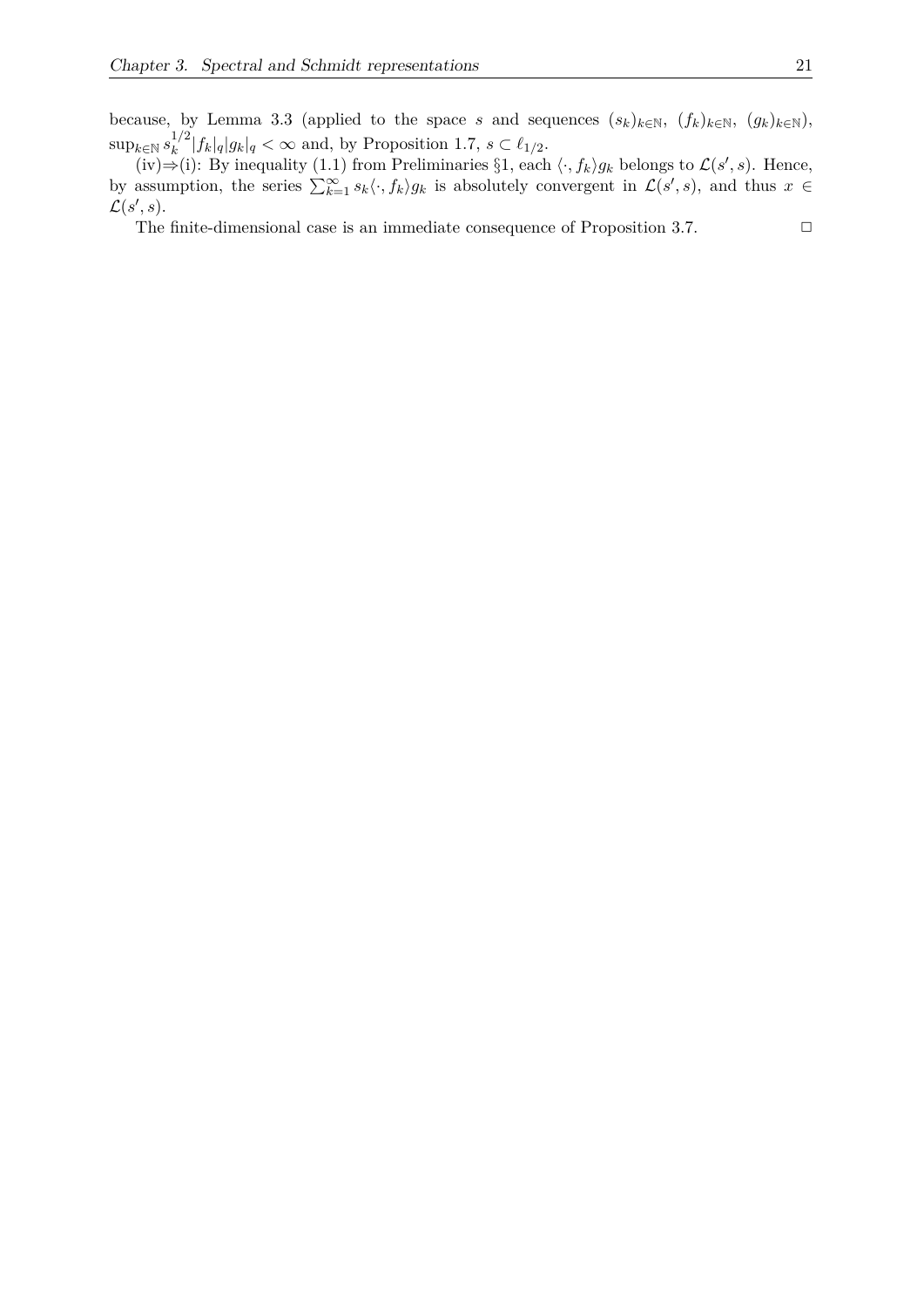### **Chapter**

# Closed commutative <sup>\*</sup>-subalgebras of  $\mathcal{L}(s', s)$

This chapter is devoted to the study of closed commutative <sup>\*</sup>-subalgebras of  $\mathcal{L}(s', s)$ . We apply the spectral representation theorem for normal smooth operators (Theorem 3.1) to show that such algebras are isomorphic (as Fréchet <sup>\*</sup>-algebras) to Köthe algebras

#### $\lambda^{\infty}((||P_k||_q)_{k \in \mathbb{N}, q \in \mathbb{N}_0})$

 $(\lambda^{\infty}(||P_k||_q)$  for short) for an appropriate sequence  $(P_k)_{k\in\mathbb{N}}$  of pairwise orthogonal projections belonging to  $\mathcal{L}(s', s)$ . Conversely, for every sequence  $(P_k)_{k \in \mathbb{N}} \subset \mathcal{L}(s', s)$  of pairwise orthogonal projections, the algebra  $\lambda^{\infty}(||P_k||_q)$  is isomorphic as a Fréchet <sup>\*</sup>-algebra to a closed commutative \*-subalgebra of  $\mathcal{L}(s', s)$ . Observe that, since  $||P_k||_q \geq ||P_k||_{\ell_2} = 1$ , the Köthe space  $\lambda^{\infty}(||P_k||_q)$ is really a Fréchet <sup>\*</sup>-algebra with pointwise multiplication and conjugation as involution.

Next, it turns out that every algebra  $\lambda^{\infty}(||P_k||_q)$  is isomorphic (as a Fréchet <sup>\*</sup>-algebra) to some algebra

$$
\lambda^\infty((\max_{j\in\mathcal{N}_k}|f_j|_q)_{j\in\mathbb{N},q\in\mathbb{N}_0})
$$

(again, to simplify notation, we write  $\lambda^{\infty}(\max |f_j|_q)$ ) for some orthonormal sequence  $(f_j)_{j \in \mathbb{N}} \subset s$ and a family  $\{\mathcal{N}_k\}_{k\in\mathbb{N}}$  of finite nonempty pairwise disjoint sets of natural numbers, i.e. they are isomorphic to closed <sup>\*</sup>-subalgebras of  $\lambda^{\infty}(|f_j|_q)$ . That is why we can reduce investigations of closed commutative <sup>\*</sup>-subalgebras of  $\mathcal{L}(s', s)$  to the study of orthonormal sequences whose elements belong to the space *s*. Developing this idea, we give a characterization of some special types of closed commutative \*-subalgebras of  $\mathcal{L}(s', s)$ : so-called maximal subalgebras, subalgebras which are isomorphic to some closed \*-subalgebras of *s* (note that *s* is a commutative Fréchet ∗ -algebra with pointwise multiplication and conjugation) and orthogonally complemented subalgebras. In particular, we show that every orthogonally complemented commutative <sup>∗</sup> -subalgebra of  $\mathcal{L}(s', s)$  is isomorphic to a <sup>\*</sup>-subalgebra of *s*. We also provide some examples showing that not every commutative <sup>\*</sup>-subalgebra of  $\mathcal{L}(s',s)$  can be embedded isomorphically into *s* as a <sup>\*</sup>-subalgebra as well as that not every closed commutative <sup>\*</sup>-subalgebra of  $\mathcal{L}(s', s)$  embeddable in *s* is orthogonally complemented.

In this chapter  $e_k$  denotes the vector in  $\mathbb{C}^{\mathbb{N}}$  whose k-th coordinate equals 1 and the others equal 0.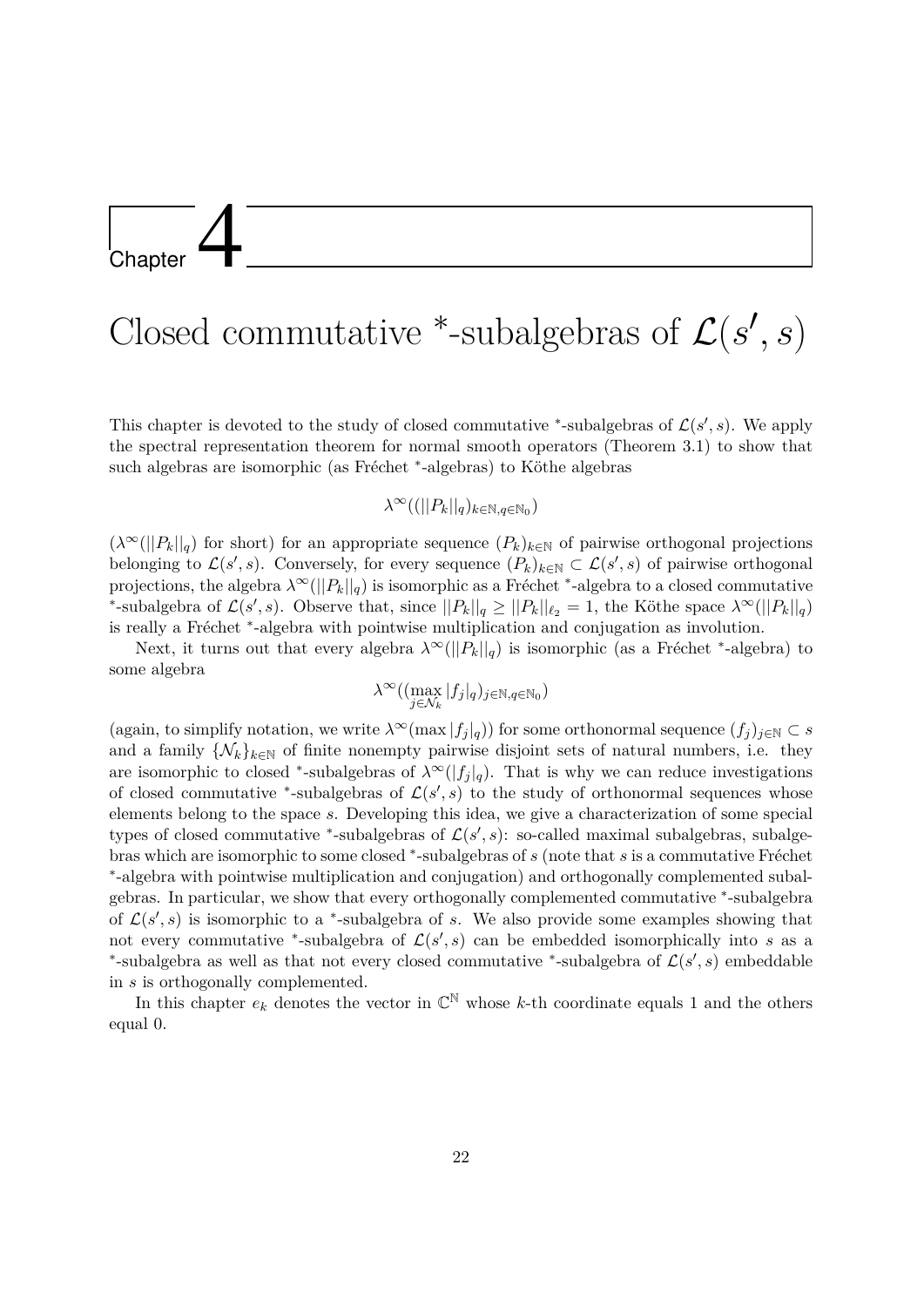#### **4.1 Köthe algebra representation of closed commutative** \*-subalgebras of  $\mathcal{L}(s', s)$

In the first section we show, applying the spectral representation theorem for normal smooth operators (Theorem 3.1), that minimal projections  $(P_k)_{k\in\mathbb{N}}$  of a closed commutative <sup>\*</sup>-subalgebra *A* of  $\mathcal{L}(s', s)$  form in *A* a Schauder basis (the so-called canonical Schauder basis of *A*, see Lemma 4.4). Several consequences of this fact are derived; in particular, we prove that *A* is isomorphic as a Fréchet <sup>\*</sup>-algebra to the corresponding Köthe algebra  $\lambda^{\infty}(||P_k||_q)$  (Theorem 4.9). This will be also the starting point for the next sections.

**Lemma 4.1.** Let A be a subalgebra of the algebra  $\widetilde{A}$  over  $\mathbb{C}$ . Let  $N \in \mathbb{N}$ ,  $a_1, \ldots, a_N \in \widetilde{A}$ ,  $\lambda_1,\ldots,\lambda_N\in\mathbb{C},\ a_j\neq 0,\ a_j^2=a_j,\ a_ja_k=0\ for\ j\neq k,\ \lambda_j\neq 0\ and\ \lambda_j\neq \lambda_k\ for\ j\neq k.\ \ Then$  $a_1, \ldots, a_N \in A$  *whenever*  $\lambda_1 a_1 + \ldots + \lambda_N a_N \in A$ .

**Proof.** We use induction on *N*. The case  $N = 1$  is trivial.

Assume that the conclusion holds for all  $M < N$ . Let  $a := \lambda_1 a_1 + \ldots + \lambda_N a_N \in A$ . We have

$$
\lambda_1^2 a_1 + \ldots + \lambda_N^2 a_N = a^2 \in A,
$$

and, on the other hand,

$$
\lambda_N \lambda_1 a_1 + \ldots + \lambda_N^2 a_N = \lambda_N a \in A
$$

so

$$
(\lambda_1^2 - \lambda_N \lambda_1)a_1 + \ldots + (\lambda_{N-1}^2 - \lambda_N \lambda_{N-1})a_{N-1} = a^2 - \lambda_N a \in A.
$$

Since  $\lambda_j \neq 0$  and  $\lambda_j \neq \lambda_N$  for  $j \in \{1, ..., N-1\}$ , we have  $\lambda_j^2 - \lambda_N \lambda_j = \lambda_j(\lambda_j - \lambda_N) \neq 0$  for  $j \in \{1, \ldots, N-1\}$ . If  $\lambda_j^2 - \lambda_N \lambda_j$  are pairwise different then, from the inductive assumption,  $a_1, \ldots, a_{N-1} \in A$  so  $a_N \in A$  as well.

Assume that these numbers are not pairwise different. Then we define an equivalence relation R on the set  $\{1, \ldots, N-1\}$  in the following way:

$$
j\mathcal{R}k \Leftrightarrow \lambda_j(\lambda_j - \lambda_N) = \lambda_k(\lambda_k - \lambda_N).
$$

Let  $I_1, \ldots, I_{N_1}$  denote the equivalence classes which contain no less than two elements and let  $I_0 := \{i_1, \ldots, i_{N_0}\}\$ be the remaining indices. From our assumption,  $I_1 \neq \emptyset$ . For  $j \in \{1, \ldots, N_1\}$ and  $k \in I_j$  let

$$
\lambda'_j := \lambda_k(\lambda_k - \lambda_N)
$$

and let

$$
a'_j := \sum_{n \in I_j} a_n.
$$

We also define

$$
\lambda'_{N_1+1} := \lambda_{i_1}(\lambda_{i_1} - \lambda_N), \lambda'_{N_1+2} := \lambda_{i_2}(\lambda_{i_2} - \lambda_N), \dots, \lambda'_{N_1+N_0} := \lambda_{i_{N_0}}(\lambda_{i_{N_0}} - \lambda_N)
$$

and

$$
a'_{N_1+1} := a_{i_1}, a'_{N_1+2} := a_{i_2}, \dots, a'_{N_1+N_0} := a_{i_{N_0}}.
$$

Clearly,  $1 \le N' := N_1 + N_0 < N$ ,  $a'_j \ne 0$ ,  $a''_j = a'_j$ ,  $a'_j a'_k = 0$ ,  $\lambda'_j \ne 0$ ,  $\lambda'_j \ne \lambda'_k$  for  $j, k \in$  $\{1, \ldots, N'\}, j \neq k$  and  $\lambda'_1 a'_1 + \ldots + \lambda'_{N'} a'_{N'} = a^2 - \lambda_N a \in A.$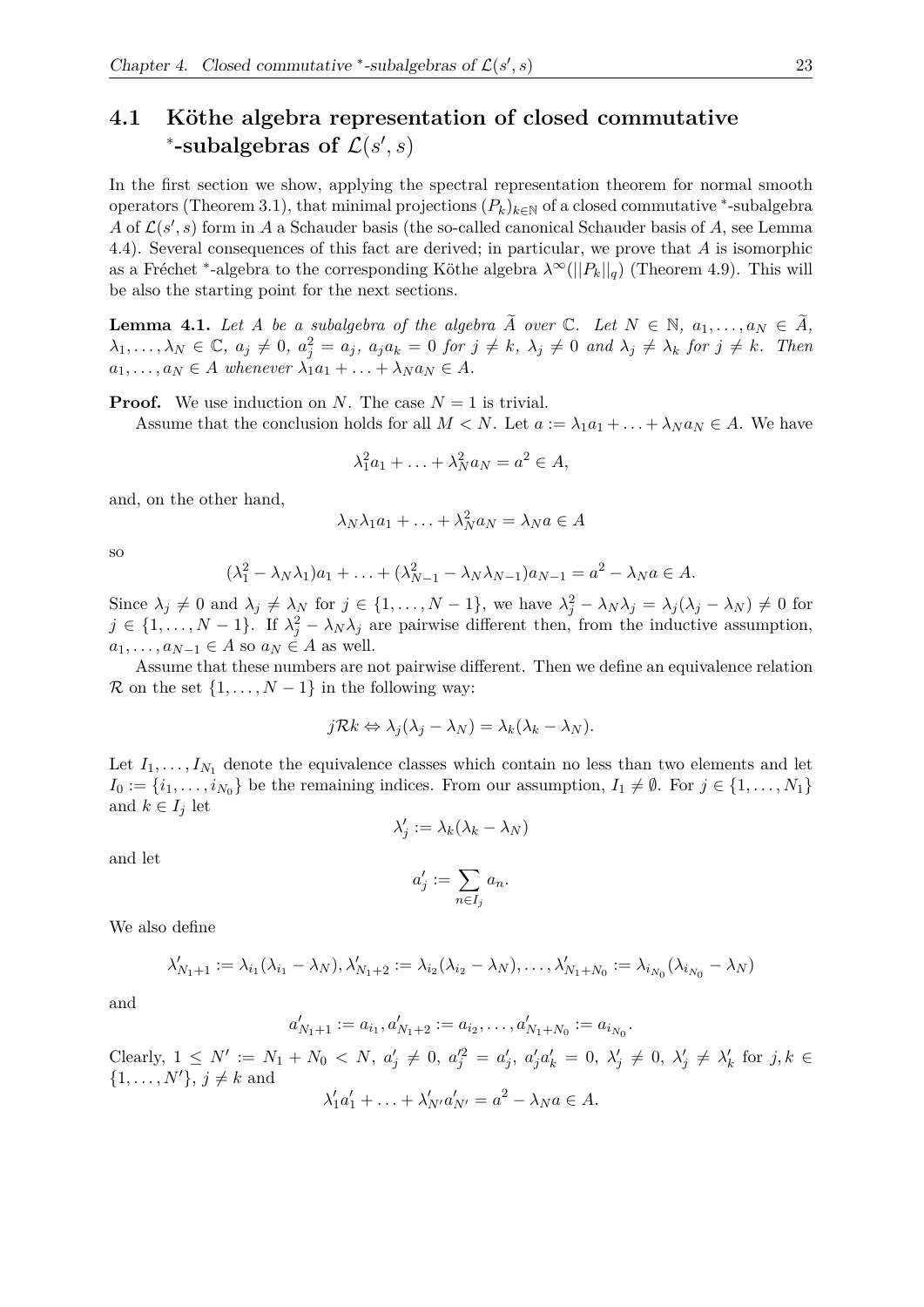From the inductive assumption,  $a'_1 \in A$ , hence

$$
\sum_{n \in I_1} \lambda_n a_n = \sum_{n \in I_1} a_n \cdot \sum_{n=1}^N \lambda_n a_n = a'_1 a \in A.
$$

Again, from the inductive assumption,  $a_n \in A$  for  $n \in I_1$ , and therefore  $\sum_{n \in \{1,\dots,N\}\setminus I_1} \lambda_n a_n \in A$ . Once again, from the inductive assumption,  $a_n \in A$  for  $n \in \{1, \ldots, N\} \setminus I_1$ . Thus  $a_1, \ldots, a_N \in A$ , which completes the proof.  $\Box$ 

Recall that, by Theorem 3.1, every infinite-dimensional normal operator  $x \in \mathcal{L}(s', s)$  has a unique spectral representation

$$
x = \sum_{k=1}^{\infty} \lambda_k P_k,
$$

where  $(\lambda_k)_{k\in\mathbb{N}}$  is a non-increasing (in modulus) sequence in *s* of nonzero pairwise different elements,  $(P_k)_{k \in \mathbb{N}}$  is a sequence of nonzero pairwise orthogonal finite-dimensional projections belonging to  $\mathcal{L}(s', s)$  (i.e.,  $P_k$  as an operator on  $\ell_2$ , is a projection) and the series converges absolutely in  $\mathcal{L}(s', s)$ .

**Proposition 4.2.** Let A be a closed \*-subalgebra of  $\mathcal{L}(s', s)$  (not necessarily commutative) and let *x* be an infinite-dimensional normal operator in  $\mathcal{L}(s', s)$  with spectral representation  $x =$  $\sum_{k=1}^{\infty} \lambda_k P_k$ *. Then*  $x \in A$  *if and only if*  $P_k \in A$  *for all*  $k \in \mathbb{N}$ *.* 

**Proof.** Let  $N_0 := 0$ ,  $N_1 := \sup\{k \in \mathbb{N} : |\lambda_k| = |\lambda_1|\}$  and for  $j = 2, 3, \dots$  let  $N_j := \sup\{k \in \mathbb{N} : |k| = |\lambda_1| \}$  $|\lambda_k| = |\lambda_{N_{j-1}+1}|\}.$  Since  $(|\lambda_k|)_{k \in \mathbb{N}}$  is a null sequence, we have  $N_j < \infty$  for all  $j \in \mathbb{N}$ .

By Theorem 3.1, if  $P_k \in A$  for all  $k \in \mathbb{N}$  then  $x \in A$ . To prove the converse assume that  $x \in A$ . Then  $x^* = \sum_{k=1}^{\infty} \overline{\lambda_k} P_k \in A$  so  $xx^* = \sum_{k=1}^{\infty} |\lambda_k|^2 P_k \in A$ , whence

$$
y_n := \sum_{k=1}^{\infty} \left(\frac{|\lambda_k|}{|\lambda_1|}\right)^{2n} P_k = \left(\frac{xx^*}{|\lambda_1|^2}\right)^n \in A
$$

for all  $n \in \mathbb{N}$ . Hence for arbitrary q and n we get

$$
||y_{n} - (P_{1} + ... + P_{N_{1}})||_{q} = \Big\| \sum_{k=1}^{\infty} \left( \frac{|\lambda_{k}|}{|\lambda_{1}|} \right)^{2n} P_{k} - (P_{1} + ... + P_{N_{1}})||_{q}
$$
  

$$
= \Big\| \sum_{k=N_{1}+1}^{\infty} \left( \frac{|\lambda_{k}|}{|\lambda_{1}|} \right)^{2n} P_{k} \Big\|_{q}
$$
  

$$
\leq \sum_{k=N_{1}+1}^{\infty} \left( \frac{|\lambda_{k}|}{|\lambda_{1}|} \right)^{2n} ||P_{k}||_{q}
$$
  

$$
\leq \frac{1}{|\lambda_{1}|} \left( \frac{|\lambda_{N_{1}+1}|}{|\lambda_{1}|} \right)^{2n-1} \sum_{k=N_{1}+1}^{\infty} |\lambda_{k}| ||P_{k}||_{q}.
$$

By Theorem 3.1,  $\sum_{k=N_1+1}^{\infty} |\lambda_k| ||P_k||_q < \infty$ , and moreover  $\frac{|\lambda_{N_1+1}|}{|\lambda_1|} < 1$ . Thus

$$
||y_n - (P_1 + \ldots + P_{N_1})||_q \to 0
$$

as  $n \to \infty$ . Therefore, since *A* is closed, we conlude that  $P_1 + \ldots + P_{N_1} \in A$ . Consequently,

$$
\sum_{k=N_1+1}^{\infty} |\lambda_k|^2 P_k = xx^* - |\lambda_1|^2 (P_1 + \ldots + P_{N_1}) \in A;
$$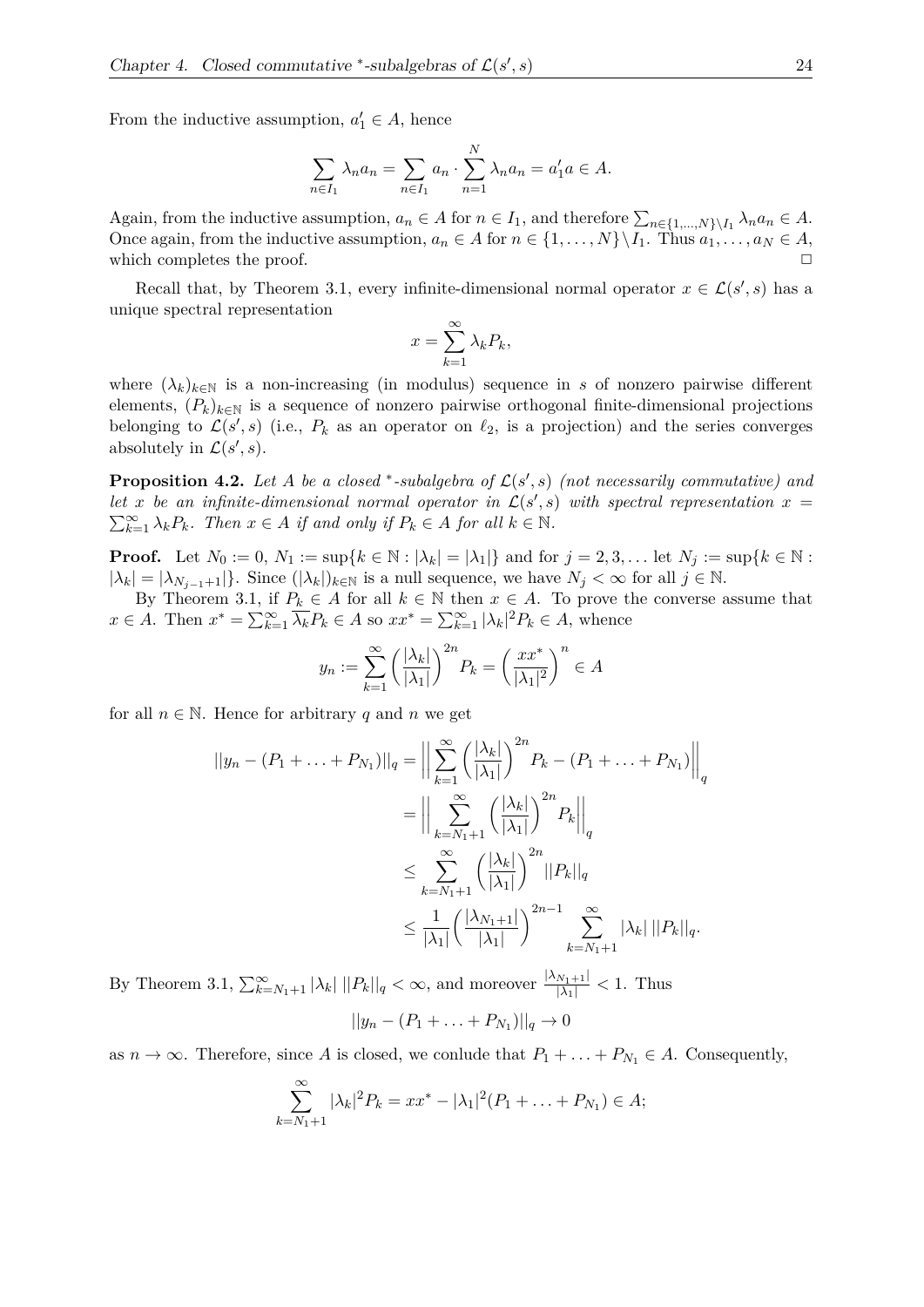hence, proceeding by induction,  $P_{N_j+1} + \ldots + P_{N_{j+1}} \in A$  for  $j \in \mathbb{N}_0$ , so

$$
\sum_{k=N_j+1}^{N_{j+1}} \lambda_k P_k = (P_{N_j+1} + \dots P_{N_{j+1}})x \in A.
$$

Finally, by Lemma 4.1,  $P_k \in A$  for  $k \in \mathbb{N}$ .

**Proposition 4.3.** For every othonormal system  $(f_k)_{k \in \mathbb{N}}$  in  $\ell_2$  and a sequence  $(\lambda_k)_{k \in \mathbb{N}} \in c_0$ , the *series*  $\sum_{k=1}^{\infty} \lambda_k \langle \cdot, f_k \rangle f_k$  *converges in the norm*  $|| \cdot ||_{l_2 \to l_2}$ *.* 

**Proof.** This is a simple consequence of the Pythagorean theorem and the Bessel inequality.  $\Box$ 

**Lemma 4.4.** Let A be a commutative subalgebra of  $\mathcal{L}(s', s)$ . Let P denote the set of nonzero *(self-adjoint) projections belonging to A and let* M *be the set of minimal elements in* P *with respect to the order relation*

$$
\forall P, Q \in \mathcal{P} \quad P \preceq Q \Leftrightarrow PQ = QP = P.
$$

*Then*

(i) M *is an at most countable family of pairwise orthogonal projections belonging to*  $\mathcal{L}(s', s)$ *such that*

$$
\forall P \in \mathcal{P} \; \exists P'_1, \dots, P'_m \in \mathcal{M} \quad P = P'_1 + \dots + P'_m.
$$

(ii) If *A* is also a closed \*-subalgebra of  $\mathcal{L}(s', s)$ , then *M* is a Schauder basis in *A*.

For a closed commutative \*-subalgebra *A* of  $\mathcal{L}(s', s)$  the Schauder basis *M* from Lemma 4.4 will be called the *canonical Schauder basis* (of *A*).

**Proof.** (i) By definition

$$
\mathcal{M} = \{ P \in \mathcal{P} : \forall Q \in \mathcal{P} \quad (Q \preceq P \Rightarrow Q = P) \}.
$$

Firstly, we will show that

$$
\forall P \in \mathcal{P} \; \exists P'_1, \dots, P'_m \in \mathcal{M} \quad P = P'_1 + \dots + P'_m. \tag{4.1}
$$

Take  $P \in \mathcal{P}$ . If  $P \in \mathcal{M}$ , then we are done. Otherwise, there is  $Q \in \mathcal{P}$  such that  $Q \preceq P$ ,  $Q \neq P$ . Of course,  $P - Q \in \mathcal{P}$ . If  $Q, P - Q \in \mathcal{M}$ , then  $P = Q + (P - Q)$  is the desired decomposition. Otherwise, we decompose  $Q$  or  $P - Q$  into smaller projections as was done above for *P*. Since *P* is finite-dimensional, after finitely many steps we finish our procedure.

Next, we shall prove that projections in M are pairwise orthogonal. Let  $P, Q \in \mathcal{M}, P \neq Q$ and suppose, to derive a contradiction, that  $PQ \neq 0$ . Since *A* is commutative,

$$
(PQ)^2 = P^2Q^2 = PQ \quad \text{and} \quad (PQ)^* = PQ
$$

and thus  $PQ \in \mathcal{P}$ . Moreover,

$$
P(PQ) = P^2 Q = PQ
$$

so  $PQ \preceq P$ . Now,  $PQ \neq P$  implies that  $P \notin M$  and if  $PQ = P$  then  $Q \notin M$ , which is a contradiction.

Finally, since projections in  $M$  are pairwise orthogonal (as projections on  $\ell_2$ ),  $M$  is at most countable.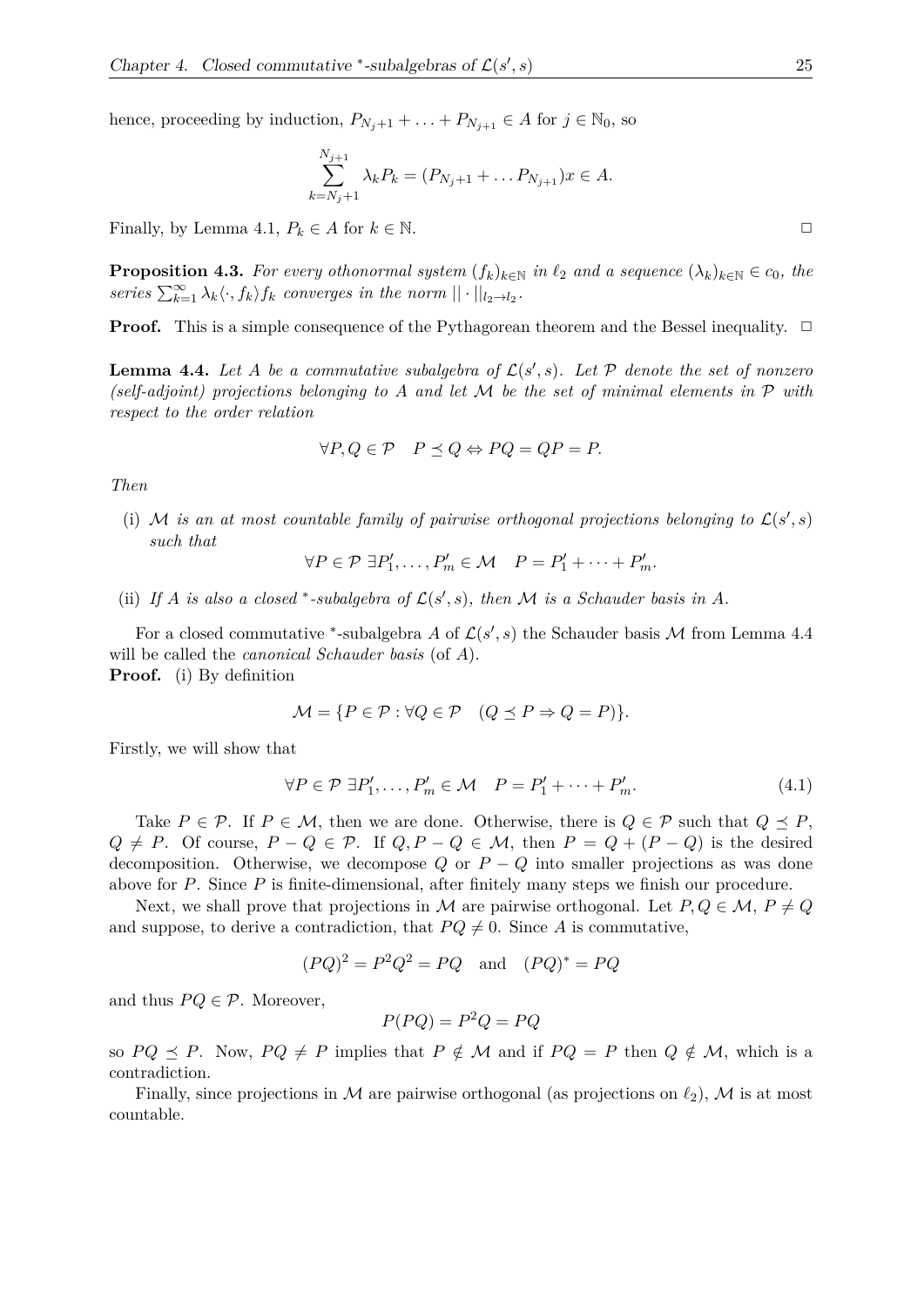(ii) Let  $x \in A$ . If  $x$  is finite-dimensional, then  $x$  has spectral decomposition of the form  $\sum_{k=1}^{N} \mu_k Q_k$ . Hence by Lemma 4.1 and (i), *x* is a linear combination of projections in *M*.

Assume that *x* is infinite-dimensional and let  $x = \sum_{k=1}^{\infty} \mu_k Q_k$  (spectral representation of *x*). Since *A* is a closed commutative \*-subalgebra of  $\mathcal{L}(s', s)$ , by Proposition 4.2,  $Q_k \in A$  for  $k \in \mathbb{N}$ . Next, from (i),

$$
\forall k \in \mathbb{N} \ \exists Q_1^{(k)}, \dots, Q_{l_k}^{(k)} \in \mathcal{M} \quad Q_k = \sum_{j=1}^{l_k} Q_j^{(k)}.
$$

Hence

$$
x = \sum_{k=1}^{\infty} \sum_{j=1}^{l_k} \mu_k Q_j^{(k)}.
$$

For  $l_0 = 0$ ,  $j = l_0 + l_1 + \ldots + l_{k-1} + n$ ,  $1 \leq n \leq l_k$  let  $P_j := Q_n^{(k)}$  and let  $\lambda_j := \mu_k$ . Consider the series  $\sum_{k=1}^{\infty} \lambda_k P_k$ . Clearly, if the series converges in  $\mathcal{L}(s', s)$  (or in  $|| \cdot ||_{\ell_2 \to \ell_2}$ ) then its limit is *x*. We shall first show that the series converges in the norm  $|| \cdot ||_{\ell_2 \to \ell_2}$ .

Since  $P_k$  is a (self-adjoint) projection of finite dimension  $d_k$ , we have  $P_k = \sum_{j=1}^{d_k} \langle \cdot, e_j^{(k)} \rangle$  $\langle k \rangle \langle e^{(k)}_j \rangle$ *j* for every orthonormal basis  $(e_i^{(k)})$  $\int_{j}^{(k)} \int_{j=1}^{d_k}$  of the image of *P*<sub>*k*</sub>. For  $d_0 = 0$ ,  $j = d_0 + d_1 + \ldots + d_{k-1} + n$ ,  $1 \leq n \leq d_k$  let  $e_j := e_n^{(k)}$  and let  $\lambda'_j := \lambda_k$ . By Proposition 4.3, the series  $\sum_{j=1}^{\infty} \lambda'_j \langle \cdot, e_j \rangle e_j$ converges in the norm  $|| \cdot ||_{\ell_2 \to \ell_2}$ . Hence  $\sum_{k=1}^{\infty} \lambda_k P_k$  converges in the norm  $|| \cdot ||_{\ell_2 \to \ell_2}$  because  $(\sum_{k=1}^{N} \lambda_k P_k)_{N \in \mathbb{N}}$  is a subsequence of the sequence of partial sums of the series  $\sum_{j=1}^{\infty} \lambda'_j \langle \cdot, e_j \rangle e_j$ .

Now, by Lemma 3.5,  $x = \sum_{k=1}^{\infty} \lambda_k P_k$  and the series converges absolutely in  $\mathcal{L}(s', s)$ . This shows that every operator in *A* is represented by an absolutely convergent series  $\sum_{k=1}^{\infty} \lambda_k^{\prime\prime} P_k^{\prime\prime}$ with  $P_k'' \in \mathcal{M}$ . To prove the uniquness of this representation assume that  $\sum_{k=1}^{\infty} \lambda_k'' P_k'' = 0$ . Then

$$
\lambda_m'' P_m'' = P_m'' \sum_{k=1}^{\infty} \lambda_k'' P_k'' = 0
$$

so  $\lambda''_m = 0$  for  $m \in \mathbb{N}$ . This shows that the sequence of coefficients is unique, hence M is a Schauder basis in *A*.

If *A* is an arbitrary algebra, then  $\hat{A}$  denotes the set of nonzero <sup>\*</sup>-multiplicative functionals on *A* (the so-called Gelfand space of *A*).

**Corollary 4.5.** *The set*  $\widehat{A}$  *of nonzero* \*-multiplicative functionals on a closed commutative \*subalgebra A of  $\mathcal{L}(s',s)$  is exactly the set of coefficient functionals with respect to the canonical *Schauder basis of A.*

**Proof.** Clearly, every coefficient functional is <sup>\*</sup>-multiplicative. Conversely, if  $\varphi$  is a nonzero <sup>\*</sup>-multiplicative functional on *A* and  ${P_n}_{n \in \mathbb{N}}$  is the canonical Schauder basis then  $\varphi(P_n)$  $\varphi(P_n^2) = (\varphi(P_n))^2$ , thus  $\varphi(P_n) = 0$  or  $\varphi(P_n) = 1$ . Suppose that  $\varphi(P_n) = \varphi(P_m) = 1$  for  $n \neq m$ . Then

$$
2 = \varphi(P_n) + \varphi(P_m) = \varphi(P_n + P_m) = \varphi((P_n + P_m)^2) = (\varphi(P_n + P_m))^2
$$
  
=  $(\varphi(P_n) + \varphi(P_m))^2 = 4$ ,

a contradiction. Hence, there is at most one  $n \in \mathbb{N}$  such that  $\varphi(P_n) = 1$ . If  $\varphi(P_n) = 0$  for all  $n \in \mathbb{N}$  then, since  $\{P_n\}_{n \in \mathbb{N}}$  is a basis,  $\varphi = 0$ , a contradiction. Thus, there is exactly one  $n \in \mathbb{N}$ such that  $\varphi(P_n) = 1$  and  $\varphi(P_m) = 0$  for  $m \neq n$ , i.e.  $\varphi$  is a coefficient functional.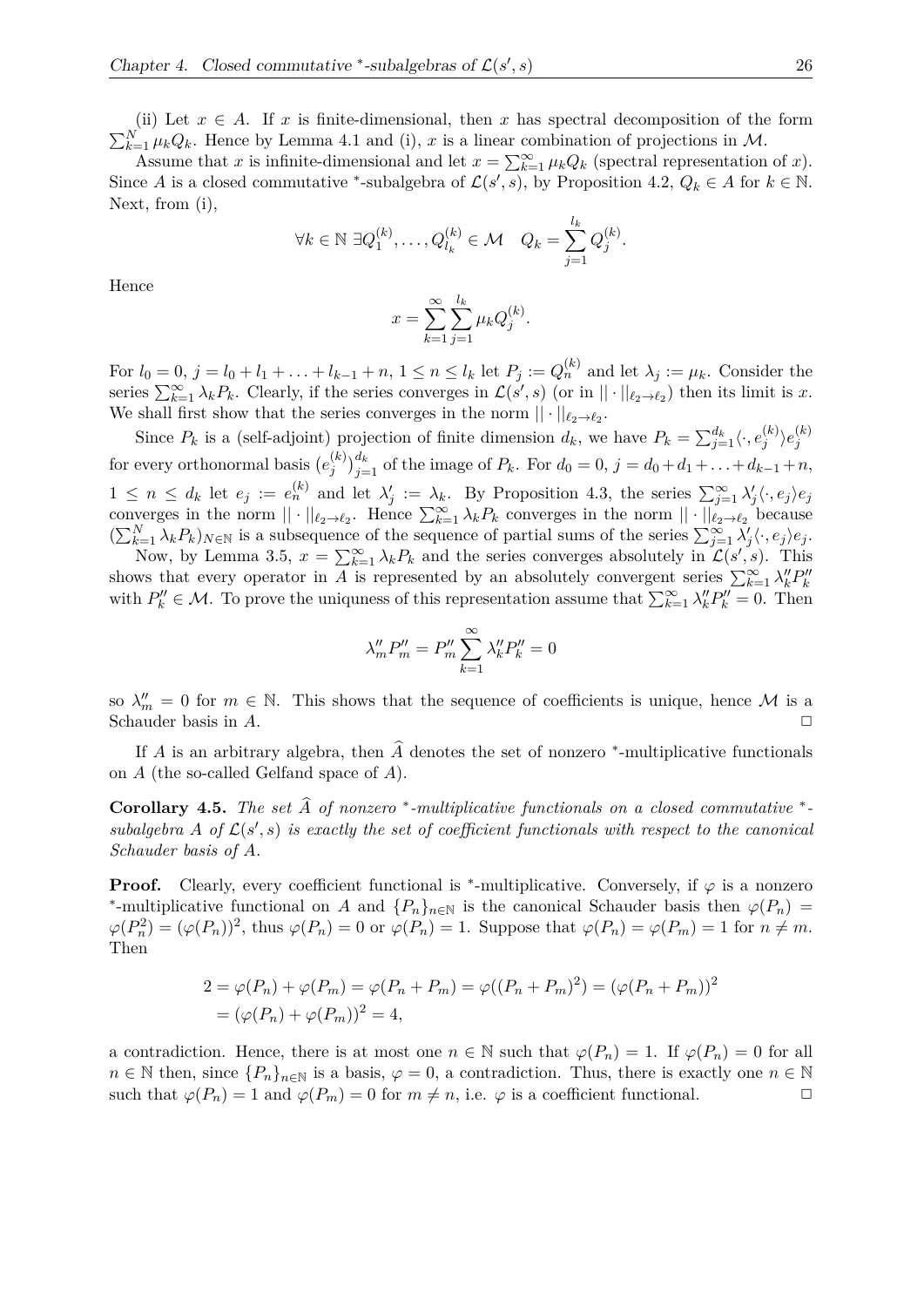**Corollary 4.6.** Let *A* be one of the following Fréchet \*-algebras with pointwise multiplication *(without a unit):*

- (i) the algebra  $\mathcal{S}(\mathbb{R}^n)$  of rapidly decreasing smooth functions;
- (ii) the algebra  $\mathcal{D}(K)$  of test functions with support in a compact set  $K \subset \mathbb{R}^n$  such that  $\text{int}(K) \neq$ ∅*;*
- (iii) the algebra  $C_a^{\infty}(M)$  of smooth functions on a compact smooth manifold M vanishing at *a* ∈ *M;*
- (iv) the algebra  $C_a^{\infty}(\overline{\Omega})$  of smooth functions on  $\overline{\Omega}$  vanishing at  $a \in \Omega$ , where  $\Omega \neq \emptyset$  is an open *bounded subset of*  $\mathbb{R}^n$  *with*  $C^1$ -boundary;
- (v) the algebra  $\mathcal{E}_a(K)$  of Withney jets on a compact set  $K \subset \mathbb{R}^n$  with the extension property, *flat at*  $a \in K$  *and such that*  $int(K) \neq \emptyset$ *.*

*Then A is isomorphic to s as a Fréchet space but it is not isomorphic to any closed commutative* \*-subalgebra of  $\mathcal{L}(s', s)$  as a Fréchet \*-algebra.

**Proof.** It is well-known that the spaces in  $(i)-(v)$  are isomorphic to *s* as Fréchet spaces (see e.g. [20, Ch. 31], [32, Satz 4.1]).

To prove the second assertion let us compare the relevant sets of  $*$ -multiplicative functionals. If *A* is one of the spaces from items (i)–(v), then every point evaluation functional on *A* is <sup>∗</sup> -multiplicative and since the underlying space has the cardinality c of the continuum, the cardinality of the set of <sup>∗</sup> -multiplicative functionals on *A* is no less than c. On the other hand, by Corollary 4.5, the set of <sup>\*</sup>-multiplicative functionals on any infinite dimensional closed commutative <sup>\*</sup>-subalgebra of  $\mathcal{L}(s', s)$  is at most countable, hence none of the spaces from (i)–(v) is isomorphic to  $A$ .

It is clear that the algebra *s* with pointwise multiplication and conjugation is a <sup>\*</sup>-subalgebra of  $\mathcal{L}(s', s)$  (consider, for example, diagonal operators). The previous corollary shows that it is not the case for many other interesting Fréchet <sup>\*</sup>-algebras isomorphic to *s* (as Fréchet spaces).

For a subset *Z* of  $\mathcal{L}(s', s)$  we will denote by  $\text{alg}(Z)$  the closed \*-subalgebra of  $\mathcal{L}(s', s)$  generated by *Z*.

**Proposition 4.7.** If  $\{P_k\}_{k\in\mathcal{N}}$  is a family of pairwise orthogonal projections belonging to  $\mathcal{L}(s',s)$ , *then*

$$
\mathrm{alg}(\{P_k\}_{k\in\mathcal{N}})=\overline{\mathrm{lin}}(\{P_k\}_{k\in\mathcal{N}})
$$

*and*  $\text{alg}(\{P_k\}_{k\in\mathcal{N}})$  *is a commutative* \*-algebra.

**Proof.** Clearly,  $\overline{\text{lin}}(\{P_k\}_{k\in\mathcal{N}}) \subseteq \text{alg}(\{P_k\}_{k\in\mathcal{N}})$  and  $\text{lin}(\{P_k\}_{k\in\mathcal{N}})$  is a commutative \*-algebra. By the continuity of multiplication and involution,  $\overline{\text{lin}}(\{P_k\}_{k\in\mathcal{N}})$  is a commutative <sup>\*</sup>-algebra as well. Hence,  $\overline{\text{lin}}(\{P_k\}_{k \in \mathcal{N}}) = \text{alg}(\{P_k\}_{k \in \mathcal{N}}).$ 

**Proposition 4.8.** *Every sequence*  ${P_k}_{k\in\mathcal{N}} \subset \mathcal{L}(s', s)$  *of nonzero pairwise orthogonal projections is the canonical Schauder basis of the algebra*  $\arg(\{P_k\}_{k\in\mathcal{N}})$ *. In particular,*  $\{P_k\}_{k\in\mathcal{N}}$  *is a basic* sequence in  $\mathcal{L}(s', s)$ , i.e. it is a Schauder basis of the Fréchet space  $\overline{\text{lin}}(\lbrace P_k \rbrace_{k \in \mathcal{N}})$ .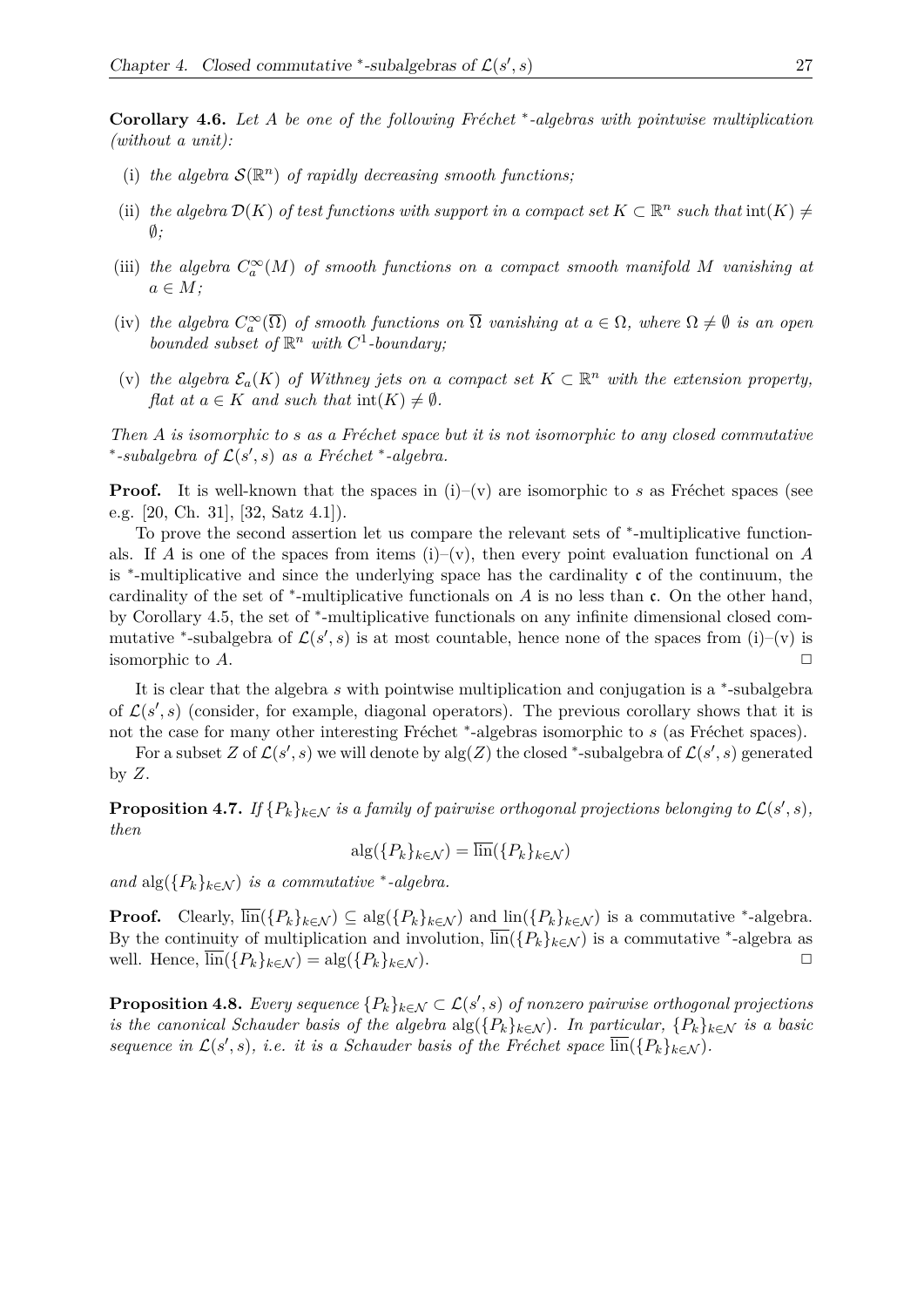**Proof.** Let M be the canonical Schauder basis of  $A := \text{alg}(\{P_k\}_{k \in \mathcal{N}})$  which consists of all projections which are minimal with respect to the order relation described in Lemma 4.4. We shall show that  ${P_k}_{k \in \mathcal{N}} = \mathcal{M}$ , and then the second statement follows from Proposition 4.7.

Fix  $k \in \mathcal{N}$  and assume that  $Q \preceq P_k$  for some nonzero projection  $Q \in A$ , i.e.  $QP_k = Q$ . Since  $A = \text{lin}(\{P_k\}_{k \in \mathcal{N}})$ , we have

$$
Q = \lim_{j \to \infty} \sum_{n=1}^{M_j} \lambda_n^{(j)} P_n
$$

for some  $M_j \in \mathbb{N}$  and  $\lambda_n^{(j)} \in \mathbb{C}$ . From the continuity of algebra multiplication and scalar multiplication, we get

$$
Q = QP_k = \left(\lim_{j \to \infty} \sum_{n=1}^{M_j} \lambda_n^{(j)} P_n \right) P_k = \lim_{j \to \infty} \left(\sum_{n=1}^{M_j} \lambda_n^{(j)} P_n P_k \right) = \lim_{j \to \infty} \lambda_k^{(j)} P_k
$$

$$
= (\lim_{j \to \infty} \lambda_k^{(j)}) P_k = \lambda_k P_k,
$$

where  $\lambda_k := \lim_{j \to \infty} \lambda_k^{(j)} \in \mathbb{C}$ . Since Q is a nonzero projection, we deduce that  $\lambda_k = 1$  and  $Q = P_k$ . Hence  $\{P_k\}_{k \in \mathcal{N}} \subseteq \mathcal{M}$ .

Now, suppose that there is a projection *Q* in  $\mathcal{M} \setminus \{P_k\}_{k \in \mathcal{N}}$ . We have already proved that  ${P_k}_{k\in\mathcal{N}} \subseteq \mathcal{M}$ , hence by Lemma 4.4(i),  $Qx = 0$  for all  $x \in \text{lin}({P_k}_{k\in\mathcal{N}})$ . By continuity of multiplication,  $Qx = 0$  for every  $x \in \overline{\text{lin}}(\{P_k\}_{k \in \mathcal{N}}) = A$ . In particular,  $Q = Q^2 = 0$ , a contradiction. Hence,  ${P_k}_{k \in \mathcal{N}} = \mathcal{M}$ .

Closed commutative \*-subalgebras of  $\mathcal{L}(s', s)$  are, in some sense, quite simple: each of them is generated by a single operator and also by its spectral projections. From nuclearity we also get the following sequence space representations.

**Theorem 4.9.** Let A be a closed commutative infinite-dimensional \*-subalgebra of  $\mathcal{L}(s', s)$  and *let*  ${P_k}_{k \in \mathbb{N}}$  *be the canonical Schauder basis of A (see Lemma 4.4 and the definition below). Then*

$$
A = \mathrm{alg}(\{P_k\}_{k \in \mathbb{N}}) \cong \lambda^{\infty}(||P_k||_q)
$$

as Fréchet<sup>\*</sup>-algebras and the isomorphism is given by  $P_k \mapsto e_k$  for  $k \in \mathbb{N}$ . Moreover, there is *an operator*  $x \in A$  *with spectral representation*  $x = \sum_{k=1}^{\infty} \lambda_k P_k$  *such that*  $A = \text{alg}(x)$ *.* 

**Proof.** By Proposition 4.7,  $A = \overline{\text{lin}}(\{P_k\}_{k \in \mathbb{N}}) = \text{alg}(\{P_k\}_{k \in \mathbb{N}})$ , and, from the nuclearity of the space  $\mathcal{L}(s', s) \cong s$  (see Preliminaries §1),

$$
A \cong \lambda^1(||P_k||_q) = \lambda^\infty(||P_k||_q)
$$

as Fréchet spaces (see e.g.  $[20, \text{Cor. } 28.13, \text{ Prop. } 28.16]$ ), where the isomorphism is given by  $P_k \mapsto e_k$  for  $k \in \mathbb{N}$ . Moreover, since on the linear span of  $\{P_k\}_{k \in \mathbb{N}}$  multiplication (resp. involution) corresponds to pointwise multiplication (resp. conjugation) in  $\lambda^1(||P_k||_q)$ , the isomorphism is also a <sup>\*</sup>-algebra isomorphism, where the Köthe space is equipped with pointwise multiplication.

Now, we shall show that there is a decreasing sequence  $(\lambda_k)_{k\in\mathbb{N}}$  of positive numbers such that the series  $\sum_{k=1}^{\infty} \lambda_k P_k$  is absolutely convergent in  $\mathcal{L}(s', s)$ . To do so, choose a sequence  $(C_q)_{q \in \mathbb{N}}$ such that  $C_q \ge \max_{1 \le k \le q} ||P_k||_q$ . Clearly,  $C_q/||P_k||_q \ge 1$  for  $q \ge k$ , so

$$
\inf_{q \in \mathbb{N}} \frac{C_q}{||P_k||_q} \ge \min\left\{ \frac{C_1}{||P_k||_1}, \frac{C_2}{||P_k||_2}, \dots, \frac{C_{k-1}}{||P_k||_{k-1}}, 1 \right\} > 0
$$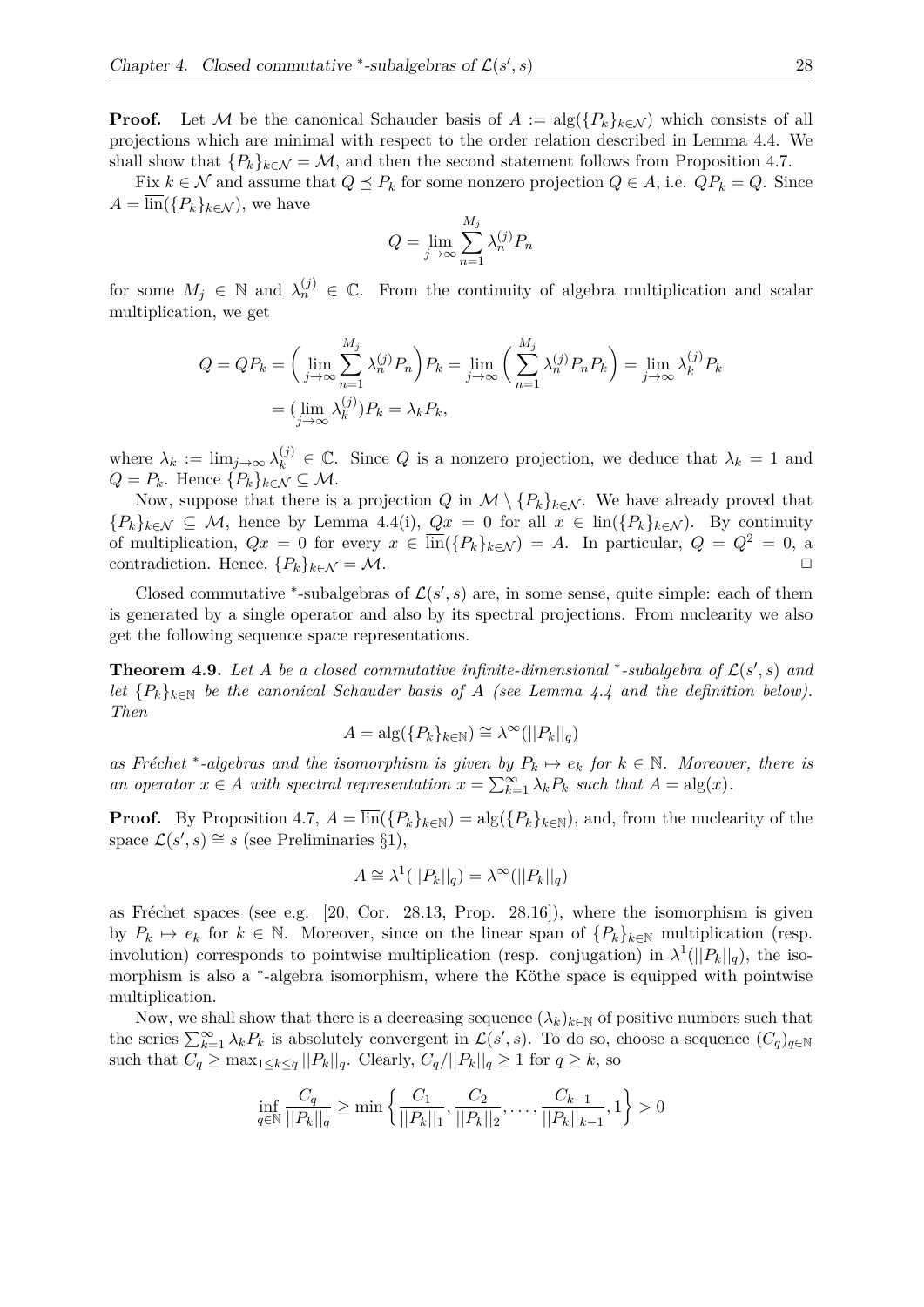for  $k \in \mathbb{N}$ . Let  $\lambda_1 := 1$  and let

$$
\lambda_k := \min \bigg\{\frac{1}{k^2} \inf_{q \in \mathbb{N}} \frac{C_q}{||P_k||_q}, \frac{\lambda_{k-1}}{2} \bigg\}.
$$

Then  $\lambda_k > 0$ , the sequence  $(\lambda_k)_{k \in \mathbb{N}}$  is strictly decreasing and

$$
\sum_{k=1}^{\infty} \lambda_k ||P_k||_q \le \sum_{k=1}^{\infty} \frac{1}{k^2} \inf_{r \in \mathbb{N}} \frac{C_r}{||P_k||_r} ||P_k||_q \le C_q \sum_{k=1}^{\infty} \frac{1}{k^2} < \infty.
$$

Consequently,  $x := \sum_{k=1}^{\infty} \lambda_k P_k \in \mathcal{L}(s', s)$  and this series is the spectral representation of *x*. Moreover, since  $P_k \in A$  for  $k \in \mathbb{N}$  and *A* is closed, we have  $x \in A$ . Finally, the equality  $alg(x) = alg({P_k}_{k \in \mathbb{N}})$  is a consequence of Proposition 4.2.

#### **4.2** Closed maximal commutative  $*$ -subalgebras of  $\mathcal{L}(s', s)$

A closed commutative <sup>\*</sup>-subalgebra of  $\mathcal{L}(s', s)$  is said to be *maximal commutative* if it is not properly contained in any larger closed commutative <sup>\*</sup>-subalgebra of  $\mathcal{L}(s', s)$ . We begin this section with a characterization of canonical Schauder bases of closed maximal commutative \*-subalgebras of  $\mathcal{L}(s', s)$  (Theorem 4.11). Then we show that every such algebra A is isomorphic to a Köthe algebra  $\lambda^{\infty}(|f_k|_q)$ , where  $(f_k)_{k\in\mathbb{N}}\subset s$  is an orthonormal sequence corresponding to the canonical Schauder basis of *A* (Corollaries 4.16, 4.21).

By the Kuratowski-Zorn lemma, every closed commutative <sup>\*</sup>-subalgebra of  $\mathcal{L}(s', s)$  is contained in some closed maximal commutative \*-subalgebra of  $\mathcal{L}(s', s)$  (Proposition 4.12), and therefore the class of closed commutative <sup>\*</sup>-subalgebras of  $\mathcal{L}(s',s)$  is (in the sense of Fréchet \*-algebra isomorphism) the class of closed commutative \*-subalgebras of  $\lambda^{\infty}(|f_k|_q)$ ,  $(f_k)_{k \in \mathbb{N}} \subset s$ being an orthonormal sequence (see Theorems 4.17, 4.20 and Corollaries 4.22, 4.23). We provide formulas for the corresponding isomorphisms; the Kuratowski-Zorn lemma is used only in the proofs of Propositions 4.12 and 4.13.

For a subset *Z* of  $\mathcal{L}(s', s)$ , the set

$$
comm(Z) := \{ x \in \mathcal{L}(s', s) : xy = yx \text{ for all } y \in Z \}
$$

is called the *commutant* of *Z*. Let us note that the commutant of  $Z \subset \mathcal{L}(s', s)$  differs from the classical commutant of *Z* as a subset of  $\mathcal{L}(\ell_2)$ . We will also show the relation between closed maximal commutative <sup>\*</sup>-subalgebras of  $\mathcal{L}(s', s)$  and their commutants (see Theorem 4.11 and compare with the case of  $C^*$ -algebras [24, 2.8.1]).

**Proposition 4.10.** For every self-adjoint subset  $Z$  of  $\mathcal{L}(s', s)$ , the commutant comm( $Z$ ) is a *closed* \*-*subalgebra of*  $\mathcal{L}(s', s)$ *.* 

**Proof.** Clearly, if  $x, y$  commute with every  $z \in Z$  then  $\lambda x, x + y, xy$  and  $x^*$  commute as well. Hence, from the continuity of the algebra operations and the involution,  $comm(Z)$  is a closed ∗ -subalgebra of L(*s* 0  $, s$ ).

We say that a sequence  ${P_k}_{k\in\mathbb{N}}$  of nonzero pairwise orthogonal projections belonging to  $\mathcal{L}(s', s)$  is *complete* if there is no nonzero projection *P* belonging to  $\mathcal{L}(s', s)$  such that  $P_k P = 0$ for every  $k \in \mathbb{N}$ . We say that an orthonormal system  $(f_k)_{k \in \mathbb{N}}$  of  $\ell_2$  is *s*-complete, if every  $f_k$ belongs to *s* and for every  $\xi \in s$  the following implication holds: if  $\langle \xi, f_k \rangle = 0$  for every  $k \in \mathbb{N}$ , then  $\xi = 0$ .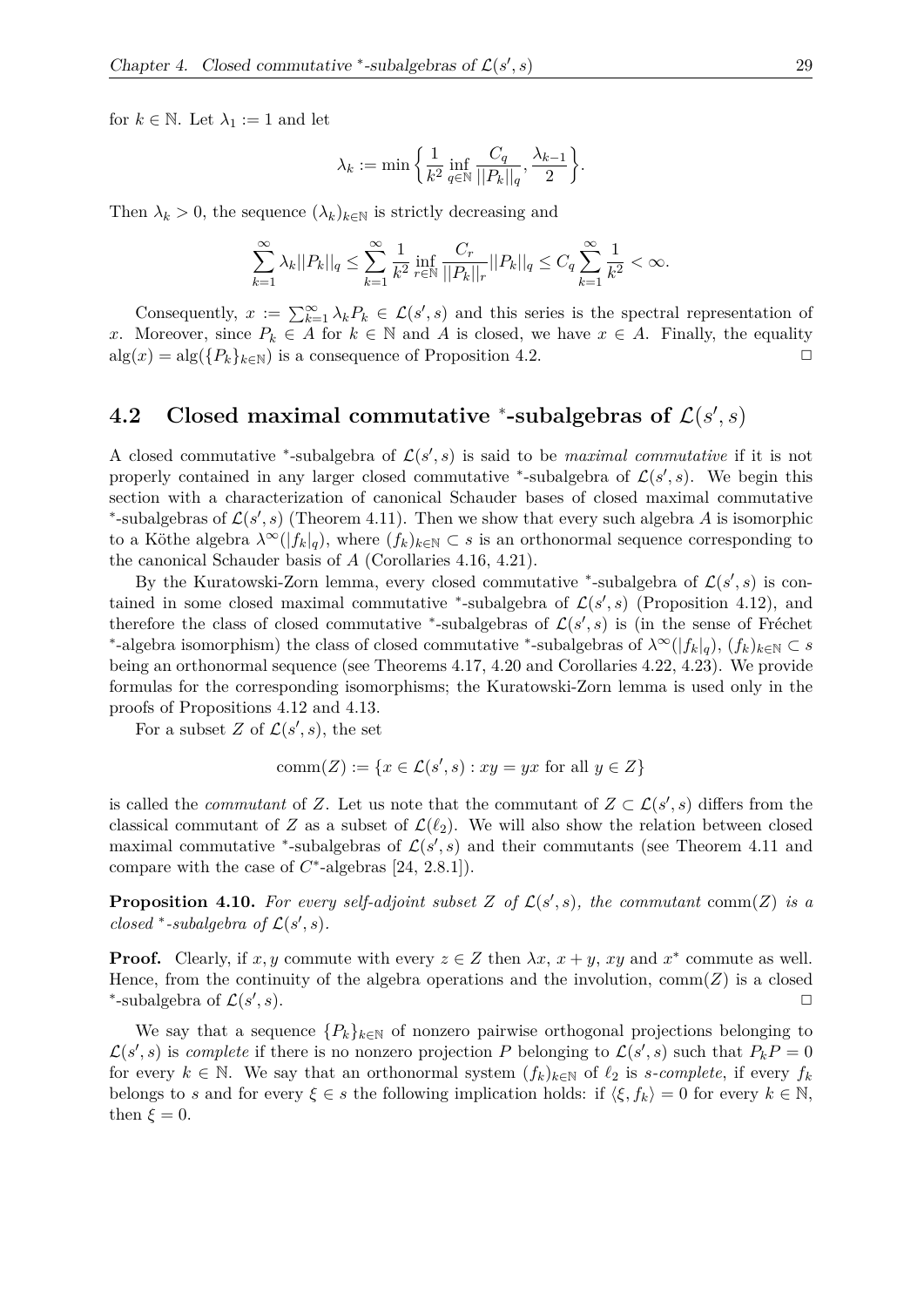**Theorem 4.11.** For a closed commutative \*-subalgebra A of  $\mathcal{L}(s', s)$  the following assertions *are equivalent:*

- (i) *A is maximal commutative;*
- (ii) the canonical Schauder basis  $\{P_k\}_{k\in\mathcal{N}}$  of A is a complete sequence of pairwise orthogonal *one-dimensional projections belonging to*  $\mathcal{L}(s', s)$ ;
- (iii) there is an *s*-complete sequence  $(f_k)_{k\in\mathbb{N}}$  such that  $(\langle \cdot, f_k \rangle f_k)_{k\in\mathbb{N}}$  is the canonical Schauder *basis of A.*
- $(iv)$   $A = \text{comm}(A)$ .

**Proof.** (i)⇒(ii): Suppose that for some  $m \in \mathbb{N}$  the projection  $P_m$  is not one-dimensional. Then there are two nonzero pairwise orthogonal projections  $Q_1, Q_2 \in \mathcal{L}(s', s)$  such that  $P_m = Q_1 + Q_2$ . By Proposition 4.7,  $\overline{\text{lin}}(\{P_k : k \neq m\} \cup \{Q_1, Q_2\})$  is a closed commutative  $\text{*}-$ subalgebra of  $\mathcal{L}(s', s)$ , and clearly

$$
A = \overline{\text{lin}}(\{P_k\}_{k \in \mathbb{N}}) \subseteq \overline{\text{lin}}(\{P_k : k \neq m\} \cup \{Q_1, Q_2\}).
$$

By Proposition 4.8,  $\{P_k\}_{k\in\mathbb{N}}$  is the canonical Schauder basis of *A*, and  $\{P_k : k \neq m\} \cup \{Q_1, Q_2\}$ is the canonical Schauder basis of  $\overline{\text{lin}}(\lbrace P_k : k \neq m \rbrace \cup \lbrace Q_1, Q_2 \rbrace)$ , so

$$
A \neq \overline{\text{lin}}(\{P_k : k \neq m\} \cup \{Q_1, Q_2\}).
$$

Thus, *A* is not maximal, a contradiction.

If  $P \in \mathcal{L}(s', s)$  is a nonzero projection orthogonal to all  $P_k$ , then, using similar arguments, we  $\min(\{P_k\}_{k\in\mathbb{N}}\cup\{P\})$  is a closed commutative  $^*$ -subalgebra of  $\mathcal{L}(s',s)$  properly containing *A*, a contradiction.

(ii)⇔(iii): One can easily show that an orthonormal system  $(f_k)_{k \in \mathbb{N}}$  is *s*-complete if and only if the sequence of projections  $(\langle \cdot, f_k \rangle f_k)_{k \in \mathbb{N}}$  is complete in  $\mathcal{L}(s', s)$ .

(ii)⇒(iv): Since *A* is commutative, we get  $A \subset \text{comm}(A)$ . Now, suppose that there is  $x \in \text{comm}(A) \setminus A$ . By Proposition 4.10,  $x^* \in \text{comm}(A)$  so  $x + x^*$ ,  $i(x - x^*) \in \text{comm}(A)$ , and moreover  $x^* \notin A$ . Since  $x = \frac{x + x^*}{2} + \frac{i(x - x^*)}{2i}$  $\frac{-x^*}{2i}$ , we have  $x + x^* \notin A$  or  $i(x - x^*) \notin A$ . Without loss of generality assume that  $x + x^* \notin A$ . The operator  $x + x^*$  is self-adjoint, hence it has a spectral representation  $\sum_{m=1}^{\infty} \mu_m Q_m$ . Then, by Propositions 4.2 and 4.10,  $Q_m \in \text{comm}(A)$  for all  $m \in \mathbb{N}$ and there exists  $m_0$  for which  $Q_{m_0} \notin A$  (otherwise  $x + x^* \in A$ ). Let  $J := \{k : P_k \preceq Q_{m_0}\}\$  (see the definition of  $\preceq$  in Lemma 4.4). Since  $Q_{m_0}$  is finite-dimensional, *J* is finite. One can easily check that  $Q_{m_0} - \sum_{j \in J} P_j$  is a projection (if  $J = \emptyset$ , then  $\sum_{j \in J} P_j := 0$ ). Moreover,

$$
\left(Q_{m_0} - \sum_{j \in J} P_j\right) P_n = 0\tag{4.2}
$$

for all  $n \in \mathbb{N}$ . Indeed, if  $n \in J$ , then from the definition of  $\preceq$ ,  $Q_{m_0}P_n = P_n$ , so

$$
(Q_{m_0} - \sum_{j \in J} P_j) P_n = Q_{m_0} P_n - P_n = 0.
$$

Let  $n \notin J$ . We have  $Q_{m_0}P_n = P_nQ_{m_0}$  because  $Q_{m_0} \in \text{comm}(A)$ . This implies that  $Q_{m_0}P_n$ is a projection and  $\lim Q_{m_0} P_n = \lim Q_{m_0} \cap \lim P_n$ . Therefore, since the projections  $P_n$  are onedimensional, we have  $Q_{m_0}P_n = P_n$  or  $Q_{m_0}P_n = 0$ . By our assumption,  $Q_{m_0}P_n \neq P_n$ , so  $Q_{m_0}P_n = 0$ . Now,

$$
(Q_{m_0} - \sum_{j \in J} P_j) P_n = Q_{m_0} P_n = 0.
$$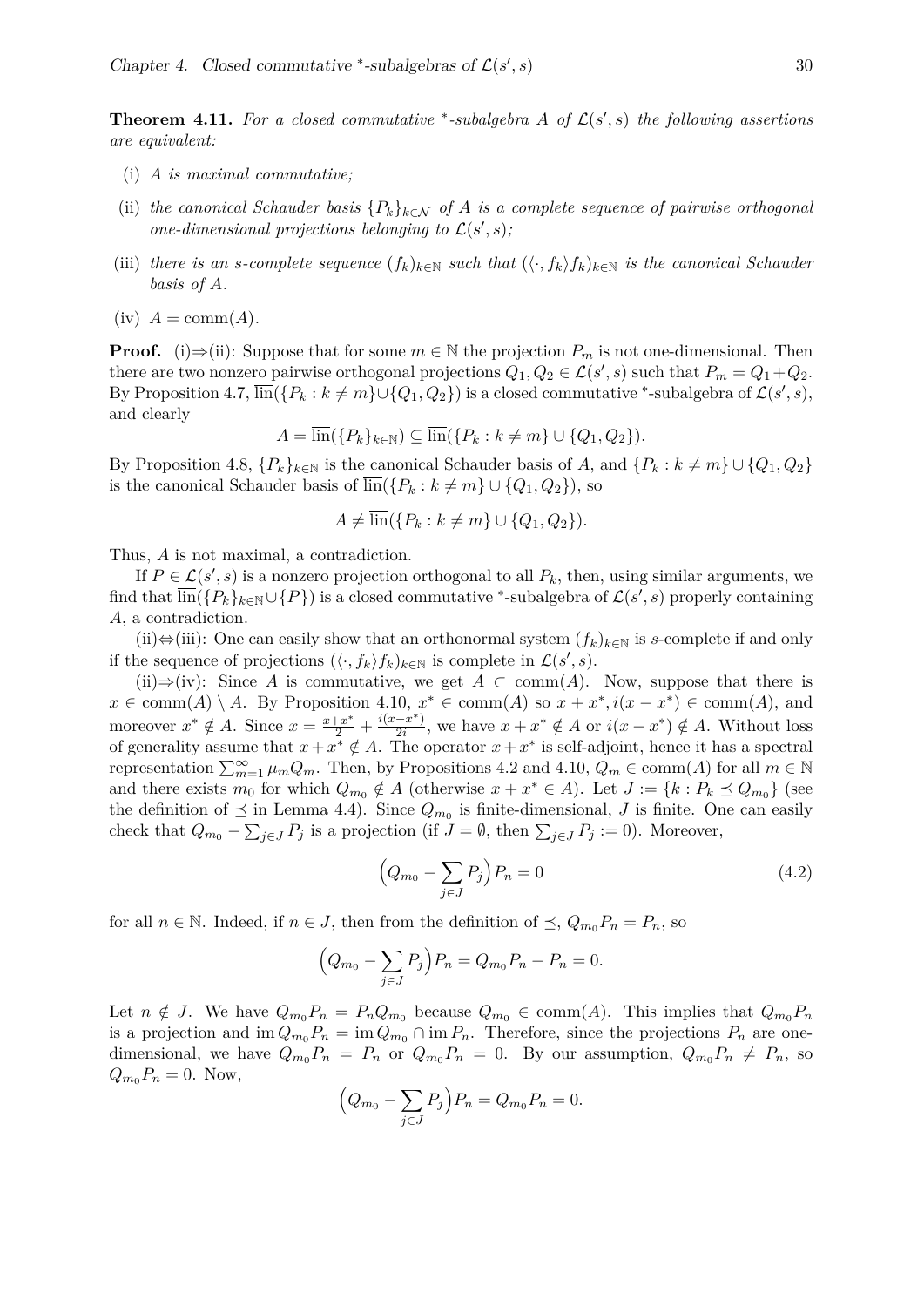Since the sequence  $(P_k)_{k \in \mathbb{N}}$  is complete, (4.2) implies that  $Q_{m_0} - \sum_{j \in J} P_j = 0$ . Hence  $Q_{m_0} \in A$ , a contradiction.

 $(iv) \Rightarrow (i)$ : Follows directly from the definition of the commutant of *A*.

**Proposition 4.12.** Every closed commutative \*-subalgebra of  $\mathcal{L}(s', s)$  is contained in some max*imal commutative* \*-*subalgebra of*  $\mathcal{L}(s', s)$ *.* 

**Proof.** Let *A* be a closed commutative \*-subalgebra of  $\mathcal{L}(s', s)$ . Clearly,

 $\mathcal{A} := \{ B : B \text{ commutative *subalgebra of } \mathcal{L}(s', s) \text{ and } A \subset B \}$ 

with  $\subseteq$  is a partially ordered set. Consider a chain C in A and let  $A_{\mathcal{C}} := \bigcup_{A \in \mathcal{C}} A$ . It is easy to check that  $A_{\mathcal{C}} \in \mathcal{A}$ , and, of course,  $A_{\mathcal{C}}$  is an upper bound of  $\mathcal{C}$ . Hence, by the Kuratowski-Zorn lemma, A has a maximal element; let us call it *M*. By the continuity of the algebra operations,  $\overline{M}^{\mathcal{L}(s',s)}$  is a closed commutative \*-subalgebra of  $\mathcal{L}(s',s)$ , hence from the maximality of *M*, we have  $M = \overline{M}^{\mathcal{L}(s',s)}$ , i.e. *M* is a (closed) maximal commutative \*-subalgebra of  $\mathcal{L}(s',s)$  containing  $A$ .

**Proposition 4.13.** Every sequence of pairwise orthogonal projections belonging to  $\mathcal{L}(s', s)$  can *be extended by one-dimensional projections to a complete sequence.*

**Proof.** Let  ${P_k}_{k\in\mathcal{N}}$  be a sequence of pairwise orthogonal projections belonging to  $\mathcal{L}(s', s)$ . Then, by Proposition 4.7,  $A := \text{alg}(\{P_k\}_{k \in \mathcal{N}})$  is a closed commutative \*-subalgebra of  $\mathcal{L}(s', s)$ , and, by Proposition 4.12, there is a maximal commutative <sup>\*</sup>-subalgebra  $\widetilde{A}$  of  $\mathcal{L}(s',s)$  containing *A*. Hence, by Theorems 4.9 and 4.11, we have  $A = \text{alg}(\{Q_k\}_{k\in\mathbb{N}})$  for some complete sequence  ${Q_k}_{k \in \mathbb{N}}$  of one-dimensional projections belonging to  $\mathcal{L}(s', s)$ . By Lemma 4.4(i), for every  $k \in \mathcal{N}$ there exist  $Q_1^{(k)}$  $Q_1^{(k)}, Q_2^{(k)}, \ldots, Q_{l_k}^{(k)} \in \{Q_m\}_{m \in \mathbb{N}}$  such that  $P_k = \sum_{j=1}^{l_k} Q_j^{(k)}$  $j^{(k)}$ , and, in consequence,

$$
\{P_k\}_{k \in \mathcal{N}} \cup \left( \{Q_m\}_{m \in \mathbb{N}} \setminus \left\{Q_j^{(k)}\right\}_{k \in \mathcal{N}, 1 \le j \le l_k} \right)
$$

is a complete extension of the sequence  ${P_k}_{k \in \mathcal{N}}$ .

The property (DN) for the space *s* gives us the following useful inequality.

**Proposition 4.14.** For every  $p, r \in \mathbb{N}_0$  there is  $q \in \mathbb{N}_0$  such that for all  $\xi \in s$  with  $||\xi||_{\ell_2} = 1$ *the following inequality holds*

$$
|\xi|_p^r \le |\xi|_q.
$$

**Proof.** Take  $p, r \in \mathbb{N}_0$  and let  $j \in \mathbb{N}_0$  be such that  $r \leq 2^j$ . Applying iteratively (*j*-times) the inequality from Proposition 1.4 to  $\xi \in s$  with  $||\xi||_{\ell_2} = 1$  we get

$$
|\xi|_p^r \le |\xi|_p^{2^j} \le |\xi|_{2^jp},
$$

and thus the required inequality holds for  $q = 2^{j}p$ .

**Proposition 4.15.** *Let*  $(f_k)_{k \in \mathbb{N}} \subset s$  *be an orthonormal sequence. Then* 

$$
\Phi\colon \mathrm{alg}(\{\langle \cdot, f_k \rangle f_k\}_{k \in \mathbb{N}}) \to \lambda^\infty(|f_k|_q), \quad \Phi\left(\sum_{k=1}^\infty \lambda_k \langle \cdot, f_k \rangle f_k\right) := (\lambda_k)_{k \in \mathbb{N}}
$$

*is a Fr´echet* <sup>∗</sup> *-algebra isomorphism.*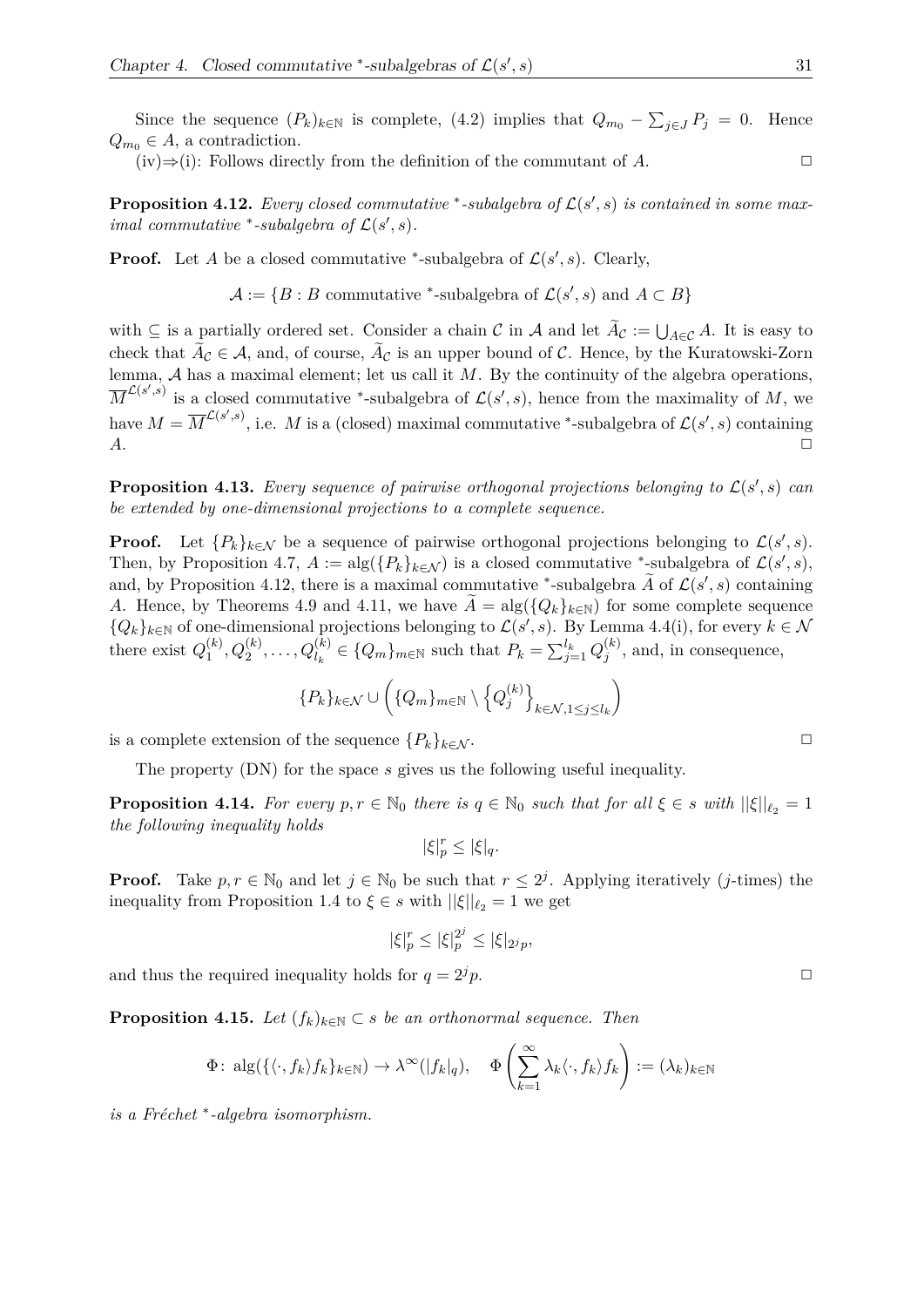**Proof.** By Proposition 4.8,  $\{\langle \cdot, f_k \rangle f_k\}_{k \in \mathbb{N}}$  is the canonical Schauder basis of alg $(\{\langle \cdot, f_k \rangle f_k\}_{k \in \mathbb{N}})$ . Hence, by Theorem 4.9,

$$
\Phi_0: \ \mathrm{alg}(\{\langle \cdot, f_k \rangle f_k\}_{k \in \mathbb{N}}) \to \lambda^\infty(||\langle \cdot, f_k \rangle f_k||_q), \quad \Phi_0\left(\sum_{k=1}^\infty \lambda_k \langle \cdot, f_k \rangle f_k\right) := (\lambda_k)_{k \in \mathbb{N}}
$$

is a Fréchet <sup>\*</sup>-algebra isomorphism. Moreover, we have

$$
1 \le |f_k|_q \le |f_k|_q^2 = ||\langle \cdot, f_k \rangle f_k||_q = |f_k|_q^2 \le |f_k|_{2q}
$$

for  $q \in \mathbb{N}_0$ , where the last inequality follows from Proposition 4.14. Consequently,

$$
\lambda^{\infty}(||\langle \cdot, f_k \rangle f_k||_q) = \lambda^{\infty}(|f_k|_q)
$$

as Fréchet <sup>\*</sup>-algebras (notice that the algebra operations are the same in both algebras), which completes the proof.  $\Box$ 

Let us recall that, by Theorem 4.11, the canonical Schauder basis of a maximal commutative closed <sup>\*</sup>-subalgebra of  $\mathcal{L}(s', s)$  is a sequence  $(\langle \cdot, f_k \rangle f_k)_{k \in \mathbb{N}}$  for some *s*-complete sequence  $(f_k)_{k \in \mathbb{N}}$ . Hence, by Theorem 4.9 and Proposition 4.15, we immediately get the following:

**Corollary 4.16.** *Let A be a closed maximal commutative* \*-subalgebra of  $\mathcal{L}(s', s)$  with the *canonical Schauder basis*  $(\langle \cdot, f_k \rangle f_k)_{k \in \mathbb{N}}$ *. Then* 

$$
A \cong \lambda^{\infty}(|f_k|_q)
$$

*and the isomorphism is given by*  $\langle \cdot, f_k \rangle f_k \mapsto e_k$  *for*  $k \in \mathbb{N}$ *.* 

**Theorem 4.17.** Let A be an infinite-dimensional closed commutative \*-subalgebra of  $\mathcal{L}(s', s)$  and  $let \ (\sum_{j \in \mathcal{N}_k} \langle \cdot, f_j \rangle f_j)_{k \in \mathbb{N}}\ be\ its\ canonical\ Schauder\ basis\ (here\ (f_j)_{j \in \mathbb{N}}\ is\ an\ orthonormal\ sequence\ of\ the\ set\ of\ the\ set\ of\ the\ set\ of\ the\ set\ of\ the\ set\ of\ the\ set\ of\ the\ set\ of\ the\ set\ of\ the\ set\ of\ the\ set\ of\ the\ set\ of\ the\ set\ of\ the\ set\ of\ the\ set\ of\ the\ set\ of\ the\ set\ of\ the\ set\ of\ the\ set\ of\ the\ set\ of\ the\ set\ of\ the\ set\ of\ the\ set\ of\ the\ set\ of\ the$ *in s*). Then *A is isomorphic as a Fréchet* \*-algebra to the closed \*-subalgebra of  $\lambda^{\infty}(|f_k|_q)$ *generated by*  $\{\sum_{j\in\mathcal{N}_k}e_j\}_{k\in\mathbb{N}}$  and the isomorphism is given by  $\sum_{j\in\mathcal{N}_k}\langle\cdot,f_j\rangle f_j\mapsto\sum_{j\in\mathcal{N}_k}e_j$  for  $k \in \mathbb{N}$ .

Please note that  $(\mathcal{N}_k)_{k\in\mathbb{N}}$  is a family of pairwise disjoint finite subsets of N. **Proof.** Let *B* be the closed \*-subalgebra of  $\lambda^{\infty}(|f_n|_q)$  generated by  $\{\sum_{j\in\mathcal{N}_k}e_j\}_{k\in\mathbb{N}}$ . Let

$$
J\colon A = \mathrm{alg}\left(\left\{\sum_{j\in\mathcal{N}_k} \langle \cdot, f_j \rangle f_j\right\}_{k\in\mathbb{N}}\right) \to \mathrm{alg}(\{\langle \cdot, f_k \rangle f_k\}_{k\in\mathcal{N}})
$$

be the identity map and define

$$
\Phi: \mathrm{alg}(\{\langle \cdot, f_k \rangle f_k\}_{k \in \mathcal{N}}) \to \lambda^{\infty}(|f_k|_q)
$$

by  $\langle \cdot, f_k \rangle f_k \mapsto e_k$ , where  $\mathcal{N} := \bigcup_{k \in \mathbb{N}} \mathcal{N}_k$ . We consider the map  $\Psi := \Phi \circ J : A \to \text{im}(\Phi \circ J)$ .

Clearly,  $\Psi(\sum_{j\in\mathcal{N}_k}\langle\cdot,f_j\rangle f_j) = \sum_{j\in\mathcal{N}_k}e_j$  for  $k \in \mathbb{N}$ . Moreover, by Proposition 4.15,  $\Psi$  is a Fréchet <sup>\*</sup>-algebra isomorphism and im  $\Psi$  is a closed <sup>\*</sup>-subalgebra of  $\lambda^{\infty}(|f_k|_q)$ . Hence, by Proposition 4.7,

$$
\operatorname{im} \Psi = \overline{\operatorname{lin}} \left( \left\{ \sum_{j \in \mathcal{N}_k} e_j \right\}_{k \in \mathbb{N}} \right) \subset B \subset \operatorname{im} \Psi
$$

and so im  $\Psi = B$ , which completes the proof.  $\square$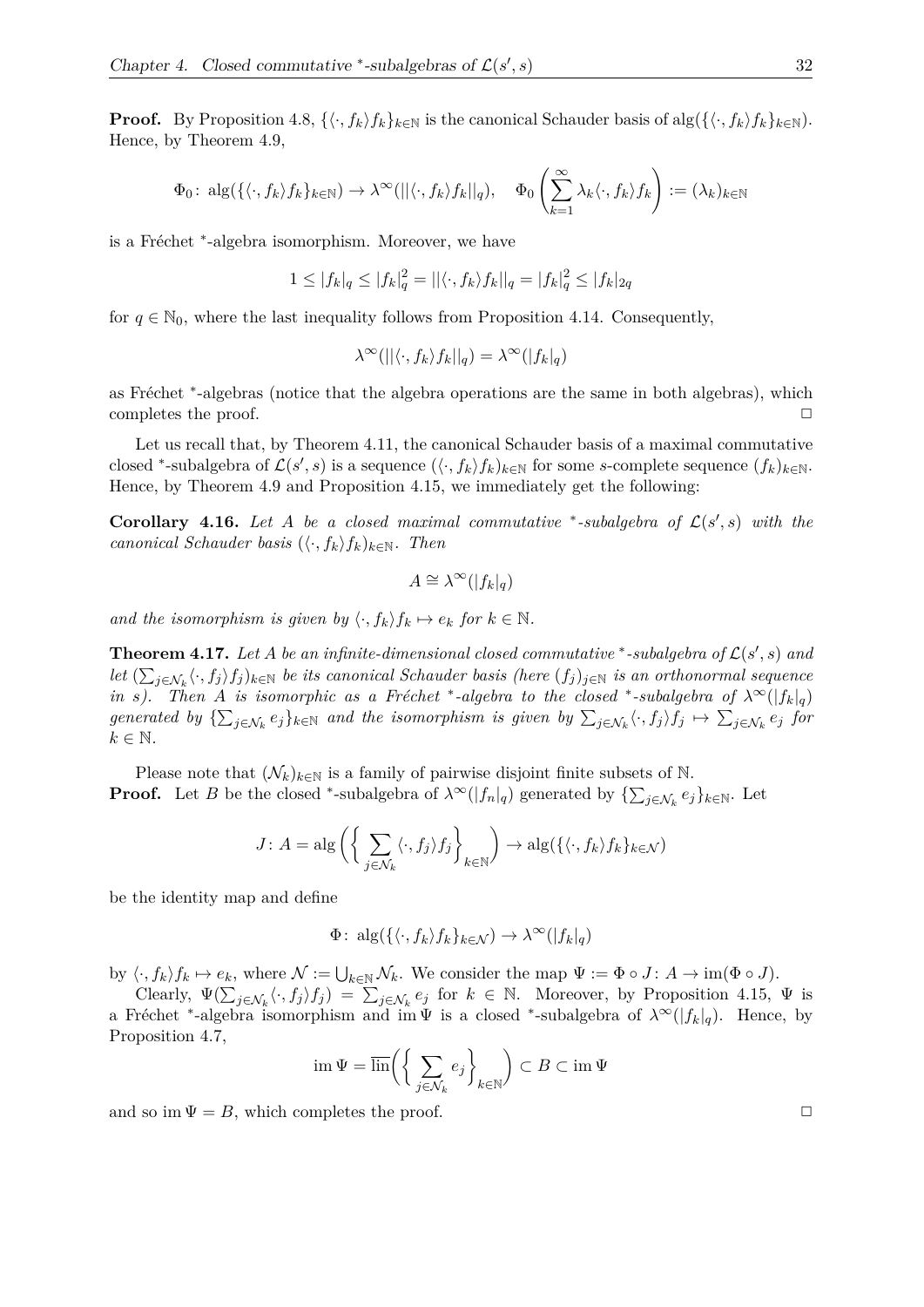In the following proposition we characterize infinite-dimensional closed \*-subalgebras of  $\lambda^{\infty}(|f_k|_q)$  (here  $(f_k)_{k\in\mathbb{N}}\subset s$  is an orthonormal sequence), and consequently we obtain a characterization of closed <sup>∗</sup> -subalgebras of *s* (Corollary 4.19). It is possible to generalize this result for a larger class of Köthe algebras, which seems to be a more natural approach. Nevertheless, we will confine ourselves to the case  $\lambda^{\infty}(|f_k|_q)$ , for which we already have all the tools needed.

**Proposition 4.18.** *Let*  $(f_k)_{k \in \mathbb{N}} \subset s$  *be an orthonormal sequence and let A be an infinitedimensional closed* \*-*subalgebra of*  $\lambda^{\infty}(|f_k|_q)$ *. Then* 

- (i) there is a family  $\{N_k\}_{k\in\mathbb{N}}$  of finite nonempty pairwise disjoint sets of natural numbers such *that*  $\{\sum_{j \in \mathcal{N}_k} e_j\}_{k \in \mathbb{N}}$  *is a Schauder basis of A;*
- (ii)  $A \cong \lambda^{\infty} (\max_{j \in \mathcal{N}_k} |f_j|_q)$  as Fréchet<sup>\*</sup>-algebras and the isomorphism is given by  $\sum_{j \in \mathcal{N}_k} e_j \mapsto$  $e_k$  *for*  $k \in \mathbb{N}$ *.*

*Conversely, if*  $\{N_k\}_{k\in\mathbb{N}}$  *is a family of finite nonempty pairwise disjoint sets of natural numbers and B is the closed* \*-*subalgebra of*  $\lambda^{\infty}(|f_k|_q)$  *generated by the set*  $\{\sum_{j\in\mathcal{N}_k}e_j\}_{k\in\mathbb{N}}$ *, then* 

- (iii)  $(\sum_{j \in \mathcal{N}_k} e_j)_{k \in \mathbb{N}}$  *is a Schauder basis of B*;
- $\sum_{j \in \mathcal{N}_k} e_j \mapsto$   $B \cong \lambda^{\infty}(\max_{j \in \mathcal{N}_k} |f_j|_q)$  as Fréchet \*-algebras and the isomorphism is given by  $\sum_{j \in \mathcal{N}_k} e_j \mapsto$  $e_k$  *for*  $k \in \mathbb{N}$ *.*

**Proof.** In order to prove (i) and (ii) define

$$
\Phi: \mathrm{alg}(\{\langle \cdot, f_k \rangle f_k\}_{k \in \mathbb{N}}) \to \lambda^{\infty}(|f_k|_q)
$$

by  $\langle \cdot, f_k \rangle f_k \mapsto e_k$  for  $k \in \mathbb{N}$ . Then, by Proposition 4.15,  $\Phi^{-1}(A)$  is a closed \*-subalgebra of  $\text{alg}(\{\langle \cdot, f_k \rangle f_k\}_{k\in\mathbb{N}})$ , and  $(P_k)_{k\in\mathbb{N}}$  – the canonical Schauder basis of  $\Phi^{-1}(A)$  – consists of projections belonging to  $\text{alg}(\{\langle \cdot, f_k \rangle f_k\}_{k \in \mathbb{N}})$ . Hence, by Proposition 4.8 and Lemma 4.4(i),  $P_k = \sum_{j \in \mathcal{N}_k} \langle \cdot, f_j \rangle f_j$  for some family  $\{ \mathcal{N}_k \}_{k \in \mathbb{N}}$  of finite nonempty pairwise disjoint sets of natural numbers, and therefore  $(\sum_{j\in\mathcal{N}_k} e_j)_{k\in\mathbb{N}} = (\Phi(P_k))_{k\in\mathbb{N}}$  is a Schauder basis of *A*. Clearly, the *q*-th norm of  $\sum_{j\in\mathcal{N}_k} e_j$  in the space  $A \subset \lambda^{\infty}(|f_k|_q)$  equals  $\max_{j\in\mathcal{N}_k} |f_j|_q$ . Hence, since A is a nuclear space, we have (see e.g. [20, Cor. 28.13 and Prop. 28.16])

$$
A \cong \lambda^{\infty} \left( \max_{j \in \mathcal{N}_k} |f_j|_q \right)
$$

as Fréchet spaces, where the isomorphism is defined by  $\sum_{j\in\mathcal{N}_k} e_j \mapsto e_k$  for  $k \in \mathbb{N}$ . Hence,  $A \cong \lambda^{\infty}(\max_{j \in \mathcal{N}_k} |f_j|_q)$  also as a Fréchet \*-algebra. Similar arguments apply to prove (iii) and (iv).  $\Box$ 

**Corollary 4.19.** *Every infinite-dimensional closed* \*-subalgebra of *s* is isomorphic as a Fréchet \*-*algebra* to  $\lambda^{\infty}(n_k^q)$  $\mathcal{L}_{k}^{q}$  for some strictly increasing sequence  $(n_k)_{k \in \mathbb{N}}$  of natural numbers. Con*versely, if*  $(n_k)_{k\in\mathbb{N}}$  *is a strictly increasing sequence of natural numbers, then*  $\lambda^{\infty}(n_k^q)$ *k* ) *is isomorphic as a Fréchet* <sup>\*</sup>-algebra to some infinite-dimensional closed <sup>\*</sup>-subalgebra of *s*.

**Proof.** We apply Proposition 4.18 for  $f_k = e_k$ . Let  $\{\mathcal{N}_k\}_{k\in\mathbb{N}}$  be a family of finite nonempty pairwise disjoint sets of natural numbers. We have

$$
\max_{j \in \mathcal{N}_k} |e_j|_q = \max_{j \in \mathcal{N}_k} j^q = (\max\{j : j \in \mathcal{N}_k\})^q
$$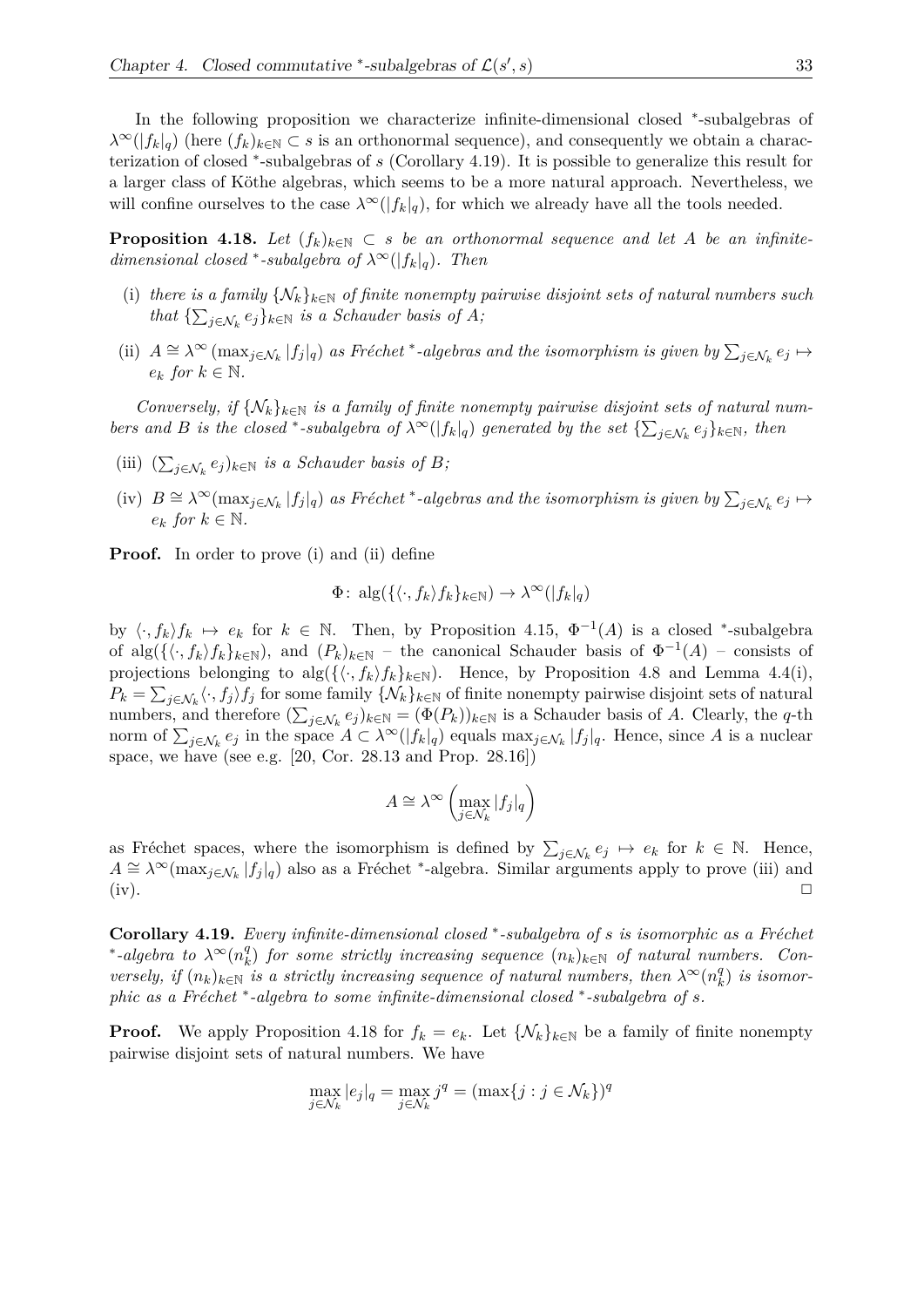for all  $q \in \mathbb{N}_0$  and  $k \in \mathbb{N}$ . Let  $\sigma \colon \mathbb{N} \to \mathbb{N}$  be the bijection for which  $(\max\{j : j \in \mathcal{N}_{\sigma(k)}\})_{k \in \mathbb{N}}$  is (strictly) increasing and let  $n_k := \max\{j : j \in \mathcal{N}_{\sigma(k)}\}$  for  $k \in \mathbb{N}$ . Then

$$
\lambda^{\infty}\left(\max_{j\in\mathcal{N}_k}|e_j|_q\right)=\lambda^{\infty}(n_k^q),
$$

and therefore the conclusion follows from Proposition 4.18.  $\Box$ 

The following characterization of infinite-dimensional closed commutative \*-subalgebras of  $\mathcal{L}(s',s)$  is a straightforward consequence of Theorem 4.17 and Proposition 4.18(iv).

**Theorem 4.20.** Let A be an infinite-dimensional closed commutative \*-subalgebra of  $\mathcal{L}(s', s)$ *and let*  $(\sum_{j \in \mathcal{N}_k} \langle \cdot, f_j \rangle f_j)_{k \in \mathbb{N}}$  *be its canonical Schauder basis. Then* 

$$
A \cong \lambda^{\infty} \left( \max_{j \in \mathcal{N}_k} |f_j|_q \right)
$$

as a Fréchet<sup>\*</sup>-algebra and the isomorphism is given by  $\sum_{j \in \mathcal{N}_k} \langle \cdot, f_j \rangle f_j \mapsto e_k$  for  $k \in \mathbb{N}$ .

Corollaries 4.21, 4.22 and 4.23 are reformulations of Corollary 4.16 and Theorems 4.17, 4.20, respectively. They summarize the content of the present section and give a full description of closed commutative <sup>\*</sup>-subalgebras of  $\mathcal{L}(s', s)$ .

**Corollary 4.21.** *Every closed maximal commutative* \*-subalgebra of  $\mathcal{L}(s', s)$  *is isomorphic as a Fréchet* \*-algebra to the algebra  $\lambda^{\infty}(|f_k|_q)$  for some *s*-complete orthonormal sequence  $(f_k)_{k \in \mathbb{N}}$ . *Conversely, if*  $(f_k)_{k\in\mathbb{N}}$  *is an s-complete orthonormal sequence, then*  $\lambda^{\infty}(|f_k|_q)$  *is isomorphic as a* Fréchet \*-algebra to some closed maximal commutative \*-subalgebra of  $\mathcal{L}(s', s)$ .

**Proof.** Let *A* be a closed maximal commutative \*-subalgebra of  $\mathcal{L}(s', s)$ . By Theorem 4.11, there is an *s*-complete sequence  $(f_k)_{k\in\mathbb{N}}$  such that  $\{\langle \cdot, f_k \rangle f_k\}_{k\in\mathbb{N}}$  is the canonical Schauder basis of *A*. Hence, by Proposition 4.15,  $A \cong \lambda^{\infty}(|f_k|_q)$  as Fréchet \*-algebras.

Now, let  $(f_k)_{k\in\mathbb{N}}$  be an arbitrary *s*-complete orthonormal sequence. Then, by Proposition  $4.15$ ,  $\text{alg}(\{\langle \cdot, f_k \rangle f_k\}_{k \in \mathbb{N}})$  is isomorphic as a Fréchet \*-algebra to  $\lambda^{\infty}(|f_k|_q)$ , and, by Theorem 4.11,  $\text{alg}(\{\langle \cdot, f_k \rangle f_k\}_{k \in \mathbb{N}})$  is maximal commutative.

**Corollary 4.22.** *Every closed commutative* \*-subalgebra of  $\mathcal{L}(s', s)$  *is isomorphic as a Fréchet* ∗ *-algebra to some closed* <sup>∗</sup> *-subalgebra of the algebra λ*∞(|*fk*|*q*) *for some orthonormal sequence*  $(f_k)_{k \in \mathbb{N}}$  ⊂ *s.* Conversely, if  $(f_k)_{k \in \mathbb{N}}$  ⊂ *s is an orthonormal sequence, then every closed* \*-*sub* $a$ *lgebra of*  $\lambda^{\infty}(|f_k|_q)$  *is isomorphic as a Fréchet* \*-*algebra to some closed commutative* \*-*subalgebra of*  $\mathcal{L}(s', s)$ *.* 

**Proof.** The first assertion follows immediately from Theorem 4.17.

If now  $(f_k)_{k \in \mathbb{N}} \subset s$  is an arbitrary orthonormal sequence, then according to Proposition 4.15,  $\lambda^{\infty}(|f_k|_q)$  is isomorphic as a Fréchet <sup>\*</sup>-algebra to alg $({\{\langle} \cdot, f_k \rangle f_k\}_{k \in \mathbb{N}})$ . Consequently, every closed \*-subalgebra of  $\lambda^{\infty}(|f_k|_q)$  is isomorphic as a Fréchet \*-algebra to some closed \*-subalgebra of  $\arg(\{\langle \cdot, f_k \rangle f_k\}_{k\in\mathbb{N}}).$ 

**Corollary 4.23.** Every infinite-dimensional closed commutative \*-subalgebra of  $\mathcal{L}(s', s)$  is iso*morphic as a Fréchet* <sup>\*</sup>-algebra to the algebra  $\lambda^{\infty}(\max_{j\in\mathcal{N}_k}|f_j|_q)$  for some orthonormal sequence (*fk*)*k*∈<sup>N</sup> ⊂ *s and some family* {N*k*}*k*∈<sup>N</sup> *of finite nonempty pairwise disjoint sets of natural numbers.* Conversely, if  $(f_k)_{k\in\mathbb{N}} \subset s$  *is an orthonormal sequence and*  $\{N_k\}_{k\in\mathbb{N}}$  *is a family of finite nonempty pairwise disjoint sets of natural numbers, then*  $\lambda^{\infty}$ (max $_{j\in\mathcal{N}_k}$  | $f_j|_q$ ) *is isomorphic as a Fréchet* \*-algebra to some infinite-dimensional closed commutative \*-subalgebra of  $\mathcal{L}(s', s)$ .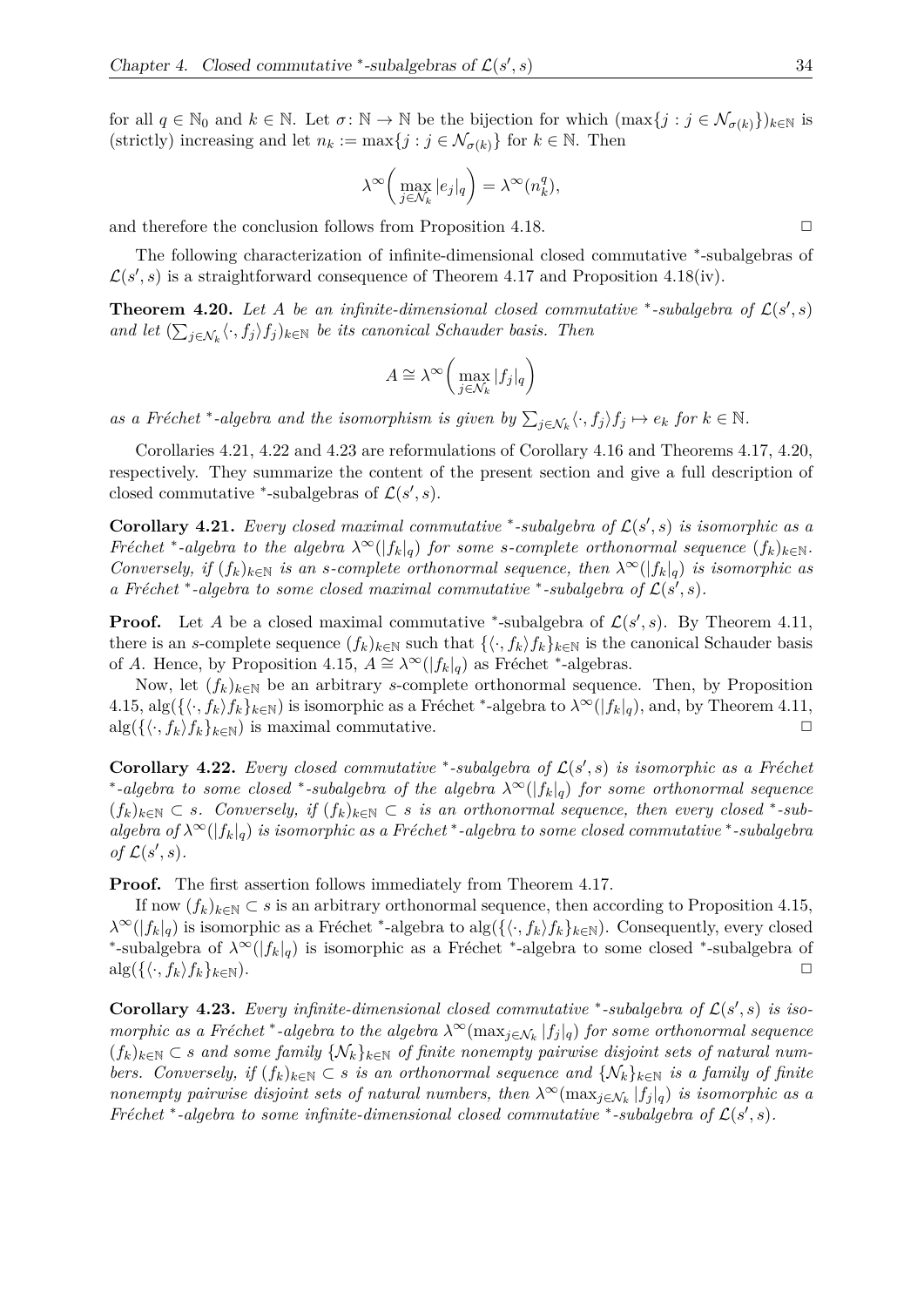**Proof.** The assertions easily follow from Corollary 4.22 and Proposition 4.18. □

### **4.3** Closed commutative  $*$ -subalgebras of  $\mathcal{L}(s', s)$  with the **property (**Ω**)**

In the present section we prove that a closed commutative \*-subalgebra of  $\mathcal{L}(s', s)$  is isomorphic as a Fréchet <sup>\*</sup>-algebra to some closed <sup>\*</sup>-subalgebra of *s* if and only if it is isomorphic as a Fréchet space to some complemented subspace of *s* (Theorem 4.25), i.e. if it has the so-called property  $(\Omega)$  (see Definition 4.24 below). We also give an example of a closed commutative  $*$ -subalgebra of  $\mathcal{L}(s', s)$  which is not isomorphic to any closed \*-subalgebra of *s* (Theorem 4.32).

**Definition 4.24.** A Fréchet space *E* with a fundamental sequence  $(|| \cdot ||_q)_{q \in \mathbb{N}_0}$  of seminorms has the property  $(\Omega)$  if the following condition holds:

$$
\forall p \ \exists q \ \forall r \ \exists \theta \in (0,1) \ \exists C > 0 \ \forall y \in E' \quad ||y||_q' \leq C ||y||_p'^{1-\theta} ||y||_r'^{\theta},
$$

where *E'* is the topological dual of *E* and  $||y||_p' := \sup\{|y(x)| : ||x||_p \le 1\}.$ 

The property  $(\Omega)$  (together with the property  $(DN)$ ) plays a crucial role in the theory of nuclear Fréchet spaces (for details, see [20, Ch. 29] and Introduction).

Recall that a subspace  $F$  of a Fréchet space  $E$  is called *complemented* (in  $E$ ) if there is a continuous projection  $\pi: E \to E$  with im  $\pi = F$ . Since every subspace of  $\mathcal{L}(s', s)$  has the property (DN) (and, by Proposition 3.2, the norm  $|| \cdot ||_{\ell_2 \to \ell_2}$  is already a dominating norm), Theorem [20, Prop. 31.7] implies that a closed \*-subalgebra of  $\mathcal{L}(s', s)$  is isomorphic to a complemented subspace of *s* if and only if it has the property  $(\Omega)$ . The class of complemented subspaces of *s* is still not well-understood (e.g. we do not know, whether every such subspace has a Schauder basis – the Pełczyński problem) and, on the other hand, the class of closed <sup>∗</sup> -subalgebras of *s* has a simple description (see Corollary 4.19). Therefore, in view of Theorem 4.25, the property (Ω) seems to be very restrictive for closed commutative \*-subalgebras of  $\mathcal{L}(s', s)$ .

**Theorem 4.25.** Let A be an infinite-dimensional closed commutative \*-subalgebra of  $\mathcal{L}(s', s)$ and let  $(\sum_{j\in\mathcal{N}_k} \langle \cdot, f_j \rangle f_j)_{k\in\mathbb{N}}$  be its canonical Schauder basis. Then the following assertions are *equivalent:*

- (i) *A is isomorphic as a Fréchet*  $*$ -algebra to some closed  $*$ -subalgebra of s;
- (ii) *A is isomorphic as a Fréchet space to some complemented subspace of*  $s$ *;*
- (iii) *A* has the property  $(\Omega)$ ;
- $(\text{iv}) \exists p \forall q \exists r \exists C > 0 \forall k \quad \max_{j \in \mathcal{N}_k} |f_j|_q \leq C \max_{j \in \mathcal{N}_k} |f_j|_p^r.$

In order to prove Theorem 4.25, we will need Propositions 4.26–4.28 and Lemma 4.30.

The following result is a consequence of nuclearity of closed commutative \*-subalgebras of  $\mathcal{L}(s', s)$ .

**Proposition 4.26.** *Let*  $(f_k)_{k\in\mathbb{N}}\subset s$  *be an orthonormal system in*  $\ell_2$  *and for*  $r\in\mathbb{N}_0$  *let*  $\sigma_r:\mathbb{N}\to\mathbb{N}$  $\mathbb{N}$  *be a bijection such that the sequence*  $(|f_{\sigma_r(k)}|_r)_{k \in \mathbb{N}}$  *is non-decreasing. Then*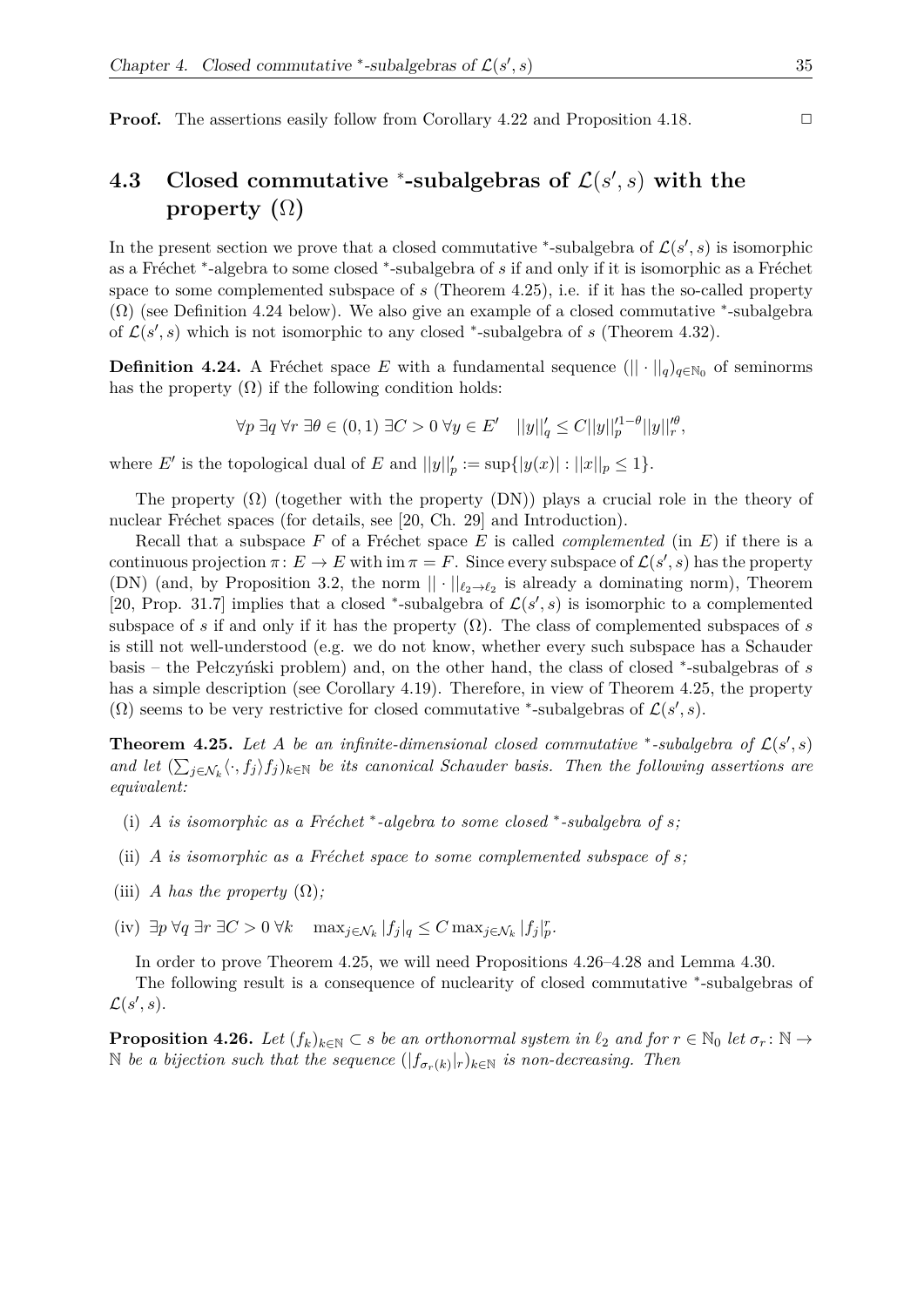(i) *for all*  $p \in \mathbb{N}$  *and*  $q \in \mathbb{N}_0$  *there exists*  $r \in \mathbb{N}$  *such that* 

$$
\sum_{k=1}^{\infty} \frac{|f_k|_q}{|f_k|_r^{1/p}} < \infty;
$$

(ii) *for every*  $p \in \mathbb{N}_0$  *there are*  $r_0 \in \mathbb{N}$  *such that* 

$$
\lim_{k \to \infty} \frac{k^p}{|f_{\sigma_r(k)}|_r} = 0
$$

*for all*  $r > r_0$ *.* 

**Proof.** (i) Take  $p \in \mathbb{N}$  and  $q \in \mathbb{N}_0$ . By Proposition 4.8,  $(\langle \cdot, f_k \rangle f_k)_{k \in \mathbb{N}}$  is a Schauder basis in the nuclear Fréchet space  $\overline{\text{lin}}(\{\langle \cdot, f_k \rangle f_k\}_{k\in\mathbb{N}})$ . Hence, by the Grothendieck-Pietsch theorem (see e.g. [20, Th. 28.15]), there is  $r_1 \in \mathbb{N}_0$  such that

$$
\sum_{k=1}^{\infty} \frac{||\langle \cdot, f_k \rangle f_k||_q}{||\langle \cdot, f_k \rangle f_k||_{r_1}} < \infty.
$$

Clearly,  $|f_k|_q \leq |f_k|_q^2$  and, by Proposition 1.4,  $|f_k|_{r_1}^2 \leq |f_k|_{2r_1}$ . Hence for  $r_2 := 2r_1$  we get

$$
\sum_{k=1}^{\infty} \frac{|f_k|_q}{|f_k|_{r_2}} \le \sum_{k=1}^{\infty} \frac{|f_k|_q^2}{|f_k|_{r_1}^2} = \sum_{k=1}^{\infty} \frac{||\langle \cdot, f_k \rangle f_k||_q}{||\langle \cdot, f_k \rangle f_k||_{r_1}} < \infty.
$$

By Proposition 4.14, there is  $r \in \mathbb{N}$  such that

$$
|f_k|_{r_2} \le |f_k|_{r}^{1/p},
$$

and therefore

$$
\sum_{k=1}^{\infty} \frac{|f_k|_q}{|f_k|_r^{1/p}} \le \sum_{k=1}^{\infty} \frac{|f_k|_q}{|f_k|_{r_2}} < \infty.
$$

(ii) Let  $p \in \mathbb{N}$ . From (i) (applied to  $q = 0$ ) there is  $r_0$  such that for  $r \ge r_0$  we have

$$
\sum_{k=1}^{\infty} \frac{1}{|f_{\sigma_r(k)}|_r^{1/p}} = \sum_{k=1}^{\infty} \frac{1}{|f_k|_r^{1/p}} < \infty.
$$

Since  $(|f_{\sigma_r(k)}|_r^{1/p})_{k \in \mathbb{N}}$  is non-decreasing, it follows from the elementary theory of number series that  $\lim_{k\to\infty} \frac{k}{k}$  $\frac{k}{|f_{\sigma_r(k)}|_r^{1/p}} = 0$ , whence  $\lim_{k \to \infty} \frac{k^p}{|f_{\sigma_r(k)}|_r^{1/p}}$  $\frac{k^{\mu}}{|f_{\sigma_r(k)}|_r} = 0.$ 

**Proposition 4.27.** *Let*  $(a_{j,q})_{j \in \mathbb{N}, q \in \mathbb{N}_0}$ ,  $(b_{j,q})_{j \in \mathbb{N}, q \in \mathbb{N}_0}$  *be Köthe matrices for which*  $\lambda^{\infty}(a_{j,q})$  *and*  $\lambda^{\infty}(b_{j,q})$  are nuclear Fréchet<sup>\*</sup>-algebras. Then the following assertions are equivalent:

- (i)  $\lambda^{\infty}(a_{j,q}) \cong \lambda^{\infty}(b_{j,q})$  *as Fréchet* \*-*algebras*;
- (ii) there is a bijection  $\sigma : \mathbb{N} \to \mathbb{N}$  such that  $\lambda^{\infty}(a_{\sigma(j),q}) = \lambda^{\infty}(b_{j,q})$  as Fréchet \*-algebras;
- (iii) *there is a bijection*  $\sigma : \mathbb{N} \to \mathbb{N}$  *such that*  $\lambda^{\infty}(a_{\sigma(i),q}) = \lambda^{\infty}(b_{j,q})$  *as sets;*
- (iv) *there is a bijection*  $\sigma : \mathbb{N} \to \mathbb{N}$  *such that* 
	- *(α)* ∀*q* ∈ N<sup>0</sup> ∃*r* ∈ N<sup>0</sup> ∃*C >* 0 ∀*j* ∈ N *aσ*(*j*)*,q* ≤ *Cbj,r,*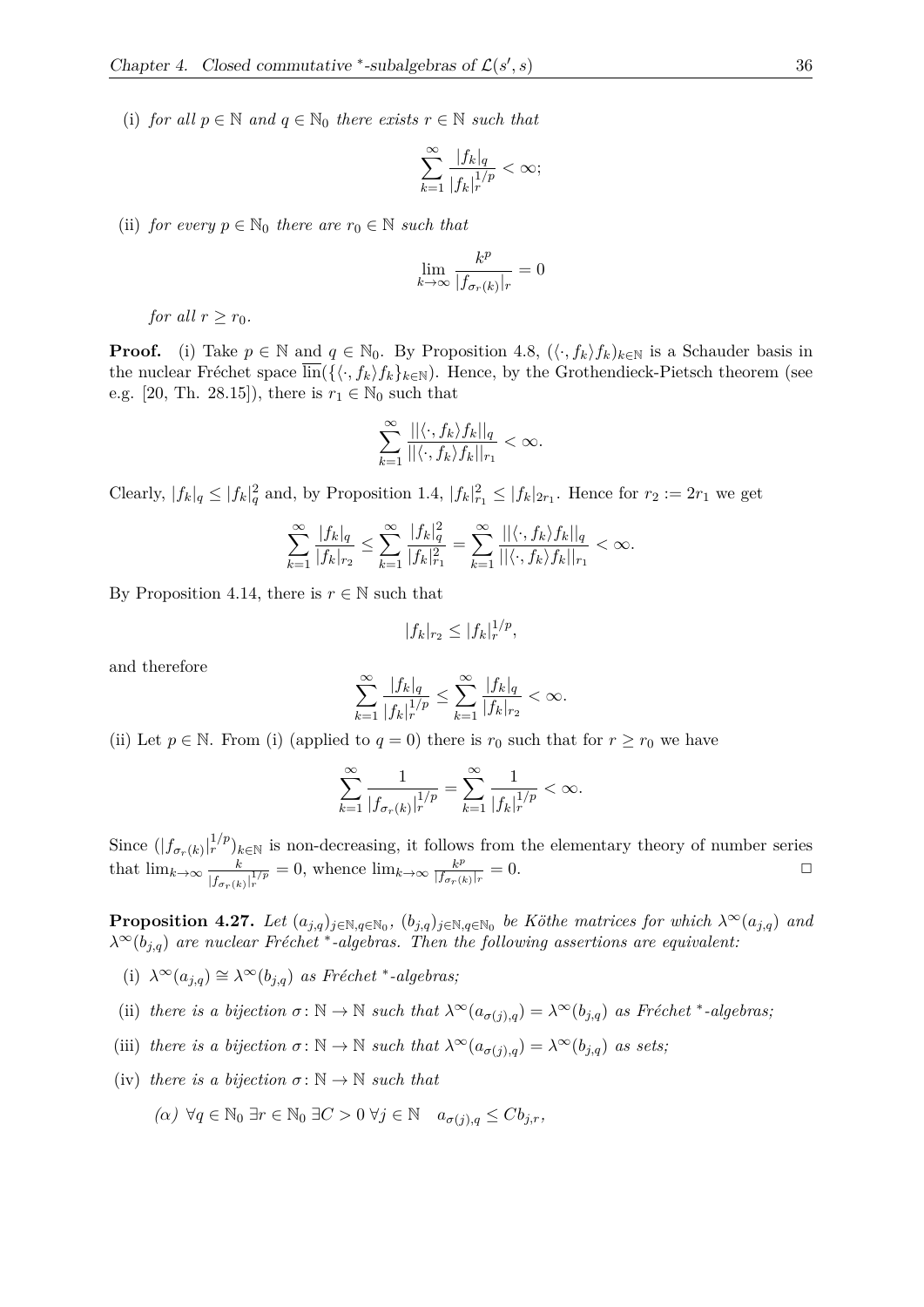$(\beta)$   $\forall r' \in \mathbb{N}_0 \exists q' \in \mathbb{N}_0 \exists C' > 0 \ \forall j \in \mathbb{N} \quad b_{j,r'} \leq C' a_{\sigma(j),q'}.$ 

**Proof.** Denote  $A := \lambda^{\infty}(a_{j,q})$  and  $B := \lambda^{\infty}(b_{j,q})$ .

(i) $\Rightarrow$ (ii): Assume that there is an isomorphism  $\Phi: A \rightarrow B$  of Fréchet <sup>\*</sup>-algebras. Clearly, if  $\xi^2 = \xi$ , then  $\Phi(\xi) = \Phi(\xi^2) = (\Phi(\xi))^2$ , and the same is true for  $\Phi^{-1}$ , i.e.  $\Phi$  maps the idempotents of *A* onto the idempotents of *B*. Note also that each idempotent of *A* and *B* is a sum of pairwise different idempotents  $e_k$ . Then, for a fixed  $k \in \mathbb{N}$ , there is a set  $I \subset \mathbb{N}$  such that

$$
\Phi(e_k) = \sum_{l \in I} e_l
$$

On the other hand, if  $\xi^{(l)} = \sum_{j \in J_l} e_j$  is the idempotent of *A* such that  $\Phi(\xi^{(l)}) = e_l$ , then

$$
\Phi\left(\sum_{l\in I}\xi^{(l)}\right)=\sum_{l\in I}\Phi(\xi^{(l)})=\sum_{l\in I}e_l
$$

so, by the injectivity of  $\Phi$ ,

$$
\sum_{l \in I} \sum_{j \in J_l} e_j = \sum_{l \in I} \xi^{(l)} = e_k,
$$

which implies that  $|I| = |J_l| = 1$ . Hence  $\Phi(e_k) = e_{l_k}$  for some  $l_k \in \mathbb{N}$ , i.e. for the bijection  $\sigma: \mathbb{N} \to \mathbb{N}$  defined by  $l_{\sigma(k)} := k$  we have  $\Phi(e_{\sigma(k)}) = e_k$ . Therefore,  $\Phi((\xi_{\sigma(k)})_{k \in \mathbb{N}}) = (\xi_k)_{k \in \mathbb{N}}$  for  $(\xi_k)_{k\in\mathbb{N}} \in B$  (note that  $(e_{\sigma(k)})_{k\in\mathbb{N}}$  is a Schauder basis in *A* and  $(e_k)_{k\in\mathbb{N}}$  is a Schauder basis in *B*), which shows (ii).

 $(ii) \Rightarrow (iii):$  Obvious.

(iii)⇒(iv): The proof follows from the observation that the identity map Id:  $\lambda^{\infty}(a_{\sigma(i),q}) \rightarrow$  $\lambda^{\infty}(b_{i,q})$  is continuous (use the closed graph theorem).

(iv) $\Rightarrow$ (i): It is easy to see that  $\Phi: A \to B$  defined by  $e_{\sigma(k)} \mapsto e_k$  is an isomorphism of Fréchet ∗  $-\text{algebras.}$ 

**Proposition 4.28.** Let A be an infinite-dimensional closed commutative \*-subalgebra of  $\mathcal{L}(s', s)$ *and let*  $(\sum_{j\in\mathcal{N}_k} \langle \cdot, f_j \rangle f_j)_{k\in\mathbb{N}}$  *be its canonical Schauder basis. Moreover, let*  $(n_k)_{k\in\mathbb{N}}$  *be a strictly increasing sequence of natural numbers and let B be the closed* <sup>∗</sup> *-subalgebra of s generated by*  ${e_{n_k}}_{k \in \mathbb{N}}$ . Then the following assertions are equivalent:

- (i)  $A$  *is isomorphic to*  $B$  *as a Fréchet*  $*$ -algebra;
- $(\text{ii}) \ \lambda^{\infty}(\max_{j \in \mathcal{N}_k} |f_j|_q) \cong \lambda^{\infty}(n_k^q)$  $\binom{q}{k}$  *as Fréchet* \*-*algebras*;
- (iii) *there is a bijection*  $\sigma: \mathbb{N} \to \mathbb{N}$  *such that*  $\lambda^{\infty}(\max_{j \in \mathcal{N}_{\sigma(k)}} |f_j|_q) = \lambda^{\infty}(n_k^q)$  $\binom{q}{k}$  *as Fréchet* ∗ *-algebras;*
- (iv) *there is a bijection*  $\sigma : \mathbb{N} \to \mathbb{N}$  *such that*  $\lambda^{\infty}(\max_{j \in \mathcal{N}_{\sigma(k)}} |f_j|_q) = \lambda^{\infty}(n_k^q)$ *k* ) *as sets;*
- (v) *there is a bijection*  $\sigma: \mathbb{N} \to \mathbb{N}$  *such that*

$$
(\alpha) \ \forall q \in \mathbb{N}_0 \ \exists r \in \mathbb{N}_0 \ \exists C > 0 \ \forall k \in \mathbb{N} \quad \max_{j \in \mathcal{N}_{\sigma(k)}} |f_j|_q \leq C n_k^r,
$$

$$
(\beta) \ \forall r' \in \mathbb{N}_0 \ \exists q' \in \mathbb{N}_0 \ \exists C' > 0 \ \forall k \in \mathbb{N} \quad n_k^{r'} \le C' \max_{j \in \mathcal{N}_{\sigma(k)}} |f_j|_{q'}.
$$

**Proof.** This is an immediate consequence of Theorem 4.20 and Proposition 4.27. □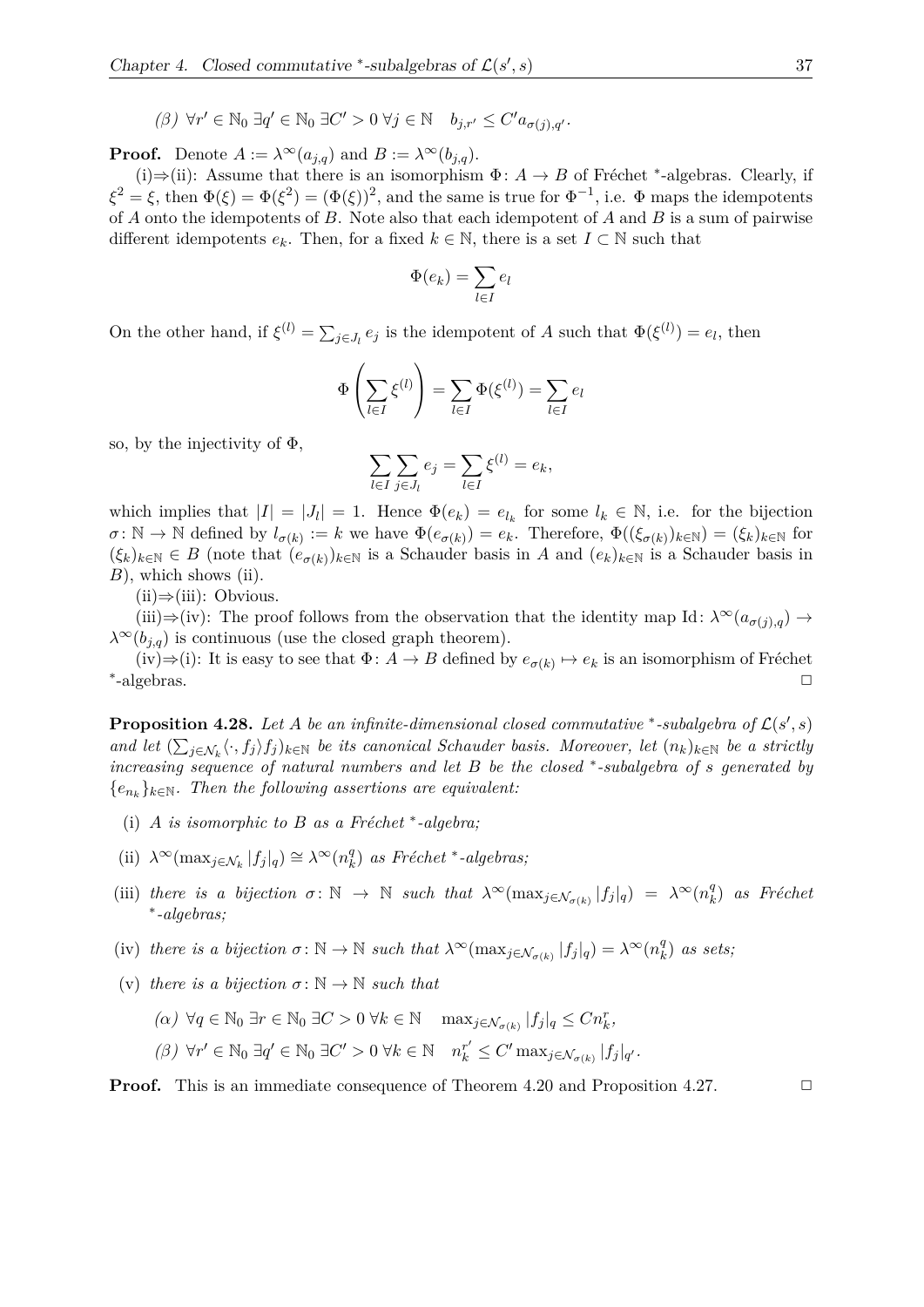*Remark* 4.29. In view of Corollary 4.19, every closed \*-subalgebra of *s* is isomorphic as a Fréchet <sup>\*</sup>-algebra to  $\lambda^{\infty}(n_k^q)$  $k$ <sup>0</sup>) (i.e. the closed <sup>∗</sup>-subalgebra of *s* generated by  ${e_{n_k}}_{k \in \mathbb{N}}$ ) for some strictly increasing sequence  $(n_k)_{k\in\mathbb{N}}\subset\mathbb{N}$ , hence Proposition 4.28 characterizes closed commutative <sup>\*</sup>-subalgebras of  $\mathcal{L}(s', s)$  which are isomorphic as Fréchet <sup>\*</sup>-algebras to some <sup>\*</sup>-subalgebra of *s*.

**Lemma 4.30.** Let  $(a_k)_{k \in \mathbb{N}}$  ⊂  $[1, \infty)$  be a non-decreasing sequence such that  $a_k ≥ 2k$  for *k* big *enough. Then there exist a strictly increasing sequence*  $(b_k)_{k \in \mathbb{N}} \subset \mathbb{N}$  and  $C > 0$  such that

$$
\frac{1}{C}a_k \le b_k \le Ca_k^2
$$

*for every*  $k \in \mathbb{N}$ *.* 

**Proof.** Let  $k_0 \in \mathbb{N}$  be such that  $a_k \geq 2k$  for  $k > k_0$  and choose  $C \in \mathbb{N}$  so that

$$
\frac{1}{C}a_k \le k \le Ca_k^2
$$

for  $k \in \mathcal{N}_0 := \{1, \ldots, k_0\}$ . Denote also  $\mathcal{N}_1 := \{k \in \mathbb{N} : a_k = a_{k_0+1}\}\$ and, recursively,  $\mathcal{N}_{j+1} :=$  ${k \in \mathbb{N} : a_k = a_{\max \mathcal{N}_j+1}}$ . Clearly,  $\mathcal{N}_j$  are finite, pairwise disjoint,  $\bigcup_{j \in \mathbb{N}_0} \mathcal{N}_j = \mathbb{N}$  and  $k < l$  for  $k \in \mathcal{N}_j, l \in \mathcal{N}_{j+1}.$ 

Let  $b_k := k$  for  $k \in \mathcal{N}_0$  and let

$$
b_{m_j+l-1} := C \lceil \max\{a_{m_j-1}^2, a_{m_j}\}\rceil + l
$$

for  $j \in \mathbb{N}$  and  $1 \leq l \leq |\mathcal{N}_j|$ , where  $m_j := \min \mathcal{N}_j$  and  $\lceil x \rceil := \min \{ n \in \mathbb{Z} : n \geq x \}$  stands for the ceiling of  $x \in \mathbb{R}$ . We will show inductively that  $(b_k)_{k \in \mathbb{N}}$  is a strictly increasing sequence of natural numbers such that

$$
\frac{1}{C}a_k \le b_k \le Ca_k^2\tag{4.3}
$$

for every  $k \in \mathbb{N}$ .

Clearly, the condition (4.3) holds for  $k \in \mathcal{N}_0$ . Assume that  $(b_k)_{k \in \mathcal{N}_0 \cup ... \cup \mathcal{N}_j}$  is a strictly increasing sequence of natural numbers for which the condition (4.3) holds. For simplicity, denote  $m := \min \mathcal{N}_{j+1}$ . By the inductive assumption, we obtain  $b_{m-1} \leq C a_{m-1}^2$ , hence

$$
b_m - b_{m-1} \ge C \lceil \max\{a_{m-1}^2, a_m\} \rceil + 1 - C a_{m-1}^2 \ge C a_{m-1}^2 + 1 - C a_{m-1}^2 \ge 1
$$

so  $b_{m-1} < b_m$ , and, clearly,  $b_m < b_{m+1} < \ldots < b_{\max N_{i+1}}$ .

Fix  $1 \leq l \leq |N_{j+1}|$ . We have

$$
b_{m+l-1} \geq Ca_m = Ca_{m+l-1} \geq \frac{1}{C}a_{m+l-1}
$$

so the first inequality in (4.3) holds for  $k \in \mathcal{N}_{j+1}$ . Next, by assumption, we get

$$
a_{m+l-1} \ge 2(m+l-1),\tag{4.4}
$$

whence

$$
l \le a_{m-l+1} - m + 1. \tag{4.5}
$$

Consider two cases. If  $a_m \ge a_{m-1}^2$ , then, from (4.5)

$$
b_{m-l+1} = C\lceil a_m \rceil + l = C\lceil a_{m+l-1} \rceil + l \le 2Ca_{m+l-1} + a_{m+l-1} - m + 1
$$
  
 
$$
\le (2C+1)a_{m+l-1} \le Ca_{m+l-1}^2,
$$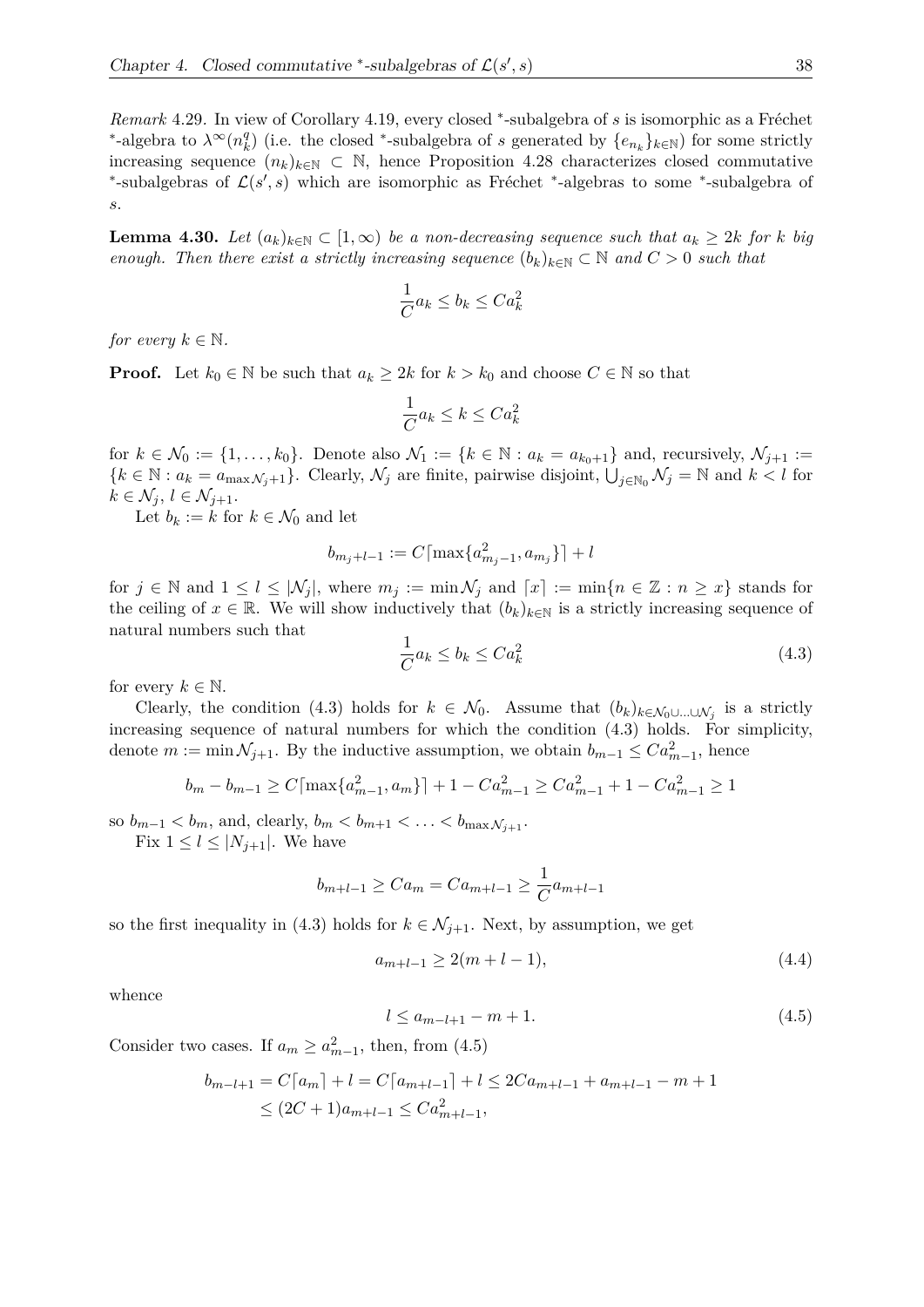where the last inequality holds because  $C \geq 1$  and, from (4.4), we have

$$
a_{m-l+1} \ge 2(m+l-1) \ge 2m \ge 2(k_0+1) \ge 4.
$$

Finally, if  $a_{m-1}^2 > a_m$ , then, from (4.4), we obtain (note that, by the definition of  $\mathcal{N}_j$  and  $\mathcal{N}_{j+1}$ , we have  $a_{m-1} < a_m$ 

$$
b_{m-l+1} = C[a_{m-1}^2] + l
$$
  
\n
$$
\leq C[(a_m - 1)^2] + l
$$
  
\n
$$
= C[a_m^2 - 2a_m + 1] + l
$$
  
\n
$$
\leq C(a_m^2 - 2a_m + 2) + l
$$
  
\n
$$
\leq Ca_m^2 - 2Ca_m + 2C + Cl
$$
  
\n
$$
= Ca_{m+l-1}^2 - C(2a_{m+l-1} - 2 - l)
$$
  
\n
$$
\leq Ca_{m+l-1}^2 - C(4(m + l - 1) - 2 - l)
$$
  
\n
$$
= Ca_{m+l-1}^2 - C(4m + 3l - 6) \leq Ca_{m+l-1}^2
$$

Hence we have shown that the second inequality in (4.3) holds for  $k \in \mathcal{N}_{j+1}$ , and the proof is  $\Box$ complete.  $\Box$ 

*.*

Now, we are ready to prove the main theorem of this section.

**Proof of Theorem 4.25.** (i)⇒(ii): By Corollary 4.19, each closed \*-subalgebra of *s* is isomorphic to some complemented subspace of *s* (and one can prove that it is complemented in *s*).

(ii)⇔(iii): See e.g. [20, Prop. 31.7].

(iii) $\Rightarrow$ (iv): By Theorem 4.20 and nuclearity (see e.g. [20, Prop. 28.16]),

$$
A \cong \lambda^{\infty} \left( \max_{j \in \mathcal{N}_k} |f_j|_q \right) = \lambda^1 \left( \max_{j \in \mathcal{N}_k} |f_j|_q \right)
$$

as a Fréchet <sup>\*</sup>-algebra. Next, by [20, Lemma 27.11, Lemma 27.12], we have

$$
A' \cong \{ \eta \in \mathbb{C}^{\mathbb{N}} : \sum_{k=1}^{\infty} |\xi_k| \cdot |\eta_k| < \infty \text{ for all } \xi \in \lambda^1(\max_{j \in \mathcal{N}_k} |f_j|_q) \},
$$

where the Minkowski functional  $|| \cdot ||'_q$  of the polar of  $\{\xi \in \mathbb{C}^{\mathbb{N}} : \sum_{k=1}^{\infty} |\xi_k| \cdot \max_{j \in \mathcal{N}_k} |f_j|_q \leq 1\}$  is given by

$$
||\eta||_q' := \sup \left\{ \left| \sum_{k=1}^{\infty} \xi_k \eta_k \right| : \sum_{k=1}^{\infty} |\xi_k| \cdot \max_{j \in \mathcal{N}_k} |f_j|_q \le 1 \right\} = \sup_{k \in \mathbb{N}} \frac{|\eta_k|}{\max_{j \in \mathcal{N}_k} |f_j|_q}.
$$

Hence, the property  $(\Omega)$  applied to unit vectors gives

$$
\forall l \exists m \,\forall n \,\exists 0 < \theta < 1 \,\exists C > 0 \,\forall k \quad \frac{1}{\max_{j \in \mathcal{N}_k} |f_j|_m} \le C \frac{1}{\max_{j \in \mathcal{N}_k} |f_j|_l^{1-\theta} \max_{j \in \mathcal{N}_k} |f_j|_n^{\theta}}.
$$

In particular, taking  $l = 0$ , we get (iv).

(iv) $\Rightarrow$ (i): By Proposition 4.26(ii), there is  $p_1 \geq p$  and a bijection  $\sigma : \mathbb{N} \to \mathbb{N}$  such that the sequence  $(|f_{\mu_{\sigma(k)}}|_{p_1})_{k \in \mathbb{N}}$  is non-decreasing and  $\lim_{k \to \infty} \frac{k}{|f_{\mu_{\sigma(k)}}|}$  $\frac{k}{|f_{\mu_{\sigma(k)}}|_{p_1}} = 0$ , where *p* is taken from the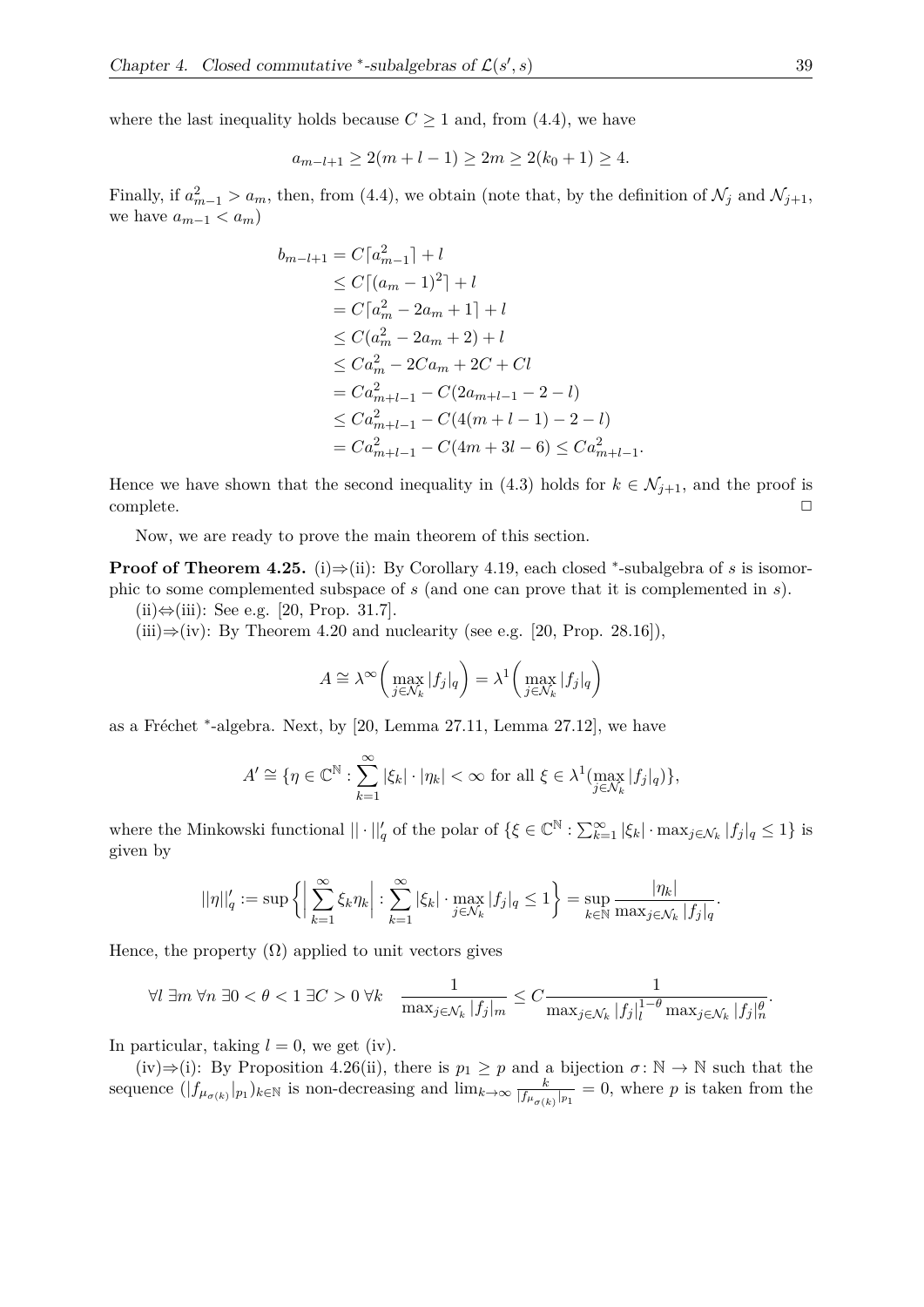condition (iv) and  $\mu_k \in \mathcal{N}_k$  is choosen so that  $\max_{j \in \mathcal{N}_k} |f_j|_{p_1} = |f_{\mu_k}|_{p_1}$ . Then for sufficiently large *k* we get  $\frac{k}{|f_{\mu_{\sigma(k)}}|_{p_1}} \leq \frac{1}{2}$  $\frac{1}{2}$ , so

$$
|f_{\mu_{\sigma(k)}}|_{p_1} \ge 2k. \tag{4.6}
$$

Consequently, for *k* big enough we have

$$
\max_{j \in \mathcal{N}_{\sigma(k)}} |f_j|_{p_1} = |f_{\mu_{\sigma(k)}}|_{p_1} \ge 2k
$$

and the sequence  $(\max_{j \in \mathcal{N}_{\sigma(k)}} |f_j|_{p_1})_{k \in \mathbb{N}}$  is non-decreasing. Hence, by Lemma 4.30, there is a strictly increasing sequence  $(n_k)_{k \in \mathbb{N}} \subset \mathbb{N}$  and  $C_1 > 0$  such that

$$
\frac{1}{C_1} \max_{j \in \mathcal{N}_{\sigma(k)}} |f_j|_{p_1} \le n_k \le C_1 \max_{j \in \mathcal{N}_{\sigma(k)}} |f_j|_{p_1}^2 \tag{4.7}
$$

for every  $k \in \mathbb{N}$ . Now, by the conditions (iv) and (4.7), we get that for all *q* there is *r* and  $C_2 := CC_1^r$  such that

$$
\max_{j \in \mathcal{N}_{\sigma(k)}} |f_j|_q \le C \max_{j \in \mathcal{N}_{\sigma(k)}} |f_j|_{p_1}^r \le C_2 n_k^r
$$

for all  $k \in \mathbb{N}$ , so the condition ( $\alpha$ ) from Proposition 4.28(v) holds. Finally, by (4.7) and Proposition 4.14 we obtain that for all  $r'$  there is  $q'$  and  $C_3 := C_1^{r'}$  $j''_1$  such that

$$
n_k^{r'} \le C_3 \max_{j \in \mathcal{N}_{\sigma(k)}} |f_j|_{p_1}^{2r'} \le C_3 \max_{j \in \mathcal{N}_{\sigma(k)}} |f_j|_{q'}
$$

for every  $k \in \mathbb{N}$ , so the condition  $(\beta)$  from Proposition 4.28(v) is satisfied, and therefore, by Proposition 4.28, A is isomorphic as a Fréchet <sup>\*</sup>-algebra to the closed <sup>\*</sup>-subalgebra of *s* generated by  $\{e_{n_k}\}_{k\in\mathbb{N}}$ .  $\}$ *k*∈N.  $□$ 

**Lemma 4.31.** For every increasing sequence  $(\alpha_j)_{j \in \mathbb{N}} \subset (0, \infty)$  and every  $p \in \mathbb{N}$  we have

$$
\sup_{j \in \mathbb{N}} \left( \alpha_j^{p-j+1} \cdot \prod_{i=1}^{j-1} \alpha_i \right) = \prod_{i=1}^p \alpha_i.
$$

**Proof.** For  $j \geq p+1$  we get

$$
\frac{\alpha_j^{p-j+1} \cdot \prod_{i=1}^{j-1} \alpha_i}{\prod_{i=1}^p \alpha_i} = \alpha_j^{p-j+1} \cdot \prod_{i=p+1}^{j-1} \alpha_i = \frac{\prod_{i=p+1}^{j-1} \alpha_i}{\alpha_j^{j-p-1}} \le 1
$$

and, similarly, for  $j \leq p-1$  we obtain

$$
\frac{\alpha_j^{p-j+1} \cdot \prod_{i=1}^{j-1} \alpha_i}{\prod_{i=1}^p \alpha_i} = \frac{\alpha_j^{p-j+1}}{\prod_{i=j}^p \alpha_i} \le 1.
$$

Since  $\alpha_p^{p-p+1} \cdot \prod_{i=1}^{p-1} \alpha_i = \prod_{i=1}^{p} \alpha_i$ , the supremum is attained for  $j = p$ , and we are done.  $\Box$ 

**Theorem 4.32.** *There is a closed commutative* \*-subalgebra of  $\mathcal{L}(s', s)$  which is not isomorphic *to any closed* <sup>∗</sup> *-subalgebra of s.*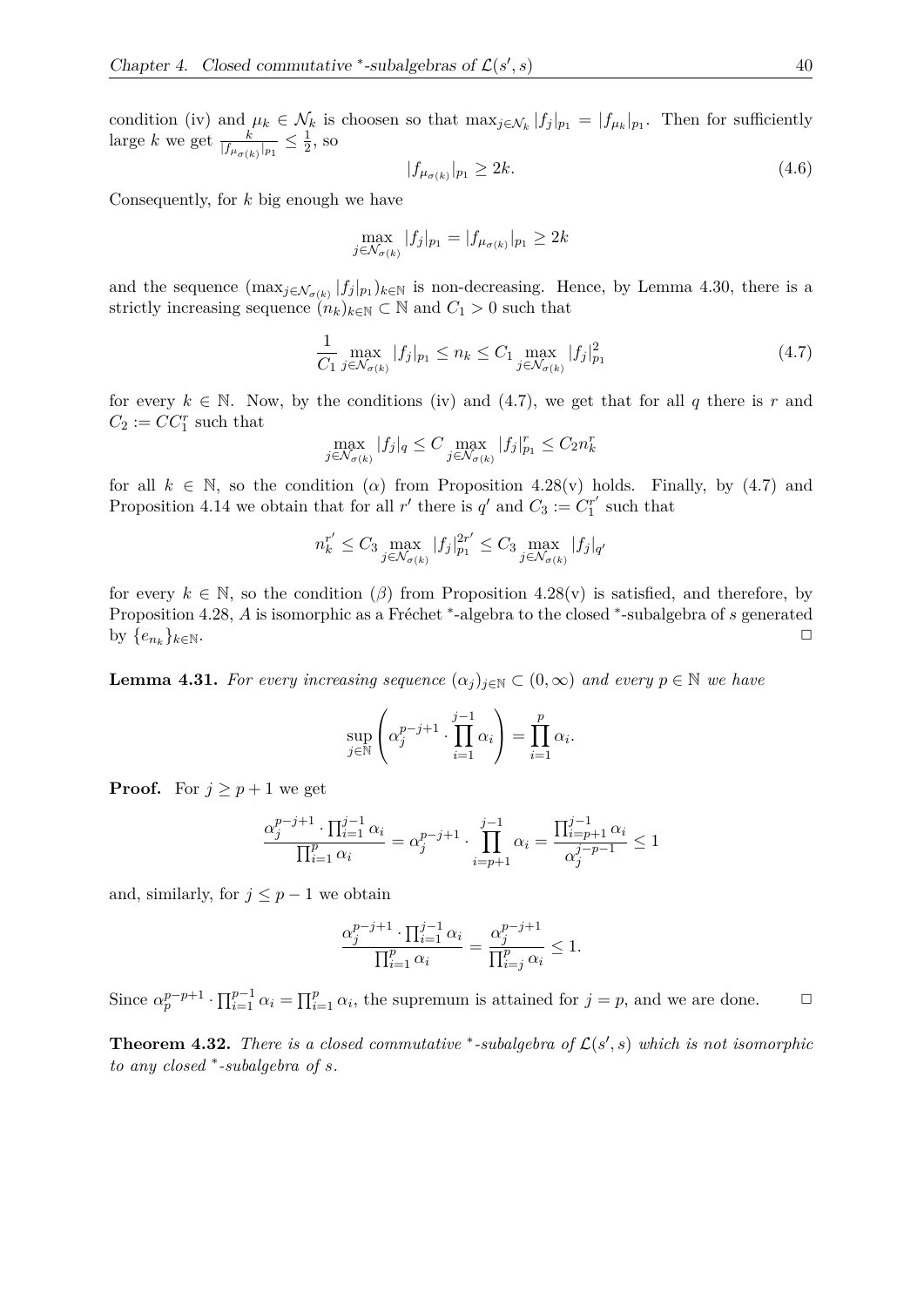**Proof.** Let  $m_k$  be the *k*-th prime number,  $N_{k,1} := m_k$ ,  $N_{k,j+1} := m_k^{N_{k,j}}$  $k^{N_{k,j}}$  for *j*, *k* ∈ *N*. Denote  $a_{k,1} := c_k$  and

$$
a_{k,j} := c_k \frac{\prod_{i=1}^{j-1} N_{k,i}}{N_{k,j}^{j-1}}
$$

for  $j \geq 2$ , where the sequence  $(c_k)_{k \in \mathbb{N}}$  is choosen so that  $||(a_{k,j})_{j \in \mathbb{N}}||_{\ell_2} = 1$ , i.e.

$$
c_k := \bigg(\sum_{j=1}^{\infty} \bigg(\frac{\prod_{i=1}^{j-1} N_{k,i}}{N_{k,j}^{j-1}}\bigg)^2\bigg)^{-1/2}
$$

*.*

The numbers  $c_k$  are well-defined, because, by Lemma 4.31,

$$
\sum_{j=1}^{\infty} \left( \frac{\prod_{i=1}^{j-1} N_{k,i}}{N_{k,j}^{j-1}} \right)^2 = \sum_{j=1}^{\infty} \left( N_{k,j}^{-j+1} \cdot \prod_{i=1}^{j-1} N_{k,i} \right)^2 = \sum_{j=1}^{\infty} \frac{1}{N_{k,j}^2} \left( N_{k,j}^{1-j+1} \cdot \prod_{i=1}^{j-1} N_{k,i} \right)^2
$$
  

$$
\leq \sup_{j \in \mathbb{N}} \left( N_{k,j}^{1-j+1} \cdot \prod_{i=1}^{j-1} N_{k,i} \right)^2 \sum_{j=1}^{\infty} \frac{1}{N_{k,j}^2} = N_{k,1}^2 \sum_{j=1}^{\infty} \frac{1}{N_{k,j}^2} < N_{k,1}^2 \sum_{j=1}^{\infty} \frac{1}{j^2} < \infty.
$$

Finally, define an orthonormal sequence  $(f_k)_{k \in \mathbb{N}}$  by

$$
f_k := \sum_{j=1}^{\infty} a_{k,j} e_{N_{k,j}}.
$$

We will show that  $\text{alg}(\{\langle \cdot, f_k \rangle f_k\}_{k \in \mathbb{N}})$  is a closed \*-subalgebra of  $\mathcal{L}(s', s)$  which is not isomorphic as an algebra to any closed <sup>∗</sup> -subalgebra of *s*. By Theorem 4.25, it is enough to show that each  $f_k$  belongs to *s* and for every  $p, r \in \mathbb{N}$  the following condition holds

$$
\lim_{k \to \infty} \frac{|f_k|_{\infty, p+1}}{|f_k|_{\infty, p}^r} = \infty,
$$

where  $|\xi|_{\infty,q} := \sup_{j \in \mathbb{N}} |\xi_j| j^q$  (see Proposition 1.5).

Note first that  $|f_k|_{\infty, p} = a_{k, p} N_{k, p}^p$ . In fact, by Lemma 4.31, we get

$$
|f_k|_{\infty, p} = \sup_{j \in \mathbb{N}} a_{k,j} N_{k,j}^p = c_k \sup_{j \in \mathbb{N}} \left( N_{k,j}^p \cdot \frac{\prod_{i=1}^{j-1} N_{k,i}}{N_{k,j}^{j-1}} \right) = c_k \sup_{j \in \mathbb{N}} \left( N_{k,j}^{p-j+1} \cdot \prod_{i=1}^{j-1} N_{k,i} \right)
$$
  
=  $c_k \prod_{i=1}^p N_{k,i} = c_k N_{k,p}^p \cdot \frac{\prod_{i=1}^{p-1} N_{k,i}}{N_{k,p}^{p-1}} = a_{k,p} N_{k,p}^p.$ 

In particular,  $f_k \in s$  for  $k \in \mathbb{N}$ . Next, for  $j, k \in \mathbb{N}$ , we have

$$
\frac{a_{k,j+1}N_{k,j+1}^j}{a_{k,j}} = \frac{c_k N_{k,j+1}^j \cdot \frac{\prod_{i=1}^j N_{k,i}}{N_{k,j+1}^j}}{c_k \frac{\prod_{i=1}^j N_{k,i}}{N_{k,j}^j}} = \frac{\prod_{i=1}^j N_{k,i}}{\prod_{i=1}^{j-1} N_{k,i}} = N_{k,j}^j.
$$

Moreover, for every  $j, r \in \mathbb{N}$  we get

$$
\frac{N_{k,j+1}}{N_{k,j}^r} = \frac{m_k^{N_{k,j}}}{N_{k,j}^r} \ge \frac{2^{N_{k,j}}}{N_{k,j}^r} \xrightarrow[k \to \infty]{} \infty,
$$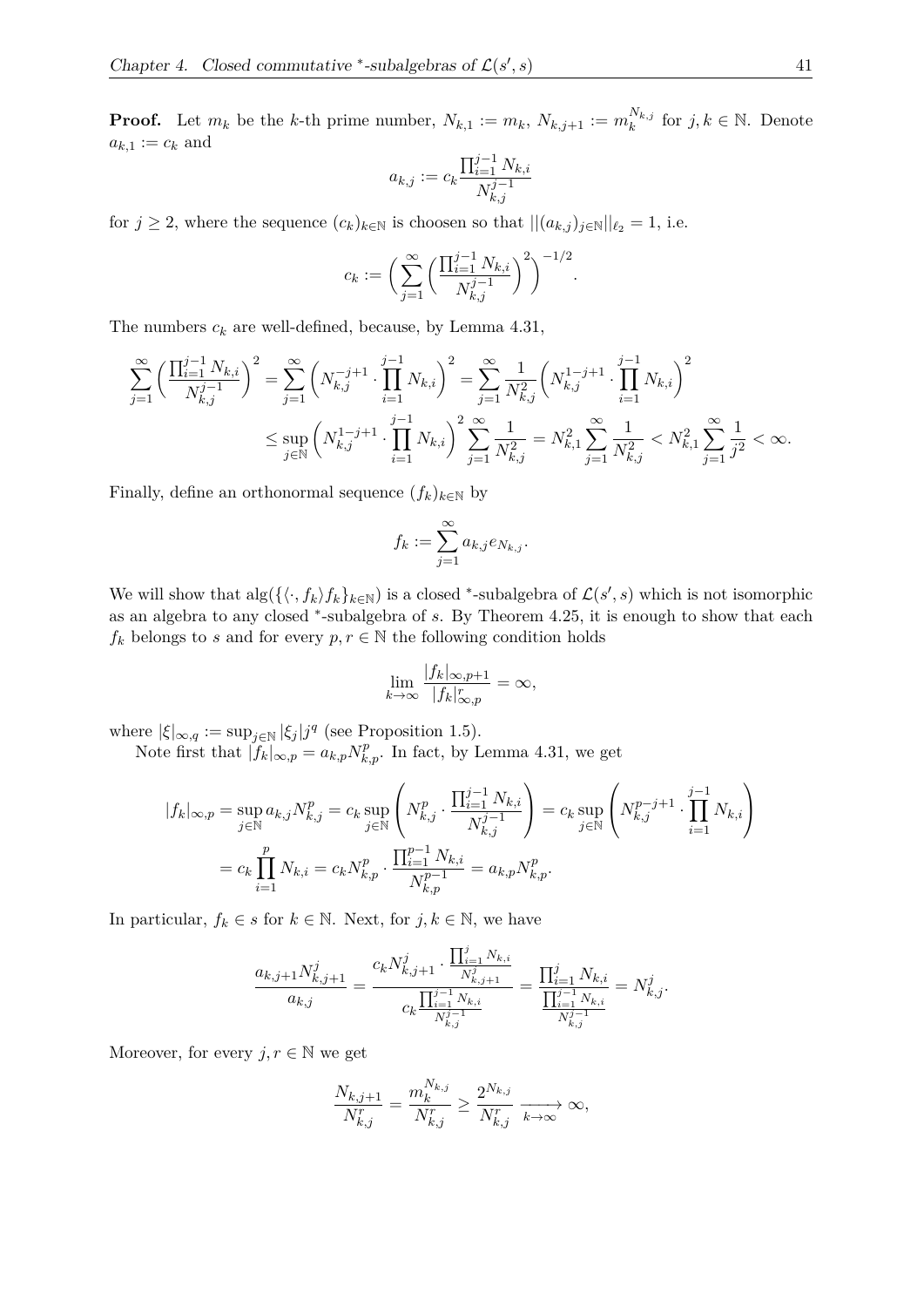and clearly  $a_{k,j} \leq 1$  for  $j, k \in \mathbb{N}$ . Hence, for  $p, r \in \mathbb{N}$  we obtain

$$
\frac{|f_k|_{\infty,p+1}}{|f_k|_{\infty,p}^r} = \frac{a_{k,p+1}N_{k,p+1}^{p+1}}{a_{k,p}^r N_{k,p}^{pr}} = \frac{a_{k,p+1}N_{k,p+1}^p}{a_{k,p}} \cdot \frac{1}{a_{k,p}^{r-1}} \cdot \frac{N_{k,p+1}}{N_{k,p}^{pr}} = N_{k,p}^p \cdot \frac{1}{a_{k,p}^{r-1}} \cdot \frac{N_{k,p+1}}{N_{k,p}^{pr}}
$$
  

$$
\geq \frac{N_{k,p+1}}{N_{k,p}^{pr}} \xrightarrow[k \to \infty]{} \infty,
$$

which is the desired conclusion.  $\Box$ 

#### **4.4 Orthogonally complemented closed commutative** \*-subalgebras of  $\mathcal{L}(s', s)$

It would be interesting to describe commutative  $*$ -subalgebras of  $\mathcal{L}(s', s)$  which are complemented  $(\text{in } \mathcal{L}(s', s))$ . This problem does not seem to be so easy to solve because, in general, a projection on  $\mathcal{L}(s', s)$  has nothing in common with the algebraic structure of  $\mathcal{L}(s', s)$ . In this section we shall consider commutative <sup>\*</sup>-subalgebras of  $\mathcal{L}(s', s)$  which are complemented in a very specific way – the so-called orthogonally complemented subalgebras (see Definition 4.33).

We first characterize closed commutative orthogonally complemented \*-subalgebras in terms of their canonical Schauder bases (Proposition 4.36). Next, we consider the class of closed maximal commutative orthogonally complemented <sup>\*</sup>-subalgebras of  $\mathcal{L}(s', s)$  isomorphic as Fréchet ∗ -algebras to *s* (Theorem 4.37). It appears that closed maximal commutative orthogonally complemented <sup>\*</sup>-subalgebras *A* of  $\mathcal{L}(s', s)$  isomorphic to *s* are exactly those for which there exists an algebra isomorphism  $T: \mathcal{L}(s', s) \to \mathcal{L}(s', s)$  preserving orthogonality, which maps *A* onto the subalgebra of diagonal operators (Corollary 4.38). We also give an example of a closed maximal commutative <sup>\*</sup>-subalgebra of  $\mathcal{L}(s', s)$  isomorphic as a Fréchet <sup>\*</sup>-algebra to *s* which is not orthogonally complemented in  $\mathcal{L}(s', s)$  (Theorem 4.39).

**Definition 4.33.** A linear map  $\pi: \mathcal{L}(s', s) \to \mathcal{L}(s', s)$  is said to be an *orthogonal projection* if there is a continuous projection  $\tilde{\pi}$ :  $\mathcal{HS}(\ell_2) \to \mathcal{HS}(\ell_2)$  which is orthogonal with respect to the Hilbert-Schmidt scalar product and satisfies  $\tilde{\pi}_{|\mathcal{L}(s',s)} = \pi$ . A linear subspace *A* of  $\mathcal{L}(s',s)$ is called *orthogonally complemented* (in  $\mathcal{L}(s', s)$ ) if  $\hat{A} = \text{im } \pi$  for some orthogonal projection  $\pi\colon \mathcal{L}(s',s)\to \mathcal{L}(s',s).$ 

Recall that  $HS(\ell_2)$  stands for the space of *Hilbert-Schmidt operators*, i.e.

$$
\mathcal{HS}(\ell_2) := \mathcal{S}_2(\ell_2) := \{ x \in \mathcal{K}(\ell_2) : (s_k(x))_{k \in \mathbb{N}} \in \ell_2 \},
$$

where  $(s_k(x))_{k\in\mathbb{N}}$  is the sequence of singular numbers of x. The space  $\mathcal{HS}(\ell_2)$  with a scalar product defined by

$$
\langle x,y\rangle_{\mathcal{HS}}:=\sum_{k=1}^\infty \langle xe_k,ye_k\rangle
$$

becomes a Hilbert space. The corresponding hilbertian norm is denoted by  $\nu_2$ , i.e.

$$
\nu_2(x) := (\langle x, x \rangle_{\mathcal{H}\mathcal{S}})^{1/2} = \bigg(\sum_{k=1}^{\infty} ||xe_k||_{\ell_2}^2\bigg)^{1/2}.
$$

*Remark* 4.34. Clearly, an orthogonal projection  $\pi$  on  $\mathcal{L}(s', s)$  is a (continuous) projection in the sense that  $\pi^2 = \pi$ . Hence, every orthogonally complemented \*-subalgebra of  $\mathcal{L}(s', s)$  has  $(\Omega)$ (see Theorem  $0.4$ ) and can be embedded isomorphically as a closed  $*$ -subalgebra into the Fréchet ∗ -algebra *s* (Theorem 4.25).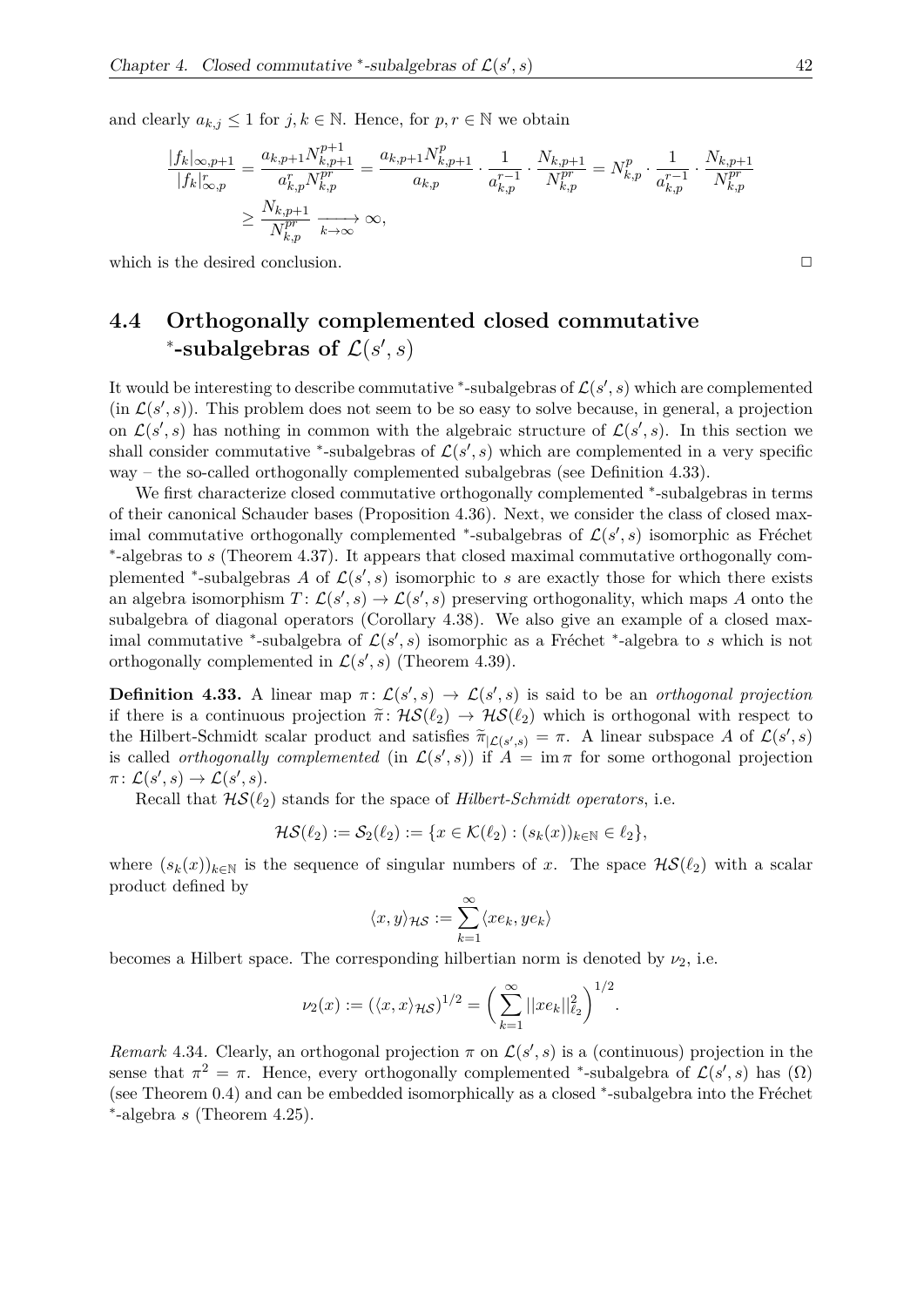*Remark* 4.35. Let  $(P_k)_{k \in \mathbb{N}}$  be a sequence of nonzero pairwise orthogonal finite dimensional (selfadjont) projections on  $\ell_2$  and let  $d_k$  denote the dimension of im  $P_k$  for  $k \in \mathbb{N}$ . Then  $(d_k^{-1}P_k)_{k \in \mathbb{N}}$ is an orthonormal basis of the Hilbert space  $\overline{\lim}^{\mathcal{HS}}(\{P_k\}_{k\in\mathbb{N}})$  (the closed linear span of  $\{P_k\}_{k\in\mathbb{N}}$ in the topology of  $(\mathcal{HS}(\ell_2), \nu_2)$ ), hence the map  $\tilde{\pi} : \mathcal{HS}(\ell_2) \to \mathcal{HS}(\ell_2)$ ,

$$
\widetilde{\pi}x := \sum_{k=1}^{\infty} d_k^{-1} \langle x, P_k \rangle_{\mathcal{H}\mathcal{S}} P_k,\tag{4.8}
$$

is a continuous orthogonal projection onto  $\overline{\lim}^{\mathcal{HS}}(\{P_k\}_{k\in\mathbb{N}})$ . If, moreover,  $\tilde{\pi}(\mathcal{L}(s',s)) \subseteq \mathcal{L}(s',s)$ , then, by the closed graph theorem for Fréchet spaces and Lemma 3.5, the map

$$
\pi := \widetilde{\pi}_{|_{\mathcal{L}(s',s)}} \colon \mathcal{L}(s',s) \to \mathcal{L}(s',s)
$$

is a continuous orthogonal projection onto  $A := \overline{\lim}^{\mathcal{L}(s',s)}(\{P_k\}_{k \in \mathbb{N}}) = \text{alg}(\{P_k\}_{k \in \mathbb{N}})$ , and thus *A* is orthogonally complemented in  $\mathcal{L}(s', s)$ .

On the other hand, if  $\text{alg}(\{P_k\}_{k\in\mathbb{N}})$  is orthogonally complemented in  $\mathcal{L}(s', s)$ , then one can easily check that the corresponding orthogonal projection  $\tilde{\pi}$ :  $\mathcal{HS}(\ell_2) \to \mathcal{HS}(\ell_2)$  is defined by  $(4.8).$ 

In the following Proposition we characterize orthogonally complemented commutative  $*$ -subalgebras of  $\mathcal{L}(s', s)$  among all closed commutative <sup>\*</sup>-subalgebras of  $\mathcal{L}(s', s)$ .

**Proposition 4.36.** Let A be an infinite-dimensional closed commutative \*-subalgebra of  $\mathcal{L}(s', s)$ *and let*  $(P_k)_{k \in \mathbb{N}} = (\sum_{j \in \mathcal{N}_k} \langle \cdot, f_j \rangle f_j)_{k \in \mathbb{N}}$  *be its canonical Schauder basis. Then the following assertions are equivalent:*

- (i) *A is orthogonally complemented;*
- (ii) *for all*  $q \in \mathbb{N}_0$  *and for all*  $x \in \mathcal{L}(s', s)$

$$
\sup_{k \in \mathbb{N}} \frac{|\langle x, P_k \rangle_{\mathcal{H}S}|}{|\mathcal{N}_k|} \cdot ||P_k||_q < \infty;
$$

(iii) *for all*  $q \in \mathbb{N}_0$  *and for all*  $x \in \mathcal{L}(s', s)$ 

$$
\sup_{k \in \mathbb{N}} \frac{1}{|\mathcal{N}_k|} \left| \sum_{j \in \mathcal{N}_k} \langle x f_j, f_j \rangle \right| \cdot \max_{j \in \mathcal{N}_k} |f_j|_q < \infty.
$$

**Proof.** (i) $\Rightarrow$ (ii): If *A* is orthogonally complemented in  $\mathcal{L}(s', s)$  then, by Remark 4.35, the corresponding orthogonal projection  $\pi$ :  $\mathcal{L}(s', s) \to \mathcal{L}(s', s)$  is given by

$$
\pi x := \sum_{k=1}^{\infty} \frac{1}{|\mathcal{N}_k|} \langle x, P_k \rangle_{\mathcal{H}S} P_k.
$$

Now, from Lemma 3.5 it follows that the series above is absolutely convergent for all  $x \in \mathcal{L}(s', s)$ , and therefore (ii) holds.

(ii)⇒(i): Assume that the condition (ii) is satisfied. Since the space  $A = \text{alg}(\{P_k\}_{k \in \mathbb{N}})$  is a nuclear Fréchet space (as a closed subspace of the nuclear Fréchet space  $\mathcal{L}(s', s)$ ), the space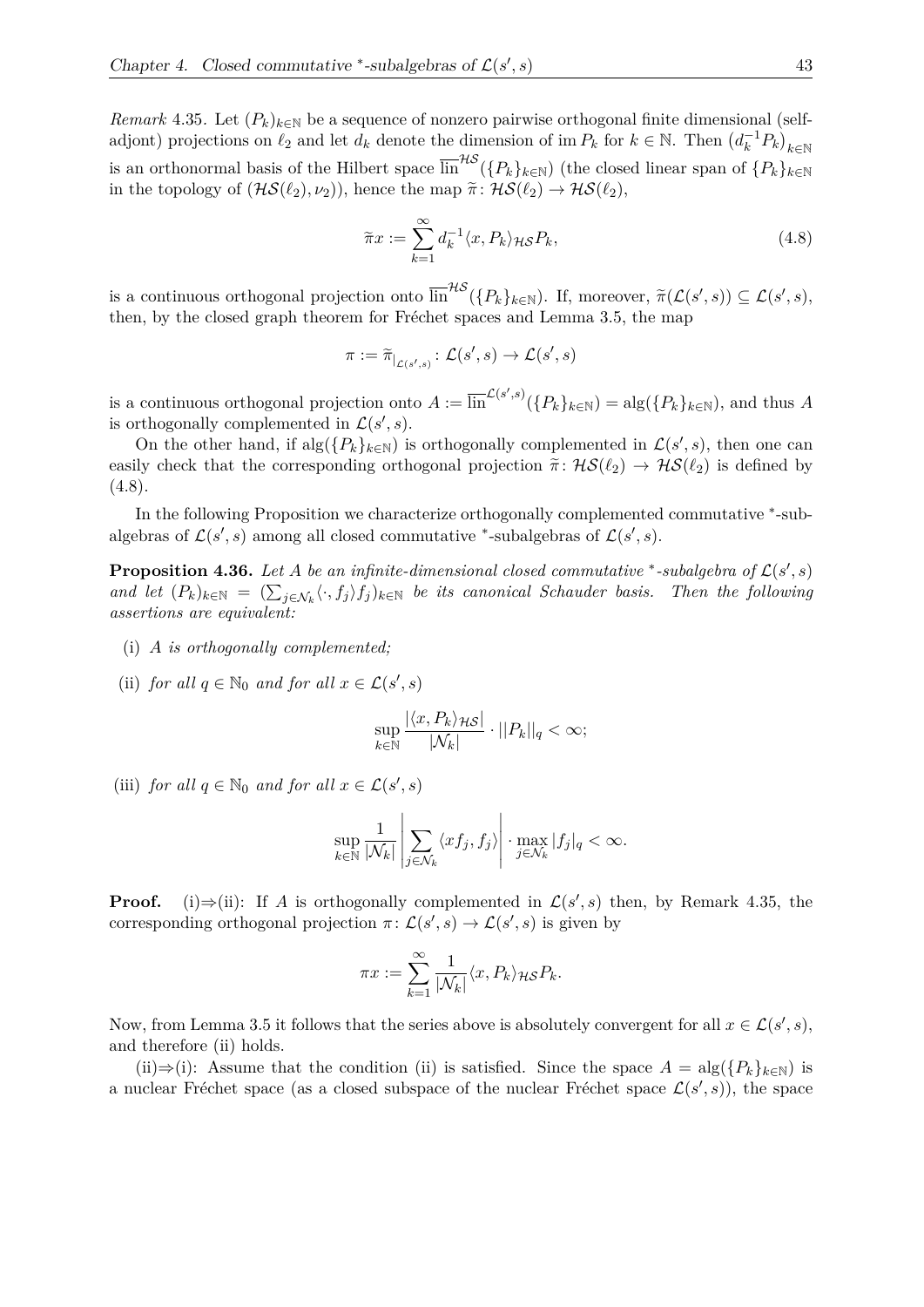$\lambda^{\infty}(||P_k||_q) \cong \text{alg}(\{P_k\}_{k\in\mathbb{N}})$  (see Theorem 4.9) is nuclear as well. Hence, by the Grothendieck-Pietsch theorem (see e.g. [20, Th. 28.15]), for given  $q \in \mathbb{N}_0$  one can find  $r \in \mathbb{N}_0$  such that

$$
\sum_{k=1}^{\infty} \frac{||P_k||_q}{||P_k||_r} < \infty,
$$

whence, by assumption,

$$
\sum_{k=1}^\infty\frac{|\langle x,P_k\rangle_{\mathcal{H}\mathcal{S}}|}{|\mathcal{N}_k|}||P_k||_q\leq \sup_{k\in\mathbb{N}}\frac{|\langle x,P_k\rangle_{\mathcal{H}\mathcal{S}}|}{|\mathcal{N}_k|}\cdot||P_k||_r\cdot \sum_{k=1}^\infty\frac{||P_k||_q}{||P_k||_r}<\infty.
$$

for all  $x \in \mathcal{L}(s', s)$ . This shows that for the orthogonal projection  $\tilde{\pi} : \mathcal{HS}(\ell_2) \to \mathcal{HS}(\ell_2)$  defined by  $(4.8)$  we have  $\tilde{\pi}(\mathcal{L}(s', s)) \subseteq \mathcal{L}(s', s)$ , and thus, by Remark 4.35, *A* is orthogonally complemented in  $\mathcal{L}(s', s)$ .

(ii)⇔(iii): Take  $x \in \mathcal{HS}(\ell_2)$  and fix an orthonormal basis  $\{f_j\}_{j\in\mathbb{N}} := \{f_j\}_{j\in\mathbb{N}} \cup \{g_j\}_{j\in\mathcal{N}}$  of  $\ell_2$  extending the orthonormal system  $\{f_j\}_{j\in\mathbb{N}}$ . First note that for  $k\in\mathbb{N}$  we have

$$
\langle x, P_k \rangle_{\mathcal{H}\mathcal{S}} = \sum_{j=1}^{\infty} \langle x \widetilde{f}_j, P_k \widetilde{f}_j \rangle = \sum_{j \in \mathcal{N}_k} \langle x f_j, f_j \rangle,
$$

because the Hilbert-Schmidt scalar product does not depend on the choice of an orthonormal basis (see e.g. [20, Prop.  $16.16(2)$ ]). Hence,

$$
\frac{|\langle x, P_k \rangle_{\mathcal{H}\mathcal{S}}|}{|\mathcal{N}_k|} = \frac{1}{|\mathcal{N}_k|} \left| \sum_{j \in \mathcal{N}_k} \langle x f_j, f_j \rangle \right|,
$$

Moreover, by Theorems 4.9 and 4.20

$$
\lambda^{\infty}(||P_k||_q) \cong \lambda^{\infty}(\max_{j \in \mathcal{N}_k} |f_j|_q),
$$

as Fréchet \*-algebras and the isomorphism is given by  $e_k \mapsto e_k$ . Therefore,

$$
\lambda^{\infty}(||P_k||_q) = \lambda^{\infty}(\max_{j \in \mathcal{N}_k} |f_j|_q),
$$

which completes the proof.  $\Box$ 

Now, we shall focus on maximal commutative orthogonally complemented \*-subalgebras of  $\mathcal{L}(s', s)$  isomorphic to *s* as Fréchet <sup>\*</sup>-algebras.

**Theorem 4.37.** Let  $(f_k)_{k\in\mathbb{N}}$  be an *s*-complete sequence such that  $\lambda^{\infty}(|f_{\sigma(k)}|_q) = s$  as a Fréchet  $*$ -algebra for some bijection  $\sigma: \mathbb{N} \to \mathbb{N}$  and let  $u: \ell_2 \to \ell_2$  be given by  $ue_k := f_{\sigma(k)}$  for  $k \in \mathbb{N}$ . *Then the following conditions are equivalent:*

(i) 
$$
u \in \mathcal{L}(s) \cap \mathcal{L}(s')
$$
;

- (ii)  $\sup_{k \in \mathbb{N}} |\langle x f_k, f_k \rangle| |f_k|_q < \infty$  *for all*  $x \in \mathcal{L}(s', s)$  *and all*  $q \in \mathbb{N}_0$ ;
- $(iii)$   $(\langle \eta, f_{\sigma(k)} \rangle)_{k \in \mathbb{N}} \in s \text{ for all } \eta \in s;$

$$
(iv) \ \ u(s) = s;
$$

(v)  $(f_k)_{k \in \mathbb{N}}$  *is a Schauder basis of s*;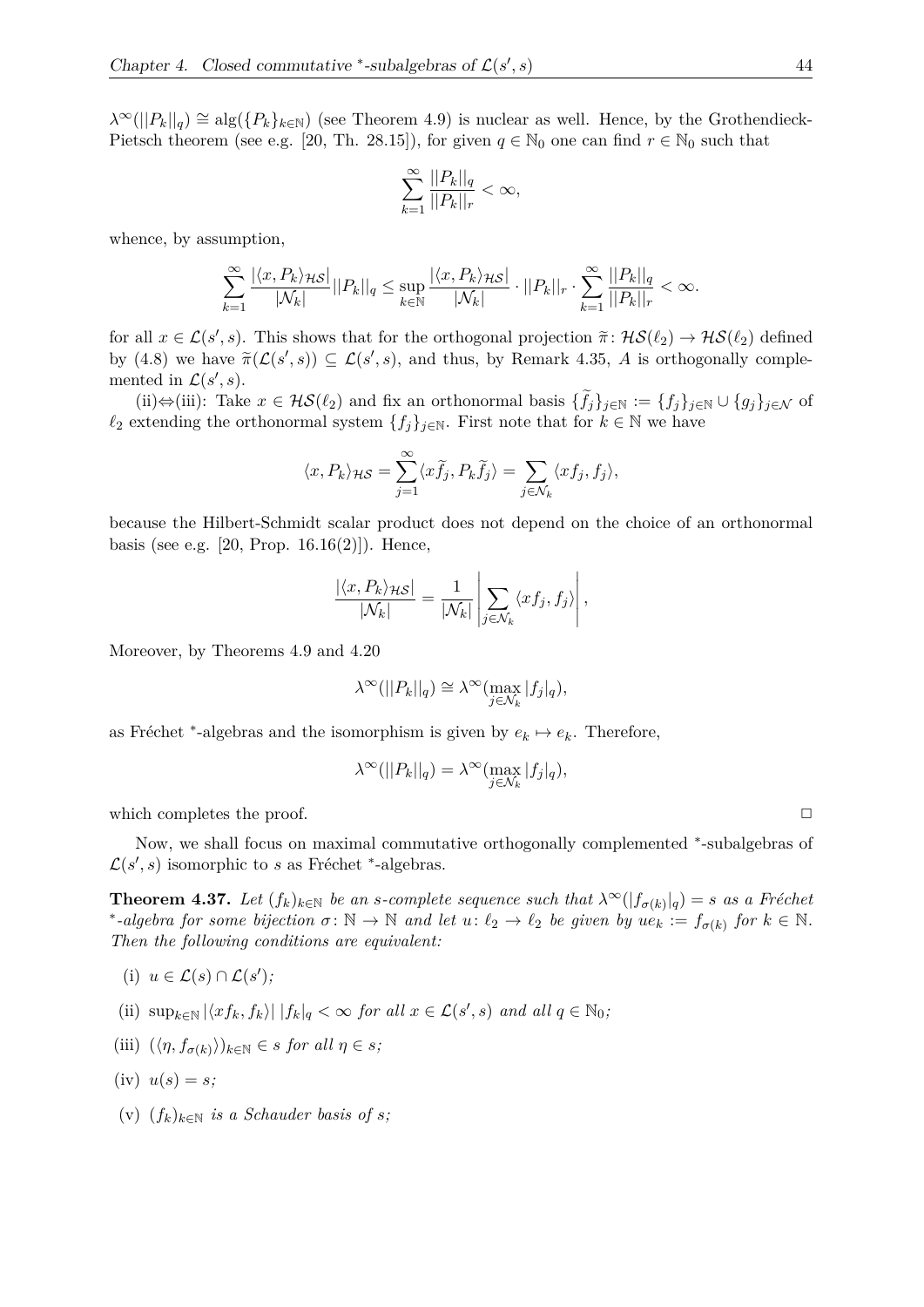- (vi) *for all*  $q \in \mathbb{N}_0$  *there is*  $r \in \mathbb{N}_0$  *such that*  $\sup_{k \in \mathbb{N}} |f_k|_r' |f_k|_q < \infty$ ;
- (vii)  $\text{alg}(\{\langle \cdot, f_k \rangle f_k\}_{k \in \mathbb{N}})$  *is orthogonally complemented in*  $\mathcal{L}(s', s)$ *.*

**Proof.** First note that, by Proposition 4.28, there is a bijection  $\sigma : \mathbb{N} \to \mathbb{N}$  such that

- $(\alpha) \ \forall q \in \mathbb{N}_0 \ \exists r \in \mathbb{N}_0 \ \exists C > 0 \ \forall k \in \mathbb{N} \ \ |f_{\sigma(k)}|_q \leq Ck^r;$
- $(\beta)$   $\forall r' \in \mathbb{N}_0 \exists q' \in \mathbb{N}_0 \exists C' > 0 \ \forall k \in \mathbb{N} \quad k^{r'} \leq C' |f_{\sigma(k)}|_{q'}.$

(i)⇒(ii): Let  $\tilde{u}: s' \to s'$  be the continuous extension of *u* (see (2.1)) and let us recall that, by Proposition 2.1,  $u^* \in \mathcal{L}(s)$ . Hence for  $x \in \mathcal{L}(s', s)$  we get

$$
\langle x f_{\sigma(k)}, f_{\sigma(k)} \rangle = \langle x \tilde{u} e_k, u e_k \rangle = \langle u^* x \tilde{u} e_k, e_k \rangle,
$$

and thus the condition (*α*) shows that for every  $q \in \mathbb{N}_0$  there are  $r \in \mathbb{N}_0$  and  $C > 0$  such that

$$
|\langle x f_{\sigma(k)}, f_{\sigma(k)} \rangle| \, |f_{\sigma(k)}|_{q} \leq C |\langle u^* x \tilde{u} e_k, e_k \rangle| k^r.
$$

Now, since  $u^*x\tilde{u} \in \mathcal{L}(s',s)$ , we obtain

$$
\sup_{k \in \mathbb{N}} |\langle u^*x \tilde{u} e_k, e_k \rangle| k^r \leq \sup_{k \in \mathbb{N}} ||u^*x \tilde{u} e_k||_{\ell_2} \cdot ||e_k||_{\ell_2} k^r \leq C' \sup_{k \in \mathbb{N}} |e_k|_r' k^r = C'
$$

for some  $C' > 0$ , which completes the proof.

(ii)⇒(iii): For  $\eta = 0$  the conclusion is trivially satisfied. If  $\eta \in s \setminus \{0\}$ , then we define  $x := \langle \cdot, \eta \rangle \eta$ . Clearly,  $x \in \mathcal{L}(s', s)$  and

$$
|\langle x f_{\sigma(k)}, f_{\sigma(k)} \rangle|^{1/2} = |\langle \langle f_{\sigma(k)}, \eta \rangle \eta, f_{\sigma(k)} \rangle|^{1/2} = |\langle \eta, f_{\sigma(k)} \rangle|.
$$

Therefore, by the condition  $(\beta)$ , for every  $r' \in \mathbb{N}_0$  there are  $q' \in \mathbb{N}_0$  and  $C' > 0$  such that

$$
|\langle \eta, f_{\sigma(k)} \rangle| k^{r'} \le C' |\langle \eta, f_{\sigma(k)} \rangle| \cdot |f_{\sigma(k)}|_{q'} = C' |\langle x f_{\sigma(k)}, f_{\sigma(k)} \rangle|^{1/2} \cdot |f_{\sigma(k)}|_{q'}
$$
  

$$
\le C' (|\langle x f_{\sigma(k)}, f_{\sigma(k)} \rangle| \cdot |f_{\sigma(k)}|_{2q'})^{1/2},
$$

where the last inequality follows from Proposition 1.4. Hence, by assumption,  $(\langle \eta, f_{\sigma(k)} \rangle)_{k \in \mathbb{N}} \in s$ .

(iii) $\Rightarrow$ (iv): By the condition ( $\alpha$ ), we obtain  $u(s) \subseteq s$ , so we only need to prove that  $s \subseteq u(s)$ . To do this we first show that

$$
\eta = \sum_{k=1}^{\infty} \langle \eta, f_{\sigma(k)} \rangle f_{\sigma(k)} \tag{4.9}
$$

for all  $\eta \in s$  and the series converges in the norm  $|| \cdot ||_{\ell_2}$ .

Take  $\eta \in s$ . Clearly, if  $\{f_{\sigma(k)}\}_{k\in\mathbb{N}}$  is an orthonormal basis of  $\ell_2$ , then (4.9) holds. If it is not the case, we may find an orthonormal system  ${g_k}_{k\in\mathcal{N}}$  in  $\ell_2$  such that  ${f_{\sigma(k)}}_{k\in\mathbb{N}}\cup{g_k}_{k\in\mathcal{N}}$  is an orthonormal basis of  $\ell_2$ . Then

$$
\eta = \sum_{k=1}^{\infty} \langle \eta, f_{\sigma(k)} \rangle f_{\sigma(k)} + \sum_{k \in \mathcal{N}} \langle \eta, g_k \rangle g_k
$$

(the series converges in the norm  $|| \cdot ||_{\ell_2}$ ). Notice that (iii) and ( $\alpha$ ) imply that the first series is absolutely convergent in *s*, and consequently  $\gamma := \sum_{k \in \mathcal{N}} \langle \eta, g_k \rangle g_k \in s$ . But  $\gamma$  is orthogonal to each  $f_{\sigma(k)}$  and  $\{f_{\sigma(k)}\}_{k\in\mathbb{N}}$  is *s*-complete, so  $\gamma = 0$ , and thus (4.9) holds.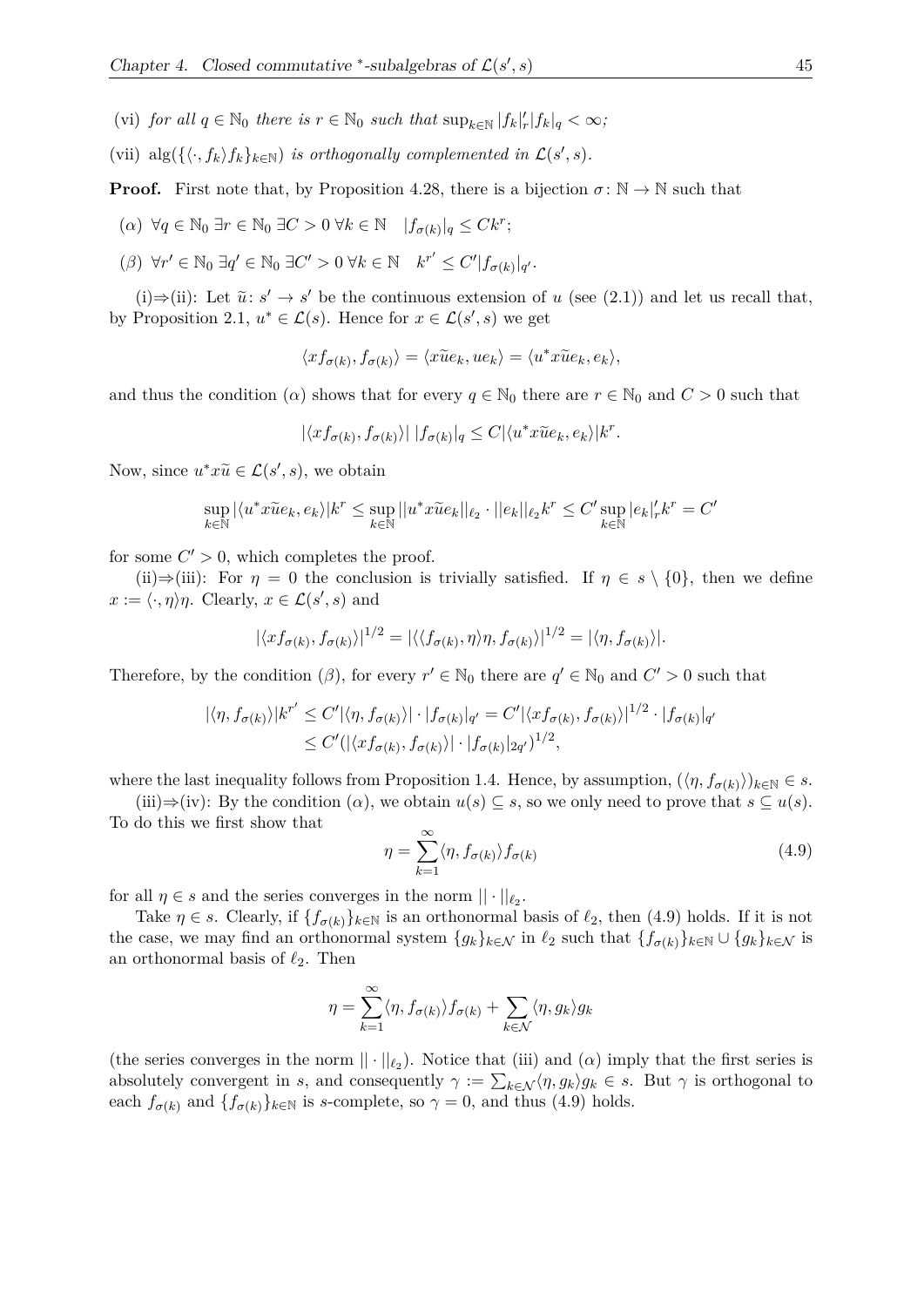Now, by assumption and (4.9), we get

$$
\eta = u\left(\sum_{k=1}^{\infty} \langle \eta, f_{\sigma(k)} \rangle e_k\right)
$$
, where  $\sum_{k=1}^{\infty} \langle \eta, f_{\sigma(k)} \rangle e_k \in s$ ,

hence  $s \subseteq u(s)$ .

(iv)⇒(v): Since  $u(s) = s$ ,  $u: \ell_2 \to \ell_2$  has dense range. Moreover, *u* preserves the scalar product and thus *u* is unitary. Now the conclusion follows by [34, Remark 1]. We include the proof for completeness.

For  $\eta \in s$  take  $\xi \in s$  such that  $\eta = u\xi$ . Then

$$
\eta = \sum_{k=1}^\infty \langle \eta, f_{\sigma(k)} \rangle f_{\sigma(k)}
$$

(the series converges in the norm  $||\cdot||_{\ell_2 \to \ell_2}$ ) and, since *u* is unitary, we have  $\langle \eta, f_{\sigma(k)} \rangle = \langle \xi, e_k \rangle =$  $\langle \xi_k, \text{ so } (\langle \eta, f_{\sigma(k)} \rangle)_{k \in \mathbb{N}} \in s$ . Hence, the condition  $(\alpha)$  shows that for every  $q \in \mathbb{N}_0$  there are  $r \in \mathbb{N}_0$ and  $C > 0$  such that

$$
\sum_{k=1}^{\infty} |\langle \eta, f_{\sigma(k)} \rangle| |f_{\sigma(k)}|_{q} \leq C \sum_{k=1}^{\infty} |\langle \eta, f_{\sigma(k)} \rangle| k^{r} < \infty,
$$

and thus the series  $\sum_{k=1}^{\infty} \langle \eta, f_{\sigma(k)} \rangle f_{\sigma(k)}$  is absolutely convergent in *s*. Moreover, by orthogonality, it is easily seen that there is no other representations  $\sum c_k f_k$ , so  $(f_k)_{k \in \mathbb{N}}$  is a Schauder basis of *s*.

(v)  $\Rightarrow$  (i): First observe that the assumption implies that  $(f_{\sigma(k)})_{k \in \mathbb{N}}$  is an orthonormal basis of  $\ell_2$ , and therefore *u* is unitary.

By  $(\alpha)$ , for  $\eta \in s$  and  $q \in \mathbb{N}_0$  we obtain

$$
|u(\eta)|_q = \left| \sum_{k=1}^{\infty} \langle u(\eta), f_{\sigma(k)} \rangle f_{\sigma(k)} \right|_q = \left| \sum_{k=1}^{\infty} \langle \eta, u^*(f_{\sigma(k)}) \rangle f_{\sigma(k)} \right|_q \le \sum_{k=1}^{\infty} |\langle \eta, e_k \rangle| |f_{\sigma(k)}|_q
$$
  

$$
\le C|\eta|_{r+2} \sum_{k=1}^{\infty} |e_k|_{r+2} k^r = C|\eta|_{r+2} \sum_{k=1}^{\infty} \frac{1}{k^2} < \infty,
$$

hence  $u(s) \subset s$ .

Next, by assumption, for every  $\eta \in s$  there is a unique sequence  $(c_k)_{k \in \mathbb{N}}$  of complex numbers such that  $\eta = \sum_{k=1}^{\infty} c_k f_{\sigma(k)}$ , and, by the Dynin-Mityagin theorem (see e.g. [20, Th. 28.12]), the series is convergent absolutely in *s*. On the other hand, since  $(f_{\sigma(k)})_{k\in\mathbb{N}}$  is an orthonormal basis of  $\ell_2$ , it follows that

$$
\eta = \sum_{k=1}^{\infty} \langle \eta, f_{\sigma(k)} \rangle f_{\sigma(k)}
$$

(a priori, the series converges in the norm  $|| \cdot ||_{\ell_2 \to \ell_2}$ ), and thus  $c_k = \langle \eta, f_{\sigma(k)} \rangle$ . By the condition (*β*), for every  $r' \in \mathbb{N}_0$  there are  $q' \in \mathbb{N}_0$  and  $C' > 0$  such that

$$
\sum_{k=1}^{\infty} |\langle \eta, f_{\sigma(k)} \rangle| k^{r'} \le C' \sum_{k=1}^{\infty} |\langle \eta, f_{\sigma(k)} \rangle| |f_{\sigma(k)}|_{q'} < \infty,
$$

i.e.  $(\langle \eta, f_{\sigma(k)} \rangle)_{k \in \mathbb{N}} \in s$ . Consequently, since

$$
u^*(\eta) = u^{-1}(\eta) = u^{-1}\bigg(\sum_{k=1}^{\infty} \langle \eta, f_{\sigma(k)} \rangle f_{\sigma(k)}\bigg) = \sum_{k=1}^{\infty} \langle \eta, f_{\sigma(k)} \rangle e_k,
$$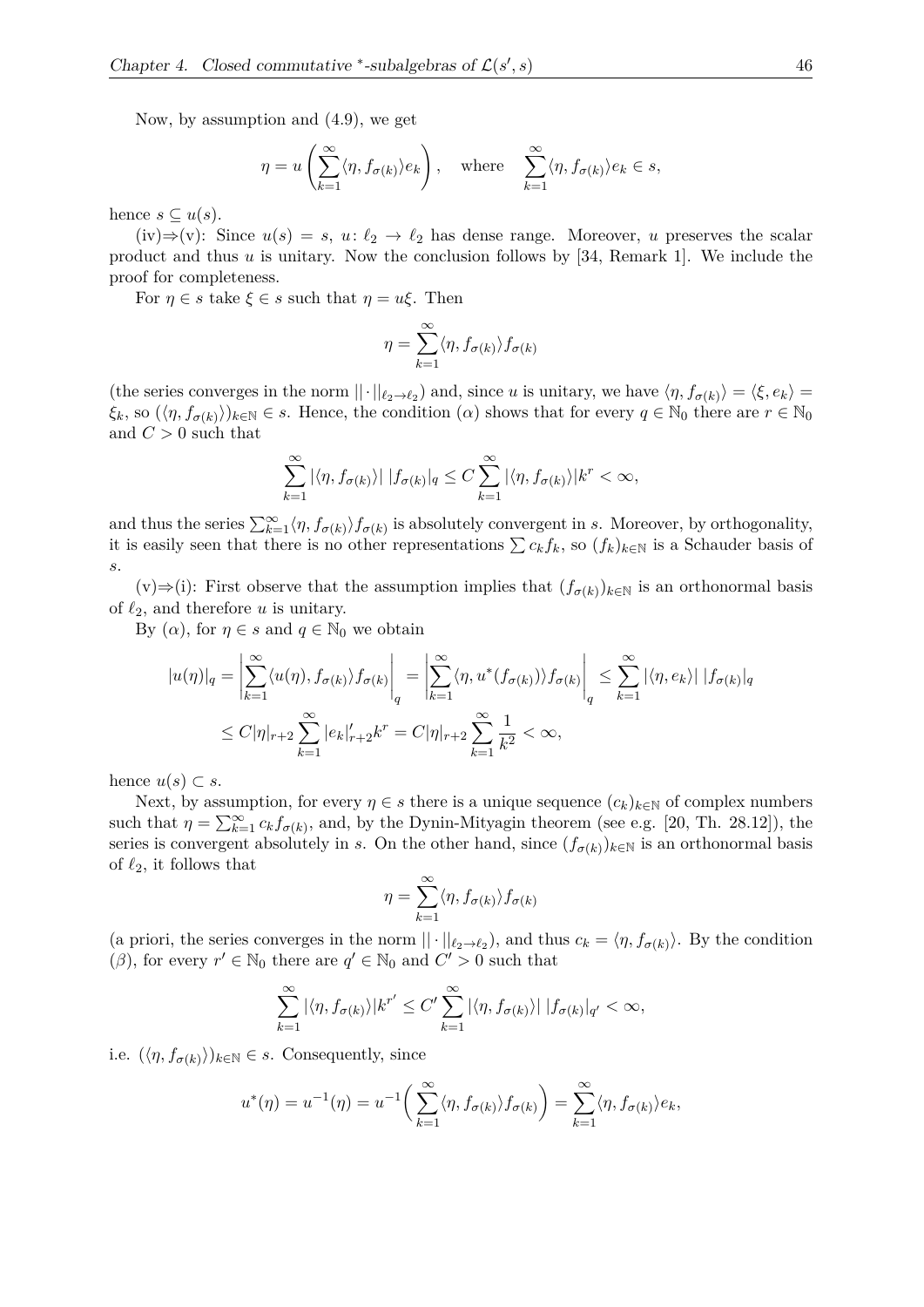$u^*(s)$  ⊂ *s*.

We have proved that  $u \in \mathcal{L}^*(s)$  (see (2.2) for definition), and thus, by Proposition 2.1,  $u \in \mathcal{L}(s) \cap \mathcal{L}(s').$ 

 $(v) \Leftrightarrow$  (vi): Easily follows from the Dynin-Mityagin theorem (see [21, remark after Th. 9]).

(ii) $\Leftrightarrow$ (vii): This is an immediate consequence of Proposition 4.36.  $\Box$ 

**Corollary 4.38.** Let A be a maximal commutative \*-subalgebra of  $\mathcal{L}(s', s)$  isomorphic (as a *Fréchet* \*-algebra) to *s.* The following assertions are equivalent:

- (i) *A is orthogonally complemented;*
- (ii) *there is a unitary map*  $u: \ell_2 \to \ell_2$ ,  $u(s) = s$  *such that*

$$
T: \mathcal{L}(s', s) \to \mathcal{L}(s', s), \quad T(x) := u^* x u,
$$

*is a Fréchet* <sup>\*</sup>-algebra *isomorphism preserving orthogonality (i.e.*  $\langle x, y \rangle_{\mathcal{H}\mathcal{S}} = \langle Tx, Ty \rangle_{\mathcal{H}\mathcal{S}}$ ) *which maps A onto the* <sup>∗</sup> *-subalgebra*

$$
D := \left\{ \sum_{k=1}^{\infty} \xi_k \langle \cdot, e_k \rangle e_k \colon (\xi_k)_{k \in \mathbb{N}} \in s \right\}
$$

*of diagonal operators in*  $\mathcal{L}(s', s)$ ;

(iii) there is a Fréchet \*-algebra isomorphism  $T: \mathcal{L}(s', s) \to \mathcal{L}(s', s)$  preserving orthogonality such that  $T(A) = D$ .

**Proof.** (i)⇒(ii): By assumption, Theorem 4.11 and Corollary 4.16, there is an *s*-complete sequence  $(f_k)_{k \in \mathbb{N}}$  such that

$$
s \cong A \cong \lambda^{\infty}(|f_k|_q)_{k \in \mathbb{N}})
$$

as Fréchet \*-algebras. Hence, by Proposition 4.27, we get  $\lambda^{\infty}(|f_{\sigma(k)}|_q) = s$  (as Fréchet \*algebras) for some bijection  $\sigma : \mathbb{N} \to \mathbb{N}$ . Therefore, by Theorem 4.37 (the implications (vii) $\Rightarrow$ (i) and (vii) $\Rightarrow$ (iv)), the map

$$
u \colon \ell_2 \to \ell_2, \quad ue_k := f_{\sigma(k)}
$$

is unitary and  $u_{|s}: s \to s$  is a continuous automorphism of *s*. Now, it is easy to show that  $T: \mathcal{L}(s', s) \to \mathcal{L}(s', s)$  defined by  $T(x) := u^* x u$  has the desired properties.

 $(ii) \Rightarrow (iii):$  Obvious.

 $(iii) \Rightarrow (i)$ : Since *D* is orthogonally complemented with the projection

$$
\pi\colon \mathcal{L}(s',s)\to \mathcal{L}(s',s),\quad \pi(x):=\sum_{k=1}^\infty\langle xe_k,e_k\rangle\langle \cdot,e_k\rangle e_k,
$$

it follows that  $T^{-1} \circ \pi \circ T$  is the orthogonal projection onto *A*.

Our next result shows that the algebra *s* can be embedded in  $\mathcal{L}(s', s)$  in a non-orthogonally way. In particular, there are closed commutative <sup>\*</sup>-subalgebras of  $\mathcal{L}(s', s)$  isomorphic to a complemented subspace of *s* (i.e. with the property  $(\Omega)$ ) which are not orthogonally complemented in  $\mathcal{L}(s', s)$ .

**Theorem 4.39.** *There is a closed commutative*  $*$ -subalgebra of  $\mathcal{L}(s', s)$  *isomorphic as a Fréchet*  $*$ -algebra to *s* which is not orthogonally complemented in  $\mathcal{L}(s', s)$ .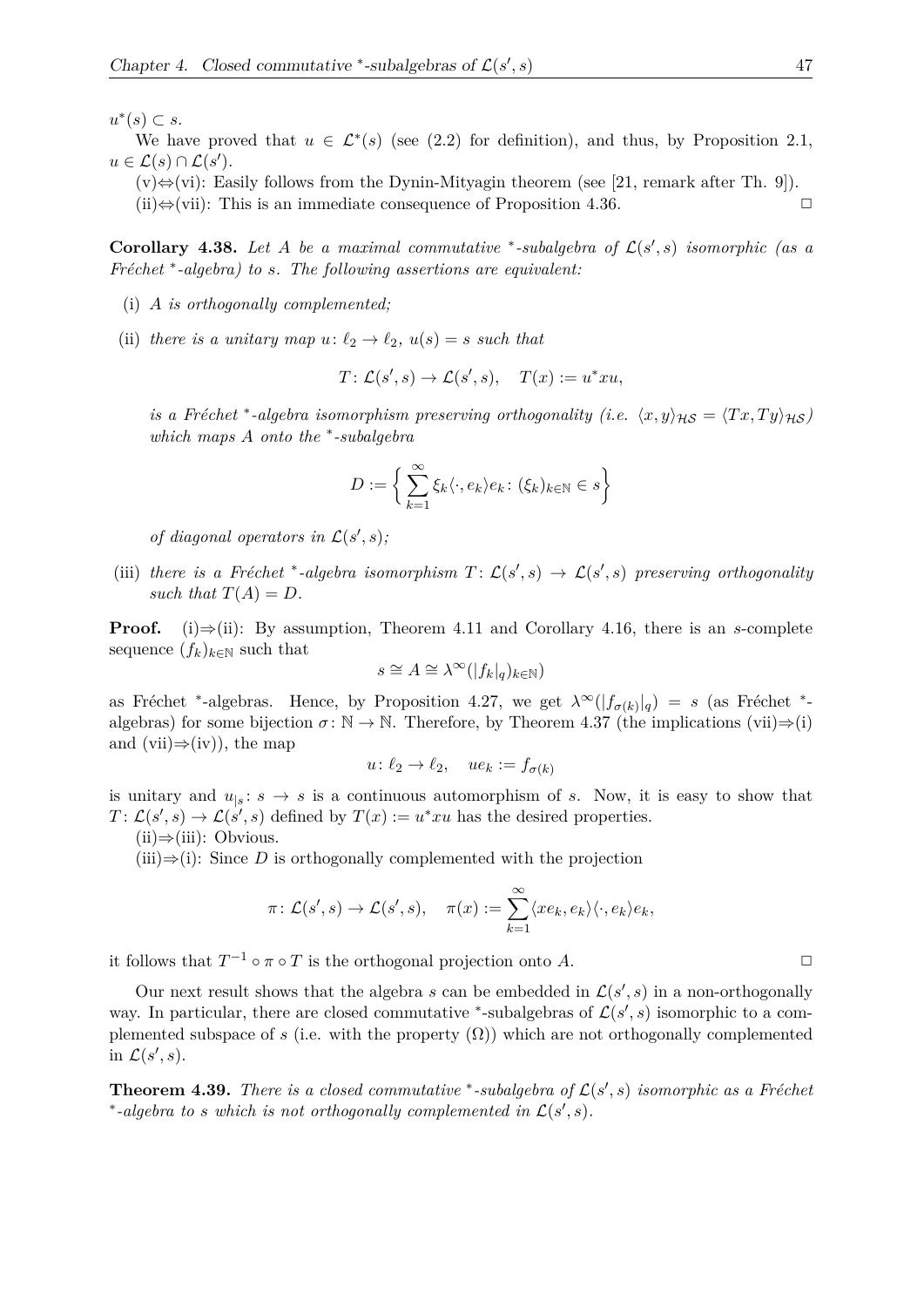**Proof.** By Corollary 4.16, Proposition 4.28 and Theorem 4.37, it is enough to find an orthonormal basis  $(f_k)_{k \in \mathbb{N}} \subset s$  of  $\ell_2$  which is not a Schauder basis of *s* and such that  $\lambda^{\infty}(|f_k|_q) \cong s$  as a Fréchet <sup>\*</sup>-algebra.

Let

$$
f_k := \begin{cases} \frac{1}{\sqrt{2}} (e_{2^{j!}} + e_{2^{(j+1)!}-1}) & \text{for } k = 2^{j!}, j \in \mathbb{N}, \\ \frac{1}{\sqrt{2}} (e_{2^{j!}} - e_{2^{(j+1)!}-1}) & \text{for } k = 2^{(j+1)!} - 1, j \in \mathbb{N}, \\ e_k & \text{otherwise.} \end{cases}
$$

Clearly,  $\{e_k\}_{k\in\mathbb{N}} \subset \text{lin}(\{f_k\}_{k\in\mathbb{N}})$ , so  $\{f_k\}_{k\in\mathbb{N}}$  is linearly dense in  $\ell_2$ , i.e.  $(f_k)_{k\in\mathbb{N}}$  is an orthonormal basis of  $\ell_2$ .

Suppose that  $(f_k)_{k\in\mathbb{N}}$  is a Schauder basis of *s*. Then  $\xi \mapsto \langle \xi, f_k \rangle$  for  $k \in \mathbb{N}$  are coefficient functionals, and therefore, by the Dynin-Mityagin theorem (see [21, remark after Th. 9]), for every  $q \in \mathbb{N}_0$  there is  $r \in \mathbb{N}_0$  such that

$$
\sup_{k \in \mathbb{N}} |f_k|_{\infty, r}^{\prime} |f_k|_{\infty, q} < \infty,\tag{4.10}
$$

where  $|\xi|'_{\infty,q} := \sup_{j \in \mathbb{N}} |\xi_j| j^{-q}$  and  $|\xi|_{\infty,q} := \sup_{j \in \mathbb{N}} |\xi_j| j^q$  (see also Proposition 1.5). For  $q \in \mathbb{N}_0$ we easily compute

$$
|f_{2^{j!}}|_{\infty,q} = \frac{1}{\sqrt{2}} (2^{(j+1)!} - 1)^q
$$
 and  $|f_{2^{j!}}|'_{\infty,q} = \frac{1}{\sqrt{2}} 2^{-qj!}$ .

Hence for  $q = 1$  and  $r \in \mathbb{N}_0$  we obtain

$$
|f_{2^{j!}}|'_{\infty,r}|f_{2^{j!}}|_{\infty,q} = \frac{1}{2} 2^{-rj!} \cdot (2^{(j+1)!} - 1) \ge \frac{1}{4} 2^{(j+1)!-rj!} = \frac{1}{4} 2^{j!(j+1-r)} \to \infty
$$

as  $j \to \infty$ . Thus the condition (4.10) is not satisfied, a contradiction. Therefore,  $(f_k)_{k \in \mathbb{N}}$  is not a Schauder basis of *s*.

It remains to prove that  $\lambda^{\infty}(|f_k|_q) \cong s$ . Let  $\sigma: \mathbb{N} \to \mathbb{N}$  be a bijection for which the sequence  $(|f_{\sigma(k)}|_{\infty,1})_{k \in \mathbb{N}}$  is non-decreasing. For *j* ∈  $\mathbb N$  let

$$
A_j := \{ |f_{\sigma(k)}|_{\infty,1} : 2^{j!} + 1 \le k \le 2^{(j+1)!} \}
$$

and let

$$
B_j := \{2^{j!} + 2, 2^{j!} + 3, \dots, 2^{(j+1)!} - 2\} \cup \{\frac{1}{\sqrt{2}}(2^{(j+1)!} - 1)\} \cup \{2^{(j+1)!} + 1\}.
$$

We will show inductively that  $A_j = B_j$ .

An easy computation shows that for  $q \in \mathbb{N}$ 

$$
|f_k|_{\infty,q} = \begin{cases} \frac{1}{\sqrt{2}} (2^{(j+1)!} - 1)^q & \text{for } k = 2^{j!} \text{ or } k = 2^{(j+1)!} - 1, \, j \in \mathbb{N}, \\ k^q & \text{otherwise.} \end{cases}
$$
(4.11)

Hence  $|f_{\sigma(1)}|_{\infty,1} = 1, |f_{\sigma(2)}|_{\infty,1} = |f_{\sigma(3)}|_{\infty,1} = \frac{3\sqrt{2}}{2}$  $\frac{\sqrt{2}}{2}$ ,  $|f_{\sigma(4)}|_{\infty,1} = 5$  so  $A_1 = B_1 = \{\frac{3\sqrt{2}}{2}$  $\frac{\sqrt{2}}{2}, 5\}$  and the conclusion holds for  $j = 1$ .

Now, let us assume that  $A_{j-1} = B_{j-1}$ . Then, in particular,  $|f_{\sigma(2^{j!})}|_{\infty,1} = \max A_{j-1} = 2^{j!} + 1$ , and therefore, since for  $j \geq 2$  we have

$$
2^{j!} + 2 < \frac{1}{\sqrt{2}}(2^{(j+1)!} - 1) < 2^{(j+1)!} - 1,\tag{4.12}
$$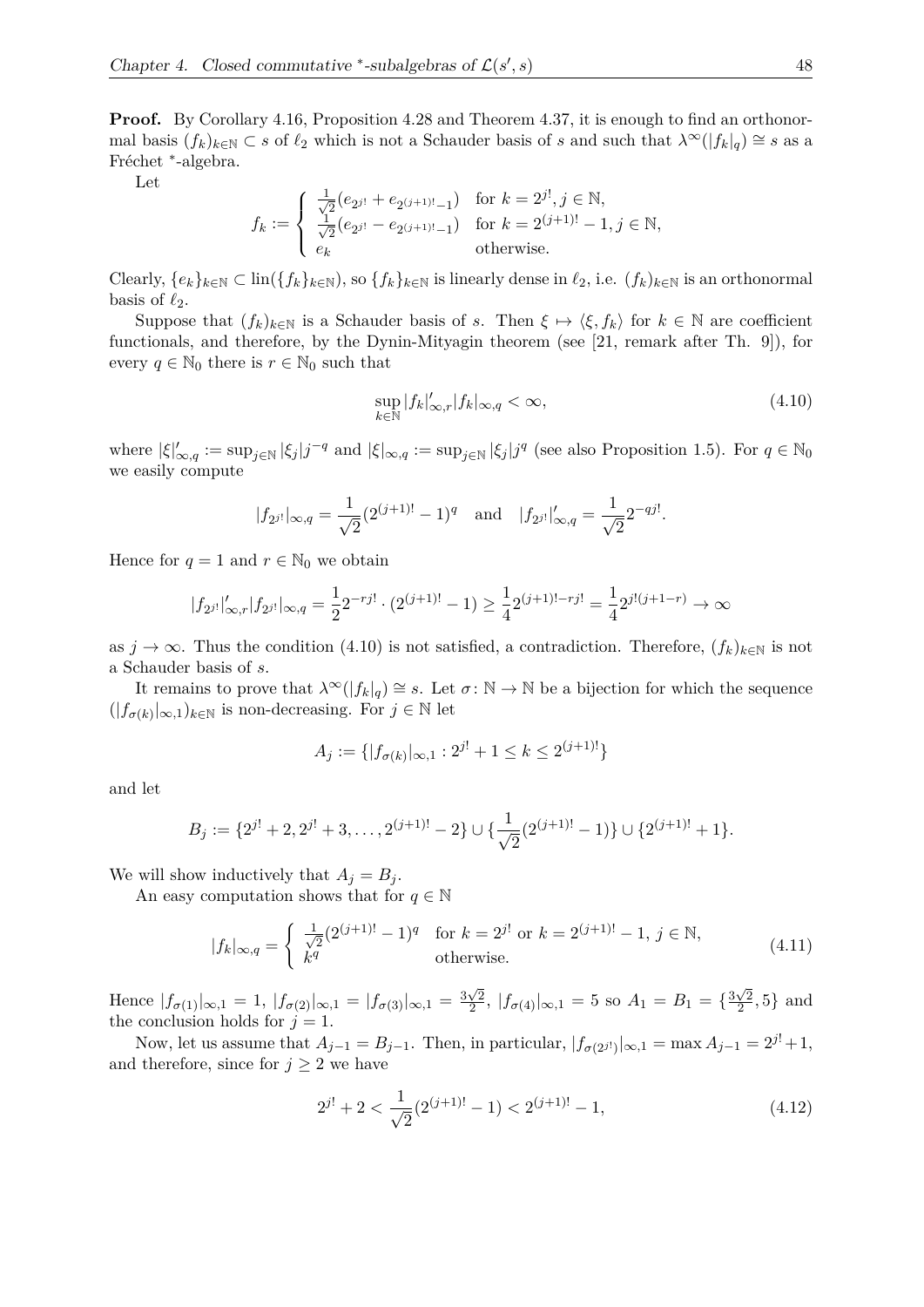it follows that  $\min A_j = \min B_j = 2^{j!} + 2$ . Clearly,  $|B_j| = 2^{(j+1)!} - 2^{j!} - 1$  and  $\frac{1}{\sqrt{n}}$  $\frac{1}{2}(2^{(j+1)!}-1)$ occurs in the sequence  $(|f_{\sigma(k)}|_{\infty,1})_{k\in\mathbb{N}}$  two times. But  $A_j$  is indexed by  $2^{(j+1)!} - 2^{j!}$  numbers, so by (4.12) we have  $\frac{1}{\sqrt{2}}$  $\overline{P_2}(2^{(j+1)!}-1) \in A_j$  and therefore  $A_j = B_j$ .

Now, comparing the elements of sets  $A_j$  and  $B_j$ , it is easy to see that  $k-1 \leq |f_{\sigma(k)}|_{\infty,1} \leq k+1$ for all  $k \in \mathbb{N}$ . Moreover, by (4.11), for every  $q \in \mathbb{N}_0$  there is a constant  $C > 0$  such that |*fk*|∞*,q* ≤ *C*|*fk*| *q*  $\mathcal{L}_{\infty,1}^q$  for all  $k \in \mathbb{N}$ . Hence, for  $k \in \mathbb{N}$  we have

$$
|f_{\sigma(k)}|_{\infty,q} \le C |f_{\sigma(k)}|_{\infty,1}^q \le C(k+1)^q \le 2^q C k^q
$$

and also for  $k \geq 2$ 

$$
k^{r'} \le 2^{r'} (k-1)^{r'} \le 2^{r'} |f_{\sigma(k)}|_{\infty,1}^{r'} \le 2^{r'} C' |f_{\sigma(k)}|_{\infty,q'},
$$

where the last inequality follows from Proposition 4.14. The case  $k = 1$  (i.e.  $1 = |f_{\sigma(1)}|_{\infty,1}$ ) is trivial. Hence, by Propositions 1.5 and 4.28,  $\lambda^{\infty}(|f_k|_q) \cong s$ .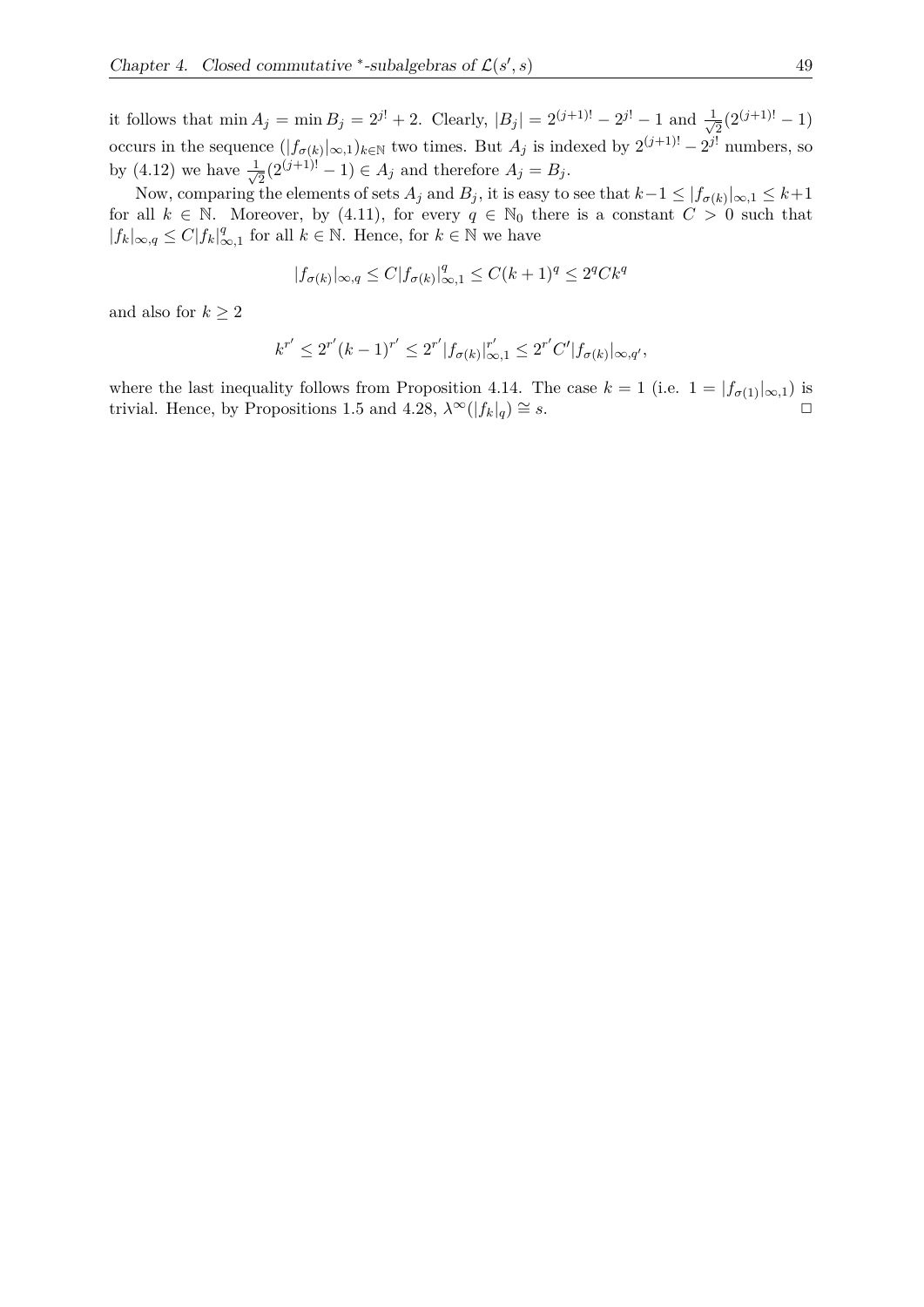### Chapter 5

# Functional calculus in  $\mathcal{L}(s', s)$

If *x* is a normal operator in  $\mathcal{L}(s', s) \subset K(\ell_2)$  with spectral representation  $x = \sum_{k \in \mathcal{N}} \lambda_k P_k$  and f is a continuous function on the spectrum  $\sigma(x)$  of *x* vanishing at zero, then the continuous functional calculus for normal operators provides a uniquely determined operator  $f(x) := \sum_{k \in \mathcal{N}} \lambda_k P_k$  $\mathcal{K}(\ell_2)$  (see e.g. [20, Prop. 17.20]). Recall that, by Proposition 1.20, the spectrum of *x* (in  $\mathcal{L}(s', s)$ <sub>1</sub>) coincides with the spectrum of *x* in  $\mathcal{L}(\ell_2)$  (and thus also in  $\mathcal{K}(\ell_2)$ ).

In this chapter, we want to describe those functions *f* for which  $f(x)$  is again in  $\mathcal{L}(s', s)$  (see Theorem 5.2 and Corollary 5.3). Moreover, it turns out that for a normal operator  $x \in \mathcal{L}(s', s)$ and a Hölder continuous at zero function  $f: \sigma(x) \to \mathbb{C}$  with  $f(0) = 0$ , we have  $f(x) \in \mathcal{L}(s', s)$ as well (Proposition 5.1).

From the general theory of Fréchet locally *m*-convex algebras we get the holomorphic functional calculus on  $\mathcal{L}(s', s)$  (see Prop. 1.9 and [25, Lemma 1.3], [36, Th. 12.16]). More precisely, if x is an arbitrary operator in  $\mathcal{L}(s', s)$  and f is a holomorphic function on an open neighborhood *U* of  $\sigma(x)$  with  $f(0) = 0$ , then  $f(x) \in \mathcal{L}(s', s)$ , and moreover the map  $\Phi: H_0(U) \to \mathcal{L}(s', s)$ ,  $f \mapsto f(x)$ , is a continuous algebra homomorphism  $(H_0(U))$  stands for the space of holomorphic functions on *U* vanishing at zero).

It is worth mentioning that Blackadar and Cuntz developed a *C*∞-functional calculus on some dense subalgebras of  $C^*$ -algebras (see [2, Prop. 6.4 and p. 277]). Unfortunately, it seems that  $\mathcal{L}(s', s)$  does not fit to their theory.

Recall that a function  $f: X \to \mathbb{C}$   $(X \subset \mathbb{C}, 0 \in X)$  is *Hölder continuous at zero* if there are  $\theta \in (0,1]$  and  $C > 0$  such that  $|f(t) - f(0)| \leq C|t|^{\theta}$  for all *t* in a neighborhood of zero. Let us note that every function which is differentiable at zero is also Hölder continuous at zero. As an immediate consequence of Theorem 3.1, we get the following Hölder continuous functional calculus for normal operators in  $\mathcal{L}(s', s)$ .

**Theorem 5.1.** *If*  $x \in \mathcal{L}(s', s) \subset \mathcal{K}(\ell_2)$  *is normal, then for every Hölder continuous at zero function*  $f: \sigma(x) \to \mathbb{C}$  *with*  $f(0) = 0$ *, we have*  $f(x) \in \mathcal{L}(s', s)$  *as well. In particular:* 

(i) if *x* is positive (i.e.  $\sigma(x) \subset [0,\infty)$ ) and  $\theta \in (0,\infty)$ , then  $x^{\theta} \in \mathcal{L}(s',s)$ ;

(ii) 
$$
|x| \in \mathcal{L}(s', s);
$$

(iii) *if x is self-adjoint* (*i.e.*  $x^* = x$ ), then  $x_+ := (|x| + x)/2$ ,  $x_- := (|x| - x)/2 \in \mathcal{L}(s', s)$ .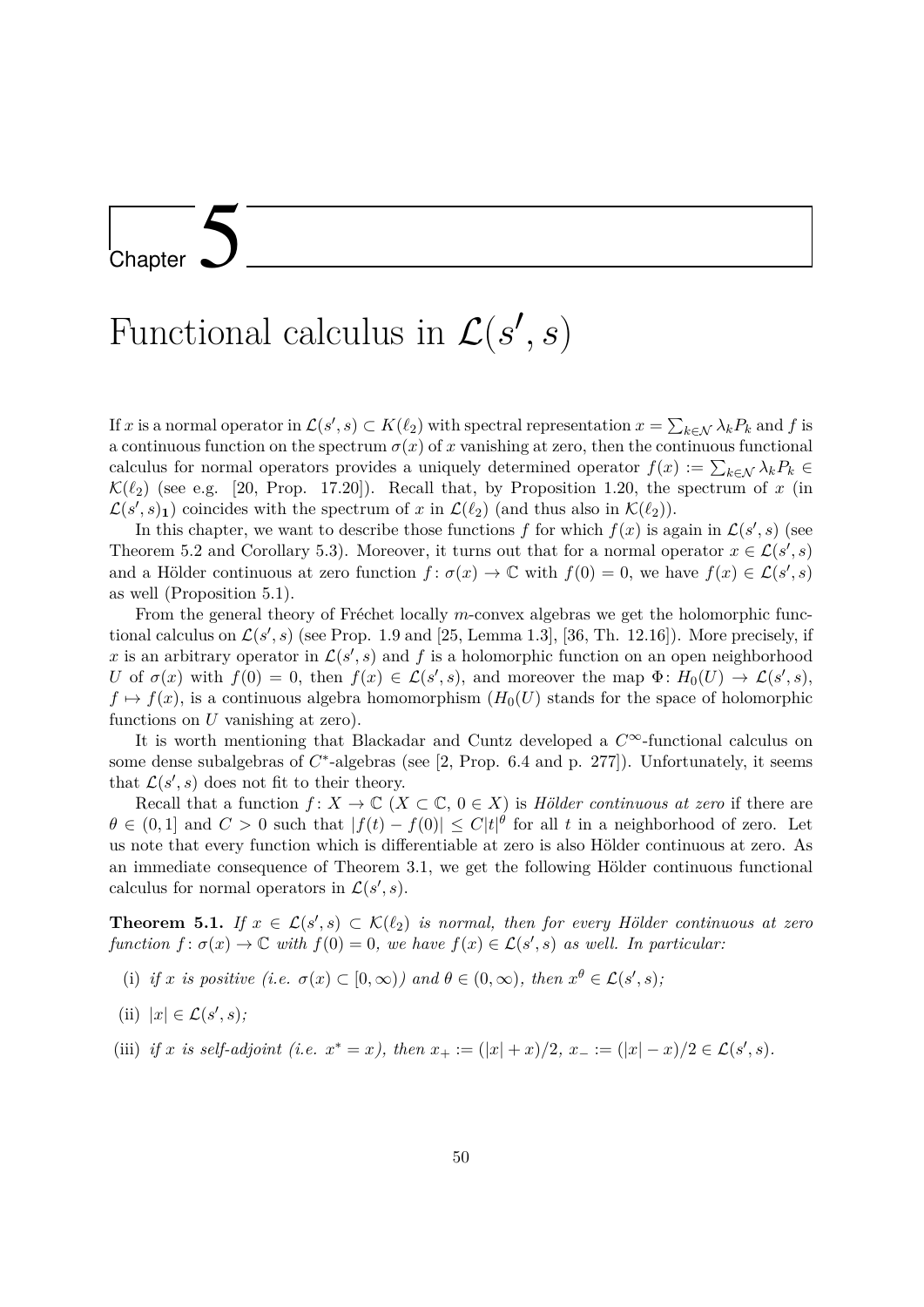**Proof.** Let  $x = \sum_{k \in \mathcal{N}} \lambda_k P_k \in \mathcal{L}(s', s)$  be normal and let  $f : \sigma(x) \to \mathbb{C}$  be Hölder continuous at zero with  $f(0) = 0$ . Then  $|f| \leq C |\cdot|^{\theta}$  for some  $C > 0$  and  $\theta \in (0, 1]$ . Hence, by Corollary 3.6,

$$
\sum_{k \in \mathcal{N}} ||f(\lambda_k)P_k||_q \leq C \sum_{k \in \mathcal{N}} |\lambda_k|^\theta ||P_k||_q < \infty.
$$

So, again from Corollary 3.6, it follows that  $f(x) = \sum f(\lambda_k) P_k \in \mathcal{L}(s', s)$ .

To prove (i), observe that  $f: [0, \infty) \to \mathbb{C}$ ,  $f(x) := x^{\theta}$ , is Hölder continuous for every  $\theta \in \mathbb{C}$  $(0, \infty)$ . Then  $|x| = \sqrt{x^*x} \in \mathcal{L}(s', s)$ , since  $x^*x \geq 0$ . Finally the functions  $f_+, f_-, f_+(x) :=$  $\max\{x, 0\}, f_-(x) := \max\{-x, 0\}$  are also Hölder continuous at zero.  $\Box$ 

For a normal operator *x* in  $\mathcal{L}(s', s)$  with spectral representation  $x = \sum_{k=1}^{\infty} \lambda_k P_k$ , we define the function space

$$
C_s(\sigma(x)):=\{f:\sigma(x)\to\mathbb{C}:f(0)=0,(f(\lambda_k))_{k\in\mathbb{N}}\in\lambda^\infty(||P_k||_q)\}.
$$

It is easy to show that the space  $C_s(\sigma(x))$  with the system  $(c_q)_{q \in \mathbb{N}_0}$ ,

$$
c_q(f) := \sup_{k \in \mathbb{N}} |f(\lambda_k)| ||P_k||_q,
$$

of seminorms, pointwise multiplication and conjugation is a Fréchet <sup>\*</sup>-algebra.

**Theorem 5.2.** If x is an infinite-dimensional normal operator in  $\mathcal{L}(s', s)$  with spectral repre*sentation*  $x = \sum_{k=1}^{\infty} \lambda_k P_k$ *, then the map* 

$$
\Phi: C_s(\sigma(x)) \longrightarrow \text{alg}(x), \quad \Phi(f) := f(x) = \sum_{k=1}^{\infty} f(\lambda_k) P_k,
$$

*is a Fréchet*  $*$ -*algebra isomorphism such that*  $\Phi(id) = x$ *.* 

*Proof.* By Theorem 4.9,  $\Phi$  is well defined, and of course  $\Phi(\text{id}) = x$  and  $\Phi(\overline{f}) = \Phi(f)^*$ . The space alg(x) is a nuclear Fréchet space (as a closed subspace of the nuclear Fréchet space  $\mathcal{L}(s', s)$ ) so  $\lambda^{\infty}(||P_k||_q) \cong \text{alg}(x)$  (see Theorem 4.9) is a nuclear Fréchet space as well. Thus, by the Grothendieck-Pietsch theorem (see e.g. [20, Th. 28.15]), for given  $q \in \mathbb{N}_0$  one can find  $r \in \mathbb{N}_0$ such that  $C := \sum_{k=1}^{\infty} \frac{||P_k||_q}{||P_k||_r}$  $\frac{||P_k||_q}{||P_k||_r} < \infty$ . Hence

$$
||\Phi(f)||_q \le \sum_{k=1}^{\infty} |f(\lambda_k)| \, ||P_k||_q = \sum_{k=1}^{\infty} |f(\lambda_k)| \, ||P_k||_r \frac{||P_k||_q}{||P_k||_r}
$$
  

$$
\le \sup_{k \in \mathbb{N}} |f(\lambda_k)| \, ||P_k||_r \cdot \sum_{k=1}^{\infty} \frac{||P_k||_q}{||P_k||_r} = Cc_r(f).
$$

Thus  $\Phi$  is continuous.

Clearly,  $\Phi$  is injective. To prove that it is also surjective, take  $y \in \text{alg}(x)$ . By Theorem 4.9,  $(P_k)_{k \in \mathbb{N}}$  is a Schauder basis, so there is a sequence  $(\mu_k)_{k \in \mathbb{N}}$  such that  $y = \sum_{k=1}^{\infty} \mu_k P_k$ . Let  $g(\lambda_k) := \mu_k$  for  $k \in \mathbb{N}$ . Then

$$
\sup_{k \in \mathbb{N}} |g(\lambda_k)| \, ||P_k||_q = \sup_{k \in \mathbb{N}} |\mu_k| \, ||P_k||_q < \infty,
$$

hence  $g \in C_s(\sigma(x))$ , and of course,  $\Phi(g) = y$ .

 $\Box$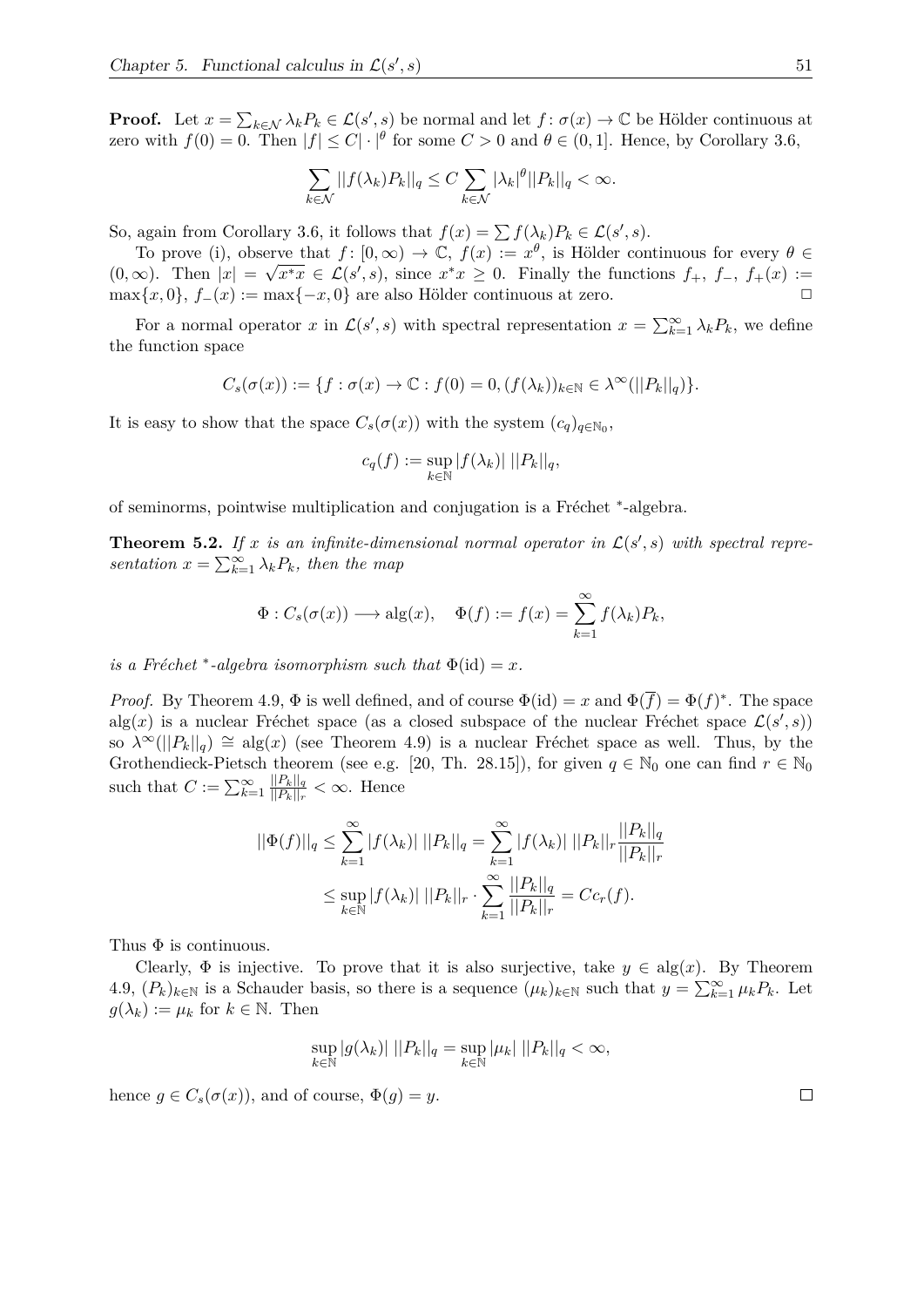For a normal operator  $x \in \mathcal{K}(\ell_2)$  we define the  $C^*$ -algebra

$$
C_0(\sigma(x)) := \{ f : \sigma(x) \longrightarrow \mathbb{C} : f \text{ is continuous and } f(0) = 0 \}.
$$

Theorem 5.2 shows, in particular, that for a fixed normal operator  $x \in \mathcal{L}(s', s)$ ,  $f(x) \in \mathcal{L}(s', s)$ for all  $f \in C_s(\sigma(x))$ . The following result shows that  $C_s(\sigma(x))$  is the biggest subspace of  $C_0(\sigma(x))$ with this property.

**Corollary 5.3.** Let *x* be a normal operator belonging to  $\mathcal{L}(s', s)$  and let  $f \in C_0(\sigma(x))$ . Then  $f(x) \in \mathcal{L}(s', s)$  *if and only if*  $f \in C_s(\sigma(x))$ *.* 

**Proof.** Let  $\sum_{k=1}^{\infty} \lambda_k P_k$  be spectral representation of *x*. By Theorem 5.2,  $f \in C_s(\sigma(x))$  implies that  $f(x) \in \mathcal{L}(s', s)$ . Conversely, if  $f(x) = \sum_{k=1}^{\infty} f(\lambda_k) P_k \in \mathcal{L}(s', s)$ , then by Corollary 3.6,  $\sum_{k=1}^{\infty} |f(\lambda_k)|$   $||P_k||_q < \infty$  for every  $q \in \mathbb{N}_0$ . Hence,  $\sup_{k \in \mathbb{N}} |f(\lambda_k)|$   $||P_k||_q < \infty$ , and thus  $f \in C_s(\sigma(x)).$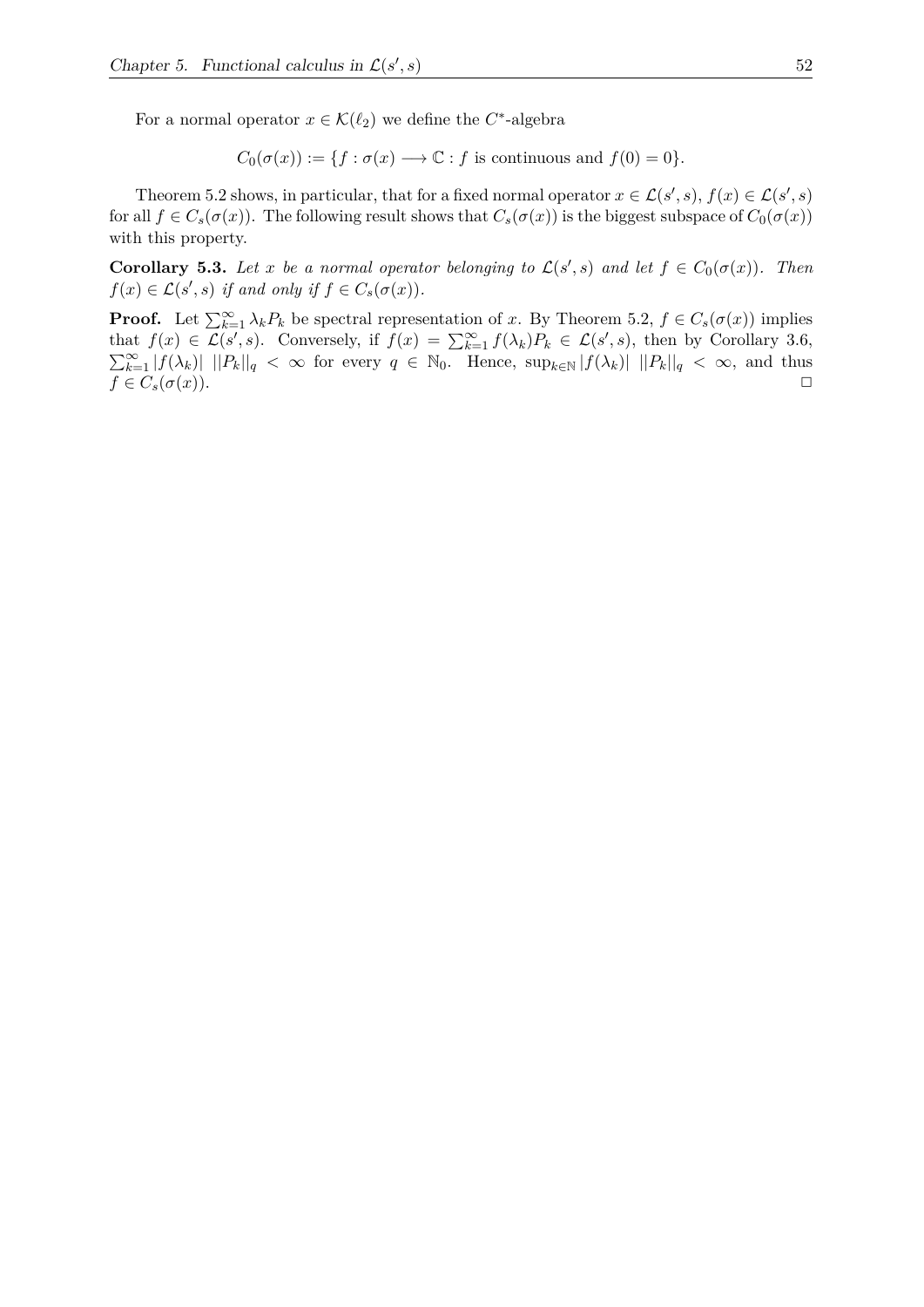### Index

*s*-complete sequence, 29 algebra faithful, 12 Fréchet, 1 locally *m*-convex, 5 left faithful, 12 of rapidly decreasing matrices, 8 of smooth operators, 5 of smoothing operators, 5 right faithful, 12 canonical Schauder basis, 25 closed <sup>\*</sup>-subalgebra of  $\mathcal{L}(s', s)$ maximal commutative, 29 orthogonally complemented, 42 commutant, 29 complete sequence of projections, 29 dominating norm, 2 double centralizer, 11 double representation, 12 Fréchet <sup>\*</sup>-algebra, 1 Gelfand triple, 5 Hölder continuous function, 50 Hilbert-Schmidt operator, 42 Köthe matrix, 3 orthogonal projection on  $\mathcal{L}(s', s)$ , 42 projection, 1 property  $(\Omega)$ , 35 (DN), 2

representation Schmidt, 8 spectral, 15 rigged Hilbert space, 5 Schatten classes, 8 sequence of eigenvalues, 9 of singular numbers, 8 space Fréchet, 1 Köthe, 3 nuclear, 2 of rapidly decreasing sequences, 1 of slowly increasing sequences, 1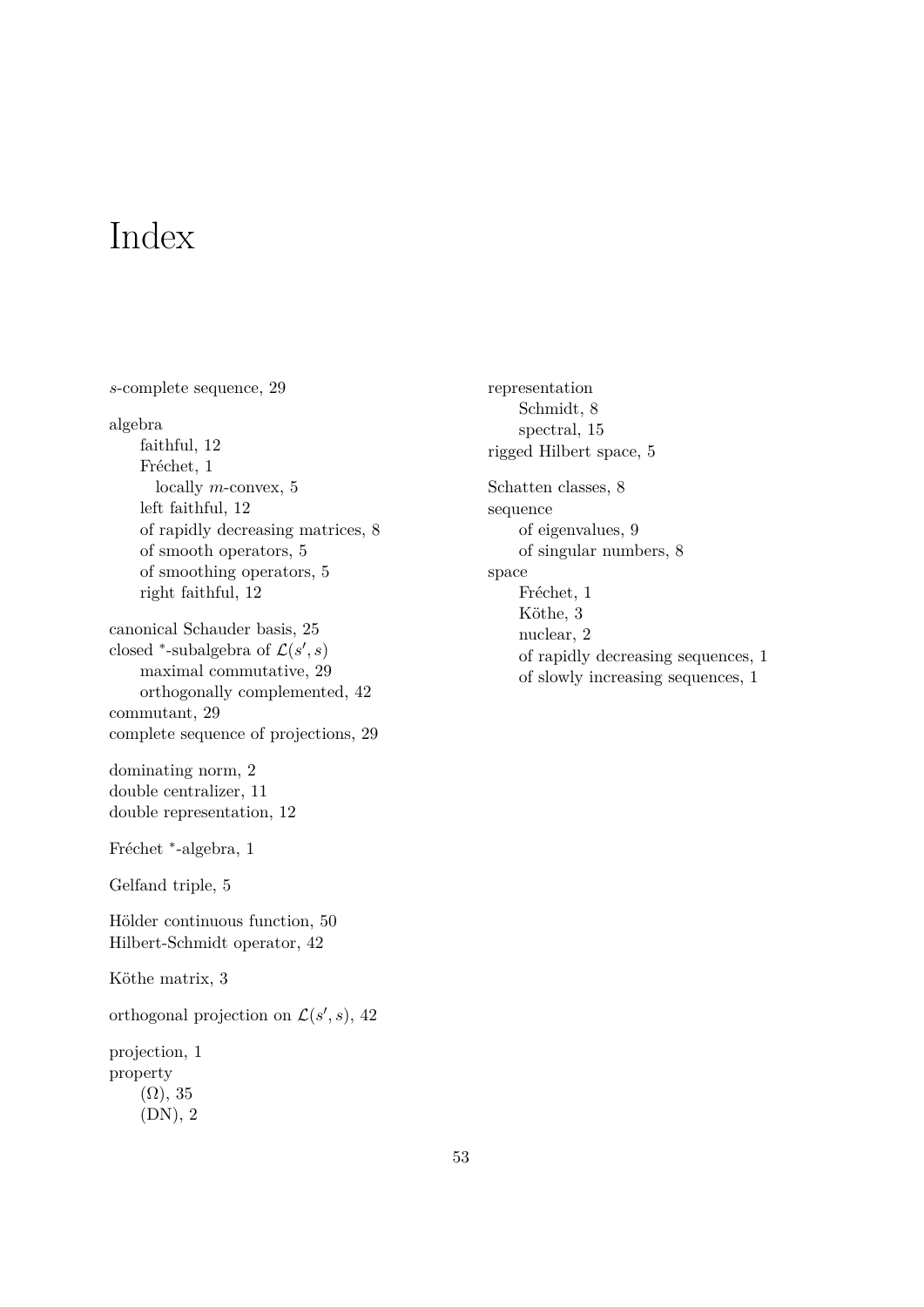### Bibliography

- [1] S. J. Bhatt, A. Inoue, H. Ogi, *Spectral invariance, K-theory isomorphism and an application to the differential structure of C* ∗ *-algebras*. J. Operator Theory **49** (2003), no. 2, 389–405.
- [2] B. Blackadar, J. Cuntz, *Differential Banach algebra norms and smooth subalgebras of C* ∗ *-algebras*. J. Operator Theory **26** (1991), no. 2, 255–282.
- [3] J.-B. Bost, *Principe d'Oka, K-th´eorie et syt`emes dynamiques non commutatifs*. Invent. Math. **101** (1990), no. 2, 261–333.
- [4] R. Busby, *Double centralizers and extensions of C* ∗ *-algebras*. Trans. Amer. Math. Soc. **132** (1968), 79–99.
- [5] T. Ciaś, *On the algebra of smooth operators*. Studia Math. **218** (2013), no. 2, 145–166.
- [6] A. Connes, *Noncommutative Geometry*. Academic Press, Inc., San Diego, CA, 1994.
- [7] J. B. Conway, *A Course in Functional Analysis*. Second edition. Graduate Texts in Mathematics, **96**. Springer-Verlag, New York, 1990.
- [8] J. Cuntz, *Bivariante K-Theorie für lokalkonvexe Algebren und der Chern-Connes-Charakter*. Doc. Math. **2** (1997), 139–182.
- [9] J. Cuntz, *Cyclic theory and the bivariant Chern-Connes character*. Noncommutative geometry, Lecture Notes in Math., 1831, Springer, Berlin, 2004, 73–135.
- [10] J. Dixmier,  $C^*$ -algebras. North-Holland Mathematical Library, Vol. 15. North-Holland Publishing Co., Amsterdam-New York-Oxford, 1977.
- [11] P. Domański, *Algebra of smooth operators*. Unpublished note available at www.staff.amu.edu.pl/ ˜domanski/salgebra1.pdf.
- [12] G. A. Elliot, T. Natsume, R. Nest, *Cyclic cohomology for one-parameter smooth crossed products*. Acta Math. **160** (1998), 285–305.
- [13] M. Fragoulopoulou, *Topological Algebras with Involution*. North-Holland Mathematics Studies, **200**. Elsevier Science B.V., Amsterdam, 2005.
- [14] H. Glöckner, B. Langkamp, *Topological algebras of rapidly decreasing matrices and generalizations*. Topology Appl. **159** (2012), no. 9, 2420–2422.
- [15] B. E. Johnson, *An introduction to the theory of centralizers*. Proc. London Math. Soc. **14** (1964), no. 3, 299–320.
- [16] G. Köthe, *Topological Vector Spaces II*. Springer-Verlag, Berlin-Heidelberg-New York 1979.
- [17] K.-D. Kürsten, *The completion of the maximal Op*<sup>∗</sup>-algebra on a Fréchet domain. Publ. Res. Inst. Math. Sci. **22** (1986), no. 1, 151–175.